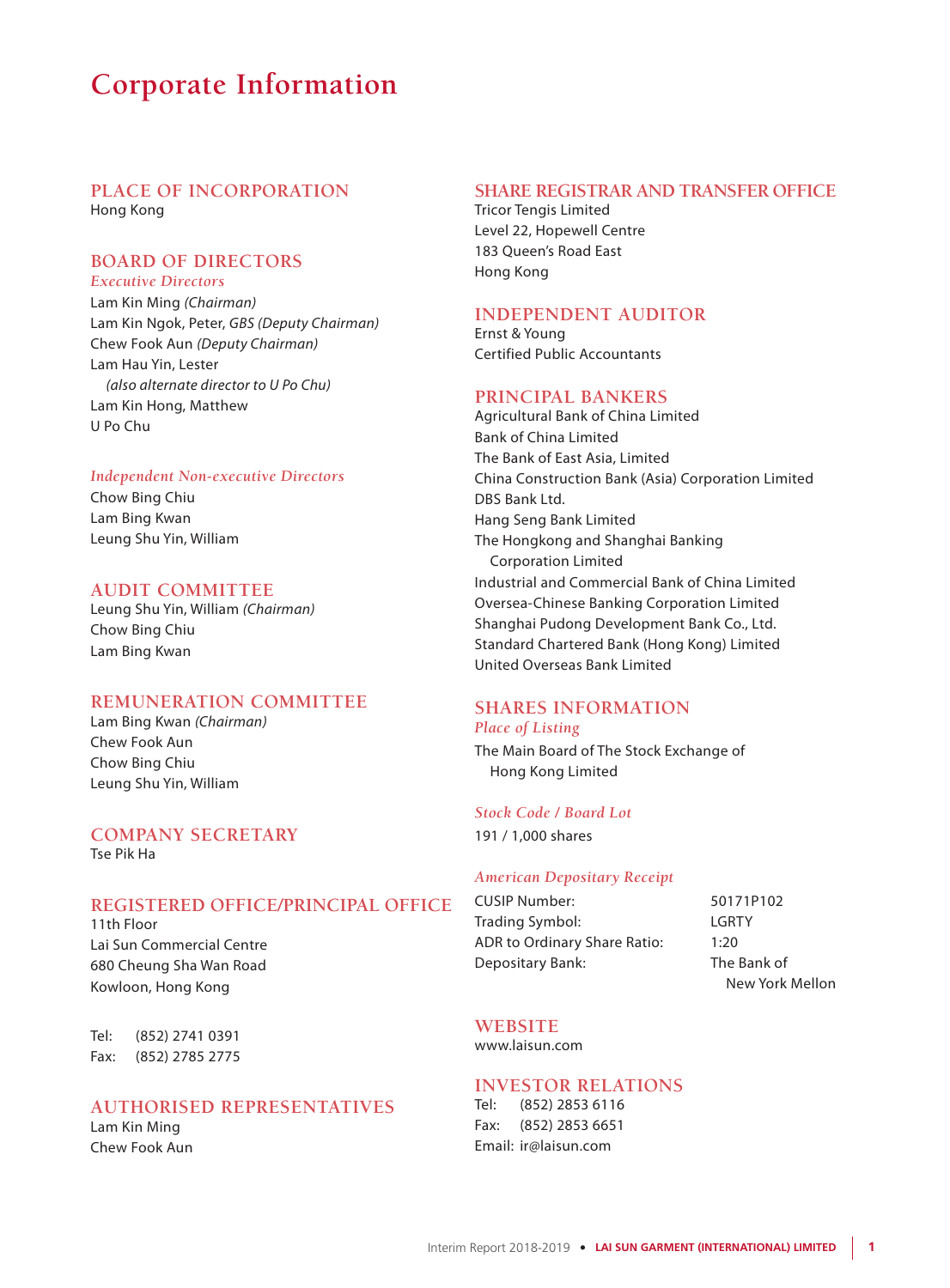The board of directors (the "**Board**") of Lai Sun Garment (International) Limited (the "**Company**") is pleased to present the unaudited consolidated results of the Company and its subsidiaries (the "**Group**") for the six months ended 31 January 2019 together with the comparative figures of the last corresponding period as follows:

# **Condensed Consolidated Income Statement**

For the six months ended 31 January 2019

|                | <b>Six months</b>   | Six months                                                                                                                                         |                                                                                                                                                   |
|----------------|---------------------|----------------------------------------------------------------------------------------------------------------------------------------------------|---------------------------------------------------------------------------------------------------------------------------------------------------|
|                | ended               | ended                                                                                                                                              | Year ended                                                                                                                                        |
|                | 31 January          | 31 January                                                                                                                                         | 31 July                                                                                                                                           |
|                | 2019                | 2018                                                                                                                                               | 2018                                                                                                                                              |
|                | (Unaudited)         |                                                                                                                                                    | (Audited)                                                                                                                                         |
| <b>Notes</b>   | <b>HK\$'000</b>     | HK\$'000                                                                                                                                           | <b>HK\$'000</b>                                                                                                                                   |
| 3              | 3,815,851           | 917,890                                                                                                                                            | 1,804,039                                                                                                                                         |
|                | (2,384,529)         | (374, 257)                                                                                                                                         | (737, 332)                                                                                                                                        |
|                | 1,431,322           | 543,633                                                                                                                                            | 1,066,707                                                                                                                                         |
|                | 124,159             | 79,479                                                                                                                                             | 199,061                                                                                                                                           |
|                |                     |                                                                                                                                                    | (16, 974)                                                                                                                                         |
|                |                     |                                                                                                                                                    | (458, 635)                                                                                                                                        |
|                |                     |                                                                                                                                                    | (321, 657)                                                                                                                                        |
|                |                     |                                                                                                                                                    | 2,715,257                                                                                                                                         |
|                |                     |                                                                                                                                                    | 305                                                                                                                                               |
|                |                     |                                                                                                                                                    | 3,184,064                                                                                                                                         |
|                |                     |                                                                                                                                                    | (319,001)                                                                                                                                         |
|                |                     |                                                                                                                                                    | 100,769                                                                                                                                           |
|                |                     |                                                                                                                                                    | 1,714,360                                                                                                                                         |
|                |                     |                                                                                                                                                    |                                                                                                                                                   |
| 16             | (2,985,631)         |                                                                                                                                                    |                                                                                                                                                   |
| 16             |                     |                                                                                                                                                    |                                                                                                                                                   |
|                |                     |                                                                                                                                                    |                                                                                                                                                   |
|                |                     |                                                                                                                                                    | 4,680,192                                                                                                                                         |
| 6              | (98, 769)           | (44, 704)                                                                                                                                          | (57, 567)                                                                                                                                         |
|                | 4,904,925           | 1,270,208                                                                                                                                          | 4,622,625                                                                                                                                         |
|                |                     |                                                                                                                                                    |                                                                                                                                                   |
|                |                     |                                                                                                                                                    | 2,567,355                                                                                                                                         |
|                |                     |                                                                                                                                                    | 2,055,270                                                                                                                                         |
|                |                     |                                                                                                                                                    |                                                                                                                                                   |
|                | 4,904,925           | 1,270,208                                                                                                                                          | 4,622,625                                                                                                                                         |
| $\overline{7}$ |                     |                                                                                                                                                    |                                                                                                                                                   |
|                | HK\$7.568           | HK\$1.762                                                                                                                                          | HK\$6.686                                                                                                                                         |
|                | HK\$7.492           | HK\$1.738                                                                                                                                          | HK\$6.604                                                                                                                                         |
|                | $\overline{4}$<br>5 | (114, 826)<br>(506, 634)<br>(553, 672)<br>362,855<br>743,204<br>(259, 781)<br>(601)<br>744,642<br>6,761,861<br>5,003,694<br>2,914,638<br>1,990,287 | (Unaudited)<br>(10, 901)<br>(213, 371)<br>(161, 036)<br>655,144<br>892,948<br>(183, 740)<br>(6,881)<br>612,585<br>1,314,912<br>674,672<br>595,536 |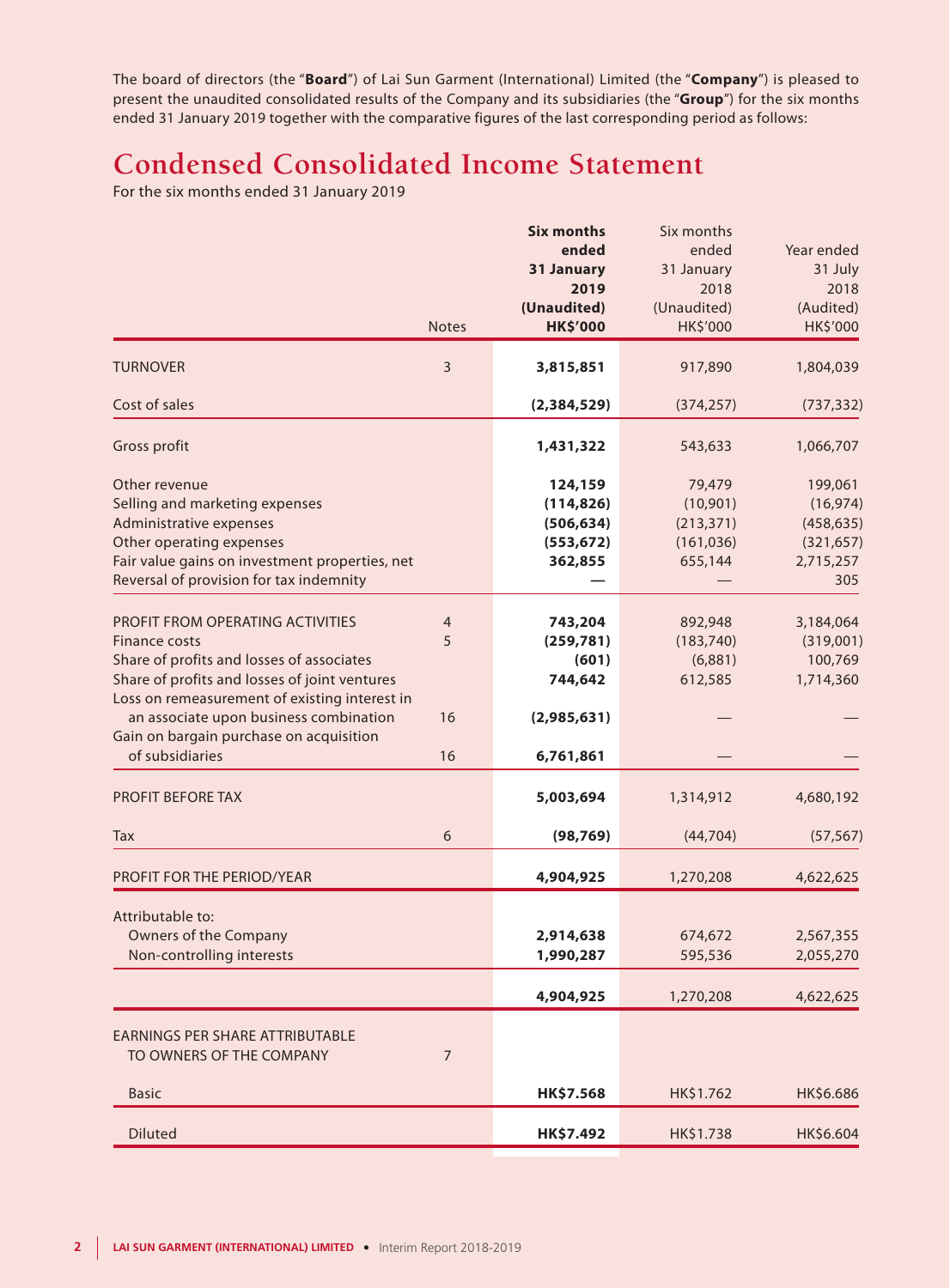# **Condensed Consolidated Statement of Comprehensive Income**

For the six months ended 31 January 2019

|                                                                                                                                                                                                           | <b>Six months</b><br>ended<br>31 January<br>2019<br>(Unaudited)<br><b>HK\$'000</b> | Six months<br>ended<br>31 January<br>2018<br>(Unaudited)<br>HK\$'000 | Year ended<br>31 July<br>2018<br>(Audited)<br>HK\$'000 |
|-----------------------------------------------------------------------------------------------------------------------------------------------------------------------------------------------------------|------------------------------------------------------------------------------------|----------------------------------------------------------------------|--------------------------------------------------------|
| PROFIT FOR THE PERIOD/YEAR                                                                                                                                                                                | 4,904,925                                                                          | 1,270,208                                                            | 4,622,625                                              |
| OTHER COMPREHENSIVE INCOME<br>Other comprehensive income/(expense) that may be<br>reclassified to profit or loss in subsequent periods:<br>Changes in fair values of available-for-sale                   |                                                                                    |                                                                      |                                                        |
| financial assets<br>Changes in fair values of debt investments at fair                                                                                                                                    |                                                                                    | 165,713                                                              | 317,099                                                |
| value through other comprehensive income<br><b>Exchange realignments</b><br>Share of other comprehensive income/(expense)                                                                                 | 1,577<br>397,511                                                                   | 114,518                                                              | (12, 975)                                              |
| of associates                                                                                                                                                                                             | 29                                                                                 | 267,994                                                              | (48, 010)                                              |
| Share of other comprehensive income/(expense)<br>of joint ventures<br>Cash flow hedges:                                                                                                                   | 10,329                                                                             | 962                                                                  | (1, 282)                                               |
| Effective portion of changes in fair value of<br>hedging instruments arising during the period<br>Reclassification adjustments for exchange loss<br>included in the condensed consolidated                |                                                                                    | (5,728)                                                              |                                                        |
| income statement                                                                                                                                                                                          |                                                                                    | (3, 535)                                                             |                                                        |
|                                                                                                                                                                                                           | 409,446                                                                            | 539,924                                                              | 254,832                                                |
| Other comprehensive expense that will not be<br>reclassified to profit or loss in subsequent periods:<br>Changes in fair values of equity investments at fair<br>value through other comprehensive income | (32, 384)                                                                          |                                                                      |                                                        |
| Release of reserves upon remeasurement of existing<br>interest in an associate upon business combination<br>Release of reserve upon remeasurement of existing                                             | 265,508                                                                            |                                                                      |                                                        |
| interest in a joint venture upon business<br>combination<br>Release of reserves upon deregistration and                                                                                                   |                                                                                    |                                                                      | 374                                                    |
| disposal of subsidiaries                                                                                                                                                                                  | (10,621)                                                                           |                                                                      |                                                        |
|                                                                                                                                                                                                           | 254,887                                                                            |                                                                      | 374                                                    |
| OTHER COMPREHENSIVE INCOME FOR THE<br>PERIOD/YEAR                                                                                                                                                         | 631,949                                                                            | 539,924                                                              | 255,206                                                |
| TOTAL COMPREHENSIVE INCOME FOR THE<br>PERIOD/YEAR                                                                                                                                                         | 5,536,874                                                                          | 1,810,132                                                            | 4,877,831                                              |
| Attributable to:<br>Owners of the Company<br>Non-controlling interests                                                                                                                                    | 3,158,895<br>2,377,979                                                             | 961,821<br>848,311                                                   | 2,698,449<br>2,179,382                                 |
|                                                                                                                                                                                                           | 5,536,874                                                                          | 1,810,132                                                            | 4,877,831                                              |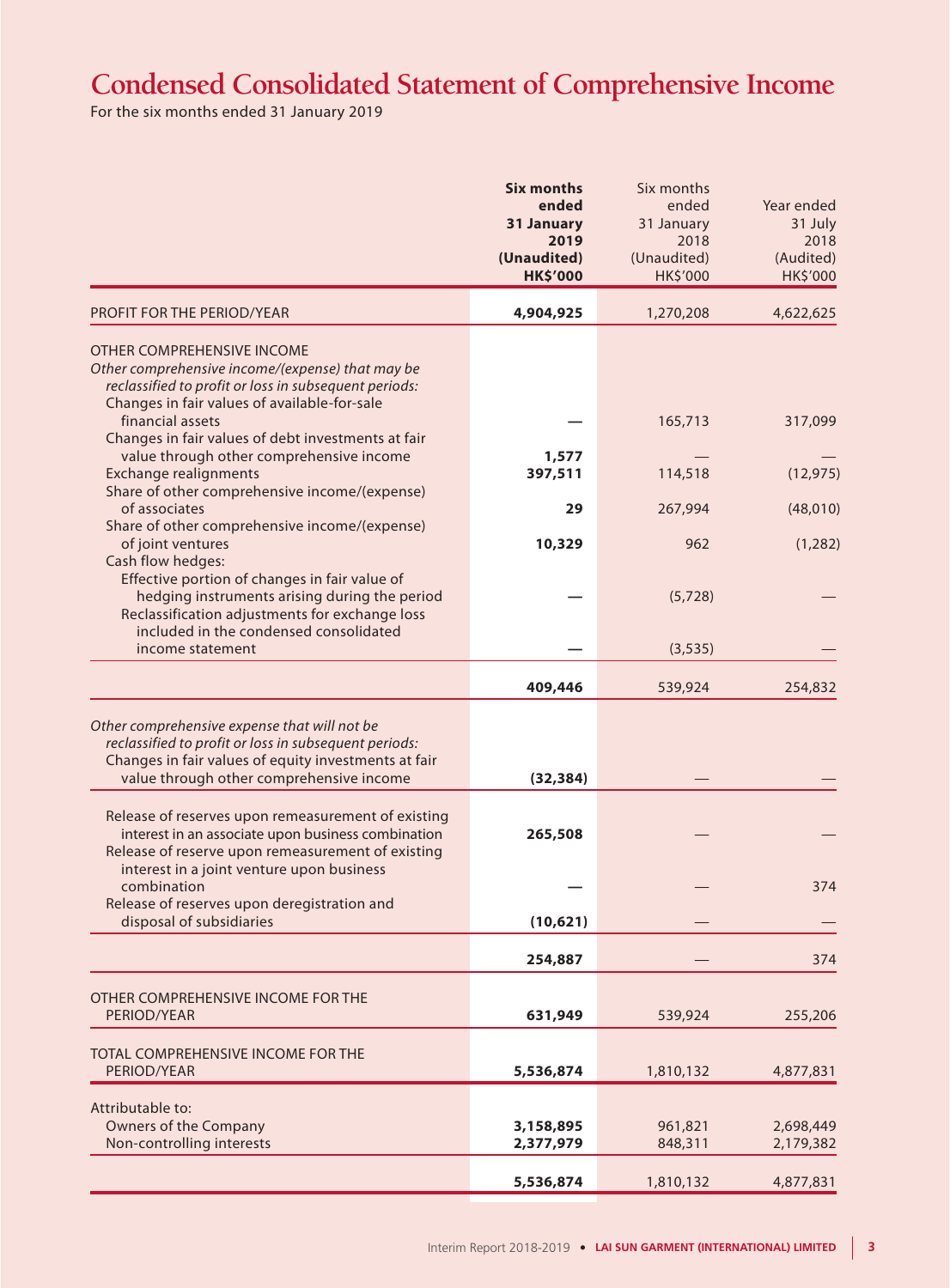# **Condensed Consolidated Statement of Financial Position**

As at 31 January 2019

|                                                         | 31 January      | 31 July    |
|---------------------------------------------------------|-----------------|------------|
|                                                         | 2019            | 2018       |
|                                                         | (Unaudited)     | (Audited)  |
| <b>Notes</b>                                            | <b>HK\$'000</b> | HK\$'000   |
| <b>NON-CURRENT ASSETS</b>                               |                 |            |
| Property, plant and equipment                           | 10,246,962      | 5,554,164  |
| Prepaid land lease payments                             | 1,652,206       | 18,846     |
| Investment properties                                   | 41,800,521      | 21,460,590 |
| Properties under development for sale                   | 2,704,088       | 1,008,281  |
| Film rights                                             | 9,475           |            |
| Film products                                           | 100,376         |            |
| Music catalogs                                          | 61,472          |            |
| Goodwill                                                | 234,202         | 235,778    |
| Other intangible assets                                 | 118,110         | 120,306    |
| Interests in associates                                 | 276,413         | 3,681,408  |
| Interests in joint ventures                             | 8,127,536       | 7,272,859  |
| Available-for-sale financial assets                     |                 | 2,413,160  |
| Financial assets at fair value through profit or loss   | 62,798          |            |
| Equity investments at fair value through other          |                 |            |
| comprehensive income                                    | 2,636,319       |            |
| Debt investments at fair value through other            |                 |            |
| comprehensive income                                    | 212,474         |            |
| Derivative financial instruments                        | 3,205           | 6,171      |
| Deposits paid and other receivables                     | 281,063         | 342,432    |
| Deferred tax assets                                     | 43,824          | 34,534     |
| Loans to related companies                              |                 | 650,000    |
| Pledged bank balances and time deposits                 | 111,900         | 95,797     |
|                                                         |                 |            |
| Total non-current assets                                | 68,682,944      | 42,894,326 |
|                                                         |                 |            |
| <b>CURRENT ASSETS</b>                                   |                 |            |
| Properties under development for sale                   | 2,822,285       | 1,049,331  |
| Completed properties for sale                           | 2,779,012       | 264,824    |
| Films under production                                  | 493,075         |            |
| Inventories                                             | 56,278          | 31,973     |
| Financial assets at fair value through profit or loss   | 123,050         |            |
| Debtors, deposits paid and other receivables<br>$\,8\,$ | 1,838,967       | 554,424    |
| Prepaid tax                                             | 38,584          |            |
| Pledged and restricted bank balances and time deposits  | 1,442,261       | 351,634    |
| Cash and cash equivalents                               | 4,340,497       | 4,098,043  |
|                                                         |                 |            |
|                                                         | 13,934,009      | 6,350,229  |
| Asset classified as held for sale                       | 1,478,044       | 1,476,533  |
|                                                         |                 |            |
| <b>Total current assets</b>                             | 15,412,053      | 7,826,762  |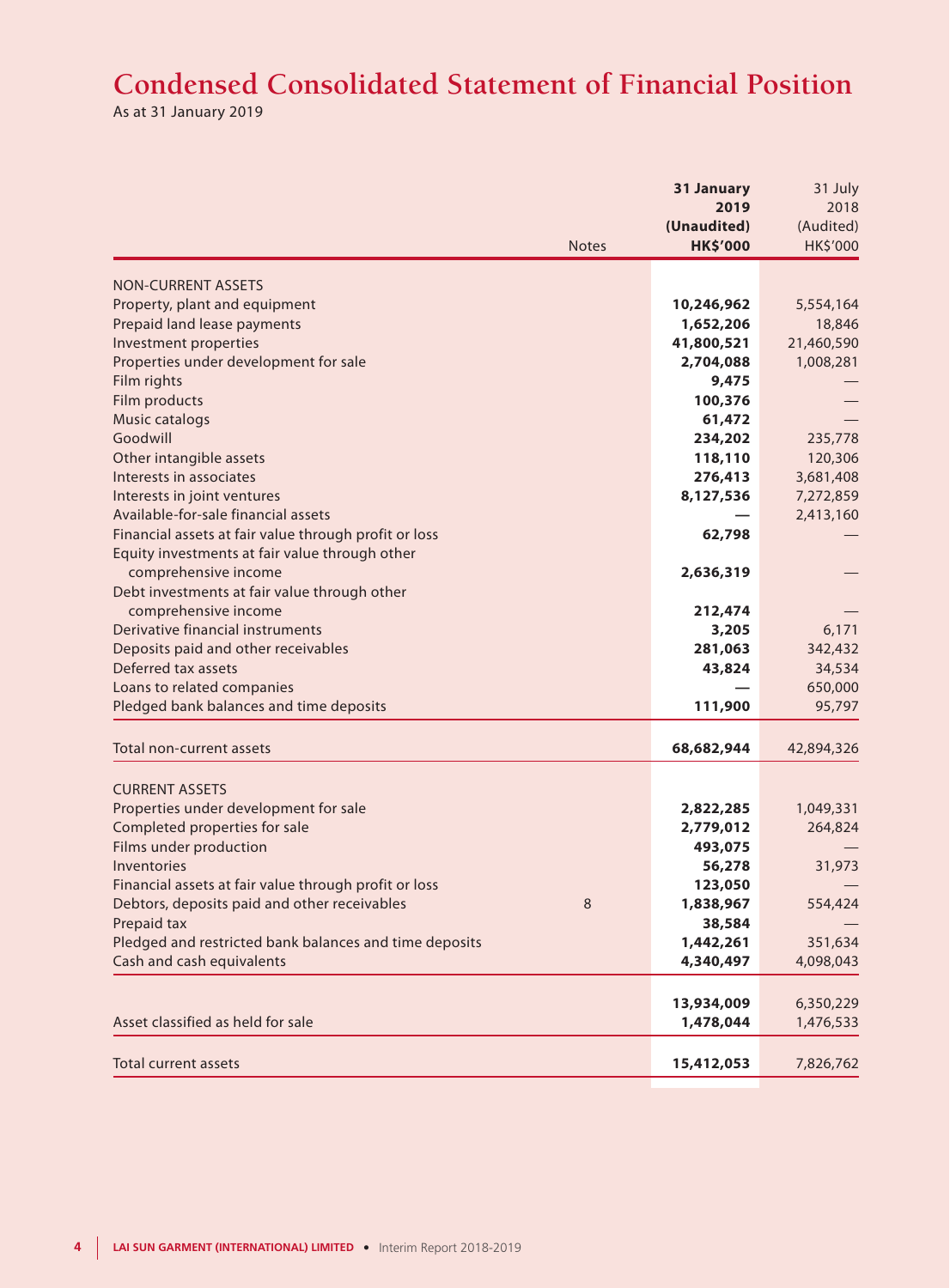# **Condensed Consolidated Statement of Financial Position** *(Continued)*

As at 31 January 2019

|                                                                                |              | 31 January               | 31 July                  |
|--------------------------------------------------------------------------------|--------------|--------------------------|--------------------------|
|                                                                                |              | 2019                     | 2018                     |
|                                                                                |              | (Unaudited)              | (Audited)                |
|                                                                                | <b>Notes</b> | <b>HK\$'000</b>          | HK\$'000                 |
|                                                                                |              |                          |                          |
| <b>CURRENT LIABILITIES</b>                                                     | 9            |                          |                          |
| Creditors, deposits received, contract liabilities and accruals<br>Tax payable |              | 5,124,556<br>262,545     | 2,244,429                |
| <b>Bank borrowings</b>                                                         |              | 5,124,224                | 132,868<br>1,200,279     |
| Loans from a joint venture                                                     |              | 277,648                  |                          |
| Other borrowings                                                               |              | 41,525                   |                          |
|                                                                                |              |                          |                          |
| <b>Total current liabilities</b>                                               |              | 10,830,498               | 3,577,576                |
|                                                                                |              |                          |                          |
| <b>NET CURRENT ASSETS</b>                                                      |              | 4,581,555                | 4,249,186                |
| <b>TOTAL ASSETS LESS CURRENT LIABILITIES</b>                                   |              | 73,264,499               | 47,143,512               |
|                                                                                |              |                          |                          |
| <b>NON-CURRENT LIABILITIES</b>                                                 |              |                          |                          |
| <b>Bank borrowings</b>                                                         |              | 8,682,076                | 8,389,707                |
| Other borrowings                                                               |              | 663,060                  | 395,630                  |
| <b>Guaranteed notes</b>                                                        |              | 5,733,626                | 3,118,594                |
| Derivative financial instruments                                               |              | 2,982                    |                          |
| Deferred tax liabilities<br>Provision for tax indemnity                        |              | 5,756,936                | 242,085<br>251,251       |
| Long term deposits received, contract liabilities                              |              |                          |                          |
| and other payables                                                             | 9            | 358,896                  | 647,718                  |
|                                                                                |              |                          |                          |
| <b>Total non-current liabilities</b>                                           |              | 21,197,576               | 13,044,985               |
|                                                                                |              | 52,066,923               | 34,098,527               |
|                                                                                |              |                          |                          |
| <b>EQUITY</b>                                                                  |              |                          |                          |
| Equity attributable to owners of the Company                                   |              |                          |                          |
| Share capital                                                                  |              | 1,232,007                | 1,232,007                |
| Reserves                                                                       |              | 21,732,128               | 18,605,336               |
|                                                                                |              |                          |                          |
| Non-controlling interests                                                      |              | 22,964,135<br>29,102,788 | 19,837,343<br>14,261,184 |
|                                                                                |              |                          |                          |
|                                                                                |              | 52,066,923               | 34,098,527               |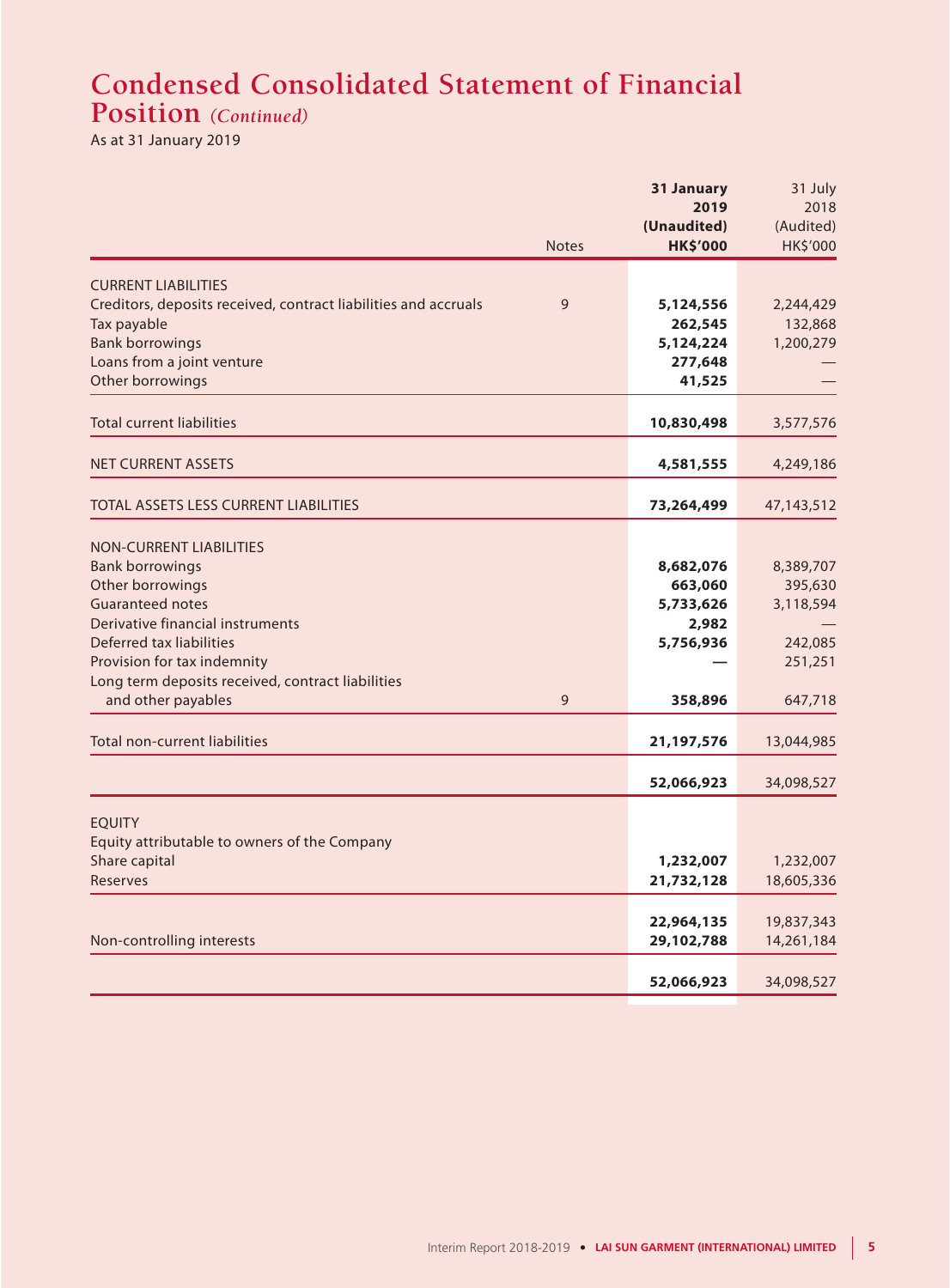# **Condensed Consolidated Statement of Changes in Equity**

For the six months ended 31 January 2019

|                                                                                                                                                                                                                    | Attributable to owners of the Company      |                                                                                |                                                       |                                                     |                                                     |                                      |                                                 |                                                               |                                                |                              |                                                     |                                 |
|--------------------------------------------------------------------------------------------------------------------------------------------------------------------------------------------------------------------|--------------------------------------------|--------------------------------------------------------------------------------|-------------------------------------------------------|-----------------------------------------------------|-----------------------------------------------------|--------------------------------------|-------------------------------------------------|---------------------------------------------------------------|------------------------------------------------|------------------------------|-----------------------------------------------------|---------------------------------|
|                                                                                                                                                                                                                    | <b>Share</b><br>capital<br><b>HK\$'000</b> | Investment<br>revaluation/<br><b>Fair value</b><br>reserve®<br><b>HK\$'000</b> | <b>Share</b><br>option<br>reserve®<br><b>HK\$'000</b> | Capital<br>reduction<br>reserve®<br><b>HK\$'000</b> | Asset<br>revaluation<br>reserve®<br><b>HK\$'000</b> | Other<br>reserve®<br><b>HK\$'000</b> | <b>Statutory</b><br>reserve®<br><b>HK\$'000</b> | <b>Exchange</b><br>fluctuation<br>reserve®<br><b>HK\$'000</b> | <b>Retained</b><br>profits®<br><b>HK\$'000</b> | Sub-total<br><b>HK\$'000</b> | Non-<br>controlling<br>interests<br><b>HK\$'000</b> | <b>Total</b><br><b>HK\$'000</b> |
| At 1 August 2018 (Audited)                                                                                                                                                                                         | 1,232,007                                  | 527,787                                                                        | 100,916                                               | 6,973                                               | 55,494                                              | 1,814,711                            | 30,070                                          | (257, 644)                                                    | 16,327,029                                     | 19,837,343                   | 14,261,184                                          | 34,098,527                      |
| Profit for the period<br>Other comprehensive income/(expense) that<br>may be reclassified to profit or loss<br>in subsequent periods:<br>Changes in fair values of debt investments<br>at fair value through other |                                            |                                                                                |                                                       |                                                     |                                                     |                                      |                                                 |                                                               | 2,914,638                                      | 2,914,638                    | 1,990,287                                           | 4,904,925                       |
| comprehensive income                                                                                                                                                                                               |                                            | 1,577                                                                          |                                                       |                                                     |                                                     |                                      |                                                 |                                                               |                                                | 1,577                        |                                                     | 1,577                           |
| Exchange realignments<br>Share of other comprehensive income                                                                                                                                                       |                                            |                                                                                |                                                       |                                                     |                                                     |                                      |                                                 | 90,834                                                        |                                                | 90,834                       | 306,677                                             | 397,511                         |
| of associates<br>Share of other comprehensive income                                                                                                                                                               |                                            |                                                                                |                                                       |                                                     |                                                     |                                      |                                                 | (2)                                                           |                                                | (2)                          | 31                                                  | 29                              |
| of joint ventures<br>Other comprehensive (expense)/income<br>that will not be reclassified to profit or<br>loss in subsequent periods:<br>Changes in fair values of equity investments                             |                                            |                                                                                |                                                       |                                                     |                                                     |                                      |                                                 | 2,167                                                         |                                                | 2,167                        | 8,162                                               | 10,329                          |
| at fair value through other<br>comprehensive income<br>Release of reserves upon remeasurement<br>of existing interest in an associate upon                                                                         |                                            | (19, 100)                                                                      |                                                       |                                                     |                                                     |                                      |                                                 |                                                               |                                                | (19, 100)                    | (13, 284)                                           | (32, 384)                       |
| business combination<br>Release of reserves upon deregistration                                                                                                                                                    |                                            | 692                                                                            |                                                       |                                                     |                                                     |                                      |                                                 | 170,339                                                       |                                                | 171,031                      | 94,477                                              | 265,508                         |
| and disposal of subsidiaries                                                                                                                                                                                       |                                            | -                                                                              |                                                       |                                                     |                                                     |                                      |                                                 | (2,250)                                                       |                                                | (2,250)                      | (8, 371)                                            | (10,621)                        |
| Total comprehensive income/(expense)                                                                                                                                                                               |                                            |                                                                                |                                                       |                                                     |                                                     |                                      |                                                 |                                                               |                                                |                              |                                                     |                                 |
| for the period                                                                                                                                                                                                     |                                            | (16, 831)                                                                      |                                                       |                                                     |                                                     |                                      |                                                 | 261,088                                                       | 2,914,638                                      | 3,158,895                    | 2,377,979                                           | 5,536,874                       |
| Final 2018 dividend declared*<br>Dividends paid/payable to non-controlling                                                                                                                                         |                                            |                                                                                |                                                       |                                                     |                                                     |                                      |                                                 |                                                               | (28, 500)                                      | (28, 500)                    |                                                     | (28, 500)                       |
| shareholders of subsidiaries<br>Repayment to non-controlling interests                                                                                                                                             |                                            |                                                                                |                                                       |                                                     |                                                     |                                      |                                                 |                                                               |                                                | -                            | (62, 446)                                           | (62, 446)                       |
| of subsidiaries<br>Capital contributions from non-controlling                                                                                                                                                      |                                            |                                                                                |                                                       |                                                     |                                                     |                                      |                                                 |                                                               |                                                |                              | (5)                                                 | (5)                             |
| shareholders of subsidiary                                                                                                                                                                                         |                                            |                                                                                |                                                       |                                                     |                                                     |                                      |                                                 |                                                               |                                                | —                            | 858                                                 | 858                             |
| Release of reserve upon cancellation and lapse                                                                                                                                                                     |                                            |                                                                                |                                                       |                                                     |                                                     |                                      |                                                 |                                                               |                                                |                              |                                                     |                                 |
| of share options                                                                                                                                                                                                   |                                            |                                                                                |                                                       |                                                     |                                                     |                                      |                                                 |                                                               | 8,445                                          | 8,445                        | (8, 445)                                            |                                 |
| Equity-settled share option arrangements                                                                                                                                                                           |                                            |                                                                                | $\overline{\phantom{0}}$                              |                                                     | $\overline{\phantom{0}}$                            |                                      | $\qquad \qquad$                                 |                                                               | -                                              | $\overline{\phantom{0}}$     | 2,322                                               | 2,322                           |
| Transfer to statutory reserve                                                                                                                                                                                      |                                            |                                                                                |                                                       |                                                     |                                                     |                                      | 3,913                                           |                                                               | (3, 913)                                       |                              |                                                     |                                 |
| Release of reserves upon deregistration<br>of a joint venture                                                                                                                                                      |                                            |                                                                                |                                                       |                                                     |                                                     |                                      |                                                 |                                                               |                                                |                              |                                                     |                                 |
| Acquisition of subsidiaries (note 16)                                                                                                                                                                              |                                            |                                                                                |                                                       |                                                     |                                                     | $\qquad \qquad -$                    | (38, 773)                                       | -                                                             | 38,773                                         | $\overline{\phantom{0}}$     | 12,557,112                                          | 12,557,112                      |
| Acquisition of additional interests                                                                                                                                                                                |                                            |                                                                                |                                                       |                                                     |                                                     |                                      |                                                 |                                                               |                                                |                              |                                                     |                                 |
| in a subsidiary                                                                                                                                                                                                    |                                            |                                                                                |                                                       |                                                     |                                                     | (12,048)                             |                                                 |                                                               |                                                | (12,048)                     | (25, 771)                                           | (37, 819)                       |
| Release of reserves upon remeasurement<br>of existing interest in an associate upon                                                                                                                                |                                            |                                                                                |                                                       |                                                     |                                                     |                                      |                                                 |                                                               |                                                |                              |                                                     |                                 |
| business combination                                                                                                                                                                                               |                                            |                                                                                | (2,401)                                               |                                                     |                                                     | (92, 647)                            | (30,070)                                        |                                                               | 125,118                                        |                              |                                                     |                                 |
| At 31 January 2019 (Unaudited)                                                                                                                                                                                     | 1,232,007                                  | 510,956                                                                        | 98,515                                                | 6,973                                               | 55,494                                              | 1,710,016                            | (34, 860)                                       | 3,444                                                         | 19,381,590                                     | 22,964,135                   | 29,102,788                                          | 52,066,923                      |

These reserve accounts comprise the consolidated reserves of HK\$21,732,128,000 (31 July 2018: HK\$18,605,336,000) in the *condensed consolidated statement of financial position.*

\* *On 21 December 2018, the Company's shareholders approved at the annual general meeting a final dividend of HK\$0.074 per share payable in cash with a scrip dividend alternative for the year ended 31 July 2018 (the "2018 Final Dividend"). The 2018 Final Dividend was settled subsequently in February 2019.*

*Further details are set out in the Company's circular dated 10 January 2019.*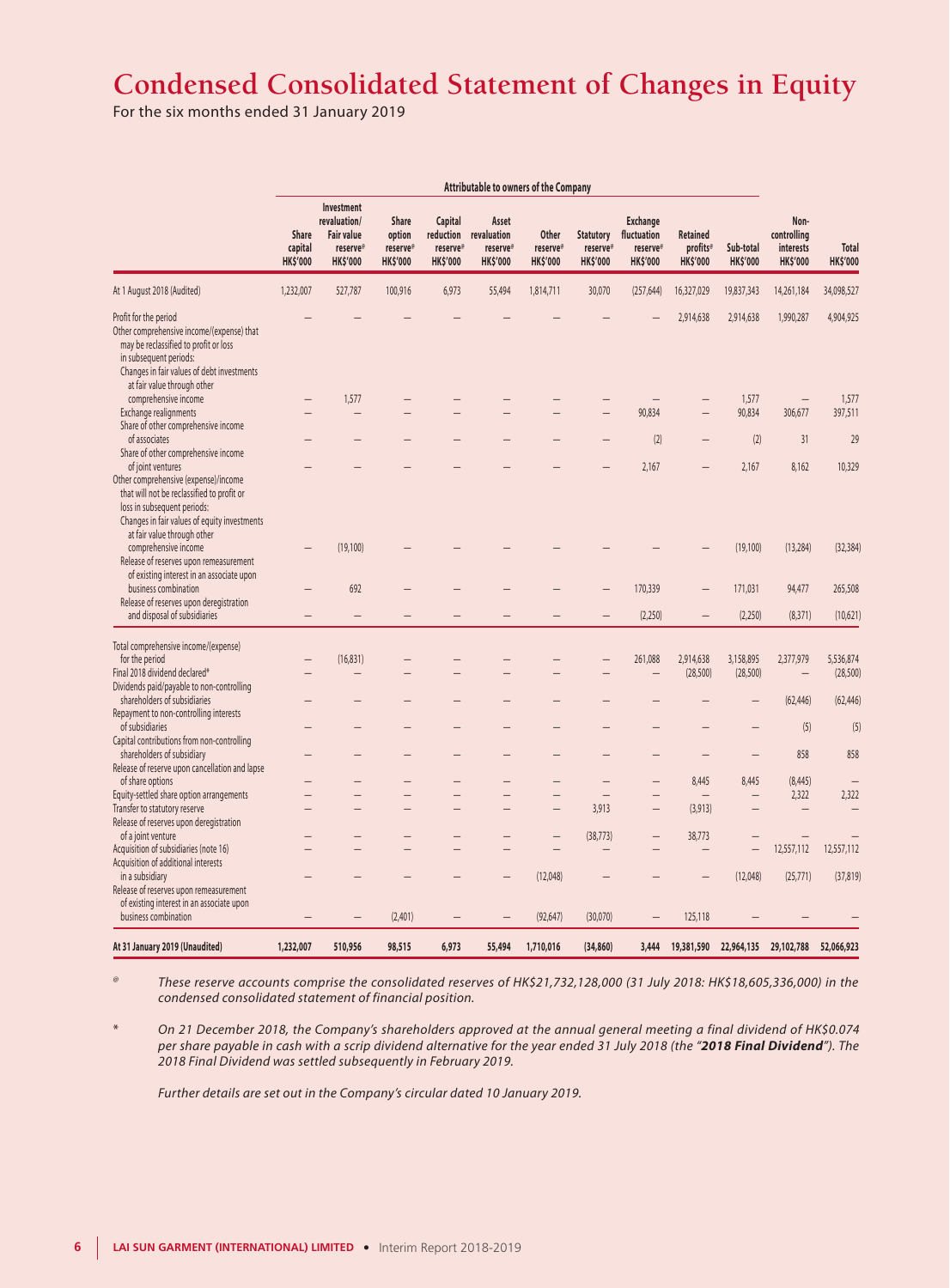# **Condensed Consolidated Statement of Changes in Equity**

# *(Continued)*

For the six months ended 31 January 2019

|                                                                                                                                                  | Attributable to owners of the Company     |                                                         |                                               |                                      |                                                   |                                                    |                                     |                                        |                                                       |                                        |                              |                                                    |                          |
|--------------------------------------------------------------------------------------------------------------------------------------------------|-------------------------------------------|---------------------------------------------------------|-----------------------------------------------|--------------------------------------|---------------------------------------------------|----------------------------------------------------|-------------------------------------|----------------------------------------|-------------------------------------------------------|----------------------------------------|------------------------------|----------------------------------------------------|--------------------------|
|                                                                                                                                                  | Share<br>capital <sup>'</sup><br>HK\$'000 | Investment<br>revaluation<br>reserve<br><b>HK\$'000</b> | Share<br>option<br>reserve<br><b>HK\$'000</b> | Hedging<br>reserve<br><b>HKS'000</b> | Capital<br>reduction<br>reserve<br><b>HKS'000</b> | Asset<br>revaluation<br>reserve<br><b>HK\$'000</b> | Other<br>reserve<br><b>HK\$'000</b> | Statutory<br>reserve<br><b>HKS'000</b> | Exchange<br>fluctuation<br>reserve<br><b>HK\$'000</b> | Retained<br>profits<br><b>HK\$'000</b> | Sub-total<br><b>HK\$'000</b> | Non-<br>controlling<br>interests<br><b>HKS'000</b> | Total<br><b>HK\$'000</b> |
| At 1 August 2017 (Audited)                                                                                                                       | 1,198,360                                 | 367,057                                                 | 70,925                                        | 1,210                                | 6,973                                             | 55,494                                             | 2,759,760                           | 25,622                                 | (228, 745)                                            | 13,780,780                             | 18,037,436                   | 10,816,098                                         | 28,853,534               |
| Profit for the period<br>Other comprehensive<br>income/(expense)<br>for the period:<br>Changes in fair values of<br>available-for-sale financial |                                           |                                                         |                                               |                                      |                                                   |                                                    |                                     |                                        |                                                       | 674,672                                | 674,672                      | 595,536                                            | 1,270,208                |
| assets<br>Exchange realignments<br>Share of other comprehensive                                                                                  |                                           | 87,610                                                  |                                               |                                      |                                                   |                                                    |                                     |                                        | 61,061                                                |                                        | 87,610<br>61,061             | 78,103<br>53,457                                   | 165,713<br>114,518       |
| income of associates<br>Share of other comprehensive                                                                                             | —                                         | 6,043                                                   | -                                             | 2,591                                |                                                   |                                                    |                                     |                                        | 134,270                                               |                                        | 142,904                      | 125,090                                            | 267,994                  |
| income of a joint venture<br>Net loss on cash flow hedges                                                                                        | —                                         |                                                         | -<br>$\overline{\phantom{0}}$                 | $\qquad \qquad -$<br>(4,939)         |                                                   |                                                    |                                     |                                        | 513<br>$\equiv$                                       |                                        | 513<br>(4,939)               | 449<br>(4, 324)                                    | 962<br>(9,263)           |
| Total comprehensive<br>income/(expense) for the period<br>Final 2017 dividend declared*                                                          | —                                         | 93,653                                                  | -                                             | (2,348)                              |                                                   |                                                    |                                     |                                        | 195,844<br>-                                          | 674,672<br>(26, 250)                   | 961,821<br>(26, 250)         | 848,311                                            | 1,810,132<br>(26, 250)   |
| Share of reserve movements<br>of an associate<br>Recognition of share-based                                                                      |                                           |                                                         | (47)                                          | -                                    |                                                   |                                                    | (7,025)                             | 4,783                                  | -                                                     | (4,673)                                | (6,962)                      | (6,094)                                            | (13,056)                 |
| payments<br>Shares issued in lieu                                                                                                                |                                           | -                                                       | 31,909                                        |                                      |                                                   |                                                    |                                     |                                        |                                                       |                                        | 31,909                       | $\qquad \qquad -$                                  | 31,909                   |
| of cash dividend*<br>Shares issued by a subsidiary                                                                                               | 24,256                                    |                                                         |                                               |                                      |                                                   |                                                    |                                     |                                        |                                                       |                                        | 24,256                       | $\qquad \qquad -$                                  | 24,256                   |
| in lieu of cash dividend<br>Dividends paid to non-controlling                                                                                    | -                                         |                                                         |                                               |                                      |                                                   |                                                    | (18,627)                            |                                        |                                                       |                                        | (18,627)                     | 31,310                                             | 12,683                   |
| shareholders of subsidiaries<br>Share options exercised <sup>#</sup>                                                                             | -<br>9,391                                | $\qquad \qquad -$<br>$\overline{\phantom{0}}$           | (1,871)                                       | —                                    |                                                   |                                                    | -                                   | —                                      |                                                       |                                        | $\qquad \qquad -$<br>7,520   | (42, 762)                                          | (42, 762)<br>7,520       |
| Share options exercised<br>in a subsidiary<br>Acquisition of additional                                                                          |                                           |                                                         |                                               |                                      |                                                   |                                                    | 212                                 |                                        |                                                       |                                        | 212                          | 70                                                 | 282                      |
| interest in a subsidiary<br>Disposal of partial interest                                                                                         | -                                         |                                                         |                                               |                                      |                                                   |                                                    | 1,442                               |                                        |                                                       |                                        | 1,442                        | (2,821)                                            | (1, 379)                 |
| in a subsidiary                                                                                                                                  |                                           |                                                         |                                               |                                      |                                                   | $\qquad \qquad -$                                  | (1,576,480)                         |                                        |                                                       | $\qquad \qquad -$                      | (1,576,480)                  | 2,231,910                                          | 655,430                  |
| At 31 January 2018 (Unaudited)                                                                                                                   | 1,232,007                                 | 460,710                                                 | 100,916                                       | (1, 138)                             | 6,973                                             | 55,494                                             | 1,159,282                           | 30,405                                 | (32,901)                                              | 14,424,529                             | 17,436,277                   | 13,876,022                                         | 31,312,299               |

^ *With effect from 15 August 2017, every five issued shares are consolidated into one share in the share capital of the Company as approved by the shareholders of the Company in the General Meeting (the "Share Consolidation"). Further details of the Share Consolidation are set out in the Company's announcements dated 27 April 2017 and 18 July 2017, and the Company's circular dated 26 July 2017.*

\* *On 15 December 2017, the Company's shareholders approved at the annual general meeting a final dividend of HK\$0.0685 per share payable in cash with a scrip dividend alternative (the "2017 Scrip Dividend Scheme") for the year ended 31 July 2018 (the "2017 Final Dividend"). During the six months ended 31 January 2018, 1,917,209 new shares were issued by the Company at a deemed price of HK\$12.652 per share, credited as fully paid, to shareholders of the Company who had elected to receive scrip shares in lieu of cash under the 2018 Scrip Dividend Scheme to settle HK\$24,256,000 of the 2018 Final Dividend. The remaining of the 2018 Final Dividend of HK\$1,994,000 was satisfied by cash.*

*Further details of the 2017 Scrip Dividend Scheme are set out in the Company's circular dated 3 January 2018.*

# *During the period ended 31 January 2018, 1,173,600 ordinary shares and 80,000 ordinary shares were issued in respect of share option exercised under the Company's share option scheme at exercise prices of HK\$6.05 per share and HK\$5.25 per share, respectively and total cash consideration of HK\$7,100,000 and HK\$420,000, respectively, were received. The share option reserve of HK\$1,766,000 and HK\$105,000, respectively, were released to the share capital.*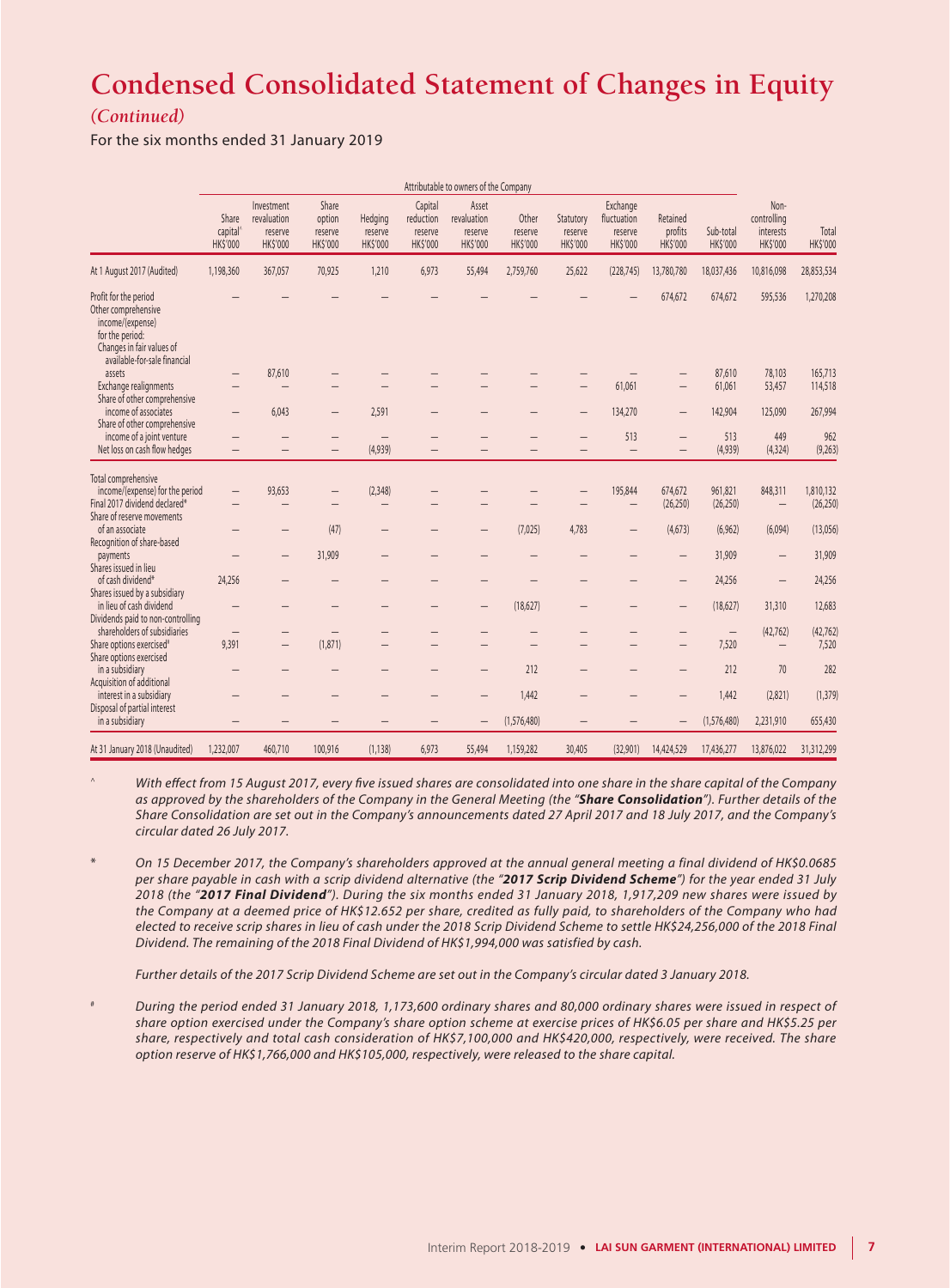# **Condensed Consolidated Statement of Cash Flows**

For the six months ended 31 January 2019

|                                                                         | <b>Six months</b> | Six months  |                 |
|-------------------------------------------------------------------------|-------------------|-------------|-----------------|
|                                                                         | ended             | ended       | Year ended      |
|                                                                         | 31 January        | 31 January  | 31 July         |
|                                                                         | 2019              | 2018        | 2018            |
|                                                                         | (Unaudited)       | (Unaudited) | (Audited)       |
|                                                                         | <b>HK\$'000</b>   | HK\$'000    | <b>HK\$'000</b> |
| NET CASH FLOWS (USED IN)/ FROM OPERATING ACTIVITIES                     | (893, 856)        | 403,987     | 792,850         |
|                                                                         |                   |             |                 |
| CASH FLOWS FROM INVESTING ACTIVITIES                                    |                   |             |                 |
| Purchases of items of property, plant and equipment                     | (986, 910)        | (688, 208)  | (1, 193, 919)   |
| Additions to investment properties                                      | (900, 618)        | (1, 392)    | (43, 671)       |
| Deposits paid for additions to investment properties                    | (17, 204)         |             | (11, 502)       |
| Acquisition of unlisted available-for-sale financial assets             |                   | (147, 590)  | (413, 282)      |
| Acquisition of equity investments at fair value through                 |                   |             |                 |
| other comprehensive income                                              | (253, 404)        |             |                 |
| Acquisition of subsidiaries (note 16)                                   | 1,400,920         |             | 132,650         |
| Proceeds from disposal of an associate                                  | 23,800            |             |                 |
| Advances to associates                                                  | (991)             |             | (768)           |
| Advances to joint ventures                                              | (1,300)           | (84, 651)   | (89, 451)       |
| Repayment from joint ventures                                           | 213,812           |             |                 |
| Dividends received from unlisted available-for-sale<br>financial assets |                   | 23,240      | 27,400          |
| Dividends received from unlisted equity investments                     |                   |             |                 |
| at fair value through other comprehensive income                        | 16,100            |             |                 |
| Dividend received from a joint venture                                  | 1,540,176         |             | 150,000         |
| (Increase)/decrease in pledged bank balances                            |                   |             |                 |
| and time deposits                                                       | (32, 968)         | 8,654       | (46, 387)       |
| Net proceeds from disposal of partial interest in                       |                   |             |                 |
| a subsidiary                                                            |                   | 655,430     | 655,430         |
| Others                                                                  | (59, 318)         | (4,983)     | (167, 223)      |
| NET CASH FLOWS FROM/(USED IN) INVESTING ACTIVITIES                      | 942,095           | (239, 500)  | (1,000,723)     |
|                                                                         |                   |             |                 |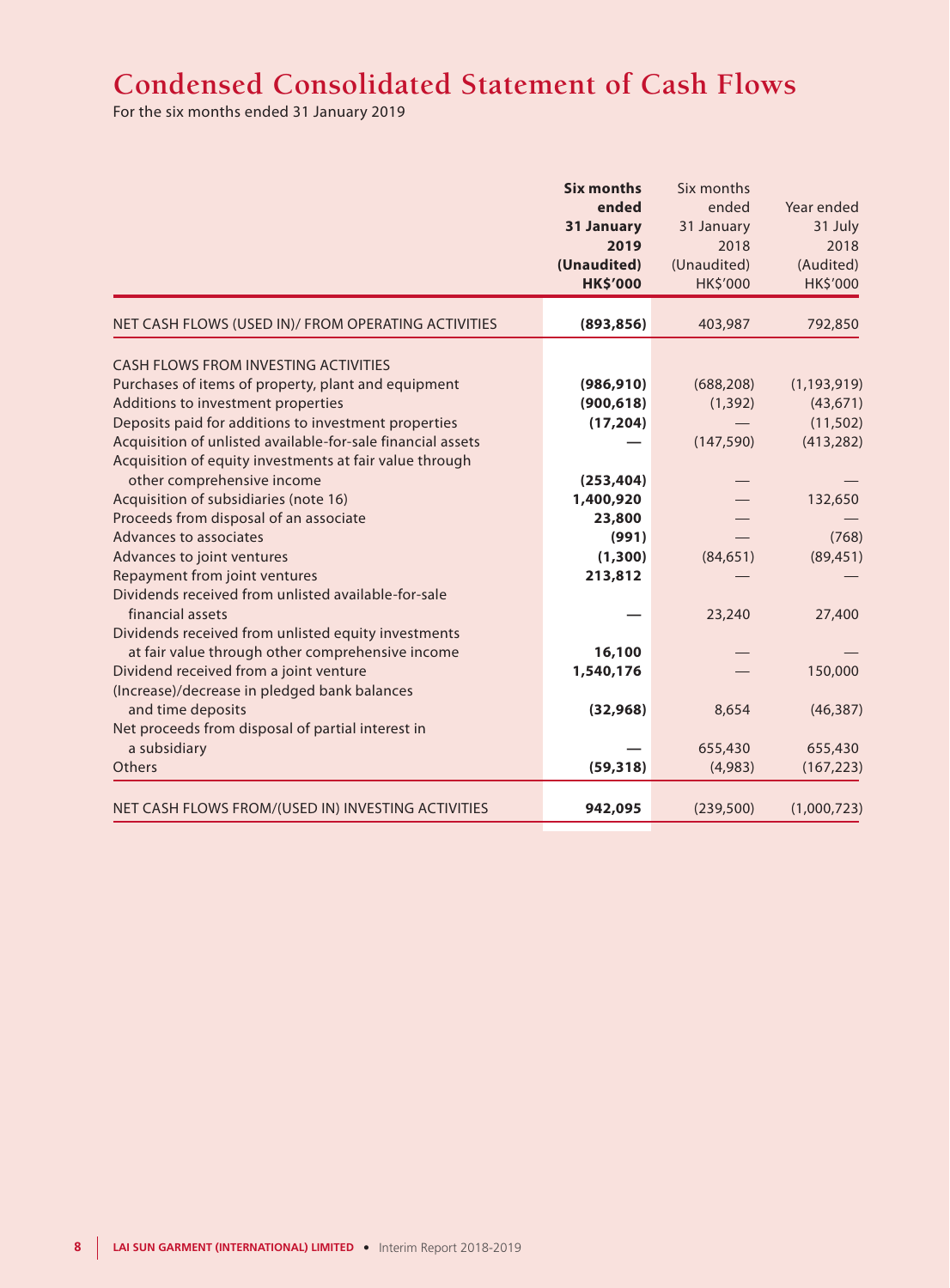# **Condensed Consolidated Statement of Cash Flows** *(Continued)*

For the six months ended 31 January 2019

|                                                       | <b>Six months</b> | Six months  |               |
|-------------------------------------------------------|-------------------|-------------|---------------|
|                                                       | ended             | ended       | Year ended    |
|                                                       | 31 January        | 31 January  | 31 July       |
|                                                       | 2019              | 2018        | 2018          |
|                                                       | (Unaudited)       | (Unaudited) | (Audited)     |
|                                                       | <b>HK\$'000</b>   | HK\$'000    | HK\$'000      |
| <b>CASH FLOWS FROM FINANCING ACTIVITIES</b>           |                   |             |               |
| New bank borrowings raised                            | 3,900,058         | 689,000     | 4,129,800     |
| Guaranteed notes issued                               |                   | 3,124,800   | 3,124,800     |
| Repayment of bank borrowings                          | (3,680,371)       | (1,614,606) | (2, 275, 155) |
| Repayment of guaranteed notes                         |                   | (2,734,550) | (3,482,180)   |
| Guaranteed note issue expenses                        |                   | (24, 861)   | (24, 861)     |
| <b>Bank financing charges</b>                         | (11, 018)         | (8, 302)    | (17, 824)     |
| Loans from a joint venture                            | 462,834           |             |               |
| Repayment of loans from a joint venture               | (825, 225)        |             |               |
| Increase in other borrowings                          | 41,560            |             |               |
| Increase in put option liabilities                    | 280,532           |             |               |
| Acquisition of additional interests in a subsidiary   | (37, 819)         |             | (234, 579)    |
| Dividend paid                                         |                   | (1,994)     | (1,994)       |
| Dividends paid to non-controlling shareholders        |                   |             |               |
| of subsidiaries                                       | (1,405)           | (30,079)    | (87, 409)     |
| Capital contribution from a non-controlling           |                   |             |               |
| shareholder of a subsidiary                           | 858               |             |               |
| Others                                                |                   | 7,802       | (774)         |
| NET CASH FLOWS FROM/(USED IN) FINANCING ACTIVITIES    | 130,004           | (592, 790)  | 1,129,824     |
|                                                       |                   |             |               |
| NET INCREASE/(DECREASE) IN CASH AND CASH EQUIVALENTS  | 178,243           | (428, 303)  | 921,951       |
| Cash and cash equivalents at beginning of period      | 4,098,043         | 3,176,636   | 3,176,636     |
| Effect of foreign exchange rate changes, net          | 64,211            | 23,834      | (544)         |
| CASH AND CASH EQUIVALENTS AT END OF PERIOD            | 4,340,497         | 2,772,167   | 4,098,043     |
| ANALYSIS OF BALANCES OF CASH AND CASH EQUIVALENTS     |                   |             |               |
| Non-pledged and non-restricted cash and bank balances | 3,328,606         | 1,087,312   | 3,938,918     |
| Non-pledged and non-restricted time deposits          | 1,011,891         | 1,684,855   | 159,125       |
|                                                       |                   |             |               |
|                                                       | 4,340,497         | 2,772,167   | 4,098,043     |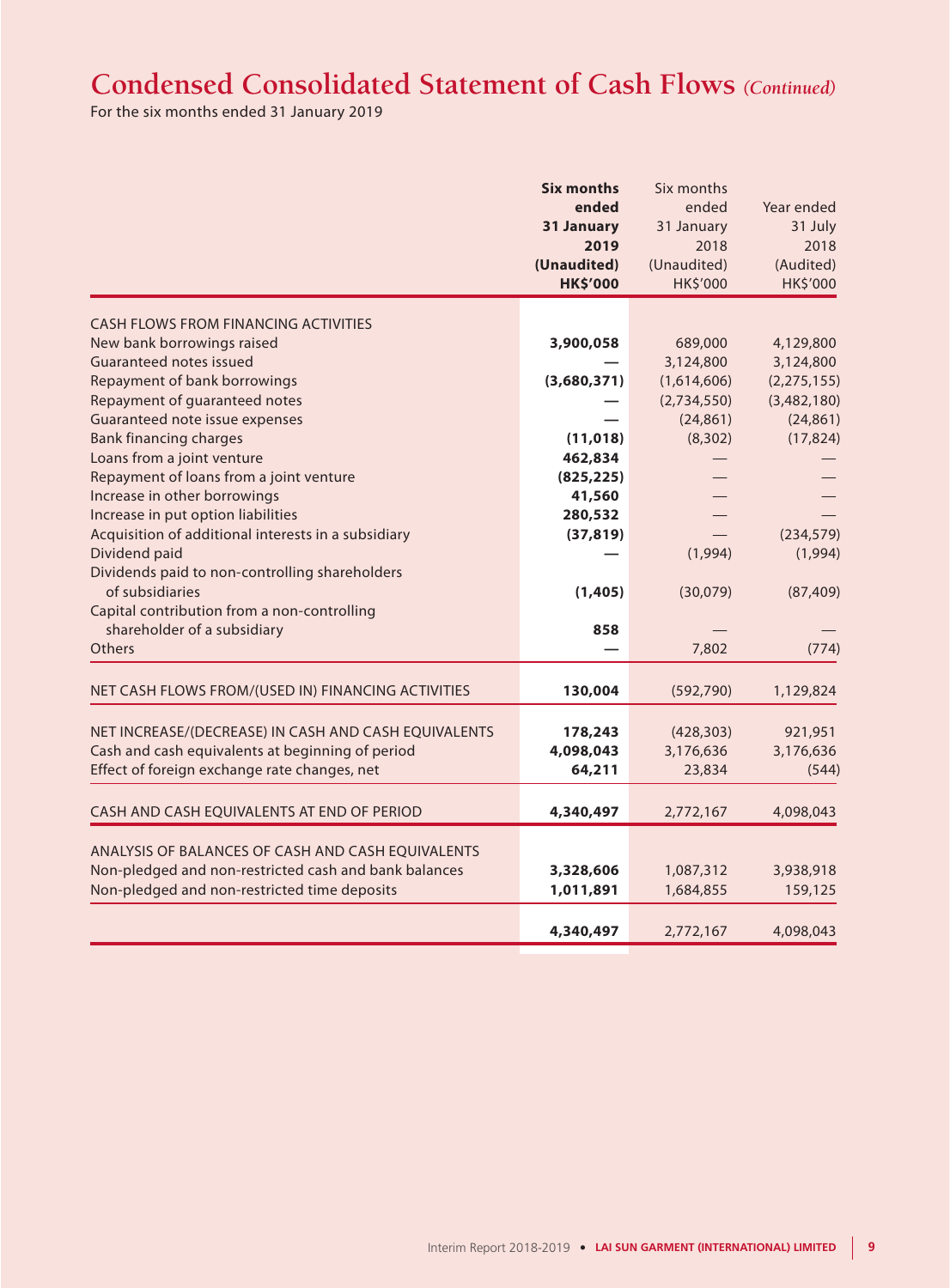31 January 2019

### **1. BASIS OF PREPARATION**

The unaudited condensed consolidated interim financial statements of the Group for the six months ended 31 January 2019 have been prepared in accordance with the applicable disclosure requirements of Appendix 16 to the Rules Governing the Listing of Securities on The Stock Exchange of Hong Kong Limited (the "**Stock Exchange**") and with Hong Kong Accounting Standard ("**HKAS**") 34 *Interim Financial Reporting* issued by the Hong Kong Institute of Certified Public Accountants. In addition, to provide further information, management has included the consolidated income statement and the consolidated statement of comprehensive income for the year ended 31 July 2018 and the related notes as extracted from the previous annual financial statements.

The financial information relating to the year ended 31 July 2018 that is included in the unaudited condensed consolidated interim financial statements of the Group for the six months ended 31 January 2019 as comparative information does not constitute the Company's statutory annual consolidated financial statements for that year but is derived from those financial statements. Further information relating to those statutory financial statements required to be disclosed in accordance with section 436 of the Hong Kong Companies Ordinance is as follows:

The Company has delivered the financial statements for the year ended 31 July 2018 to the Registrar of Companies as required by section 662(3) of, and Part 3 of Schedule 6 to the Hong Kong Companies Ordinance.

The Company's auditor has reported on those financial statements. The auditor's report was unqualified; did not include a reference to any matters to which the auditor drew attention by way of emphasis without qualifying its report; and did not contain a statement under sections 406(2), 407(2) or (3) of the Hong Kong Companies Ordinance.

The condensed consolidated interim financial statements have not been audited by the Company's auditor but have been reviewed by the Company's audit committee.

### **2. SIGNIFICANT ACCOUNTING POLICIES**

The significant accounting policies and basis of presentation used in the preparation of these interim financial statements are the same as those used in the Group's audited consolidated financial statements for the year ended 31 July 2018, except for (i) the adoption of the new and revised Hong Kong Financial Reporting Standards ("**HKFRSs**"), which are effective for the Group's financial year beginning on 1 August 2018, and (ii) the adoption of accounting policies of certain assets, revenue and expenses of eSun Holdings Limited ("**eSun**") which was acquired during the current period as set out in note 16 to the condensed consolidated interim financial statements.

#### **2.1 New and revised HKFRSs**

The Group has adopted the following new and revised HKFRSs for the first time for the current period's unaudited financial statements:

| <b>Amendments to HKFRS 2</b> | Classification and Measurement of Share-based Payment Transactions      |
|------------------------------|-------------------------------------------------------------------------|
| <b>Amendments to HKFRS 4</b> | Applying HKFRS 9 Financial Instruments with HKFRS 4 Insurance Contracts |
| <b>HKFRS 9</b>               | <b>Financial Instruments</b>                                            |
| <b>HKFRS 15</b>              | <b>Revenue from Contracts with Customers</b>                            |
| Amendments to HKFRS 15       | Clarifications to HKFRS 15 Revenue from Contracts with Customers        |
| Amendments to HKAS 40        | <b>Transfers of Investment Property</b>                                 |
| HK(IFRIC)-Int 22             | Foreign Currency Transactions and Advance Consideration                 |
| Annual Improvements          | Amendments to HKFRS 1 and HKAS 28                                       |
| 2014-2016 Cycle              |                                                                         |

Except for HKFRS 9 and HKFRS 15, the application of these new and revised HKFRSs has had no significant impact on the financial performance or financial position of the Group.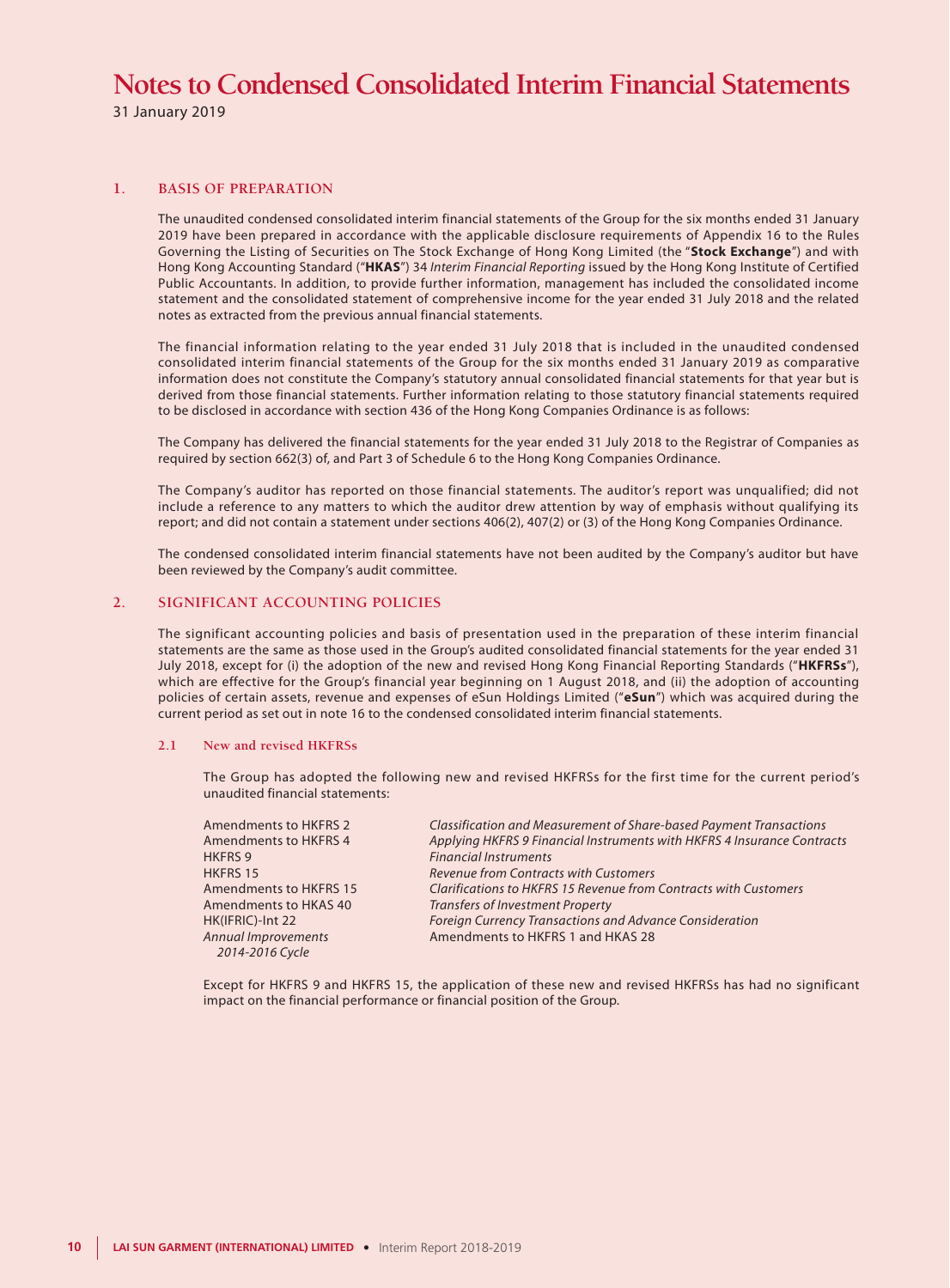# *(Continued)*

31 January 2019

### **2. SIGNIFICANT ACCOUNTING POLICIES** *(CONTINUED)*

### **2.1 New and revised HKFRSs** *(Continued)*

**HKFRS 9** *Financial Instruments*

HKFRS 9 replaces HKAS 39 *Financial Instruments: Recognition and Measurement*, bringing together all three aspects of the accounting for financial instruments: classification and measurement, impairment, and hedge accounting. The Group has recognised the transition adjustments against the applicable opening balances in equity at 1 August 2018. Therefore, the comparative information was not restated and continues to be reported under HKAS 39.

The impacts from adopting HKFRS 9 related to the classification and measurement and the impairment requirements are summarised as follows:

*Classification and measurement*

Under HKFRS 9, the Group initially measures a financial asset at its fair value plus, in the case of a financial asset not at fair value through profit or loss, transaction costs.

Under HKFRS 9, financial assets are subsequently measured at amortised cost, fair value through profit or loss ("**FVPL**"), or fair value through other comprehensive income ("**FVOCI**"). The classification is based on two criteria: the Group's business model for managing the assets; and whether the instruments' contractual cash flows represent "solely payments of principal and interest" on the principal amount outstanding (the "**SPPI criterion**").

The new classification and measurement of financial assets are as follows:

- Debt instruments at amortised cost for financial assets that are held within a business model with the objective to hold the financial assets in order to collect contractual cash flows that meet the SPPI criterion.
- Equity instruments at FVOCI, with no recycling of gains or losses to profit or loss on derecognition. This category only includes equity instruments, which the Group invests in for strategic purpose and intends to hold for the foreseeable future and which the Group has irrevocably elected to so classify upon initial recognition or transition.
- Debt instruments at FVOCI, with recycling of gains or losses to profit or loss on derecognition. This category only includes debt instruments, which the Group invests in for collection of contractual cash flows for the foreseeable future and which the Group has irrevocably elected to so classify upon initial recognition or transition.
- Financial assets at FVPL comprise derivative financial instruments and all other equity instruments which the Group had not irrevocably elected, at initial recognition or transition, to classify as FVOCI. This category also includes debt instruments whose cash flow characteristics fail the SPPI criterion or are not held within a business model whose objective is to hold assets to collect contractual cash flows or within a business model whose objective is achieved by both collecting contractual cash flows and selling the financial assets.

The assessment of the Group's business model was made as of the date of initial application, i.e. 1 August 2018. The assessment of whether contractual cash flows on debt instruments are solely comprised of principal and interest was made based on the facts and circumstances as at the initial recognition of the assets.

The accounting for the Group's financial liabilities remains largely the same as it was under HKAS 39.

The above changes in classification and measurement mainly affect the classification and measurement of the Group's available-for-sale financial assets and certain loan receivables.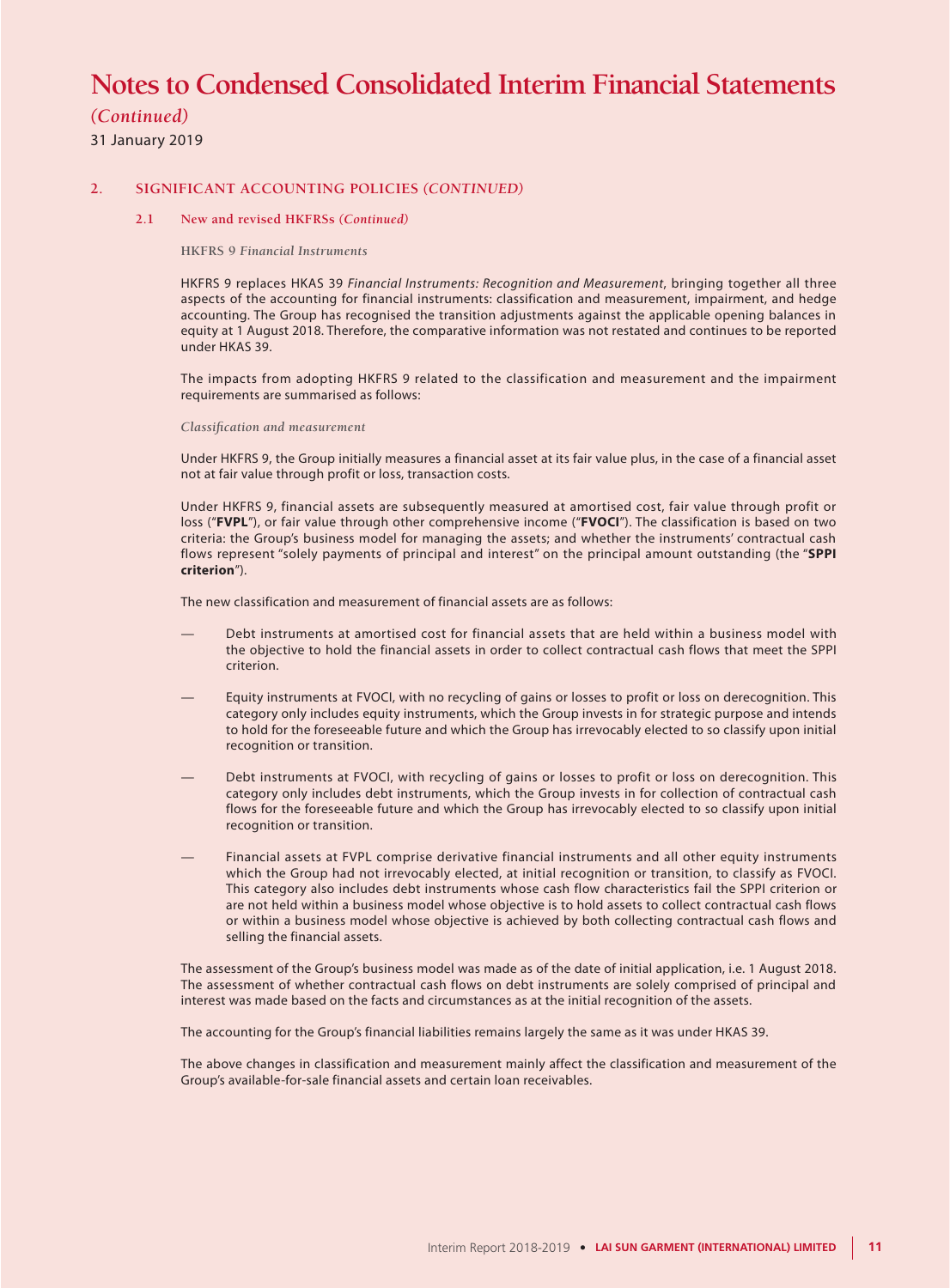## *(Continued)*

31 January 2019

### **2. SIGNIFICANT ACCOUNTING POLICIES** *(CONTINUED)*

### **2.1 New and revised HKFRSs** *(Continued)*

**HKFRS 9** *Financial Instruments (Continued)*

*Classification and measurement (Continued)*

The following table summarises the impact on changes in the classification and measurement of financial assets on 1 August 2018, the date of initial application of HKFRS 9:

|                                                                                                                     | Debtors,<br>deposits paid<br>and other<br>receivables<br><b>HKS'000</b> | Available-<br>for-sale<br>financial<br>assets<br><b>HKS'000</b> | <b>Equity</b><br>investments<br>at FVOCI<br><b>HKS'000</b> | <b>Debt</b><br>investments<br>at FVOCI<br><b>HK\$'000</b> | <b>Financial</b><br>assets<br>at FVPL<br><b>HK\$'000</b> |
|---------------------------------------------------------------------------------------------------------------------|-------------------------------------------------------------------------|-----------------------------------------------------------------|------------------------------------------------------------|-----------------------------------------------------------|----------------------------------------------------------|
| At 31 July 2018, as previously<br>reported                                                                          | 896,856                                                                 | 2,413,160                                                       |                                                            |                                                           |                                                          |
| Reclassification from<br>available-for-sale financial<br>assets to equity/debt<br>investments at FVOCI<br>(note(a)) |                                                                         | (2,413,160)                                                     | 2,202,103                                                  | 211,057                                                   |                                                          |
| Reclassification from debtors,<br>deposits paid and other<br>receivables to financial<br>assets at FVPL (note (b))  | (130, 225)                                                              |                                                                 |                                                            |                                                           | 130,225                                                  |
| At 1 August 2018, as adjusted                                                                                       | 766,631                                                                 |                                                                 | 2,202,103                                                  | 211,057                                                   | 130,225                                                  |

#### Note (a):

The Group elected to present in other comprehensive income for the fair value changes of all its equity and debt investments previously classified as available-for-sale financial assets. These investments are not held for trading and not expected to be sold in the foreseeable future. At the date of initial application of HKFRS 9, the carrying amounts of HK\$2,202,103,000 and HK\$211,057,000 were reclassified from available-for-sale financial assets to equity investments at FVOCI and debt investments at FVOCI, respectively. As a result of the change in classification of the Group's equity and debt investments, the investment revaluation reserve of HK\$527,787,000 related to those investments that were previously presented under accumulated other comprehensive income, was reclassified to fair value reserve of financial assets at FVOCI.

#### Note (b):

The Group has reclassified certain loan receivables previously classified as loans and receivables measured at amortised cost of HK\$5,802,000 and HK\$124,423,000 under current assets (as included in debtors, deposits paid and other receivables) and non-current assets (as included in deposits paid and other receivables), respectively, as financial assets at FVPL.

#### *Impairment of financial assets*

The adoption of HKFRS 9 has fundamentally changed the Group's accounting for impairment losses for financial assets by replacing HKAS 39's incurred loss approach with a forward-looking expected credit loss ("**ECL**") approach.

HKFRS 9 requires the Group to record an allowance for ECLs for all debt instruments not held at FVPL.

ECLs are based on the difference between the contractual cash flows due in accordance with the contract and all the cash flows that the Group expects to receive. The shortfall is then discounted at an approximation to the asset's original effective interest rate.

The adoption of the ECL requirements of HKFRS 9 does not have a significant financial effect on the condensed consolidated financial statements.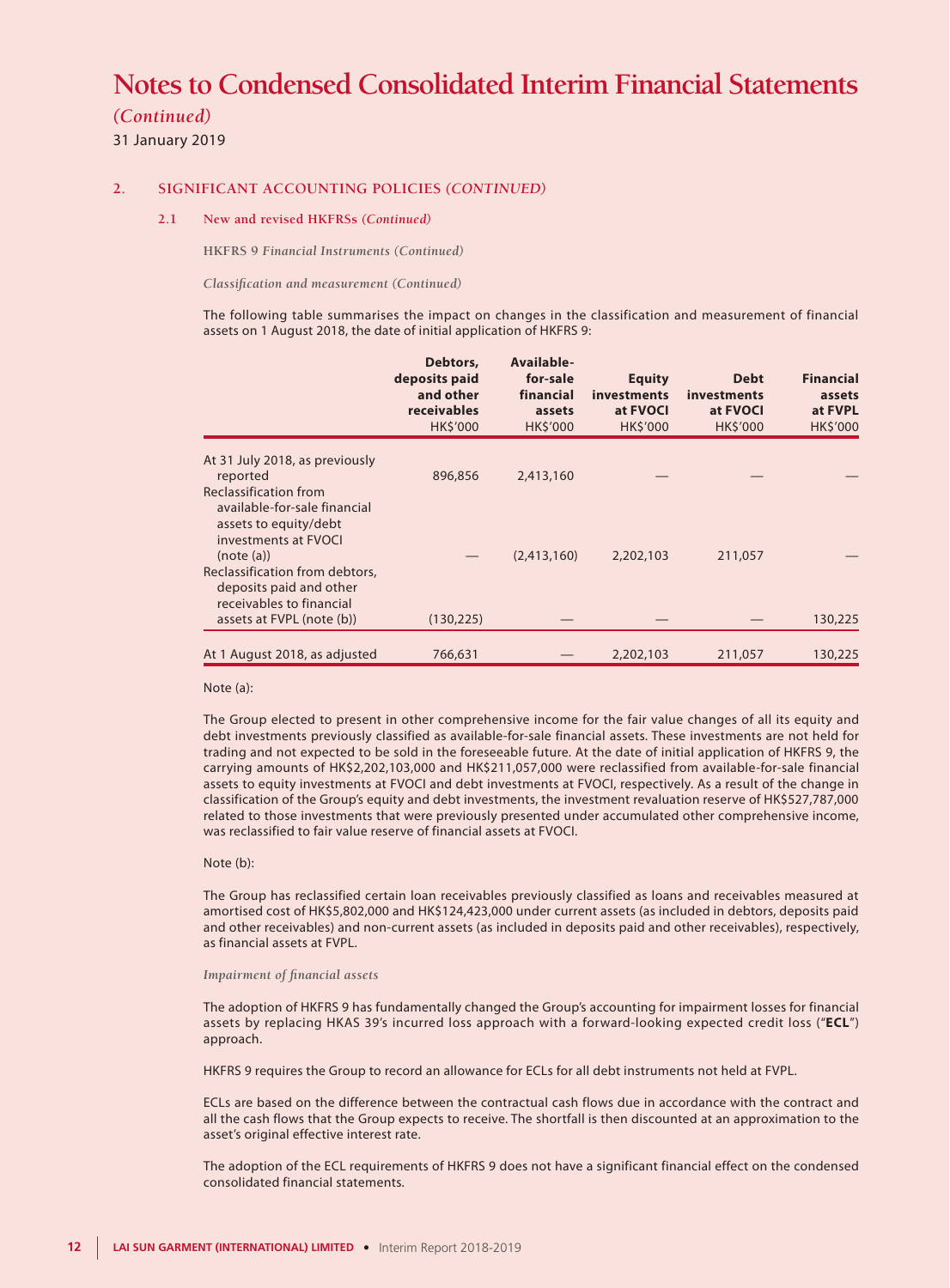# *(Continued)*

31 January 2019

### **2. SIGNIFICANT ACCOUNTING POLICIES** *(CONTINUED)*

### **2.1 New and revised HKFRSs** *(Continued)*

#### **HKFRS 15** *Revenue from Contracts with Customers*

HKFRS 15 and its amendments supersede HKAS 11 *Construction Contracts*, HKAS 18 *Revenue* and related interpretations and apply, with limited exceptions, to all revenue arising from contracts with customers. HKFRS 15 establishes a new five-step model to account for revenue arising from contracts with customers. Under HKFRS 15, revenue is recognised at an amount that reflects the consideration to which an entity expects to be entitled in exchange for transferring goods or services to a customer.

The standard requires entities to exercise judgement, taking into consideration all of the relevant facts and circumstances when applying each step of the model to contracts with their customers. The standard also specifies the accounting for the incremental costs of obtaining a contract and the costs directly related to fulfilling a contract.

The Group has adopted HKFRS 15 using the modified retrospective method of adoption. Under this method, the standard can be applied either to all contracts at the date of initial application or only to contracts that are not completed at this date. The Group has elected to apply the standard to contracts that are not completed as at 1 August 2018.

The cumulative effect of the initial application of HKFRS 15 was recognised as an adjustment to the opening balance of retained profits as at 1 August 2018. Therefore, the comparative information was not restated and continues to be reported under HKAS 11, HKAS 18 and related interpretations.

#### *Presentation of contract liabilities*

A contract liability is the obligation to transfer goods or services to a customer for which the Group has received a consideration (or an amount of consideration that is due) from the customer. If a customer pays the consideration before the Group transfers goods or services to the customer, a contract liability is recognised when the payment is made or the payment is due (whichever is earlier). Contract liabilities are recognised as revenue when the Group performs under the contract.

Consideration received from customers in advance of HK\$1,175,171,000 and HK\$423,528,000 under current liabilities (as included in creditors, deposits received, contract liabilities and accruals) and non-current liabilities (as included in long term deposits received, contract liabilities and other payables), respectively, as at 1 August 2018, are now recognised as contract liabilities to reflect the terminology of HKFRS 15.

#### *Financing component for sale of completed properties*

HKFRS 15 requires property developers to account for the financing component in a contract separately from revenue if the financing effects are significant, subject to a practical expedient where the period between the payment and delivery of properties will be less than one year. Currently, in respect of certain transactions for sale of properties, (i) the Group offers property buyers additional discount if they opt to pay the purchase price in full within 120-180 days of signing the provisional agreement of sale and purchase; and (ii) it is expected that the length of time between the payment and delivery of properties of the Group's projects will exceed one year. Accordingly, the financing component arose from those transactions is considered to be significant. The amount of the financing component is estimated at the contract inception and the payment plan is confirmed by the property buyer by using a discount rate that would be reflected in a separate financing transaction between the Group and the customer reflecting the credit characteristics of the Group as well as any collateral or security provided. Interest expense is recognised only to the extent that a contract liability (receipts in advance) is recognised in accounting for the contract with the customer.

Upon adoption of HKFRS 15, properties under development for sale increased by HK\$59,473,000 and HK\$8,697,000 under current assets and non-current assets, respectively, with a corresponding increase in contract liabilities as at 1 August 2018.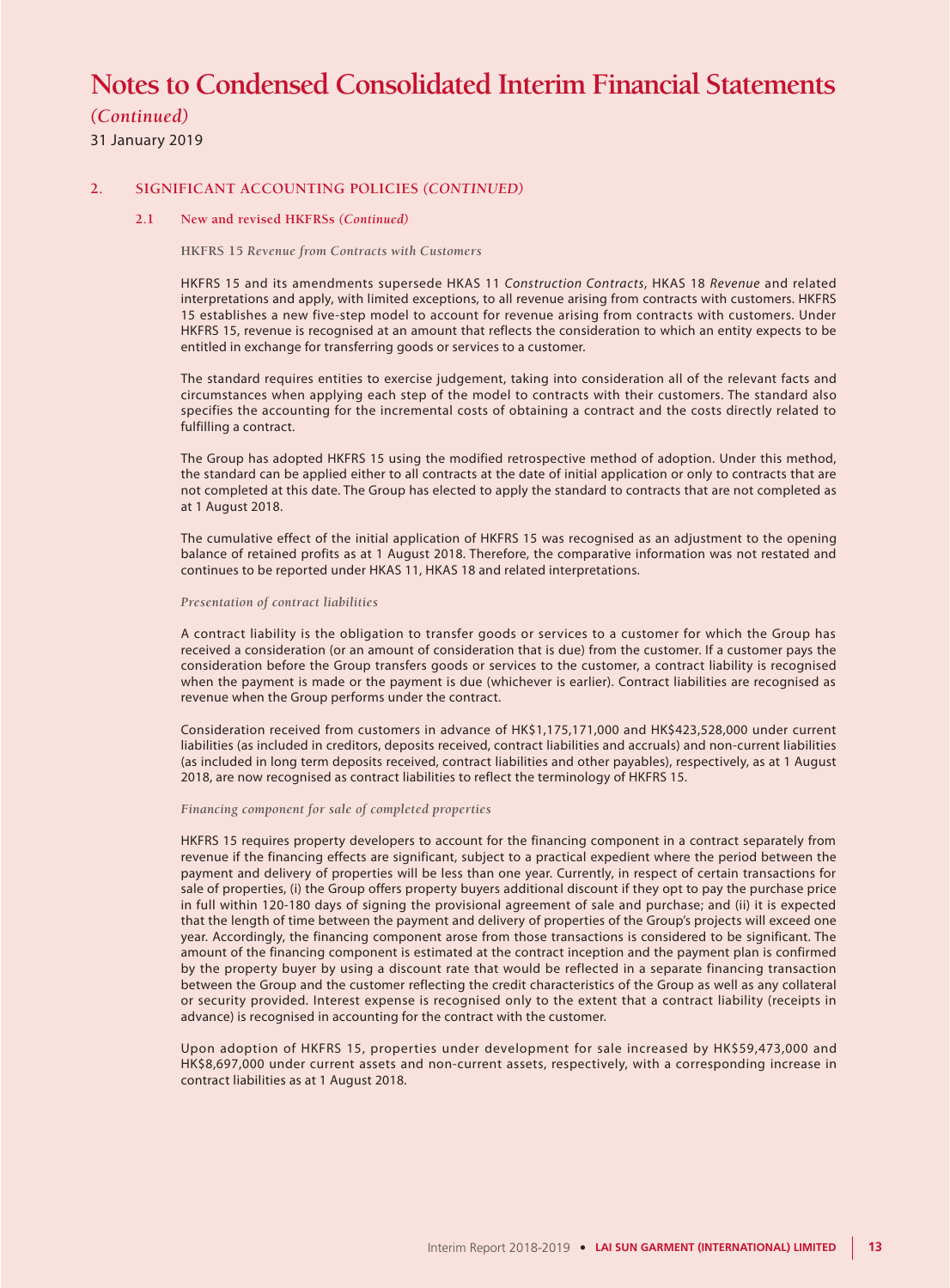*(Continued)*

31 January 2019

### **2. SIGNIFICANT ACCOUNTING POLICIES** *(CONTINUED)*

### **2.1 New and revised HKFRSs** *(Continued)*

**HKFRS 15** *Revenue from Contracts with Customers (Continued)*

The following table gives a summary of the opening balance adjustments recognised for each line item in the condensed consolidated statement of financial position upon the adoption of HKFRS 15 under the transition method.

|                                                                                                                                     | At<br>31 July<br>2018<br><b>HK\$'000</b><br>(As previously<br>reported) | <b>Impact</b><br>on initial<br>application of<br><b>HKFRS 15</b><br><b>HK\$'000</b> | At<br>1 August<br>2018<br>HK\$'000<br>(As adjusted) |
|-------------------------------------------------------------------------------------------------------------------------------------|-------------------------------------------------------------------------|-------------------------------------------------------------------------------------|-----------------------------------------------------|
| <b>Non-current assets</b><br>Properties under development for sale                                                                  | 1,008,281                                                               | 8,697                                                                               | 1,016,978                                           |
| <b>Current assets</b><br>Properties under development for sale                                                                      | 1,049,331                                                               | 59,473                                                                              | 1,108,804                                           |
| <b>Current liabilities</b><br>Contract liabilities (included in creditors,<br>deposits received, contract liabilities and accruals) | 2,244,429                                                               | 59,473                                                                              | 2,303,902                                           |
| <b>Non-current liabilities</b>                                                                                                      |                                                                         |                                                                                     |                                                     |
| Contract liabilities (included in long term deposits<br>received, contract liabilities and other payables)                          | 647,718                                                                 | 8,697                                                                               | 656,415                                             |

Set out below are the amounts by which each financial statement line item was affected as at 31 January 2019 and for the six months ended 31 January 2019 as a result of the adoption of HKFRS 15. The adoption of HKFRS 15 has had no impact on other comprehensive income or on the Group's operating, investing and financing cash flows. The first column shows the amounts recorded under HKFRS 15 and the second column shows what the amounts would have been had HKFRS 15 not been adopted:

Condensed consolidated income statement for the six months ended 31 January 2019 (extract):

|                          | <b>Amounts prepared under</b>      |                                                   |                                    |
|--------------------------|------------------------------------|---------------------------------------------------|------------------------------------|
|                          | <b>HKFRS 15</b><br><b>HK\$'000</b> | <b>Previous</b><br><b>HKFRS</b><br><b>HKS'000</b> | <b>Increase</b><br><b>HK\$'000</b> |
| Revenue<br>Cost of sales | 3,815,851<br>(2,384,529)           | 3,734,697<br>(2,303,375)                          | 81,154<br>81,154                   |
| Gross profit             | 1,431,322                          | 1,431,322                                         |                                    |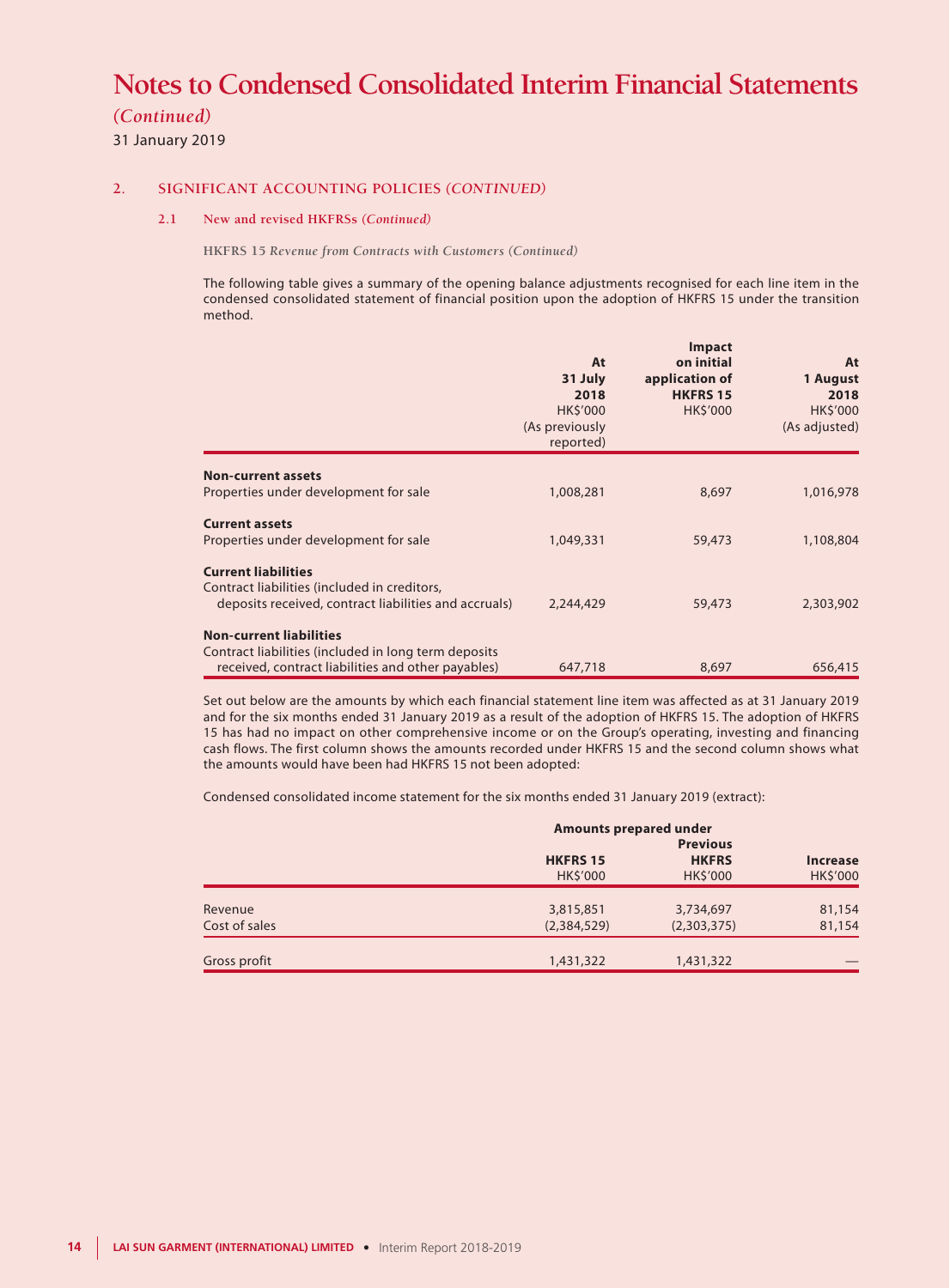*(Continued)*

31 January 2019

### **2. SIGNIFICANT ACCOUNTING POLICIES** *(CONTINUED)*

#### **2.1 New and revised HKFRSs** *(Continued)*

**HKFRS 15** *Revenue from Contracts with Customers (Continued)*

Condensed consolidated statement of financial position as at 31 January 2019 (extract):

|                                                                                                                                     | <b>Amounts prepared under</b>     |                                                   |                                    |  |
|-------------------------------------------------------------------------------------------------------------------------------------|-----------------------------------|---------------------------------------------------|------------------------------------|--|
|                                                                                                                                     | <b>HKFRS 15</b><br><b>HKS'000</b> | <b>Previous</b><br><b>HKFRS</b><br><b>HKS'000</b> | <b>Increase</b><br><b>HK\$'000</b> |  |
| <b>Current assets</b><br>Properties under development for sale                                                                      | 2,822,285                         | 2,806,574                                         | 15,711                             |  |
| <b>Current liabilities</b><br>Contract liabilities (included in creditors,<br>deposits received, contract liabilities and accruals) | 5,124,556                         | 5,108,845                                         | 15,711                             |  |

In addition, consideration received from customers in advance of HK\$1,137,139,000 and HK\$9,987,000 under current liabilities (as included in creditors, deposits received, contract liabilities and accruals) and non-current liabilities (as included in long term deposits received, contract liabilities and other payables), respectively, as at 31 January 2019, are now recognised as contract liabilities to reflect the terminology of HKFRS 15.

### **2.2 Summary of significant new accounting policies**

The accounting policies of certain assets, revenue and expenses of eSun, which the Group has newly adopted during the six months ended 31 January 2019, are as follows:

#### **Intangible assets**

(i) Artiste management and service agreements

Artiste management and service agreements are stated at cost less accumulated amortisation and impairment losses. Amortisation is calculated on a straight-line basis over the estimated useful life of 3 years.

(ii) Online movie platform

Online movie platform is stated at cost less accumulated amortisation and impairment losses. Amortisation is calculated on a straight-line basis over the estimated useful life of 3 years.

#### **Music catalogs**

Music catalogs represent song catalogs, music video recording rights and publishing rights of songs acquired from outsiders. They are stated at cost less accumulated amortisation and impairment losses.

The costs of music catalogs less accumulated impairment loss are amortised based on the proportion of actual revenue earned during the year to total estimated projected revenue subject to a maximum of 15 years. Additional amortisation/impairment loss is made if future estimated projected revenues are adversely different from the previous estimation. Estimated projected revenues are reviewed at the end of each reporting period.

**Film rights, film products and films under production**

Film rights are rights acquired or licensed from outsiders for exhibition and other exploitation of the films.

Film rights are stated at cost less accumulated amortisation and any impairment losses. Film rights, less accumulated impairment loss, are amortised based on the proportion of actual revenues earned during the year to total estimated projected revenues. Additional amortisation/impairment loss is made if future estimated projected revenues are adversely different from the previous estimation. Estimated projected revenues and related cash flows are reviewed at least at the end of each reporting period.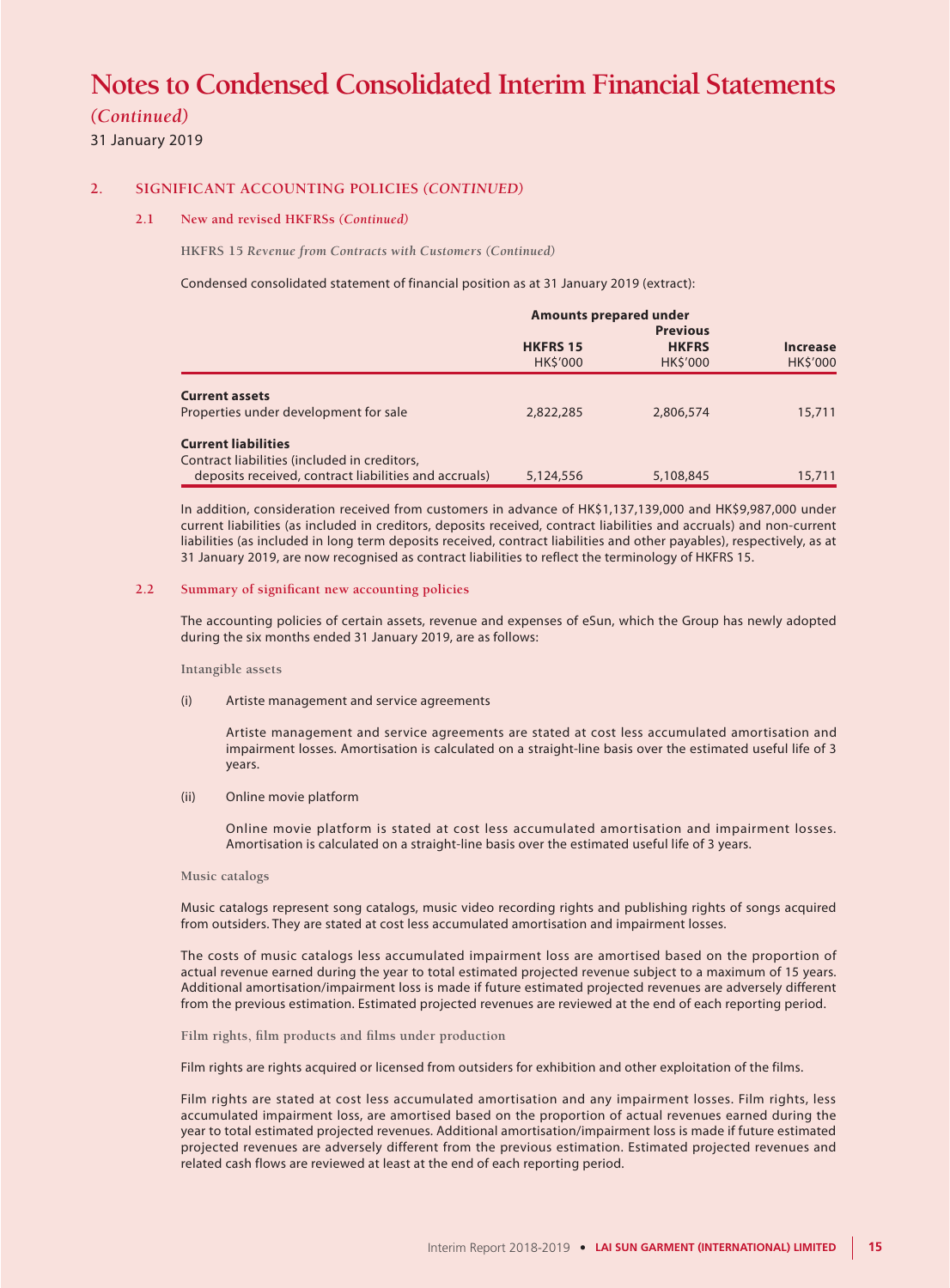# *(Continued)*

31 January 2019

### **2. SIGNIFICANT ACCOUNTING POLICIES** *(CONTINUED)*

#### **2.2 Summary of significant new accounting policies** *(Continued)*

**Film rights, film products and films under production** *(Continued)*

Film products are stated at cost less accumulated amortisation and any impairment losses. Film products, less estimated residual value and accumulated impairment losses, are amortised based on the proportion of actual revenues earned during the year to total estimated projected revenues. Cost of film products, accounted for on a project-by-project basis, includes production costs, costs of services, direct labour costs, facilities and raw materials consumed in the creation of a film.

Films under production include production costs, costs of services, direct labour costs, facilities and raw materials consumed in the creation of a film. Upon completion and release, these films under production are reclassified as film products. Films under production are accounted for on a project-by-project basis and are stated at cost less any impairment losses.

An impairment loss is made if there has been a change in the estimates used to determine the recoverable amount and the carrying amount exceeds the recoverable amount.

#### **Revenue recognition**

Revenue is recognised when it is probable that the economic benefits will flow to the Group and when the revenue can be measured reliably, on the following bases:

- (a) turnover from entertainment events organised by the Group, when the events are completed;
- (b) net income from entertainment events organised by other co-investors, when the events are completed and in proportion as agreed with co-investors;
- (c) income from films licensed to movie theatres, when the films are exhibited;
- (d) licence income from films licensed for a fixed fee or non-refundable guarantee under a non-cancellable contract, where an assignment is granted to the licensee which permits the licensee to exploit those film rights freely and where the Group has no remaining obligations to perform and when the film materials have been delivered to licensees. Revenue recognised is limited to the amount of consideration received and subject to due allowance for contingencies;
- (e) licence income from films licensed, other than for a fixed fee or non-refundable guarantee under a noncancellable contract, to licensees, over the licence period and when the films are available for showing or telecast;
- (f) sale of products and albums, at a point in time when control of the asset is transferred to the customer, generally on delivery of the products and albums;
- (g) distribution commission income, when the album or film materials have been delivered to the wholesalers, distributors and licensees;
- (h) album licence income and music publishing income, on an accrual basis in accordance with the terms of the relevant agreements;
- (i) income from gross box-office takings for film exhibition is recognised upon the sale of tickets and when the film is released; and
- (j) advertising income, artiste management fee income, producer fee income and consultancy service income on entertainment events, in the period in which the relevant services are rendered.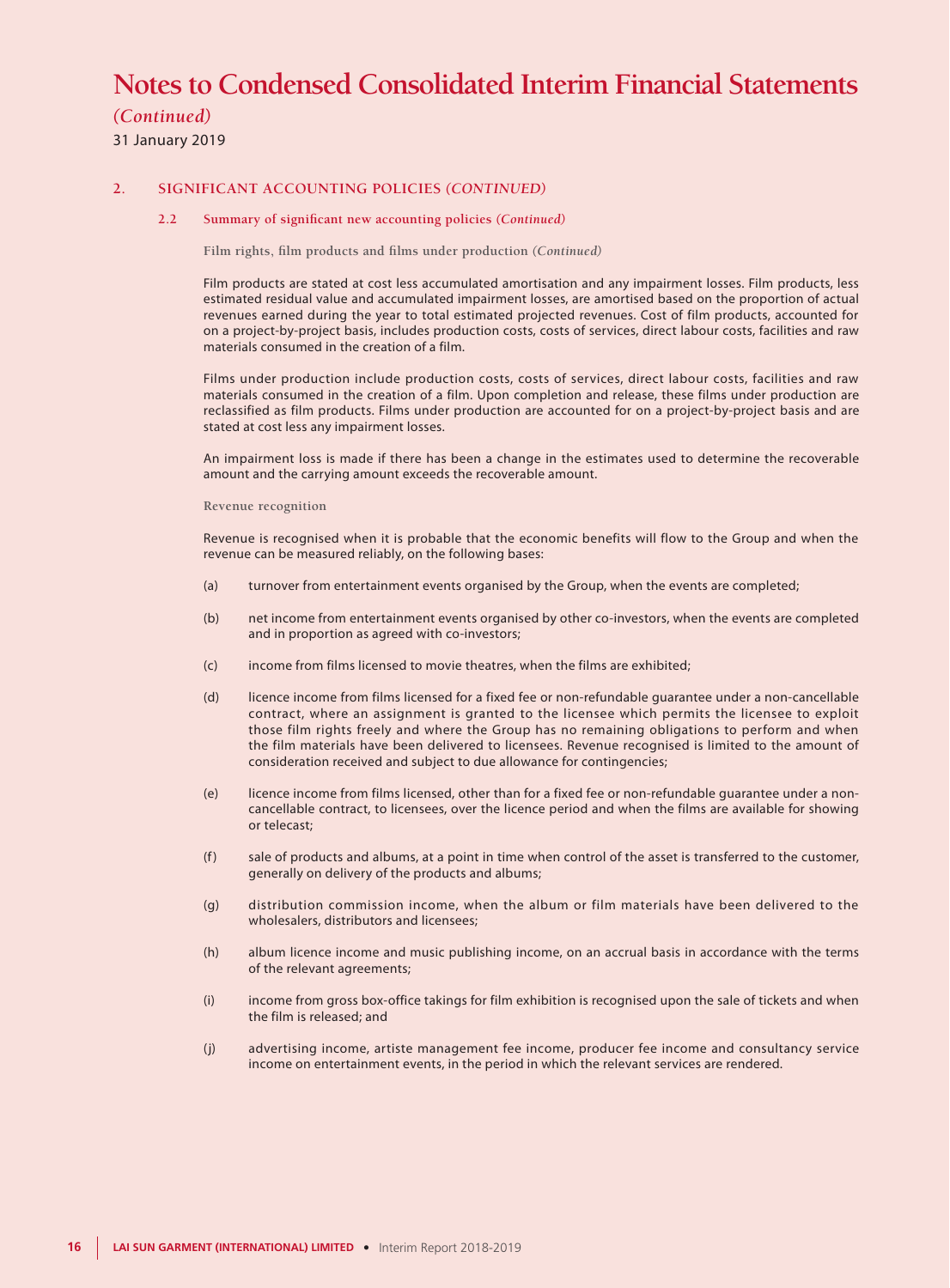# *(Continued)*

31 January 2019

### **2. SIGNIFICANT ACCOUNTING POLICIES** *(CONTINUED)*

### **2.2 Summary of significant new accounting policies** *(Continued)*

**Income tax**

Dividend income derived from the Company's subsidiaries in Mainland China is subject to a withholding tax under the prevailing tax rules and regulations of the People's Republic of China (the "**PRC**").

*Mainland China Land Appreciation Tax ("LAT")*

LAT is levied at prevailing progressive rates on the appreciation of land value, being the proceeds of the sale of properties less deductible costs.

### **3. TURNOVER AND SEGMENT INFORMATION**

|                                                  | <b>Six months</b> | Six months      |                 |
|--------------------------------------------------|-------------------|-----------------|-----------------|
|                                                  | ended             | ended           | Year ended      |
|                                                  | 31 January        | 31 January      | 31 July         |
|                                                  | 2019              | 2018            | 2018            |
|                                                  | (Unaudited)       | (Unaudited)     | (Audited)       |
|                                                  | <b>HK\$'000</b>   | <b>HK\$'000</b> | <b>HK\$'000</b> |
| <b>Turnover from contracts with customers:</b>   |                   |                 |                 |
| Sale of properties                               | 1,751,268         |                 | 430             |
| Building management fee income                   | 104,554           | 54,184          | 110,673         |
| Income from hotel operation                      | 280,620           | 231,933         | 423,958         |
| Income from restaurant operation                 | 269,828           | 268,469         | 514,019         |
| Box-office takings, concessionary income and     |                   |                 |                 |
| related income from cinemas                      | 214,277           |                 |                 |
| Distribution commission income and licence fee   |                   |                 |                 |
| income from film products and film rights        | 238,212           |                 |                 |
| Sale of game products                            | 103,132           |                 |                 |
| Entertainment event income                       | 77,354            |                 |                 |
| Album sales, licence income and                  |                   |                 |                 |
| distribution commission income from              |                   |                 |                 |
| music publishing and licensing                   | 42,808            |                 |                 |
| Artiste management fee income                    | 9,768             |                 |                 |
| Advertising income                               | 2,045             |                 |                 |
| Others                                           | 95,013            | 11,773          | 47,143          |
|                                                  | 3,188,879         | 566,359         | 1,096,223       |
|                                                  |                   |                 |                 |
| <b>Turnover from other sources:</b>              |                   |                 |                 |
| Rental income                                    | 626,972           | 351,531         | 707,816         |
|                                                  |                   |                 |                 |
| <b>Total turnover</b>                            | 3,815,851         | 917,890         | 1,804,039       |
|                                                  |                   |                 |                 |
| Timing of recognition of turnover from contracts |                   |                 |                 |
| with customers:                                  |                   |                 |                 |
| At a point in time                               | 2,949,709         | 459,577         | 888,722         |
| Over time                                        | 239,170           | 106,782         | 207,501         |
|                                                  |                   |                 |                 |
|                                                  | 3,188,879         | 566,359         | 1,096,223       |
|                                                  |                   |                 |                 |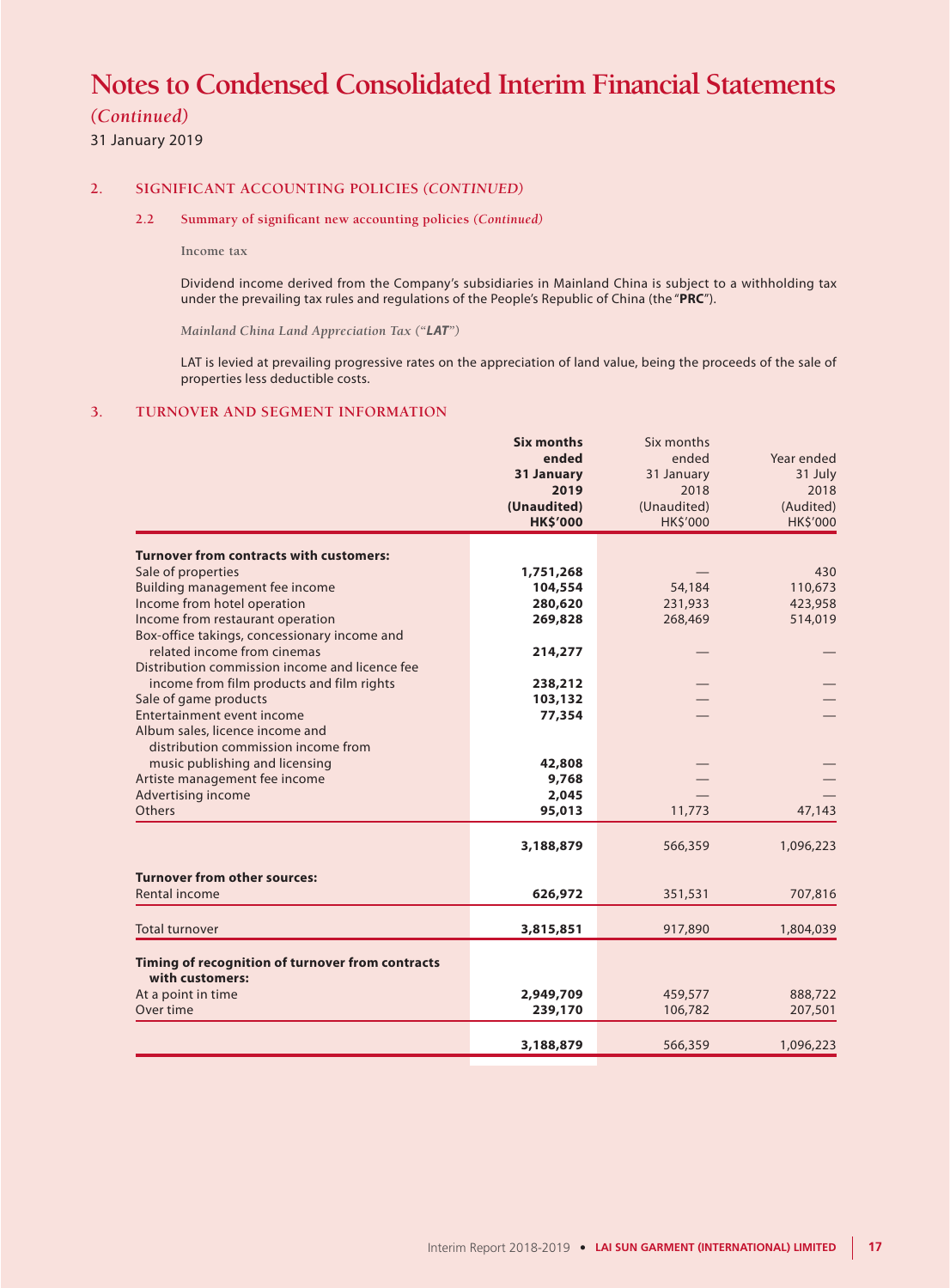# *(Continued)*

31 January 2019

### **3. TURNOVER AND SEGMENT INFORMATION** *(CONTINUED)*

For management purposes, the Group has the following reportable segments:

- (a) the property development and sales segment engages in property development and sale of properties;
- (b) the property investment segment engages in the leasing of investment properties;
- (c) the hotel operation segment engages in the operation of and provision of consultancy services to hotels and serviced apartments;
- (d) the restaurant operation segment engages in the operation of and provision of consultancy services to restaurants;
- (e) the media and entertainment segment engages in the investment in, and the production of entertainment events and provision of related advertising services, the provision of artiste management services, album sales and distribution, licence of music and trading of gaming products;
- (f) the film production and distribution segment engages in the investment in, production of, sale and distribution of television programmes, films and provision of related advertising services as well as the distribution of video format products derived from these films and films licensed-in by the Group;
- (g) the cinema operation segment engages in the operation of cinemas in Hong Kong and Mainland China; and
- (h) the "others" segment mainly comprises the provision of property management services, leasing agency services, building services and luxury yachting business.

Management monitors the results of the Group's operating segments separately for the purpose of making decisions about resources allocation and performance assessment. Segment performance is evaluated based on reportable segment results, which is a measure of adjusted profit before tax. The adjusted profit before tax is measured consistently with the Group's profit before tax except that fair value gains on investment properties, net, interest income, finance costs, dividend income, share of profits and losses of associates, share of profits and losses of joint ventures, loss on remeasurement of existing interest in an associate upon business combination, gain on bargain purchase on acquisition of subsidiaries and other unallocated income and expenses are excluded from such measurement.

Segment assets mainly exclude interests in associates, interests in joint ventures, equity and debt investments at fair value through other comprehensive income/available-for-sale financial assets, certain financial assets at fair value through profit or loss, deferred tax assets, prepaid tax, derivative financial instruments, certain pledged and restricted bank balances and time deposits, certain cash and cash equivalents, asset classified as held for sale and other unallocated corporate assets as these assets are managed on a group basis.

Segment liabilities mainly exclude bank borrowings, other borrowings, loans from a joint venture, guaranteed notes, tax payable, deferred tax liabilities, provision for tax indemnity, derivative financial instruments and other unallocated corporate liabilities as these liabilities are managed on a group basis.

Intersegment sales are transacted with reference to the prevailing market prices.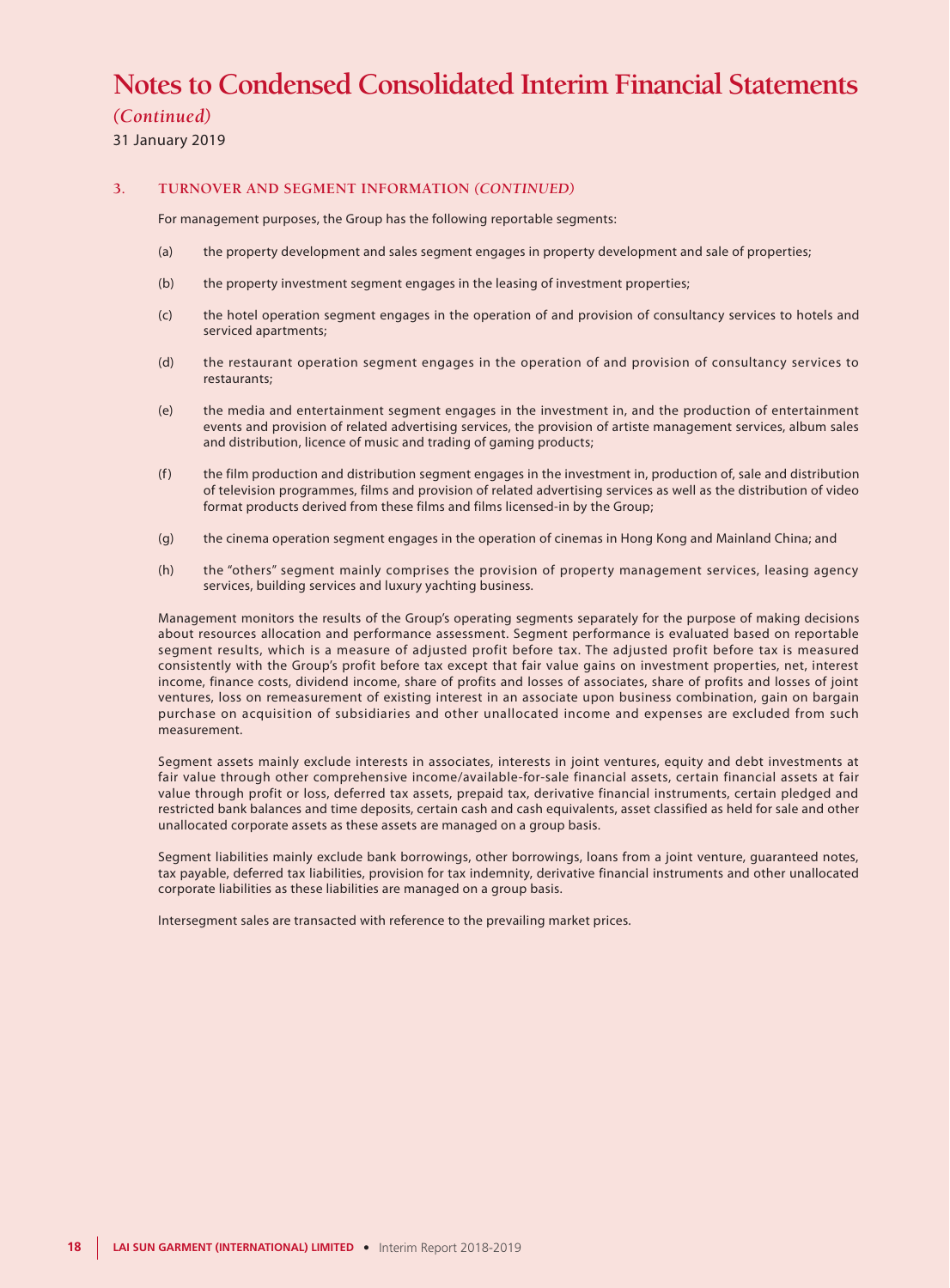*(Continued)*

31 January 2019

| Hotel operation Restaurant operation<br>2018<br>HK\$'000<br>2019<br>HK\$'000<br>2018<br>HK\$'000<br>Property investment<br>2019<br>HK\$'000<br>2018<br><b>HKS'000</b><br>Property development<br>and sales<br>2019<br>HK\$'000                                                                                                                                                                                                                                                                                                                                                                                                                                                                                                                                                                                                                     |
|----------------------------------------------------------------------------------------------------------------------------------------------------------------------------------------------------------------------------------------------------------------------------------------------------------------------------------------------------------------------------------------------------------------------------------------------------------------------------------------------------------------------------------------------------------------------------------------------------------------------------------------------------------------------------------------------------------------------------------------------------------------------------------------------------------------------------------------------------|
| 231,933<br>1 .83<br>1,018<br>280,620<br>1,274<br>405,715<br>10,978<br>548<br>731,526<br>21,585<br>23,713<br>2,041<br>4,854<br>1,751,268                                                                                                                                                                                                                                                                                                                                                                                                                                                                                                                                                                                                                                                                                                            |
| 232,018<br>282,912<br>417,241<br>776,824<br>2,041<br>1,756,122                                                                                                                                                                                                                                                                                                                                                                                                                                                                                                                                                                                                                                                                                                                                                                                     |
| 33,921<br>321,973 (139,944)<br>481,173<br>(6,711)<br>367,943                                                                                                                                                                                                                                                                                                                                                                                                                                                                                                                                                                                                                                                                                                                                                                                       |
| $\overline{\phantom{a}}$<br>$\begin{array}{c} \rule{0pt}{2.5ex} \rule{0pt}{2.5ex} \rule{0pt}{2.5ex} \rule{0pt}{2.5ex} \rule{0pt}{2.5ex} \rule{0pt}{2.5ex} \rule{0pt}{2.5ex} \rule{0pt}{2.5ex} \rule{0pt}{2.5ex} \rule{0pt}{2.5ex} \rule{0pt}{2.5ex} \rule{0pt}{2.5ex} \rule{0pt}{2.5ex} \rule{0pt}{2.5ex} \rule{0pt}{2.5ex} \rule{0pt}{2.5ex} \rule{0pt}{2.5ex} \rule{0pt}{2.5ex} \rule{0pt}{2.5ex} \rule{0$<br>655,144<br>362,855<br>$\overline{\phantom{a}}$<br>$\begin{array}{c} \rule{0pt}{2.5ex} \rule{0pt}{2.5ex} \rule{0pt}{2.5ex} \rule{0pt}{2.5ex} \rule{0pt}{2.5ex} \rule{0pt}{2.5ex} \rule{0pt}{2.5ex} \rule{0pt}{2.5ex} \rule{0pt}{2.5ex} \rule{0pt}{2.5ex} \rule{0pt}{2.5ex} \rule{0pt}{2.5ex} \rule{0pt}{2.5ex} \rule{0pt}{2.5ex} \rule{0pt}{2.5ex} \rule{0pt}{2.5ex} \rule{0pt}{2.5ex} \rule{0pt}{2.5ex} \rule{0pt}{2.5ex} \rule{0$ |
|                                                                                                                                                                                                                                                                                                                                                                                                                                                                                                                                                                                                                                                                                                                                                                                                                                                    |
|                                                                                                                                                                                                                                                                                                                                                                                                                                                                                                                                                                                                                                                                                                                                                                                                                                                    |
| (251)<br>(180)<br>5,092<br>3,790<br>28<br>45                                                                                                                                                                                                                                                                                                                                                                                                                                                                                                                                                                                                                                                                                                                                                                                                       |
|                                                                                                                                                                                                                                                                                                                                                                                                                                                                                                                                                                                                                                                                                                                                                                                                                                                    |
| $\overline{\phantom{a}}$<br>I<br>623,873<br>194,675<br>(2,314)<br>551,477                                                                                                                                                                                                                                                                                                                                                                                                                                                                                                                                                                                                                                                                                                                                                                          |
|                                                                                                                                                                                                                                                                                                                                                                                                                                                                                                                                                                                                                                                                                                                                                                                                                                                    |
|                                                                                                                                                                                                                                                                                                                                                                                                                                                                                                                                                                                                                                                                                                                                                                                                                                                    |
|                                                                                                                                                                                                                                                                                                                                                                                                                                                                                                                                                                                                                                                                                                                                                                                                                                                    |
|                                                                                                                                                                                                                                                                                                                                                                                                                                                                                                                                                                                                                                                                                                                                                                                                                                                    |

The following table presents revenue and results for the Group's reportable segments: The following table presents revenue and results for the Group's reportable segments:

**3. TURNOVER AND SEGMENT INFORMATION** *(CONTINUED)*

 $\vec{3}$ 

TURNOVER AND SEGMENT INFORMATION (CONTINUED)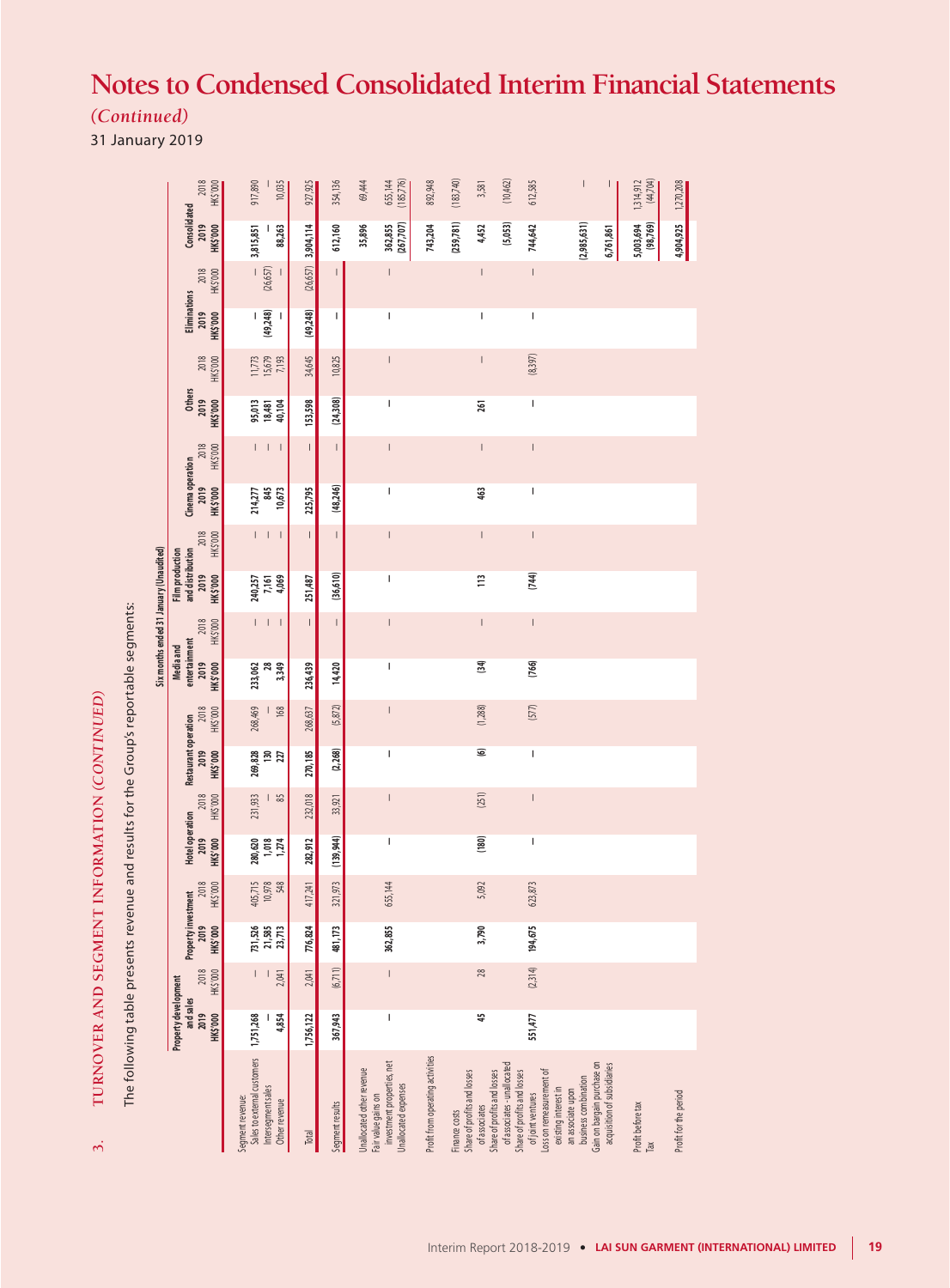# *(Continued)*

31 January 2019

|                                            | HK\$'000<br>31 July<br>2018                   | (Audited)<br>32,282,333<br>234,656            |                                                                     | 3,446,752<br>7,272,859<br>6,007,955<br>1,476,533                                                                                                                                                                                                                                                                                                                                 | 50,721,088          | 2,718,084<br>9,589,986<br>3,118,594<br>395,630<br>800,267                                                                                            | 16,622,561              |
|--------------------------------------------|-----------------------------------------------|-----------------------------------------------|---------------------------------------------------------------------|----------------------------------------------------------------------------------------------------------------------------------------------------------------------------------------------------------------------------------------------------------------------------------------------------------------------------------------------------------------------------------|---------------------|------------------------------------------------------------------------------------------------------------------------------------------------------|-------------------------|
| Consolidated                               | 31 July 31 January<br>2019<br>HK\$'000        | 69,898,251<br>260,123<br>Audited) (Unaudited) | 16,290                                                              | 8,127,536<br>4,314,753<br>1,478,044                                                                                                                                                                                                                                                                                                                                              | 84,094,997          | 4,981,227<br>5,733,626<br>704,585<br>277,648<br>13,806,300<br>6,524,688                                                                              | 32,028,074              |
|                                            | HK\$'000<br>2018                              | 1,683,631                                     | 233                                                                 | $\overline{\phantom{a}}$                                                                                                                                                                                                                                                                                                                                                         |                     | 330,037                                                                                                                                              |                         |
| <b>Others</b>                              | 31 July 31 January<br>2019<br><b>HK\$'000</b> | 4,803,997<br>822                              |                                                                     | I                                                                                                                                                                                                                                                                                                                                                                                |                     | 340,001                                                                                                                                              |                         |
|                                            | HK\$'000<br>2018                              | Audited) (Unaudited)                          | $\overline{\phantom{0}}$                                            | $\overline{\phantom{a}}$                                                                                                                                                                                                                                                                                                                                                         |                     | $\vert$                                                                                                                                              |                         |
| Cinema operation                           | 31 January<br>2019<br>HK\$'000                | 763,666                                       | I                                                                   | I                                                                                                                                                                                                                                                                                                                                                                                |                     | 180,055                                                                                                                                              |                         |
|                                            | $31$ July<br>HK\$'000<br>2018                 | (Audited) (Unaudited)                         | $\vert \ \ \vert$                                                   | $\overline{\phantom{a}}$                                                                                                                                                                                                                                                                                                                                                         |                     | $\overline{\phantom{a}}$                                                                                                                             |                         |
| <b>Film production</b><br>and distribution | 2019<br><b>HK\$'000</b><br>31 July 31 January | 985,452                                       | 3,970                                                               | 2,666                                                                                                                                                                                                                                                                                                                                                                            |                     | 432,751                                                                                                                                              |                         |
|                                            | HK\$'000<br>2018                              | (Audited) (Unaudited)                         | $\overline{\phantom{a}}$                                            | $\vert$                                                                                                                                                                                                                                                                                                                                                                          |                     | $\mid$                                                                                                                                               |                         |
| entertainment<br>Media and                 | 31 January<br>2019<br><b>HK\$'000</b>         | 399,827<br>(Audited) (Unaudited)              | $\overline{\phantom{a}}$                                            | 13,230                                                                                                                                                                                                                                                                                                                                                                           |                     | 119,282                                                                                                                                              |                         |
|                                            | 31 July<br>HK\$'000<br>2018                   | 545,764<br>(10,394)                           |                                                                     | 2,517                                                                                                                                                                                                                                                                                                                                                                            |                     | 41,259                                                                                                                                               |                         |
| Restaurant operation                       | 31 January<br>2019<br>HK\$'000                | 545,951<br>(10,555)<br>(Audited) (Unaudited)  |                                                                     | $\begin{array}{c} \rule{0pt}{2.5ex} \rule{0pt}{2.5ex} \rule{0pt}{2.5ex} \rule{0pt}{2.5ex} \rule{0pt}{2.5ex} \rule{0pt}{2.5ex} \rule{0pt}{2.5ex} \rule{0pt}{2.5ex} \rule{0pt}{2.5ex} \rule{0pt}{2.5ex} \rule{0pt}{2.5ex} \rule{0pt}{2.5ex} \rule{0pt}{2.5ex} \rule{0pt}{2.5ex} \rule{0pt}{2.5ex} \rule{0pt}{2.5ex} \rule{0pt}{2.5ex} \rule{0pt}{2.5ex} \rule{0pt}{2.5ex} \rule{0$ |                     | 44,737                                                                                                                                               |                         |
|                                            | 31 July<br>HK\$'000<br>2018                   | 5,621,531<br>163,301                          |                                                                     | $\vert$                                                                                                                                                                                                                                                                                                                                                                          |                     | 237,631                                                                                                                                              |                         |
| <b>Hotel operation</b>                     | 2019<br>31 January<br>HK\$'000                | 9,624,283<br>174,198<br>(Audited) (Unaudited) |                                                                     | I                                                                                                                                                                                                                                                                                                                                                                                |                     | 516,856                                                                                                                                              |                         |
|                                            | 31 July<br>HK\$'000<br>2018                   | 21,703,204                                    | 79,815                                                              | 6,075,975                                                                                                                                                                                                                                                                                                                                                                        |                     | 425,104                                                                                                                                              |                         |
| Property investment                        | 31 January<br>2019<br>HK\$'000                | 43,921,560<br>(Unaudited)                     | 89,940                                                              | 6,269,140                                                                                                                                                                                                                                                                                                                                                                        |                     | 1,899,489                                                                                                                                            |                         |
|                                            | 31 July<br>2018<br>HK\$'000                   | (Audited)<br>2,728,203                        |                                                                     | 1,194,367                                                                                                                                                                                                                                                                                                                                                                        |                     | 1,684,053                                                                                                                                            |                         |
| Property development<br>and sales          | 31 January<br>2019<br><b>HK\$'000</b>         | 8,853,515<br>(Unaudited)                      | 1,748                                                               | 1,842,500                                                                                                                                                                                                                                                                                                                                                                        |                     | 1,448,056                                                                                                                                            |                         |
|                                            |                                               | begment assets                                | Interests in associates<br>Interests in associates<br>- unallocated | Asset classified as held for sale<br>nterests in joint ventures<br>Jnallocated assets                                                                                                                                                                                                                                                                                            | <b>Total</b> assets | Other unallocated liabilities<br>-oans from a joint venture<br>Segment liabilities<br>Guaranteed notes<br>Other borrowings<br><b>Bank borrowings</b> | <b>Totalliabilities</b> |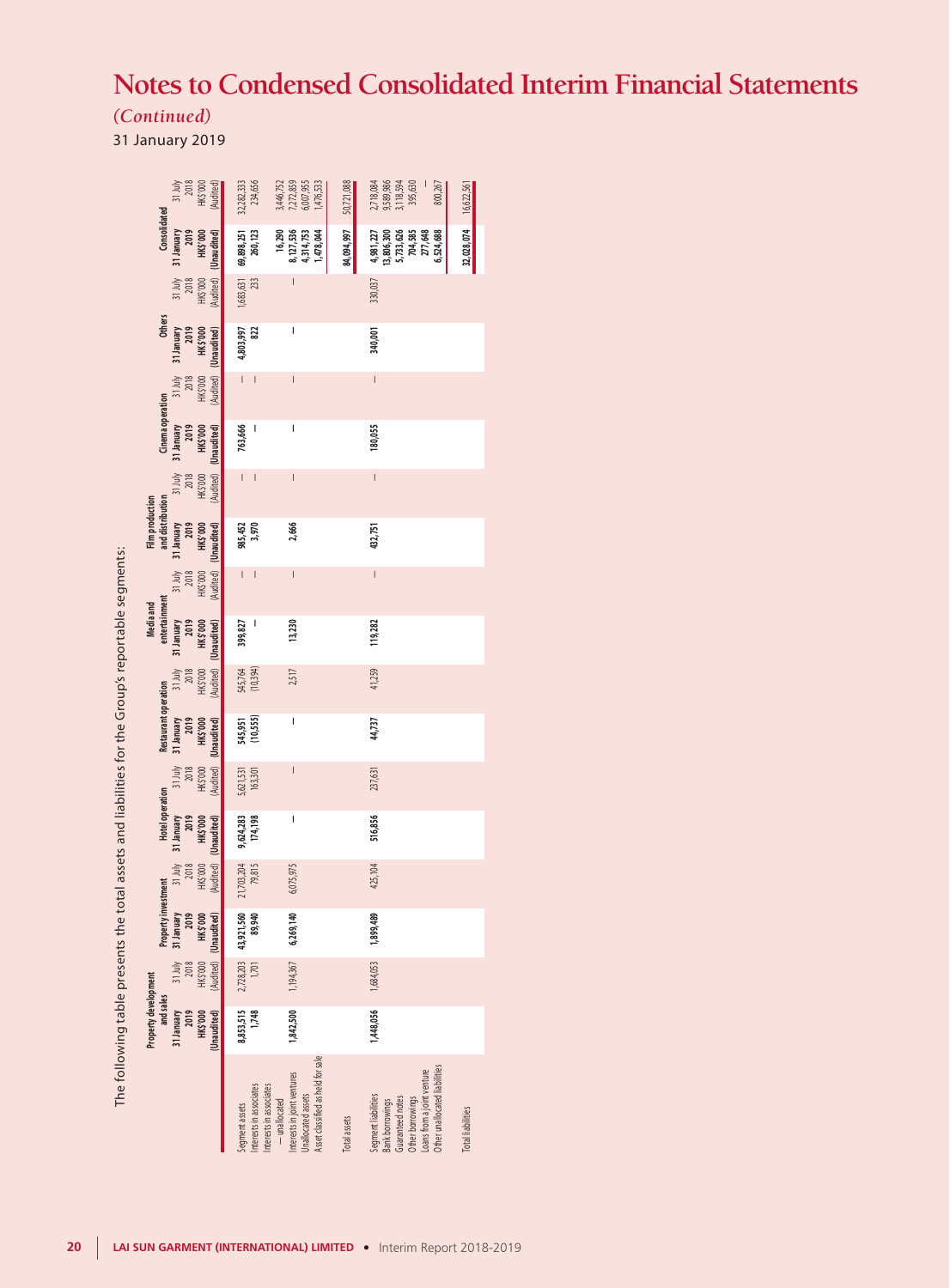# *(Continued)*

31 January 2019

### **4. PROFIT FROM OPERATING ACTIVITIES**

(a) The Group's profit from operating activities is arrived at after charging/(crediting):

|                                                                                                                                                                               | <b>Six months</b><br>ended<br>31 January<br>2019<br>(Unaudited) | Six months<br>ended<br>31 January<br>2018<br>(Unaudited) | Year ended<br>31 July<br>2018<br>(Audited) |
|-------------------------------------------------------------------------------------------------------------------------------------------------------------------------------|-----------------------------------------------------------------|----------------------------------------------------------|--------------------------------------------|
|                                                                                                                                                                               | <b>HK\$'000</b>                                                 | <b>HK\$'000</b>                                          | <b>HK\$'000</b>                            |
| Depreciation <sup>®</sup><br>Interest income from bank deposits<br>Other interest income                                                                                      | 197,208<br>(23,750)<br>(20, 048)                                | 47,342<br>(40,607)<br>(12, 733)                          | 94,578<br>(56, 561)<br>(33, 536)           |
| Dividend income from unlisted<br>available-for-sale financial assets<br>Dividend income from equity investments<br>at FVOCI                                                   | (16, 100)                                                       | (10,700)                                                 | (27, 400)                                  |
| Foreign exchange (gains)/losses, net<br>Amortisation of film rights <sup>#</sup>                                                                                              | $(15, 643)^*$<br>1,730                                          | 7,069^                                                   | 3,931^                                     |
| Amortisation of film products <sup>#</sup><br>Amortisation of music catalogs <sup>#</sup>                                                                                     | 197,283<br>13,362                                               |                                                          |                                            |
| Amortisation of other intangible assets <sup>#</sup><br>Impairment of property, plant and equipment <sup>^</sup><br>Impairment of advances and other receivables <sup>^</sup> | 539<br>9,505<br>3,350                                           |                                                          | 9,583                                      |
| Impairment of amounts due from joint<br>ventures <sup>^</sup><br>Gain on disposal of an associate <sup>^</sup>                                                                | 311<br>(19, 705)                                                |                                                          |                                            |
| Fair value losses/(gains) on cross currency<br>swaps                                                                                                                          | $8,479^{\circ}$                                                 |                                                          | $(6,171)^*$                                |

Depreciation charge of approximately HK\$180,010,000 (Six months ended 31 January 2018: HK\$44,793,000) for property, plant and equipment is included in "other operating expenses" on the face of the unaudited condensed consolidated income statement.

These items are included in "other revenue" on the face of the unaudited condensed consolidated income statement.

These items are included in "cost of sales" on the face of the unaudited condensed consolidated income statement.

These items are included in "other operating expenses" on the face of the unaudited condensed consolidated income statement.

(b) Other than those mentioned in note 4(a) above, "other operating expenses" also included service fee for operation of a club in the Group's hotel operation in Vietnam of approximately HK\$18,854,000 (Six months ended 31 January 2018: HK\$36,664,000).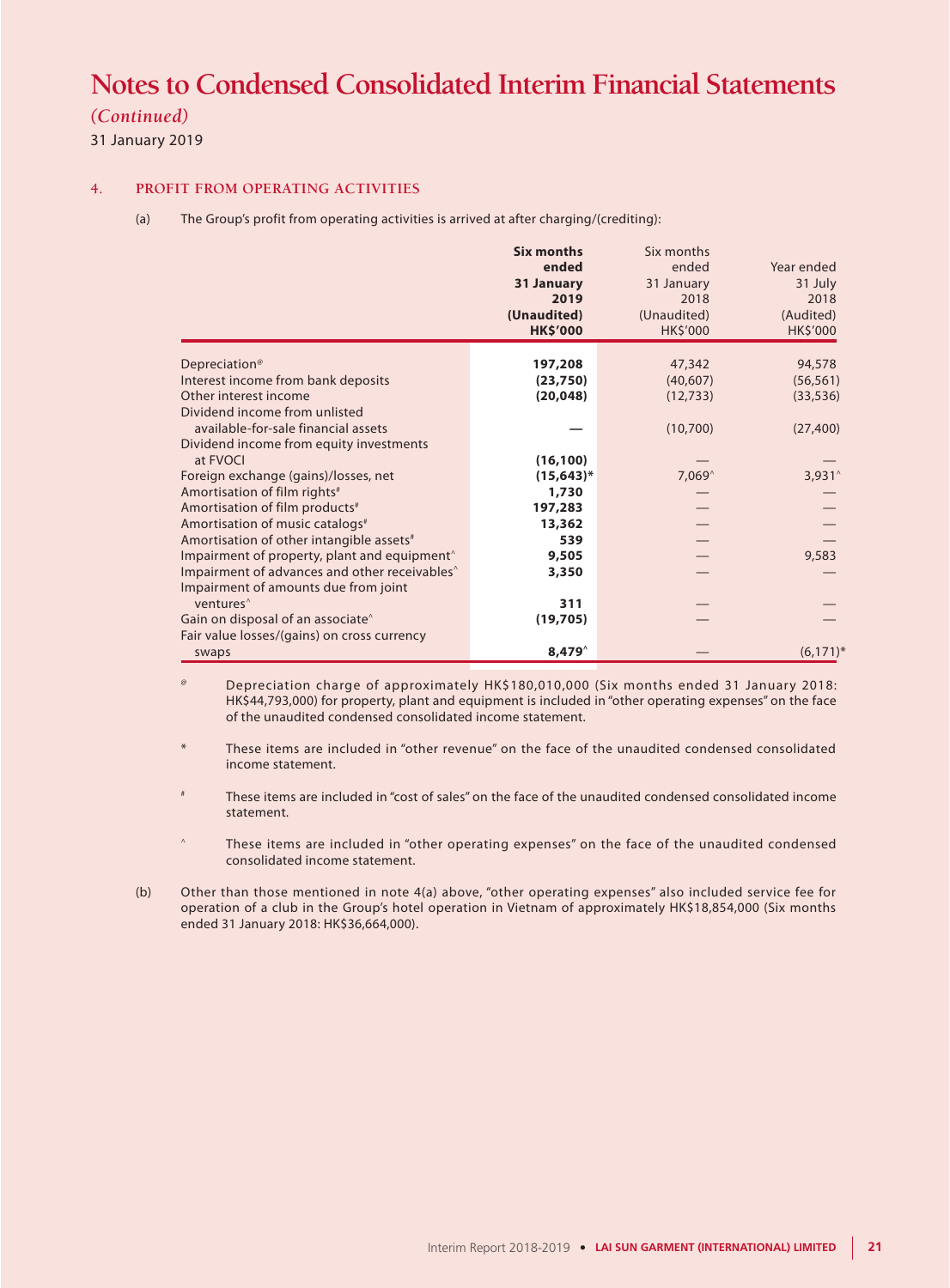# *(Continued)*

31 January 2019

### **5. FINANCE COSTS**

|       |                                                                                                                                                                                                                    | <b>Six months</b><br>ended<br>31 January<br>2019<br>(Unaudited)<br><b>HK\$'000</b> | Six months<br>ended<br>31 January<br>2018<br>(Unaudited)<br><b>HK\$'000</b> | Year ended<br>31 July<br>2018<br>(Audited)<br><b>HK\$'000</b> |
|-------|--------------------------------------------------------------------------------------------------------------------------------------------------------------------------------------------------------------------|------------------------------------------------------------------------------------|-----------------------------------------------------------------------------|---------------------------------------------------------------|
|       | Interest on bank borrowings<br>Interest on other borrowings<br>Interest on guaranteed notes<br>Interest on loans from a joint venture<br>Interest expense arising from revenue contracts<br>Bank financing charges | 287,026<br>8,708<br>157,540<br>7,112<br>28,695<br>40,904                           | 79,899<br>5,716<br>159,397<br>24,456                                        | 184,340<br>11,337<br>259,410<br>44,199                        |
| Less: | Capitalised in construction in progress<br>Capitalised in properties under development<br>for sale<br>Capitalised in investment properties under<br>construction                                                   | 529,985<br>(98, 027)<br>(102, 489)<br>(69, 688)                                    | 269,468<br>(60, 306)<br>(25, 422)                                           | 499,286<br>(139, 355)<br>(40, 930)                            |
|       |                                                                                                                                                                                                                    | 259,781                                                                            | 183,740                                                                     | 319,001                                                       |

### **6. TAX**

Hong Kong profits tax has been provided at the rate of 16.5% (Six months ended 31 January 2018: 16.5%) on the estimated assessable profits arising in Hong Kong during the period.

Taxes on profits assessable elsewhere have been calculated at the rates of tax prevailing in the places in which the Group operates, based on existing legislation, interpretations and practices in respect thereof.

|                                                      | <b>Six months</b><br>ended<br>31 January<br>2019<br>(Unaudited)<br><b>HK\$'000</b> | Six months<br>ended<br>31 January<br>2018<br>(Unaudited)<br><b>HK\$'000</b> | Year ended<br>31 July<br>2018<br>(Audited)<br>HK\$'000 |
|------------------------------------------------------|------------------------------------------------------------------------------------|-----------------------------------------------------------------------------|--------------------------------------------------------|
| <b>Current tax</b>                                   |                                                                                    |                                                                             |                                                        |
| Hong Kong                                            | 74,348                                                                             | 24,233                                                                      | 49,760                                                 |
| <b>Mainland China</b>                                | 97,410                                                                             |                                                                             |                                                        |
| Overseas                                             | 8,899                                                                              | 16,101                                                                      | 27,195                                                 |
|                                                      |                                                                                    |                                                                             |                                                        |
| Deferred tax                                         | 180,657                                                                            | 40,334                                                                      | 76,955                                                 |
| Prior periods'/years' (overprovision)/underprovision | (79, 556)                                                                          | 4,302                                                                       | (25, 676)                                              |
| Hong Kong                                            | (52)                                                                               | 75                                                                          | 5,719                                                  |
| <b>Mainland China</b>                                | (3)                                                                                |                                                                             |                                                        |
| Overseas                                             | (2, 277)                                                                           | (7)                                                                         | 569                                                    |
|                                                      |                                                                                    |                                                                             |                                                        |
|                                                      | (2, 332)                                                                           | 68                                                                          | 6,288                                                  |
|                                                      |                                                                                    |                                                                             |                                                        |
| Tax charge for the period/year                       | 98,769                                                                             | 44,704                                                                      | 57,567                                                 |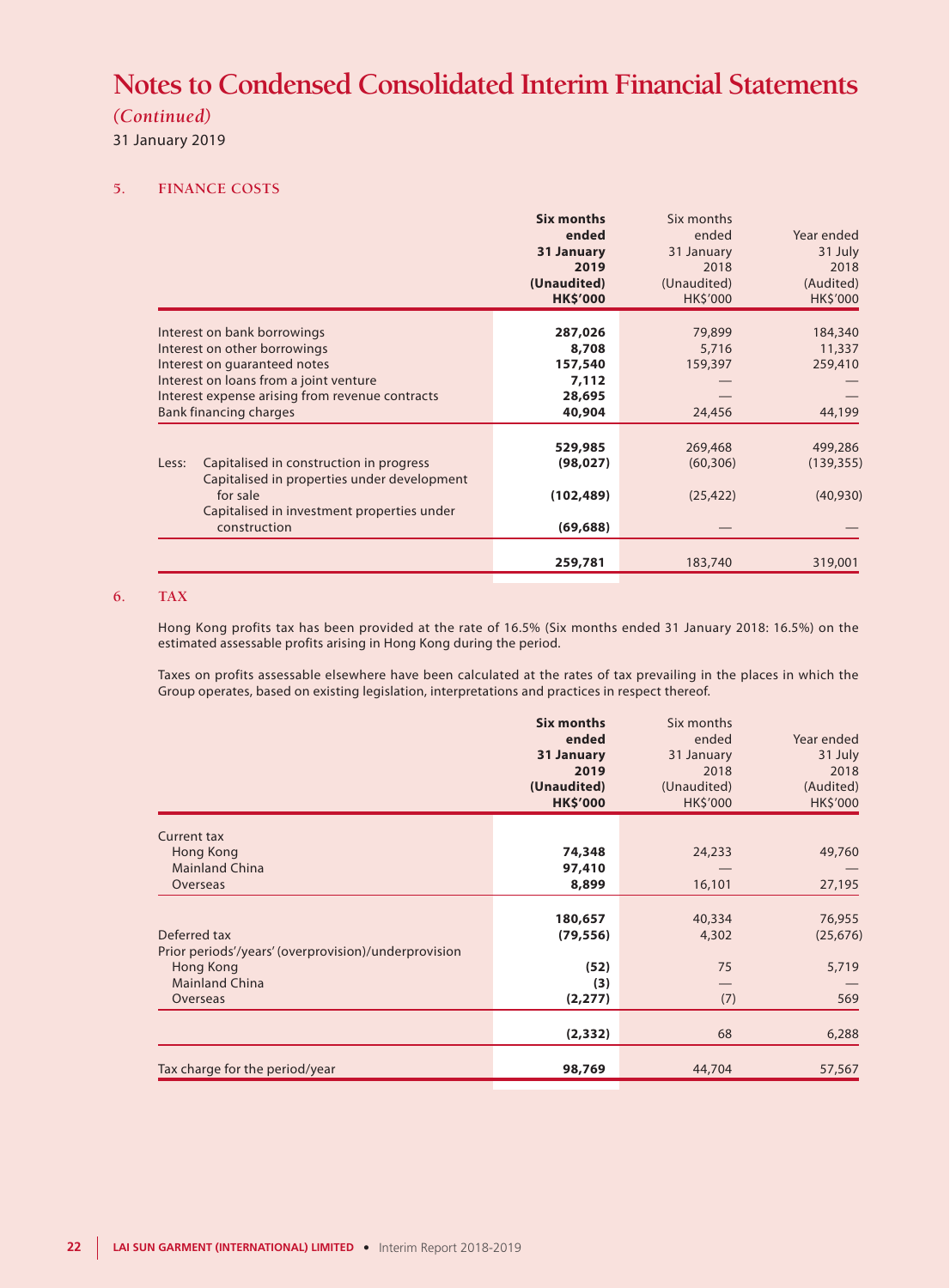# *(Continued)*

31 January 2019

### **7. EARNINGS PER SHARE ATTRIBUTABLE TO OWNERS OF THE COMPANY**

|                                                                                                                | <b>Six months</b><br>ended<br>31 January<br>2019<br>(Unaudited)<br><b>HK\$'000</b> | Six months<br>ended<br>31 January<br>2018<br>(Unaudited)<br><b>HK\$'000</b> | Year ended<br>31 July<br>2018<br>(Audited)<br><b>HK\$'000</b> |
|----------------------------------------------------------------------------------------------------------------|------------------------------------------------------------------------------------|-----------------------------------------------------------------------------|---------------------------------------------------------------|
| Earnings                                                                                                       |                                                                                    |                                                                             |                                                               |
| Earnings for the purpose of basic earnings per share                                                           | 2,914,638                                                                          | 674,672                                                                     | 2,567,355                                                     |
| Effect of dilutive potential ordinary shares arising<br>from adjustment to the share of profit of a subsidiary |                                                                                    |                                                                             |                                                               |
| based on dilution of its earnings per share                                                                    | (10, 605)                                                                          | (2,927)                                                                     | (10, 146)                                                     |
| Earnings for the purpose of diluted earnings per share                                                         | 2,904,033                                                                          | 671,745                                                                     | 2,557,209                                                     |
|                                                                                                                | '000                                                                               | '000                                                                        | '000                                                          |
| Number of shares                                                                                               |                                                                                    |                                                                             |                                                               |
| Weighted average number of ordinary shares<br>for the purpose of basic earnings per share                      | 385,138                                                                            | 382,864                                                                     | 383,991                                                       |
| Effect of dilutive potential ordinary shares<br>arising from share options                                     | 2,455                                                                              | 3,637                                                                       | 3,247                                                         |
| Weighted average number of ordinary shares                                                                     |                                                                                    |                                                                             |                                                               |
| for the purpose of diluted earnings per share                                                                  | 387,593                                                                            | 386,501                                                                     | 387,238                                                       |

### **8. DEBTORS, DEPOSITS PAID AND OTHER RECEIVABLES**

The Group maintains various credit policies for different business operations in accordance with business practices and market conditions in which the respective subsidiaries operate. Sales proceeds receivable from the sale of properties are settled in accordance with the terms of the respective contracts. Rent and related charges in respect of the leasing of properties are receivable from tenants, and are normally payable in advance with rental deposits received in accordance with the terms of the tenancy agreements. Hotel and restaurant charges are mainly settled by customers on a cash basis except for those corporate clients who maintain credit accounts with the respective subsidiaries, the settlement of which is in accordance with the respective agreements.

The trading terms of eSun (other than Lai Fung Holdings Limited ("**Lai Fung**")), with its customers are mainly on credit. Invoices are normally payable within 30 to 90 days of issuance, except for certain well-established customers, where the terms are extended to 120 days. Each customer has a maximum credit limit. eSun seeks to maintain strict control over its outstanding receivables and has a credit control policy to minimise its credit risk. Overdue balances are regularly reviewed by senior management. Since eSun trades only with recognised and creditworthy third parties, there is no requirement for collateral. Concentrations of credit risk are managed by customer/counterparty, by geographical region and by industry sector. There are no significant concentrations of credit risk within eSun as the customer bases of eSun's trade receivables are widely dispersed in different sectors and industries.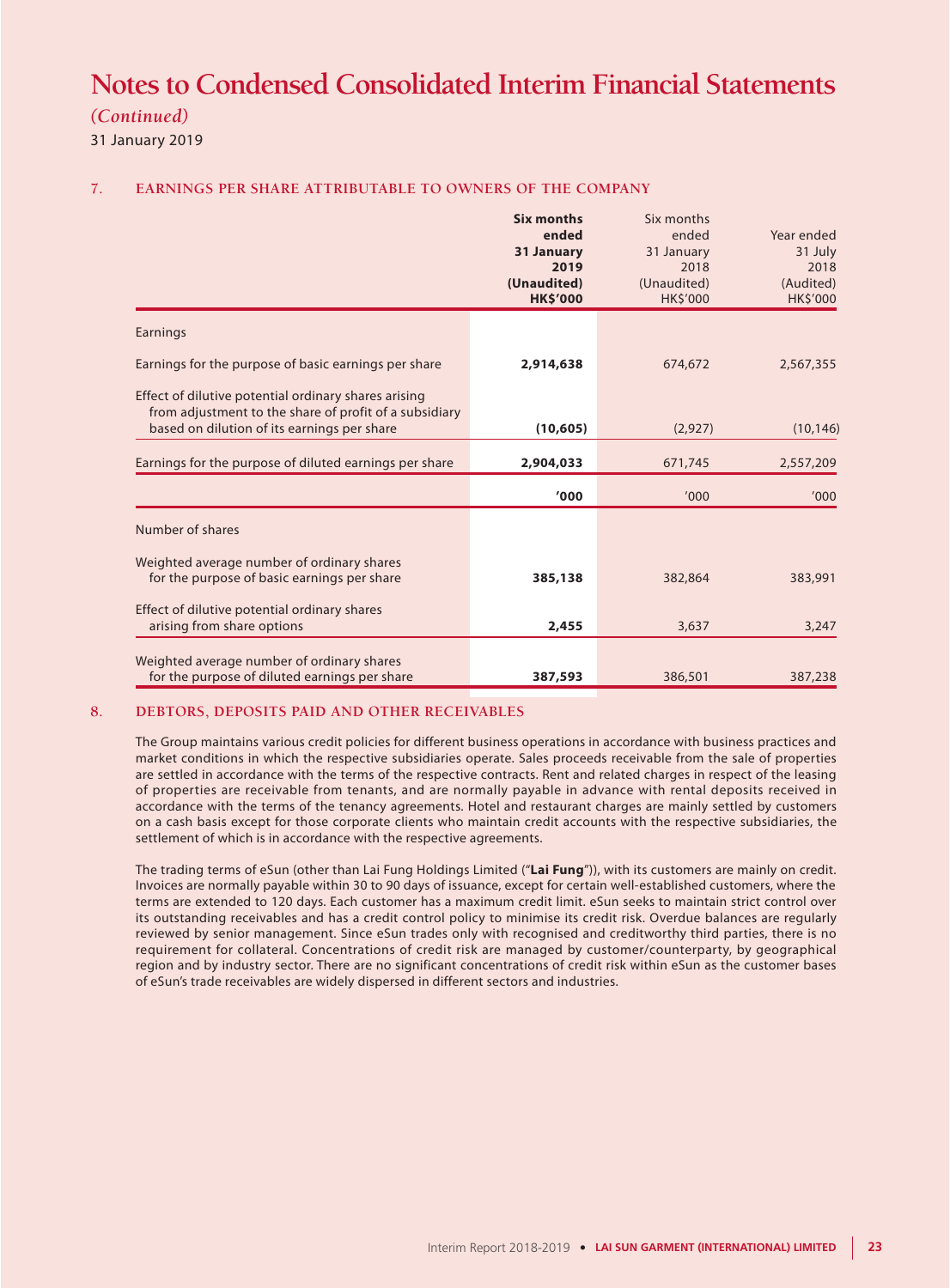# *(Continued)*

31 January 2019

## **8. DEBTORS, DEPOSITS PAID AND OTHER RECEIVABLES** *(CONTINUED)*

An ageing analysis of the trade debtors, based on payment due date is as follows:

|                                           | 31 January<br>2019<br>(Unaudited)<br><b>HK\$'000</b> | 1 August<br>2018<br>(Unaudited)<br><b>HKS'000</b><br>(As adjusted) | 31 July<br>2018<br>(Audited)<br>HK\$'000 |
|-------------------------------------------|------------------------------------------------------|--------------------------------------------------------------------|------------------------------------------|
| Trade debtors:                            |                                                      |                                                                    |                                          |
| Not yet due or less than 30 days past due | 189,744                                              | 42,124                                                             | 42,124                                   |
| 31 - 60 days past due                     | 17,425                                               | 1,953                                                              | 1,953                                    |
| 61 - 90 days past due                     | 9,017                                                | 785                                                                | 785                                      |
| Over 90 days past due                     | 24,915                                               | 8,552                                                              | 8,552                                    |
|                                           |                                                      |                                                                    |                                          |
|                                           | 241,101                                              | 53,414                                                             | 53,414                                   |
| Other receivables                         | 580,215                                              | 355,175                                                            | 360,977                                  |
| Deposits paid and prepayments             | 1,017,651                                            | 140,033                                                            | 140,033                                  |
|                                           |                                                      |                                                                    |                                          |
|                                           | 1,838,967                                            | 548,622                                                            | 554,424                                  |

# **9. CREDITORS, DEPOSITS RECEIVED, CONTRACT LIABILITIES AND ACCRUALS**

An ageing analysis of the trade creditors, based on payment due date is as follows:

|                                           | 31 January<br>2019<br>(Unaudited)<br><b>HK\$'000</b> | 1 August<br>2018<br>(Unaudited)<br><b>HKS'000</b><br>(As adjusted) | 31 July<br>2018<br>(Audited)<br>HK\$'000 |
|-------------------------------------------|------------------------------------------------------|--------------------------------------------------------------------|------------------------------------------|
| Trade creditors:                          |                                                      |                                                                    |                                          |
| Not yet due or less than 30 days past due | 278,426                                              | 24,947                                                             | 24,947                                   |
| 31 - 60 days past due                     | 11,525                                               | 5,297                                                              | 5,297                                    |
| 61 - 90 days past due                     | 7,130                                                | 1,452                                                              | 1,452                                    |
| Over 90 days past due                     | 14,412                                               | 2,915                                                              | 2,915                                    |
|                                           |                                                      |                                                                    |                                          |
|                                           | 311,493                                              | 34,611                                                             | 34,611                                   |
| Other payables and accruals               | 2,611,694                                            | 760,916                                                            | 760,916                                  |
| Deposits received and other provisions    | 1,088,636                                            | 497,921                                                            | 2,096,620                                |
| <b>Contract liabilities</b>               | 1,162,837                                            | 1,666,869                                                          |                                          |
| Dividend payable                          | 28,500                                               |                                                                    |                                          |
| Put option liabilities (note 10)          | 280,292                                              |                                                                    |                                          |
|                                           |                                                      |                                                                    |                                          |
|                                           | 5,483,452                                            | 2,960,317                                                          | 2,892,147                                |
| Amount classified as current              | (5, 124, 556)                                        | (2,303,902)                                                        | (2, 244, 429)                            |
|                                           |                                                      |                                                                    |                                          |
| Non-current portion                       | 358,896                                              | 656,415                                                            | 647,718                                  |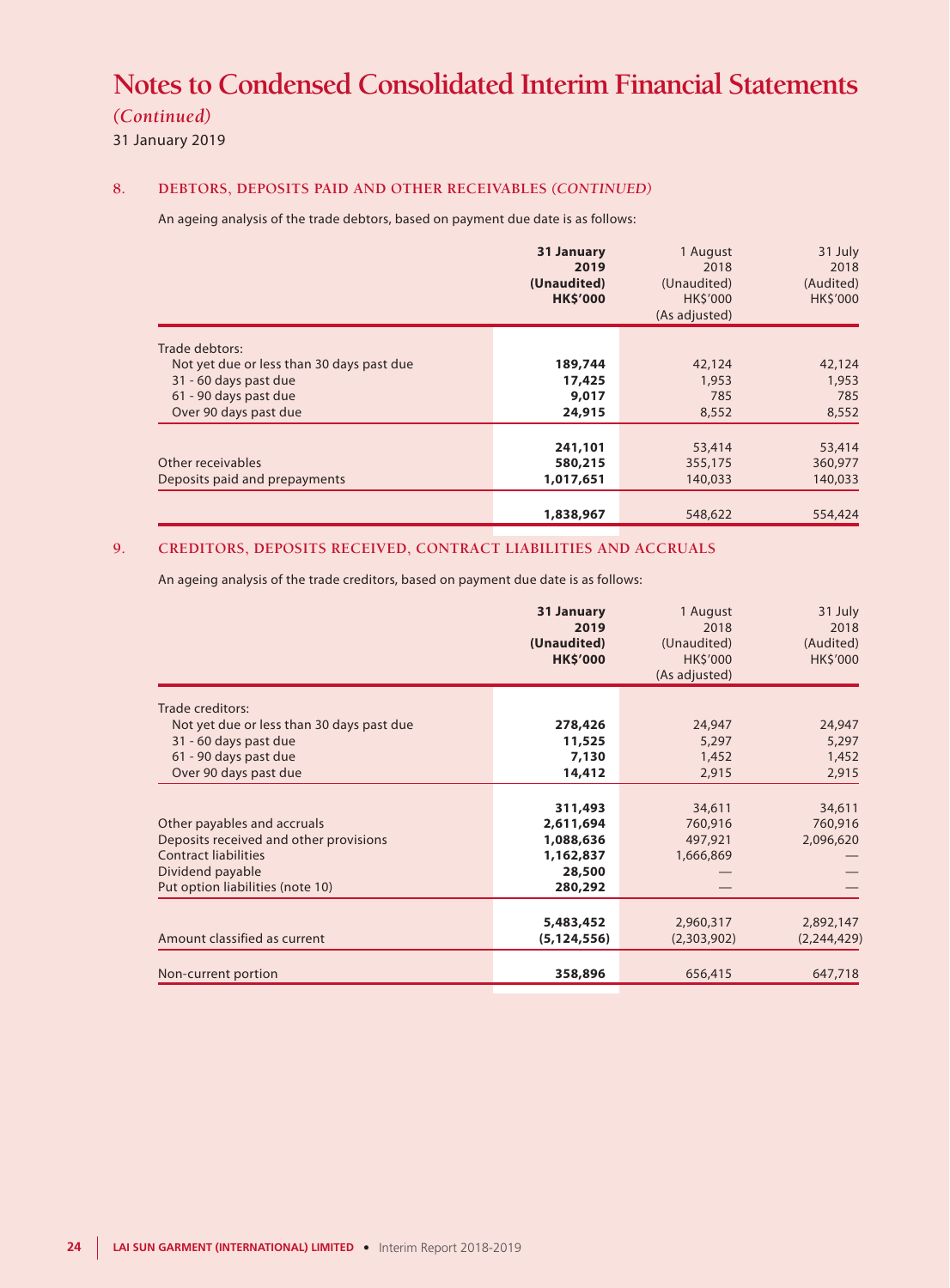# *(Continued)*

31 January 2019

### **10. PUT OPTION LIABILITIES**

On 31 December 2018, Rosy Commerce Holdings Limited ("**Rosy Commerce**", a company indirectly owned by Lai Fung and eSun as to 80% and 20%, respectively) and China Cinda (HK) Asset Management Co., Limited ("**Cinda**"), an independent third party, entered into two investment agreements (the "**Agreements**"). Pursuant to the Agreements, Cinda agrees to invest, by way of share subscription and/or share sale, in two wholly-owned subsidiaries of Rosy Commerce, namely Harmonic Run Limited ("**HRL**") and Glorious Stand Limited ("**GSL**") at a total consideration (the "**Consideration**") of approximately US\$35,752,000 (the "**Transaction**"). The Transaction was completed on 25 January 2019 and constituted a deemed disposal of 30% equity interests in HRL and GSL to Cinda by Rosy Commerce.

On 25 January 2019, Rosy Commerce and Cinda further entered into two shareholders' agreements, pursuant to the buy-back clause contained therein upon the occurrence of certain triggering events during the six-year investment period, Rosy Commerce has a contractual obligation to buy-back the 30% equity interests in each of HRL and GSL from Cinda at an aggregate amount equals to the Consideration. Accordingly, financial liabilities of approximately US\$35,752,000 (equivalent to approximately HK\$280,292,000) are recorded as put option liabilities under "creditors, deposits received, contract liabilities and accruals" of the unaudited condensed consolidated statement of financial position as at the end of the reporting period.

Further details of the Transaction are set out in a joint announcement of the Company, Lai Sun Development Company Limited ("**LSD**"), eSun and Lai Fung dated 2 January 2019.

### **11. SHARE OPTION SCHEMES**

#### **The Company**

The Company adopted a new share option scheme on 11 December 2015 and terminated the share option scheme previously adopted on 22 December 2006. Subsisting options granted prior to the termination will continue to be valid and exercisable in accordance with the terms of the previous scheme.

The table below discloses movement of the Company's share options held by the Group's directors, employees and other eligible participants:

|                                                     | Number of underlying shares<br>comprised in share options |
|-----------------------------------------------------|-----------------------------------------------------------|
| Outstanding as at 1 August 2018 and 31 January 2019 | 17,334,484                                                |

#### **LSD**

LSD adopted a new share option scheme on 11 December 2015 and terminated the share option scheme previously adopted on 22 December 2006. Subsisting options granted prior to the termination will continue to be valid and exercisable in accordance with the terms of the previous scheme.

The table below discloses movement of LSD's share options held by LSD's directors, employees and other eligible participants:

| Number of underlying LSD's shares<br>comprised in LSD's share options |
|-----------------------------------------------------------------------|
|                                                                       |

Outstanding as at 1 August 2018 and 31 January 2019 14,359,534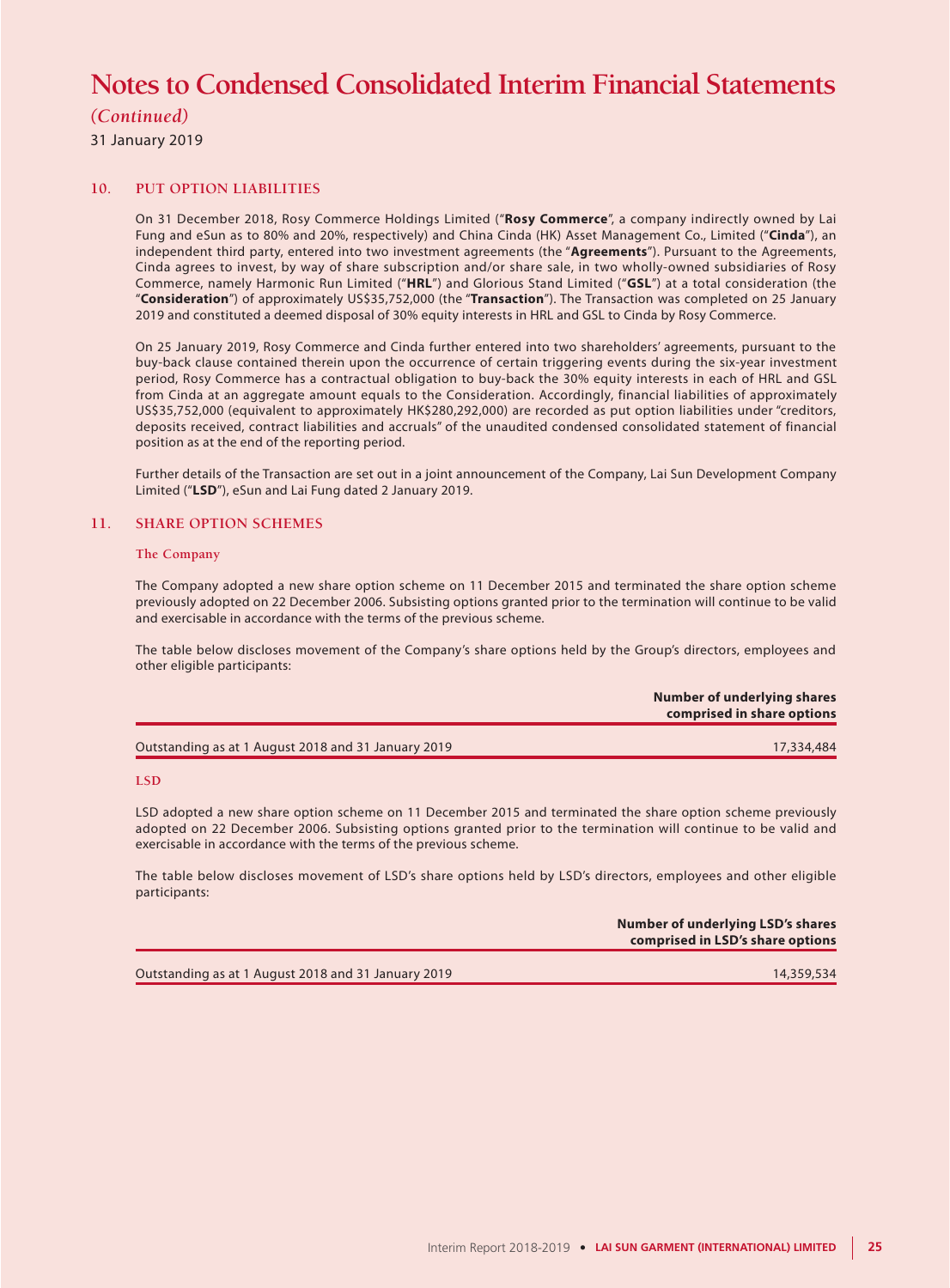*(Continued)*

31 January 2019

### **11. SHARE OPTION SCHEMES** *(CONTINUED)*

#### **eSun**

eSun adopted a new share option scheme on 11 December 2015 and terminated the share option scheme previously adopted on 23 December 2005. Subsisting options granted prior to the termination will continue to be valid and exercisable in accordance with the terms of the previous scheme.

The table below discloses movement of eSun's share options held by eSun's directors, employees and other eligible participants:

|                                 | Number of underlying eSun's shares<br>comprised in eSun's share options |
|---------------------------------|-------------------------------------------------------------------------|
| Outstanding as at 1 August 2018 | 32,850,665                                                              |
| Cancelled during the period     | (13, 145, 696)                                                          |
| Lapsed during the period        | (19,704,969)                                                            |

The share options relating to 12,745,696 underlying shares in eSun granted under the share option scheme adopted in 2005 and a share option relating to 400,000 underlying shares in eSun granted under the share option scheme adopted in 2015 were cancelled on 8 August 2018 upon such share options being tendered for acceptances of the offer by Transtrend Holdings Limited ("**Transtrend**"), a wholly-owned subsidiary of LSD, to cancel all share options of eSun. Pursuant to the terms of the share option scheme adopted in 2005, the share options relating to a total of 19,704,969 underlying shares in eSun have lapsed on 22 August 2018 upon the close of the offer by Transtrend for the shares in eSun.

#### **Lai Fung**

On 18 December 2012, Lai Fung adopted a new share option scheme and terminated the share option scheme previously adopted on 21 August 2003 (as amended on 8 August 2018). Subsisting options granted prior to the termination will continue to be valid and exercisable in accordance with the terms of the previous scheme.

The table below discloses movement of Lai Fung's share options held by Lai Fung's directors, employees and other eligible participants:

|                                                              | Number of underlying Lai Fung's shares<br>comprised in Lai Fung's share options |
|--------------------------------------------------------------|---------------------------------------------------------------------------------|
| Outstanding as at 1 August 2018<br>Granted during the period | 10,234,117<br>580,000                                                           |
| Outstanding as at 31 January 2019                            | 10,814,117                                                                      |

The exercise price of Lai Fung's share options granted during the period was HK\$10.18 per Lai Fung's share. The closing price of Lai Fung's shares immediately before 22 January 2019, the date of grant, was HK\$10.12 per Lai Fung's share.

The fair value of the share options granted by Lai Fung during the period was approximately HK\$2,322,000 which was recognised as a share option expense of approximately HK\$2,322,000 and HK\$743,000 (before and after capitalisation to properties under development/investment properties under construction/construction in progress, respectively) for the six months ended 31 January 2019.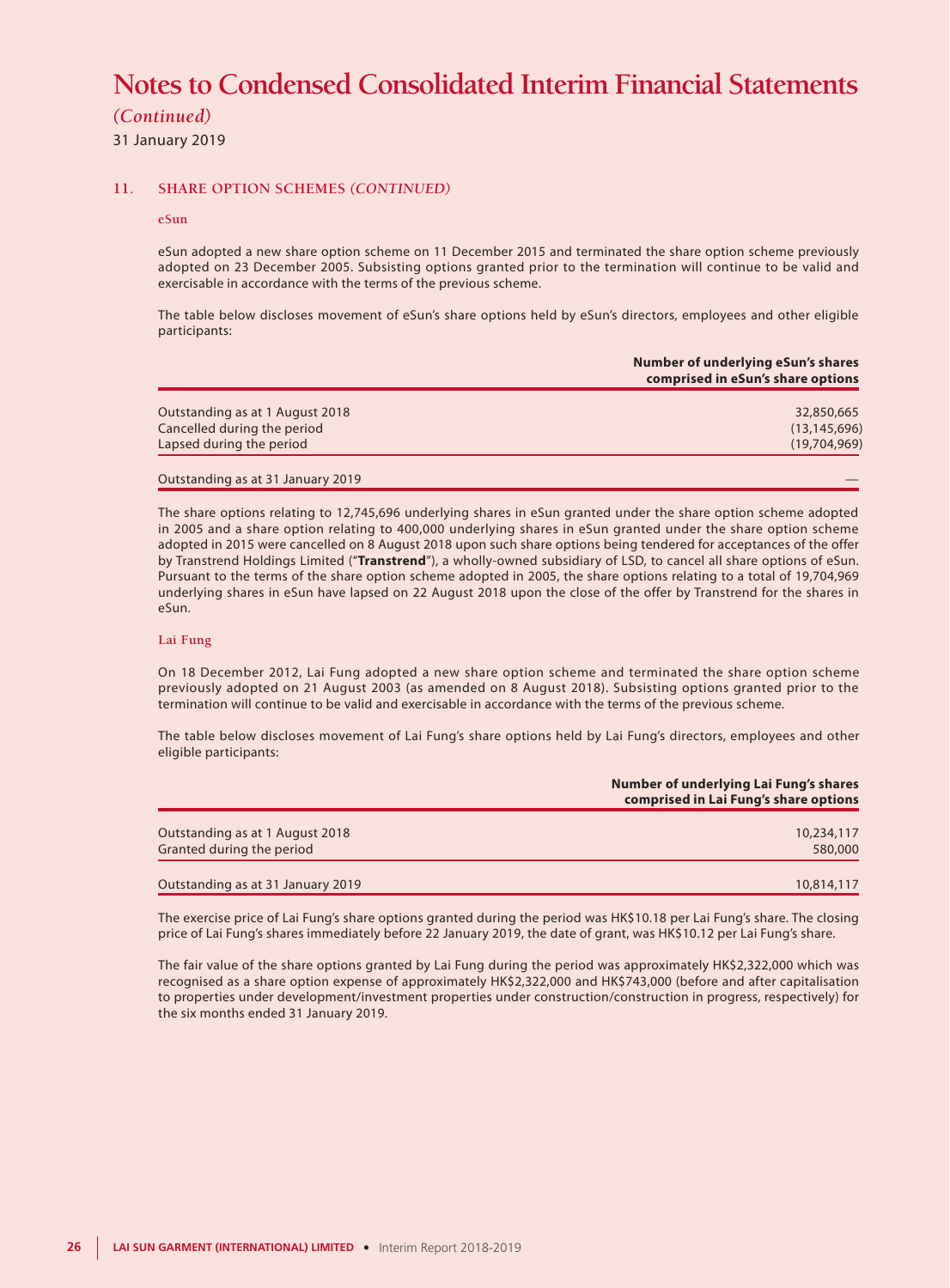## *(Continued)*

31 January 2019

### **11. SHARE OPTION SCHEMES** *(CONTINUED)*

#### **Lai Fung** *(Continued)*

The fair value of equity-settled share options granted by Lai Fung during the period was estimated as at the date of grant using the binomial option pricing model, taking into account the terms and conditions upon which the options were granted. The following table lists the inputs to the model used:

| Date of grant                                                        | 22 January<br>2019 |
|----------------------------------------------------------------------|--------------------|
|                                                                      |                    |
| Dividend yield (%)                                                   | 2.0202             |
| Expected volatility (%)                                              | 46.8070            |
| Historical volatility (%)                                            | 46.8070            |
| Risk-free interest rate (%)                                          | 2.0202             |
| Option life (years)                                                  | 10                 |
| Closing share price of the date of grant (HK\$ per Lai Fung's share) | 10.18              |
| Forfeiture rate (%)                                                  | 2.5329             |

The expected volatility reflects the assumption that the historical volatility is indicative of future trends, which may also not necessarily be the actual outcome. The value of the share options is subject to a number of assumptions and with regard to the limitation of the binominal option pricing model. Therefore, the value may be subjective and would change should any of the assumptions change.

### **12. CAPITAL COMMITMENTS**

The Group had the following commitments not provided for in the condensed consolidated interim financial statements at the end of the reporting period:

|                                                    | 31 January<br>2019<br>(Unaudited)<br><b>HK\$'000</b> | 31 July<br>2018<br>(Audited)<br><b>HK\$'000</b> |
|----------------------------------------------------|------------------------------------------------------|-------------------------------------------------|
| Contracted, but not provided for:                  |                                                      |                                                 |
| Purchase of items of property, plant and equipment | 16,661                                               | 34,571                                          |
| Development and operation of a hotel project       |                                                      | 79,942                                          |
| Additions to investment properties                 | 16,652                                               | 16,868                                          |
| Construction, development and resettlement costs   | 1,647,138                                            |                                                 |
|                                                    |                                                      |                                                 |
|                                                    | 1,680,451                                            | 131,381                                         |
|                                                    |                                                      |                                                 |

### **13. CONTINGENT LIABILITIES**

Saved as disclosed elsewhere in the condensed consolidated interim financial statements, the Group also had the following contingent liabilities not provided for in the condensed consolidated interim financial statements at the end of the reporting period:

|                                                                                                                                               | 31 January<br>2019<br>(Unaudited)<br><b>HK\$'000</b> | 31 July<br>2018<br>(Audited)<br><b>HK\$'000</b> |
|-----------------------------------------------------------------------------------------------------------------------------------------------|------------------------------------------------------|-------------------------------------------------|
| Guarantees given to banks in connection with<br>facilities granted to and utilised by joint ventures                                          | 650,000                                              | 650,000                                         |
| Guarantees given to banks in respect of mortgage loan<br>facilities granted to certain end-buyers of property<br>units developed by the Group | 561,709                                              |                                                 |
|                                                                                                                                               | 1,211,709                                            | 650,000                                         |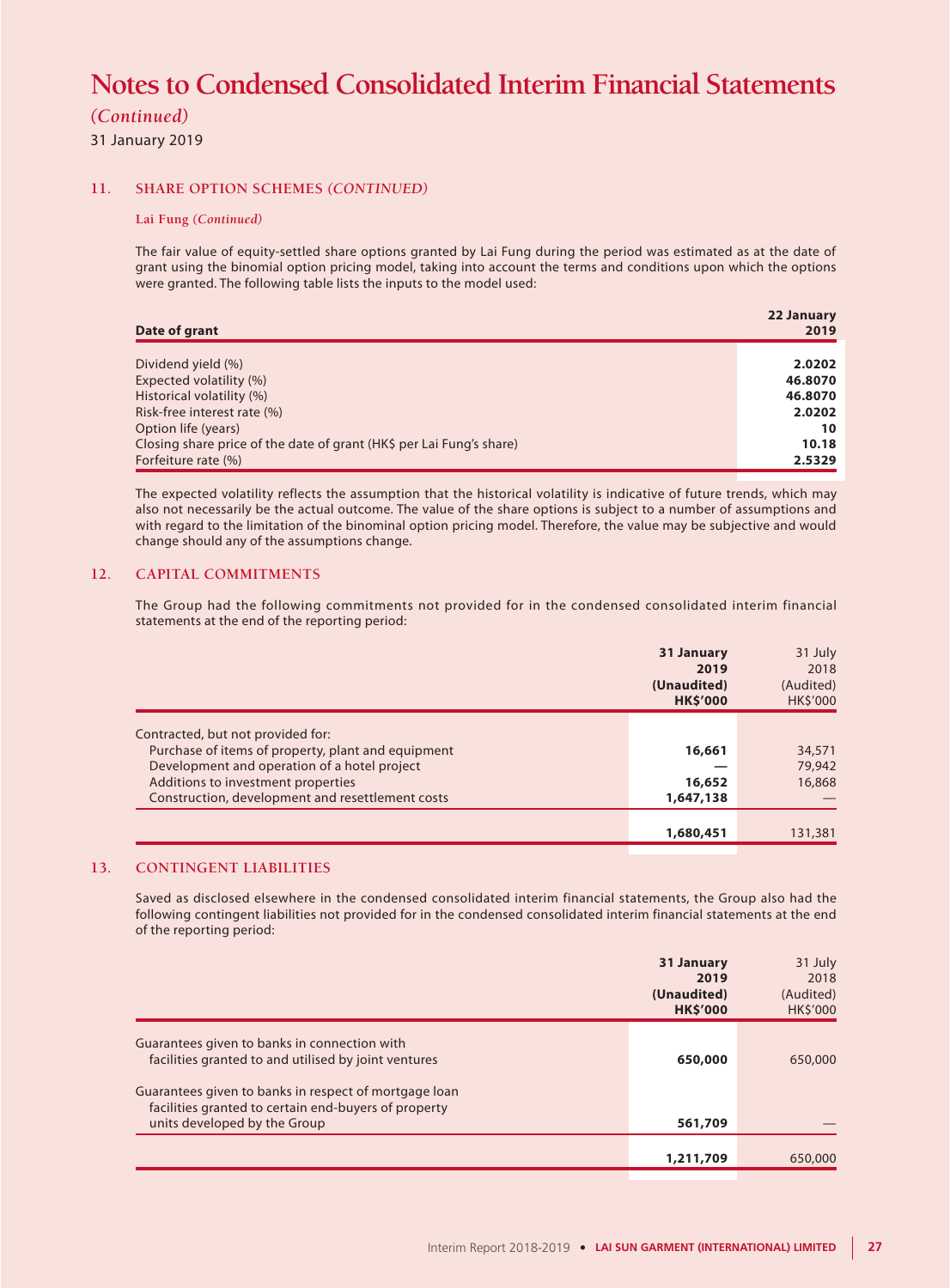*(Continued)*

31 January 2019

#### **14. RELATED PARTY TRANSACTIONS**

In addition to the related party transactions and balances detailed elsewhere in the condensed consolidated interim financial statements, the Group entered into the following material transactions with related parties during the period:

#### **(a) Transactions with related parties**

|                                                                               |        | <b>Six months</b> | Six months      |            |
|-------------------------------------------------------------------------------|--------|-------------------|-----------------|------------|
|                                                                               |        | ended             | ended           | Year ended |
|                                                                               |        | 31 January        | 31 January      | 31 July    |
|                                                                               |        | 2019              | 2018            | 2018       |
|                                                                               |        | (Unaudited)       | (Unaudited)     | (Audited)  |
|                                                                               |        | <b>HK\$'000</b>   | <b>HK\$'000</b> | HK\$'000   |
|                                                                               |        |                   |                 |            |
| Rental income and building management<br>fee received or receivable from eSun |        |                   |                 |            |
|                                                                               |        |                   |                 |            |
| and its subsidiaries (collectively the<br>"eSun Group"), a then associate     | (Note) |                   |                 |            |
| Rental expenses and building management                                       |        |                   | 6,646           | 13,231     |
| fees paid or payable to:                                                      |        |                   |                 |            |
| — an associate                                                                | (Note) | 1,230             | 1,157           | 2,298      |
| - the eSun Group                                                              | (Note) |                   | 33              | 67         |
| Interest income received or receivable                                        |        |                   |                 |            |
| from advance to:                                                              |        |                   |                 |            |
| - the eSun Group                                                              |        |                   |                 | 1,946      |
| - joint ventures                                                              |        | 5,327             |                 | 4,733      |
| Interest expenses paid or                                                     |        |                   |                 |            |
| payable from advance from:                                                    |        |                   |                 |            |
| - joint ventures                                                              | (Note) | 7,112             |                 |            |
| Production fee paid or payable to:                                            |        |                   |                 |            |
| - joint ventures                                                              | (Note) | 1,200             |                 |            |
| Management and other service fees                                             |        |                   |                 |            |
| paid or payable to:                                                           |        |                   |                 |            |
| - a subsidiary of a substantial                                               |        |                   |                 |            |
| shareholder of Lai Fung                                                       | (Note) | 5,015             |                 |            |
| Sharing of corporate salaries on a cost                                       |        |                   |                 |            |
| basis allocated to the eSun Group                                             |        |                   | 29,044          | 52,241     |
| Sharing of administrative expenses on a                                       |        |                   |                 |            |
| cost basis allocated to the eSun Group                                        |        |                   | 3,622           | 6,212      |
| Sharing of corporate salaries on a cost                                       |        |                   |                 |            |
| basis allocated from the eSun Group                                           |        |                   | 4,564           | 8,343      |
| Sharing of administrative expenses on a                                       |        |                   |                 |            |
| cost basis allocated from the eSun Group                                      |        |                   | 1,428           | 3,335      |

*Note: These transactions were entered into based on terms stated in the respective agreements or contracts and were charged on bases mutually agreed by the respective parties.*

### **(b) Compensation of key management personnel of the Group**

During the six months ended 31 January 2019, the short term employee benefits and post-employment benefits of key management personnel paid by the Group were HK\$44,401,000 and HK\$137,000 (Six months ended 31 January 2018: HK\$24,657,000 and HK\$63,000), respectively.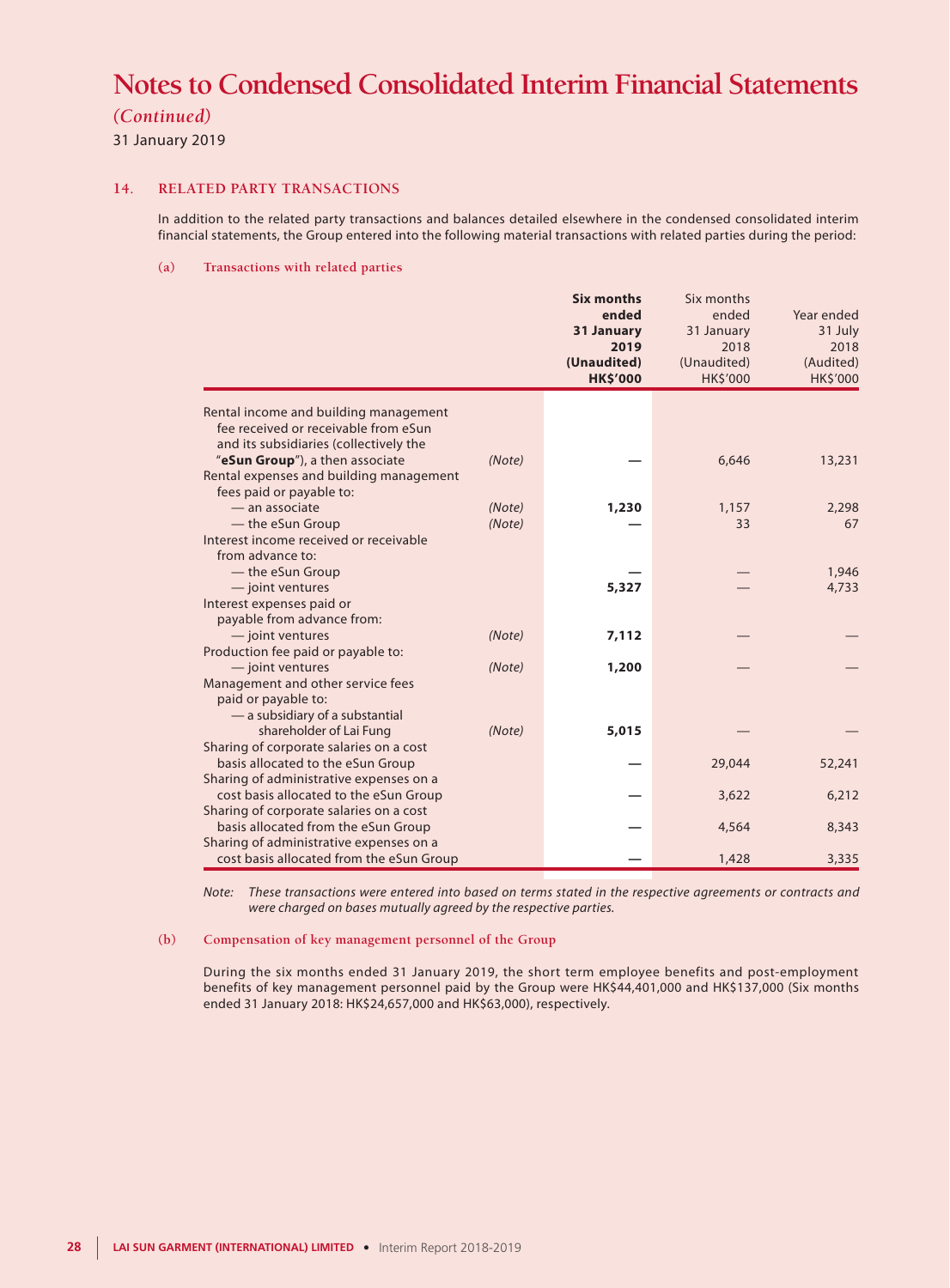*(Continued)*

31 January 2019

#### **15. FAIR VALUE HIERARCHY OF FINANCIAL INSTRUMENTS**

#### **Financial instruments for which fair value is disclosed**

Except for the guaranteed notes with fair values in aggregate of approximately HK\$5,540,485,000 (31 July 2018: HK\$2,991,788,000), of which the fair value was determined by reference to the closing prices of the guaranteed notes published by a leading global financial market data provider as at 31 January 2019, the directors consider the carrying amounts of all other financial assets and financial liabilities measured at amortised cost approximate to their fair values as at the end of the reporting period.

**Financial instruments measured at fair value**

|                                                                                                                                                            | Level 1<br>(Unaudited)<br><b>HK\$'000</b> | Level 2<br>(Unaudited)<br><b>HK\$'000</b> | Level 3<br>(Unaudited)<br><b>HK\$'000</b> | <b>Total</b><br>(Unaudited)<br><b>HK\$'000</b> |
|------------------------------------------------------------------------------------------------------------------------------------------------------------|-------------------------------------------|-------------------------------------------|-------------------------------------------|------------------------------------------------|
| As at 31 January 2019                                                                                                                                      |                                           |                                           |                                           |                                                |
| <b>Financial assets</b><br>Equity investments at FVOCI<br>Debt investments at FVOCI<br><b>Financial assets at FVPL</b><br>Derivative financial instruments | 69,444<br>212,474<br>45,265               | 706,634                                   | 1,860,241<br>140,583<br>3,205             | 2,636,319<br>212,474<br>185,848<br>3,205       |
|                                                                                                                                                            | 327,183                                   | 706,634                                   | 2,004,029                                 | 3,037,846                                      |
| <b>Financial liabilities</b><br>Derivative financial instruments                                                                                           |                                           |                                           | 2,982                                     | 2,982                                          |
|                                                                                                                                                            | Level 1<br>(Audited)<br><b>HK\$'000</b>   | Level 2<br>(Audited)<br><b>HK\$'000</b>   | Level 3<br>(Audited)<br><b>HK\$'000</b>   | <b>Total</b><br>(Audited)<br><b>HK\$'000</b>   |
| As at 31 July 2018                                                                                                                                         |                                           |                                           |                                           |                                                |
| <b>Financial assets</b><br>Available-for-sale financial assets, at fair value<br>Derivative financial instruments                                          | 211,057                                   | 352,511                                   | 1,823,508<br>6,171                        | 2,387,076<br>6,171                             |
|                                                                                                                                                            | 211,057                                   | 352,511                                   | 1,829,679                                 | 2,393,247                                      |

During the six months ended 31 January 2019, there were no transfer of fair value measurement between Level 1 and Level 2 (Six months ended 31 January 2018: Nil).

During the six months ended 31 January 2019, fair value measurement of certain item of equity investments at FVOCI has been transferred out of Level 3 to Level 1 because there is a quoted market price in active market (Six months ended 31 January 2018: Nil).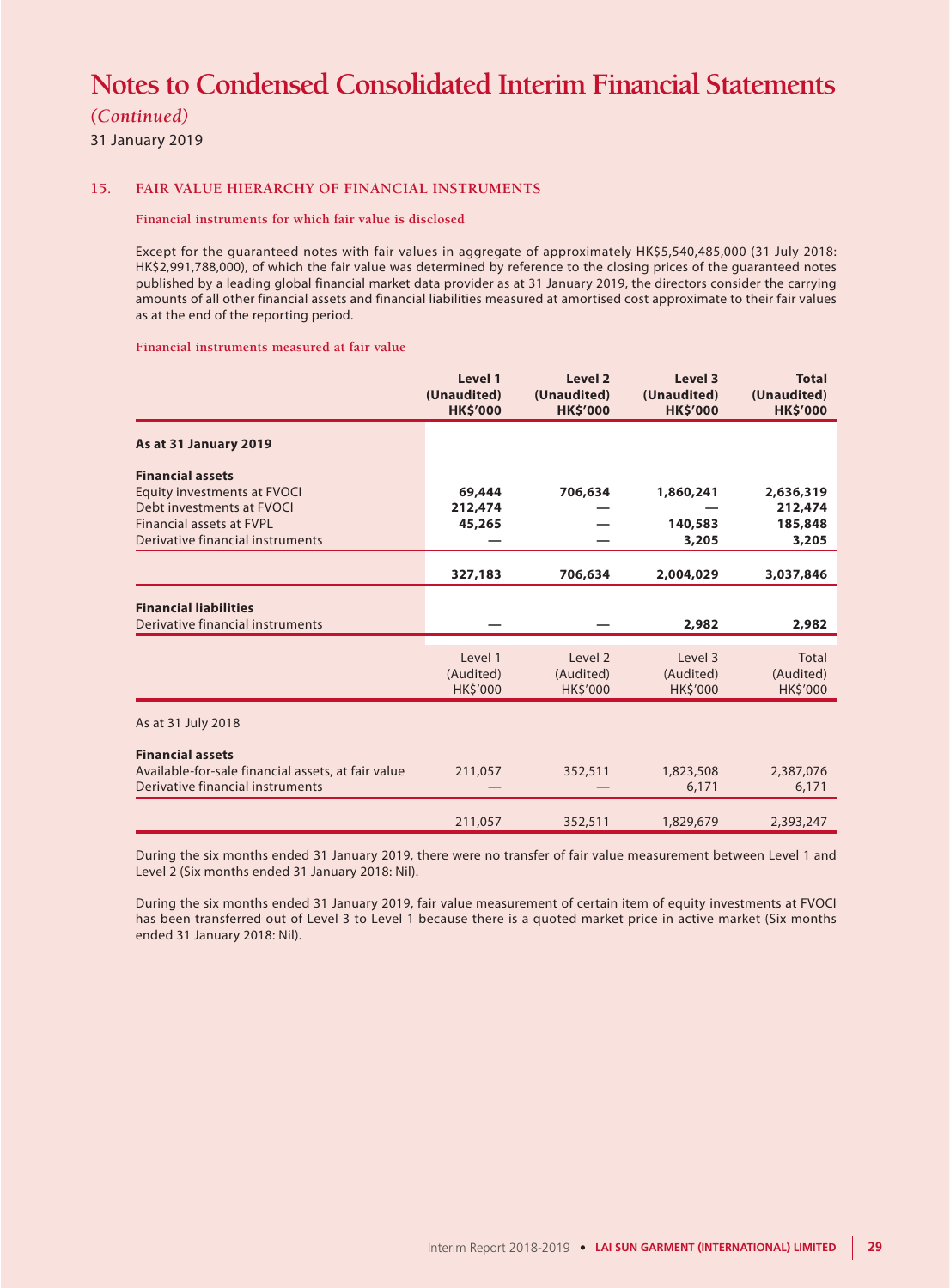*(Continued)*

31 January 2019

## **15. FAIR VALUE HIERARCHY OF FINANCIAL INSTRUMENTS** *(CONTINUED)*

**Financial instruments measured at fair value** *(Continued)*

The movements in fair value measurements in Level 3 during the period are as follows:

**(i) Equity investments at FVOCI/available-for-sale financial assets**

|                                                                              | Six months<br>ended<br>31 January<br>2019<br>(Unaudited)<br><b>HK\$'000</b> | Six months<br>ended<br>31 January<br>2018<br>(Unaudited)<br><b>HKS'000</b> | Year ended<br>31 July<br>2018<br>(Audited)<br>HK\$'000 |
|------------------------------------------------------------------------------|-----------------------------------------------------------------------------|----------------------------------------------------------------------------|--------------------------------------------------------|
| At beginning of period/year<br>Total gains recognised in other comprehensive | 1,849,592*                                                                  | 1,394,371                                                                  | 1,394,371                                              |
| income<br>Additions<br>Transfer to Level 1                                   | 32,883<br>97,102<br>(119, 336)                                              | 122,541                                                                    | 265,602<br>163,535                                     |
| At end of period/year                                                        | 1,860,241                                                                   | 1,516,912                                                                  | 1,823,508                                              |

The balance as at 1 August 2018 included reclassification from available-for-sale financial assets measured at cost of HK\$26,084,000 upon adoption of HKFRS 9.

**(ii) Financial assets at FVPL**

|                                      | Six months      |
|--------------------------------------|-----------------|
|                                      | ended           |
|                                      | 31 January      |
|                                      | 2019            |
|                                      | (Unaudited)     |
|                                      | <b>HK\$'000</b> |
| At beginning of period (As adjusted) | 130,225         |
| Additions                            | 10,358          |
| At end of period                     | 140,583         |

#### **(iii) Derivative financial instruments**

|                                                                      | Six months<br>ended<br>31 January<br>2019<br>(Unaudited)<br><b>HK\$'000</b> | Six months<br>ended<br>31 January<br>2018<br>(Unaudited)<br><b>HKS'000</b> | Year ended<br>31 July<br>2018<br>(Audited)<br><b>HK\$'000</b> |
|----------------------------------------------------------------------|-----------------------------------------------------------------------------|----------------------------------------------------------------------------|---------------------------------------------------------------|
|                                                                      |                                                                             |                                                                            |                                                               |
| Net carrying amount of assets at beginning of<br>period/year         | 6,171                                                                       |                                                                            |                                                               |
| Acquisition of subsidiaries (note 16)                                | 2,531                                                                       |                                                                            |                                                               |
| Net fair value (losses)/gains charged to profit                      |                                                                             |                                                                            |                                                               |
| or loss                                                              | (8, 479)                                                                    |                                                                            | 6,171                                                         |
| Net fair value losses charged to hedging reserve                     |                                                                             | (5,728)                                                                    |                                                               |
|                                                                      |                                                                             |                                                                            |                                                               |
| Net carrying amount of assets/(liabilities)<br>at end of period/year | 223                                                                         | (5,728)                                                                    | 6,171                                                         |
|                                                                      |                                                                             |                                                                            |                                                               |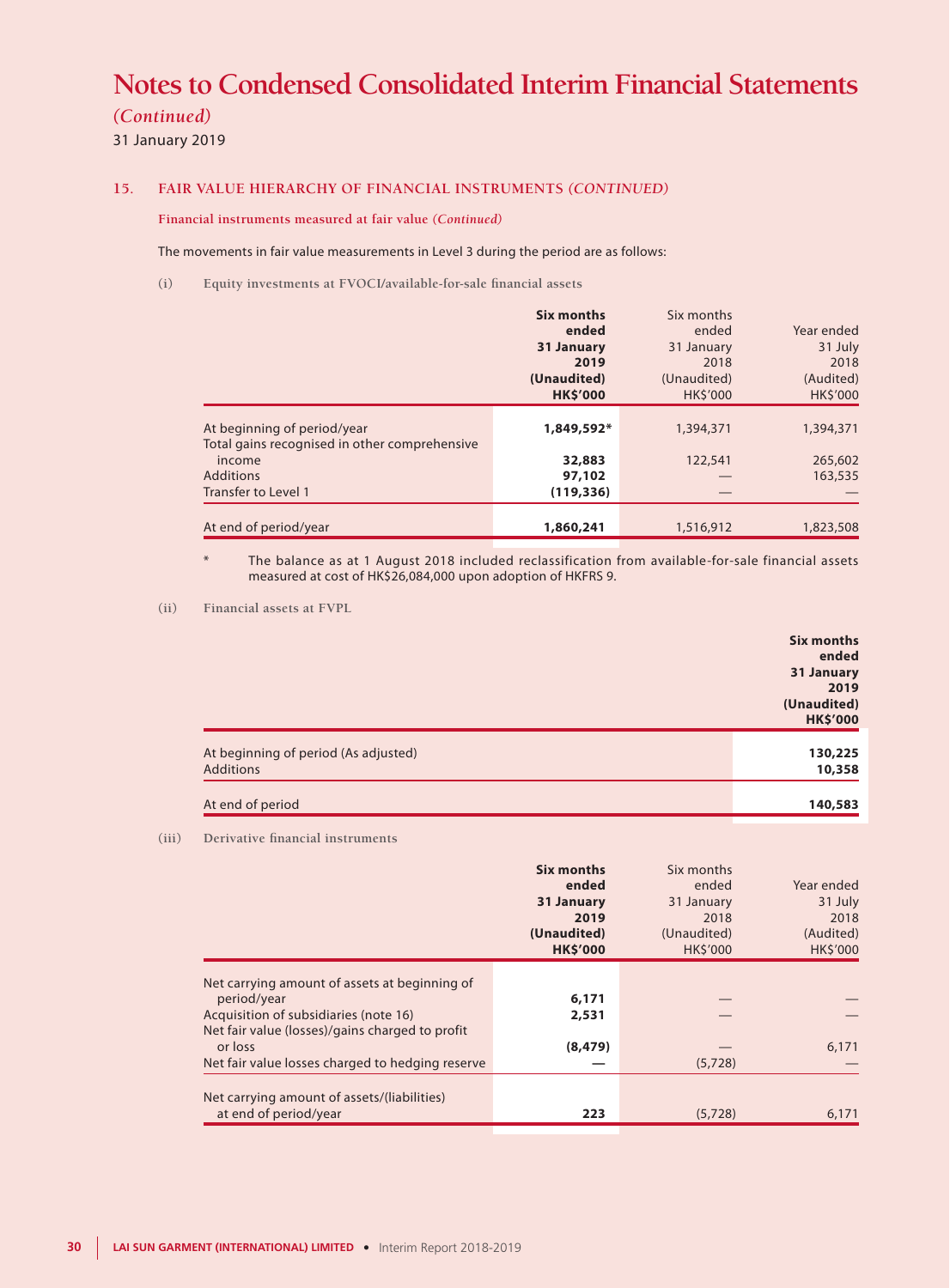*(Continued)*

31 January 2019

#### **15. FAIR VALUE HIERARCHY OF FINANCIAL INSTRUMENTS** *(CONTINUED)*

#### **Valuation techniques**

**Fair value measurement using significant unobservable inputs (Level 2)**

The fair values of certain equity investments at FVOCI are based on the fair values of the underlying investment portfolio provided by the fund managers.

**Fair value measurement using significant unobservable inputs (Level 3)**

Each year, the Group's management appoints external valuers to be responsible for the external valuations of the Group's significant financial instruments (the "**Financial Instrument Valuers**"). Selection criteria include market knowledge, reputation, independence and whether professional standards are maintained. The Group's management has discussions with the Financial Instrument Valuers on the valuation assumptions and valuation results twice a year when the valuation is performed for interim and annual financial reporting.

The fair values of the financial assets and liabilities are included at the amount at which the instrument could be exchanged in a current transaction between willing parties, other than in a forced or liquidation sale. The methods and assumptions used to estimate the fair values of the principal financial instruments are stated as follows:

Fair value of the equity interest in an investee company, classified as equity investments at FVOCI (31 July 2018: available-for-sale financial assets), has been estimated using the fair value of investment properties held by an investee company, which is determined by the market approach and income approach. Market approach provides an indication of value by comparing the subject asset with identical or similar assets for which price information is available. By analysing such sales, which qualify as "arms-length" transactions, between willing buyers and sellers, adjustments are made for size, location, time, amenities and other relevant factors when comparing such sales prices to assess the value of the subject asset. This approach is commonly used to value assets where reliable sales evidence of assets of a similar nature is available. Income approach is an approach to valuation that provides an indication of value by converting future cash flows to a single current capital value. Current capital value is projected based on discounted cash flow method. It is a process of valuing an investment property or asset by undertaking an estimation of future cash flows and taking into account the time value of money.

*Information about fair value measurement using significant unobservable inputs (Level 3)*

#### **31 January 2019**

|                                        | <b>Valuation technique</b> | <b>Significant</b><br>unobservable inputs      | Value of<br>unobservable inputs | <b>Notes</b>   |
|----------------------------------------|----------------------------|------------------------------------------------|---------------------------------|----------------|
| Equity investments at<br><b>FVOCI</b>  | Income approach            | Average monthly market<br>rent per square foot | <b>HK\$157</b>                  |                |
|                                        |                            | Capitalisation rate                            | 2.85%                           | $\overline{2}$ |
| 31 July 2018                           |                            |                                                |                                 |                |
|                                        | Valuation technique        | Significant<br>unobservable inputs             | Value of<br>unobservable inputs | <b>Notes</b>   |
| Available-for-sale<br>financial assets | Income approach            | Average monthly market<br>rent per square foot | <b>HK\$158</b>                  |                |
|                                        |                            | Capitalisation rate                            | 2.85%                           | $\overline{2}$ |

#### *Notes:*

*1. The higher the market rent, the higher the fair value*

*2. The higher the capitalisation rate, the lower the fair value*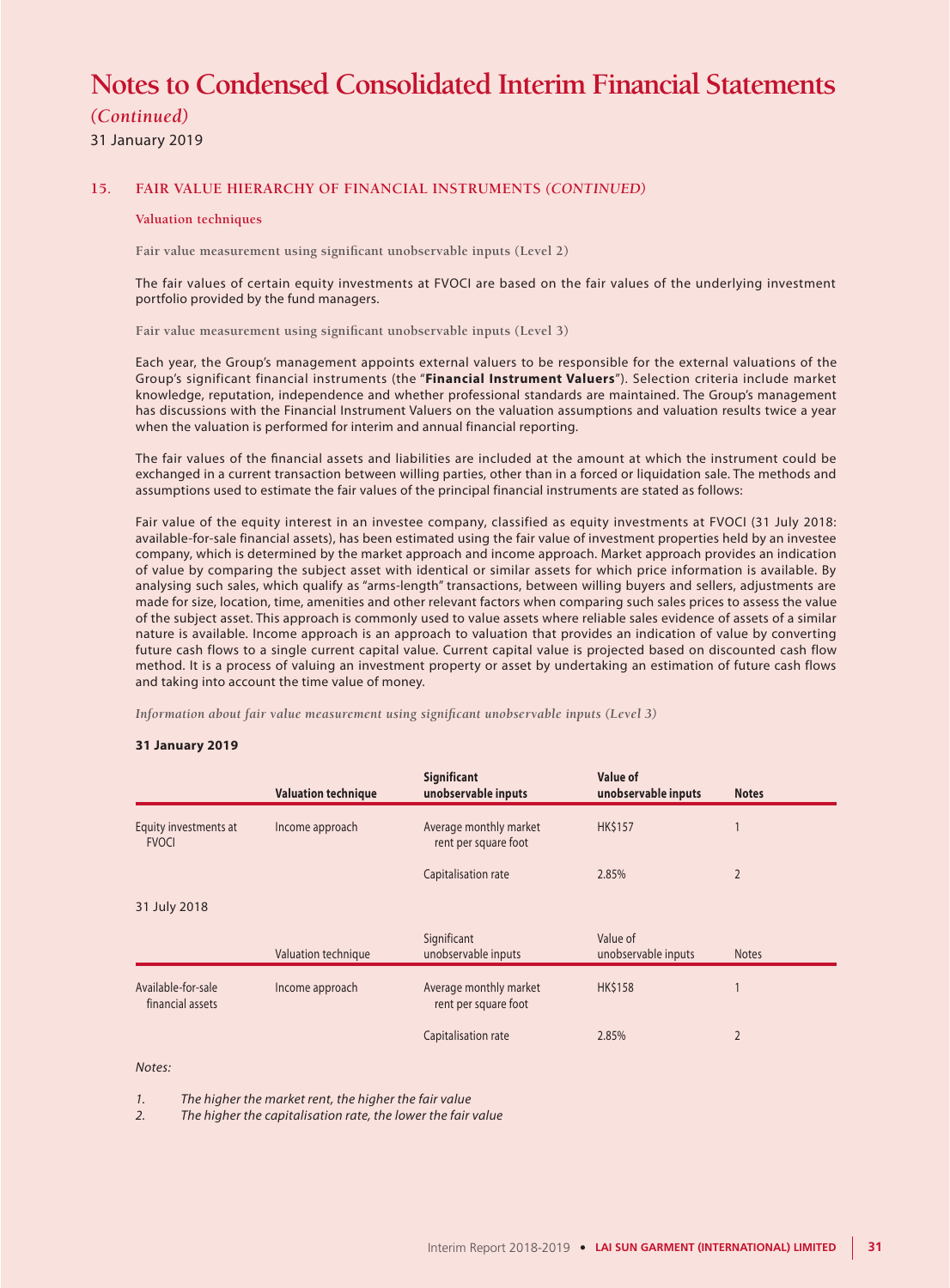# *(Continued)*

31 January 2019

### **16. ACQUISITION OF SUBSIDIARIES**

#### **(a) Acquisition of eSun**

Further to the joint announcements of the Company, LSD, eSun, Lai Fung and the Offeror as defined below dated 27 May 2018 and the Company's circular dated 23 July 2018 in respect of, among others, (1) the then conditional voluntary general cash offer by Transtrend (the "**Offeror**"), a wholly-owned subsidiary of LSD, to acquire all of the issued shares of eSun (other than those already owned or agreed to be acquired by LSD, the Offeror or their respective subsidiaries) (the "**eSun Share Offer**") and to cancel all the outstanding share options of eSun (the "**eSun Option Offer**", and together with the eSun Share Offer, the "**eSun Offers**") and (2) the then possible unconditional mandatory general cash offer by the Offeror to acquire all of the issued shares of Lai Fung (other than those already owned or agreed to be acquired by LSD, the Offeror, eSun or their respective subsidiaries) and to cancel all the outstanding share options of Lai Fung, the Group acquired additional 40.44% interest in eSun for approximately HK\$735 million. eSun became a subsidiary of the Group since 8 August 2018 (the "**Completion Date**") and upon completion of the eSun Offers, the Group held 77.38% equity interest in eSun. As further explained in (b) below, 2.76% of the shares in eSun acquired were classified as financial assets at FVPL. For details of the acquisition, please refer to the joint announcement of the Company, LSD, eSun, Lai Fung and the Offeror dated 8 August 2018, the joint announcement of LSD, Lai Fung and the Offeror dated 15 August 2018, the joint announcement of LSD, eSun and the Offeror dated 22 August 2018 and the joint announcement of LSD, Lai Fung and the Offeror dated 13 September 2018.

Prior to the eSun Offers, the Group held 36.94% equity interest in eSun (the "**Existing Shareholding**"). The fair value of the Existing Shareholding as at the Completion Date of approximately HK\$705 million was calculated with reference to the quoted share price of eSun of HK\$1.28 per share as at the Completion Date. The aggregate carrying amount of the Group's interests in eSun and related reserves (including investment revaluation reserve and exchange fluctuation reserve) retained by the Group for the Existing Shareholding immediately before the Completion Date was approximately HK\$3,691 million.

Difference between the fair value of the Existing Shareholding and the aggregate carrying amount of the Group's interests in eSun and related reserves retained by the Group for the Existing Shareholding as at the Completion Date of approximately HK\$2,986 million has been recognised in the condensed consolidated income statement of the Company as a loss on disposal of the Existing Shareholding.

The fair value of the Existing Shareholding at the Completion Date formed part of the acquisition cost and was included in the calculation of gain on bargain purchase in relation to the acquisition of 74.62% equity interest in eSun (the "**Acquisition**") after taking into account the Disposal as set out in (b) below, in accordance with HKFRS 3 *Business Combinations*.

The Group has elected to measure the non-controlling interests in eSun at the non-controlling interests' proportionate share of eSun's net identifiable assets and liabilities.

Upon completion of the eSun Offers, the Company has recognised an overall net gain on bargain purchase of approximately HK\$3,776 million.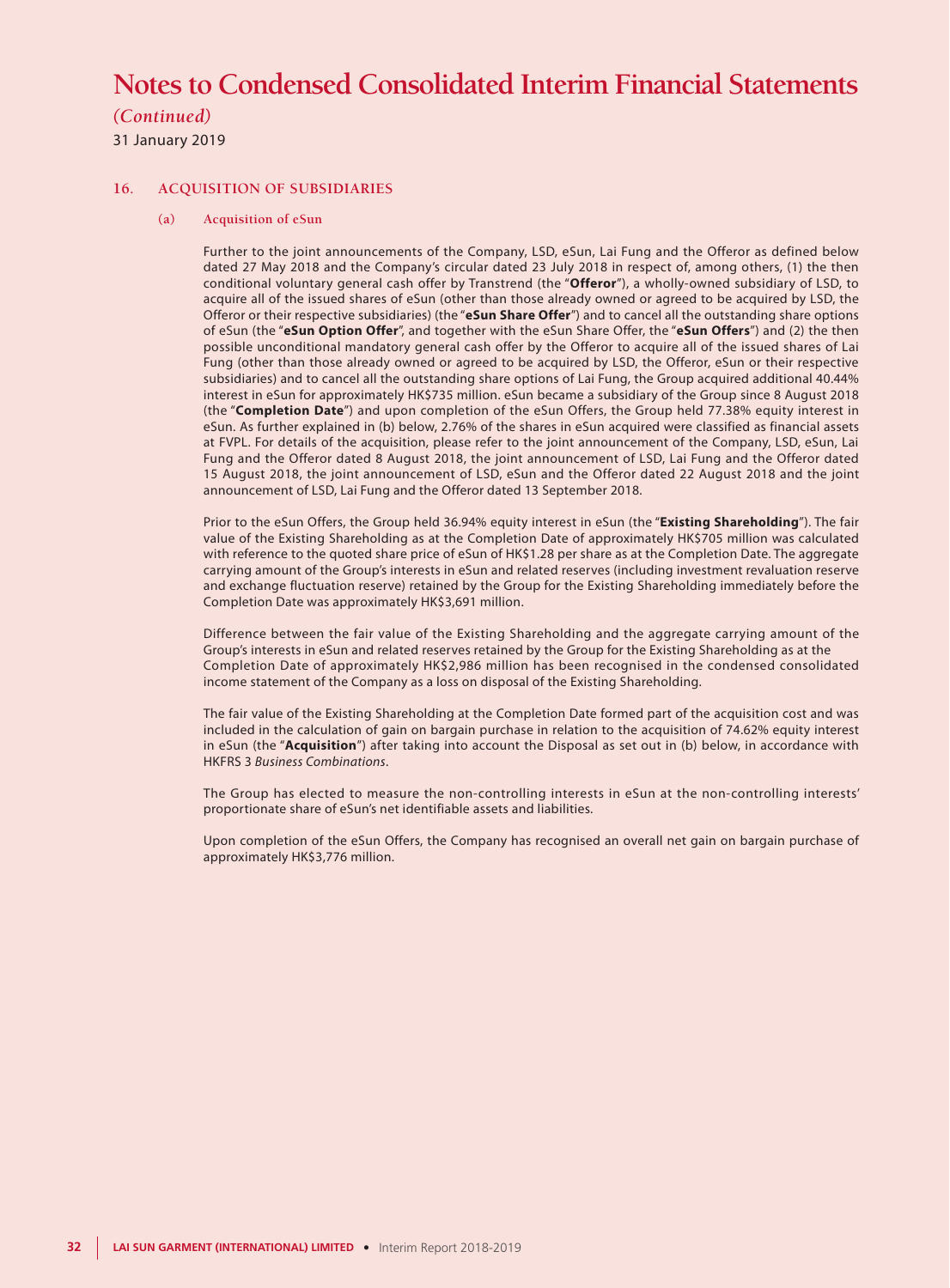# *(Continued)*

31 January 2019

# **16. ACQUISITION OF SUBSIDIARIES** *(CONTINUED)*

### **(a) Acquisition of eSun** *(Continued)*

The fair values of the identifiable assets and liabilities of eSun as at the Completion Date were as follows:

|                                                                     | HK\$'000                 |
|---------------------------------------------------------------------|--------------------------|
| Property, plant and equipment                                       | 5,188,660                |
| Investment properties                                               | 18,601,100               |
| Properties under development for sale                               | 4,667,700                |
| Film rights                                                         | 11,205                   |
| Film products                                                       | 80,217                   |
| Music catalogs                                                      | 74,833                   |
| Other intangible assets                                             | 586                      |
| Interests in associates                                             | 16,278                   |
| Interests in joint ventures                                         | 1,877,476                |
| Equity investments at fair value through other comprehensive income | 213,226                  |
| Derivative financial instruments                                    | 2,531                    |
| Debtors, deposits paid and other receivables                        | 743,241                  |
| Deferred tax assets                                                 | 4,189                    |
| Pledged and restricted bank balances and time deposits              | 1,073,762                |
| Completed properties for sale                                       | 1,758,600                |
| Films under production<br>Inventories                               | 469,585                  |
|                                                                     | 21,874<br>37,856         |
| Prepaid tax<br>Cash and cash equivalents                            |                          |
| Creditors, deposits received, contract liabilities and accruals     | 2,136,039<br>(2,762,937) |
| Tax payable                                                         | (123, 973)               |
| <b>Bank borrowings</b>                                              | (3,920,953)              |
| Loans from a joint venture                                          | (644, 698)               |
| Loans from a related company                                        | (650,000)                |
| Other borrowings                                                    | (257, 841)               |
| <b>Guaranteed notes</b>                                             | (2,602,991)              |
| Deferred tax liabilities                                            | (5,507,393)              |
| Non-controlling interests of eSun                                   | (9,643,570)              |
|                                                                     | 10,864,602               |
| Adjustment of provision for tax indemnity                           | 251,251                  |
| Non-controlling interests                                           | (2,913,542)              |
|                                                                     |                          |
| Total identifiable net assets at fair value                         | 8,202,311                |
| Gain on bargain purchase of the Acquisition                         | (6,761,861)              |
| <b>Total consideration</b>                                          | 1,440,450                |
| Satisfied by:                                                       |                          |
| Consideration of the eSun Offers                                    | 735,119                  |
| Fair value of the Existing Shareholding                             | 705,331                  |
|                                                                     |                          |
|                                                                     | 1,440,450                |
| Net impact on the condensed consolidated income statement           |                          |
| Loss on disposal of the Existing Shareholding                       | 2,985,631                |
| Gain on bargain purchase of the Acquisition                         | (6,761,861)              |
| Gain on bargain purchase, net                                       | (3,776,230)              |
|                                                                     |                          |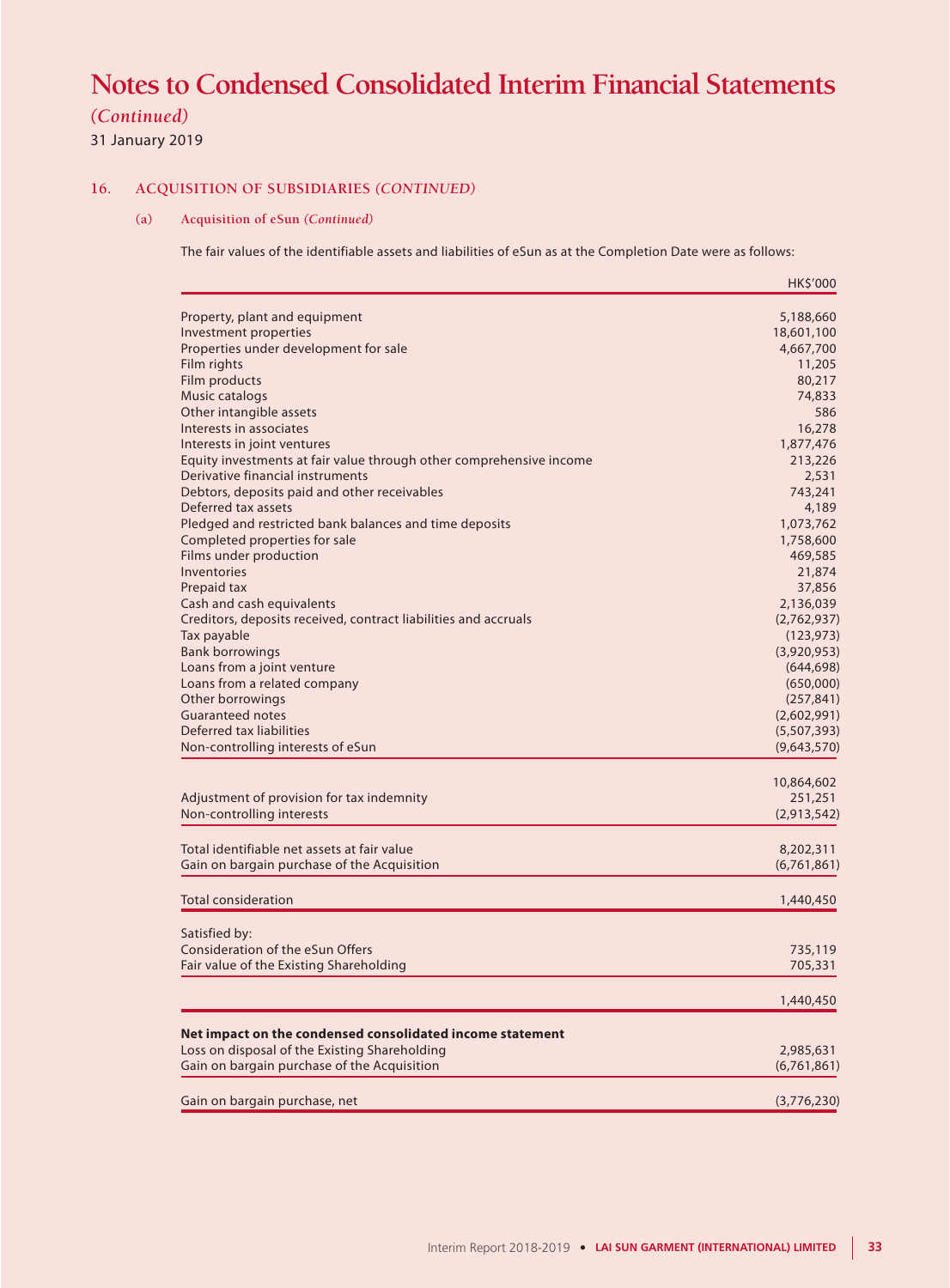*(Continued)*

31 January 2019

### **16. ACQUISITION OF SUBSIDIARIES** *(CONTINUED)*

#### **(a) Acquisition of eSun** *(Continued)*

The Group incurred total transaction costs of approximately HK\$47 million for the Acquisition, of which approximately HK\$32 million was incurred in the prior year. These transaction costs have been expensed and are included in administrative expenses in the condensed consolidated income statement.

The fair values of identifiable net assets acquired of the above business combination as at the Completion Date are provisional amounts and are subject to the finalisation of the fair value estimation within 12 months from the Completion Date.

Since the Acquisition, eSun contributed approximately HK\$1,260 million to the Group's revenue and loss of approximately HK\$416 million to the Group's consolidated profit for the six months ended 31 January 2019.

Had the Acquisition taken place at the beginning of the six months ended 31 January 2019, the revenue and the profit for the six months ended 31 January 2019 of the Group would have been approximately HK\$3,816 million and approximately HK\$4,905 million, respectively.

An analysis of the cash flows for the current period in respect of the Acquisition is as follows:

|                                                                | <b>HKS'000</b> |
|----------------------------------------------------------------|----------------|
| Cash consideration paid                                        | (735, 119)     |
| Cash and bank balances acquired                                | 2,136,039      |
| Net inflow of cash and cash equivalents included in cash flows |                |
| from investing activities                                      | 1,400,920      |
| Transaction costs of the Acquisition included in cash flows    |                |
| from operating activities                                      | (14, 849)      |
|                                                                | 1,386,071      |

#### **(b) Disposal of shares in eSun**

In order to restore the minimum percentage of shares in eSun held by the public as required under Rule 8.08(1)(a) of the Listing Rules, the Offeror entered into a legally binding and unconditional agreement on 25 January 2019 to sell an aggregate of 41,150,000 shares in eSun ("**Disposal Shares**"), representing approximately 2.76% of the then total issued share capital of eSun, to an independent third party (the "**Disposal**"). Such Disposal Shares of an amount of approximately HK\$45 million was recognised as financial assets at FVPL in the condensed consolidated statement of financial position as at 31 January 2019.

Subsequent to the end of the reporting period, on 11 February 2019, the Disposal has completed. Following the completion of the Disposal, the minimum public float of 25% of the then total issued share capital of eSun as required under Rule 8.08(1)(a) of the Listing Rules has been restored and the Group held 74.62% equity interest in eSun since then.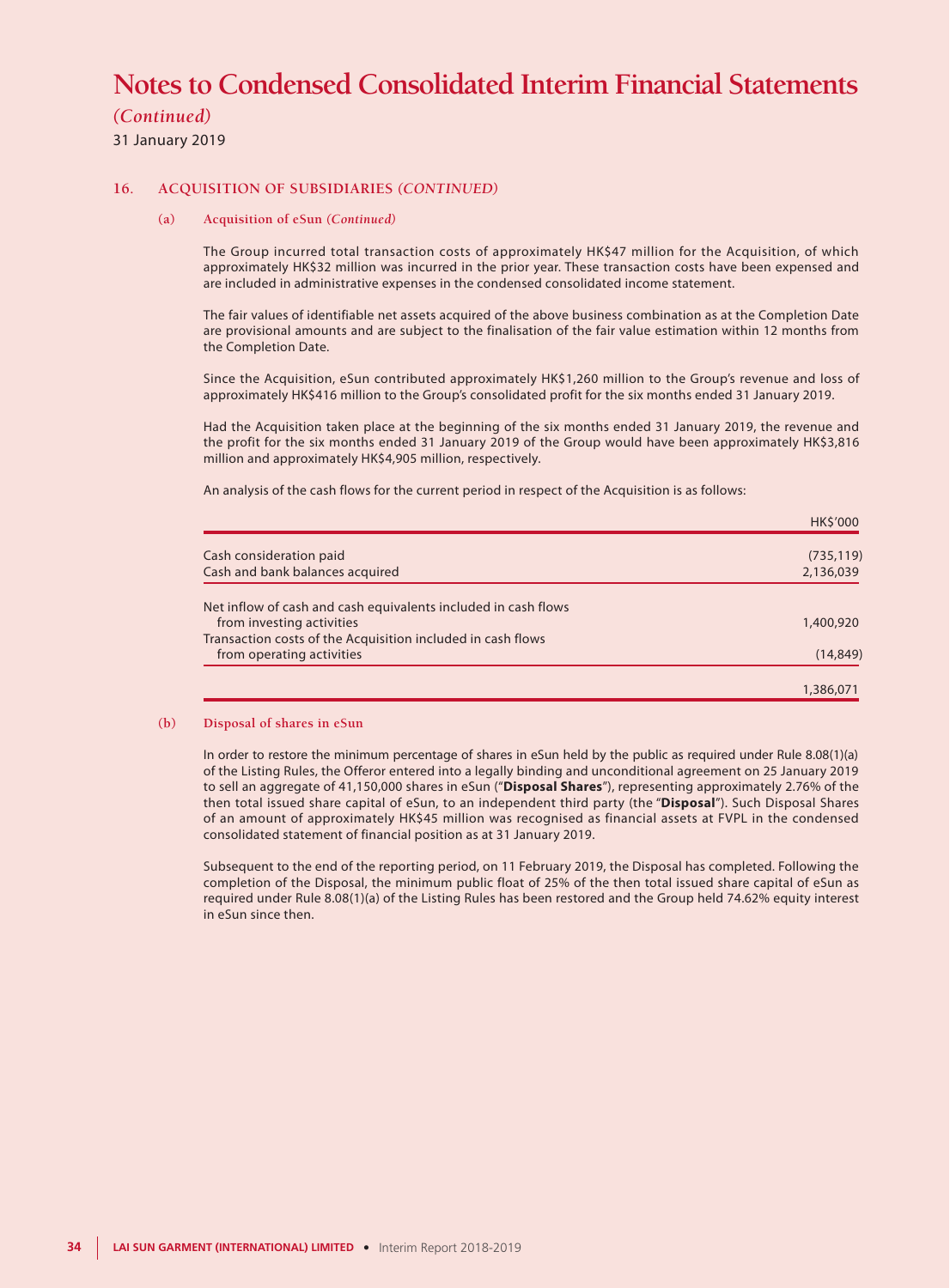# **Interim Dividend**

The Board of the Company has resolved not to declare the payment of an interim dividend for the financial year ending 31 July 2019. No interim dividend was declared in respect of the last corresponding period.

# **Management Discussion and Analysis**

# **BUSINESS REVIEW AND OUTLOOK**

Upon close of the voluntary general cash offer ("**eSun Offer**") made by Lai Sun Development Company Limited ("**LSD**") in May 2018 to acquire all of the issued shares of eSun Holdings Limited ("**eSun**") that were not already owned by LSD in August 2018, eSun became a subsidiary of LSD and its financial results has been consolidated into the results of the Company starting from this set of interim results. The subsequent restoration of public float of eSun in February 2019 reduced LSD's shareholding in eSun marginally to 74.62%. The mandatory general offer to Lai Fung Holdings Limited ("**Lai Fung**") triggered by the eSun Offer closed on 13 September 2018. As at the date of this Report, Lai Fung is a 50.55%-owned subsidiary of eSun.

eSun acts as an investment holding company and the principal activities of its subsidiaries include the development, operation of and investment in media and entertainment, music production and distribution, the investment in and production and distribution of television programmes, films and video format products, cinema operation, property development for sale and property investment for rental purposes, as well as the development, operation of and investment in cultural, leisure, entertainment and related facilities.

The completion of the eSun Offer has strengthened the wider Lai Sun Group. It highlights Lai Sun Group's capabilities as a property-led conglomerate and in particular its positioning in the Greater Bay Area. Set out below is the Group's rental portfolio and landbank (in '000 square feet) by geography and our exposure in the Greater Bay Area.

|                                                                                                       | Total gross floor area ("GFA")<br>held by the Group' |                                        | <b>Attributable GFA to the Group</b> |                                        |
|-------------------------------------------------------------------------------------------------------|------------------------------------------------------|----------------------------------------|--------------------------------------|----------------------------------------|
|                                                                                                       | For-rental<br>properties                             | <b>Properties under</b><br>development | For-rental<br>properties             | <b>Properties under</b><br>development |
| <b>Mainland China</b>                                                                                 |                                                      |                                        |                                      |                                        |
| Shanghai                                                                                              | 1.728 <sup>2</sup>                                   | $772^2$                                | 366                                  | 163                                    |
| Guangzhou                                                                                             | $1,314^2$                                            | $581^2$                                | 278                                  | 123                                    |
| Zhongshan                                                                                             | 246 <sup>2</sup>                                     | 2,099 <sup>2</sup>                     | 52                                   | 445                                    |
| Hengqin                                                                                               |                                                      | $5,689^3$                              |                                      | 1,312                                  |
| <b>Subtotal of properties in Mainland China:</b>                                                      | 3,288                                                | 9,141                                  | 696                                  | 2,043                                  |
| Hong Kong                                                                                             | 1,9924                                               | $103^{5}$                              | 1,228                                | 58                                     |
| Subtotal of properties in the Great Bay Area<br>(including Hong Kong, Guangzhou, Zhongshan, Hengqin): | 3,552                                                | 8,472                                  | 1,558                                | 1,938                                  |
| <b>Overseas</b>                                                                                       |                                                      |                                        |                                      |                                        |
| London, United Kingdom                                                                                | $344^{5}$                                            |                                        | 193                                  |                                        |
| Vietnam                                                                                               | $98^{5}$                                             |                                        | 55                                   |                                        |
| <b>Subtotal of overseas properties:</b>                                                               | 442                                                  |                                        | 248                                  |                                        |
| Total:                                                                                                | 5,722                                                | 9,244                                  | 2,172                                | 2,101                                  |

*Notes:*

*1. All major properties of the Group in Mainland China are held through Lai Fung and its subsidiaries ("Lai Fung Group"), except Phase I of the Novotown project in Hengqin ("Novotown") which is 80% owned by Lai Fung Group and 20% owned by eSun and its subsidiaries ("eSun Group") and all major properties in Hong Kong and overseas are held by the Group excluding eSun Group.*

*2. Attributable GFA to Lai Fung Group.*

*3. Including GFA of Phase I of Novotown, which is 80% owned by Lai Fung and 20% owned by eSun and GFA of Phase II of Novotown, which is 100% owned by Lai Fung.*

- *4. Including GFA of major rental properties of LSD and its subsidiaries ("LSD Group") and GFA of major rental properties of the Group.*
- *5. Attributable GFA to LSD Group.*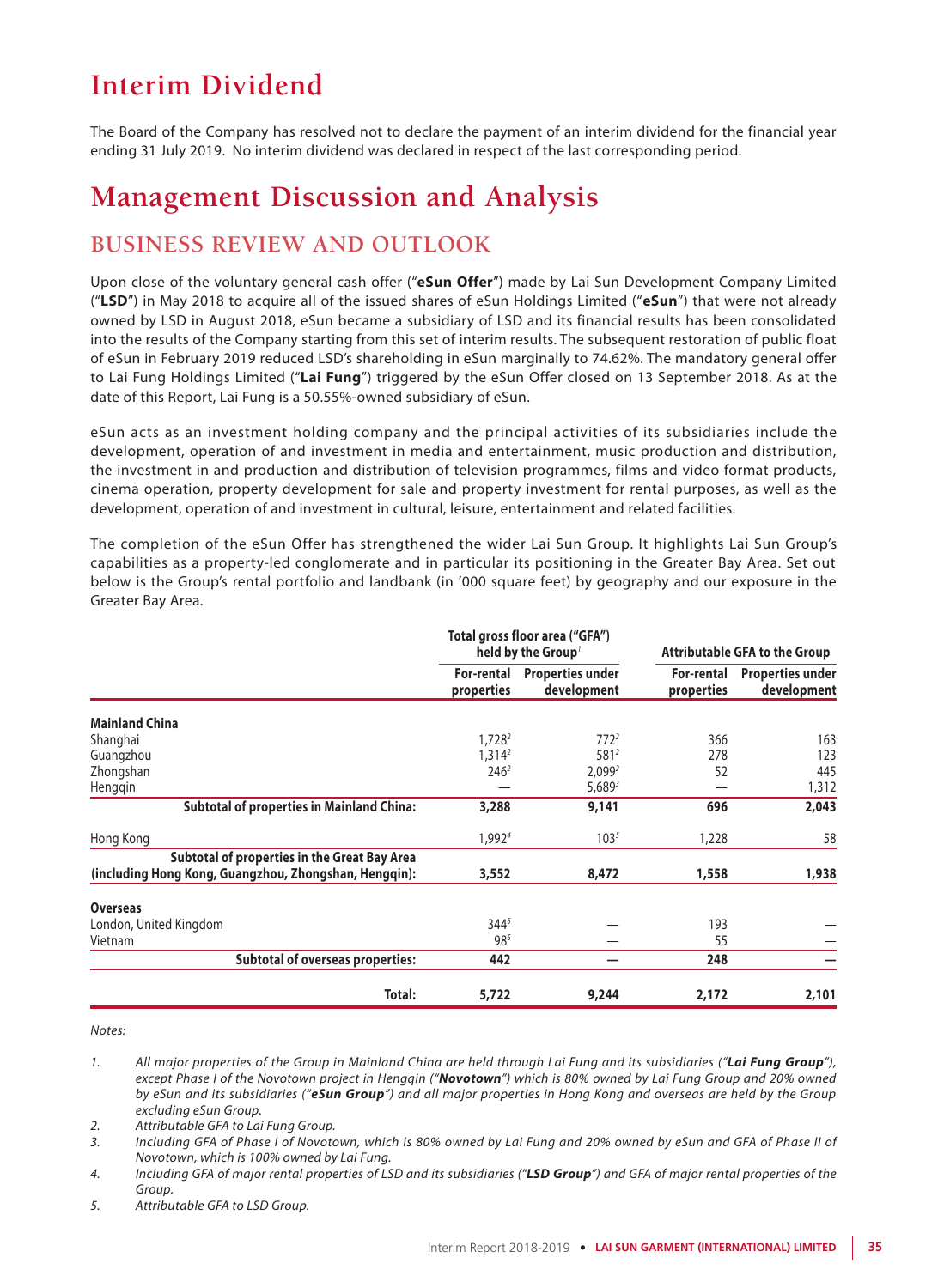# **Management Discussion and Analysis** *(Continued)*

# **BUSINESS REVIEW AND OUTLOOK** *(CONTINUED)*

### *Hong Kong and Overseas Property Market*

Global economies around the world continue to progress along a precarious path against a backdrop of familiar uncertainties during the period under review. The capital market has demonstrated steadiness backed by cautious optimism despite a delicate economic outlook, most notably the protracted situation of Brexit and the intermittent trade disputes between the USA and China. Some of these events are likely to linger in the near future and continue to cast a shadow on the outlook.

The property sector in Hong Kong as a whole continued to show resilience and robustness despite an increasingly uncertain global economic outlook. During the period under review, the retail segment has showed a strong recovery as demonstrated by improving visitor numbers and retail sales, partly driven by the new high speed rail link and the opening of the Hong Kong-Zhuhai-Macao Bridge. However, retail rent growth has been mixed due to re-alignment of tenant mix which resulted in rent reduction in certain tourist hotspots. The office leasing market remained tight despite new supply from completion of new office buildings and resulted in modest rent increases overall. Central business district continued to be underpinned by PRC and financial corporations and other commercial areas continued to benefit from the decentralisation and consolidation of space. The residential market softened towards the end of 2018 due to the uncertain outlook of the economy but limited supply supported the softening. Despite the government's best effort to increase land supply such as Lantau Tomorrow Vision, the near term supply is expected to fall short of demand. Labour supply shortages in the construction industry continues to drive wage inflation and pose a challenge on the cost management side.

The management believes it is paramount to prepare the Group for the challenges and opportunities ahead. The Group's Hong Kong properties performed steadily at nearly full occupancy levels. The Hong Kong Ocean Park Marriott Hotel ("**Ocean Hotel**") operated by Marriott Group providing a total of 471 rooms grand opened on 19 February 2019 and added approximately 365,974 square feet of attributable rental space to the rental portfolio of LSD Group. With the planning consent approved by the City of London's Planning and Transportation Committee, the Group keeps monitoring the market conditions in London closely for the potential redevelopment of the three properties on Leadenhall Street in London, comprising 100, 106 and 107 Leadenhall Street ("**Leadenhall Properties**"). All leases of Leadenhall Properties have been aligned to expire in 2023.

The Group continued to participate in government tenders to grow the pipeline. In March 2019, LSD Group successfully tendered for and secured a site located at Lot No. 5382 in Demarcation District No.116, Tai Kei Leng, Yuen Long, New Territories for HK\$209.8 million. This site is designated for private residential purposes and expected to add a maximum GFA of approximately 42,200 square feet to the development portfolio of LSD Group.

The construction works of Alto Residences, the joint venture project in Tseung Kwan O and 93 Pau Chung Street have been completed with the Certificate of Compliance issued by the Lands Department in September and November 2018, respectively. Up to 24 March 2019, LSD Group has sold 556 units in Alto Residences with saleable area of approximately 320,600 square feet and the average selling price was approximately HK\$16,400 per square foot. Handover of the sold residential units of Alto Residences has been substantially completed. LSD Group released 43 car-parking spaces of Alto Residences for sale in March 2019. Up to 24 March 2019, 41 car-parking spaces have been sold and the total sales proceeds amounted to approximately HK\$110.0 million. The sale of all 209 residential units of 93 Pau Chung Street has been completed, achieving an average selling price of approximately HK\$16,400 per square foot. Handover of the sold residential units of 93 Pau Chung Street has been substantially completed. LSD Group released the commercial units of 93 Pau Chung Street for sale in July 2018. Up to 24 March 2019, 5 out of 7 commercial units with saleable area of approximately 14,000 square feet have been sold and the average selling price was approximately HK\$23,000 per square foot.

The Ki Lung Street project in Sham Shui Po, Kowloon, named "Novi" is well received. The pre-sale of all 138 residential units of Novi with saleable area of approximately 28,800 square feet has been completed, achieving an average selling price of approximately HK\$18,900 per square foot. Construction of Novi is expected to be completed in the third quarter of 2019. The Sai Wan Ho Street project with the Urban Renewal Authority in Shau Kei Wan, Hong Kong, named "Monti" providing 144 residential units with a total saleable area of 45,822 square feet was launched for pre-sale in August 2018. Up to 24 March 2019, LSD Group has pre-sold 41 units in Monti with saleable area of approximately 12,900 square feet at an average selling price of approximately HK\$20,100 per square foot. Construction of Monti is expected to be completed in the third quarter of 2019.

The Group is encouraged by the property sales during the period under review and will continue to participate in government tenders to grow the pipeline.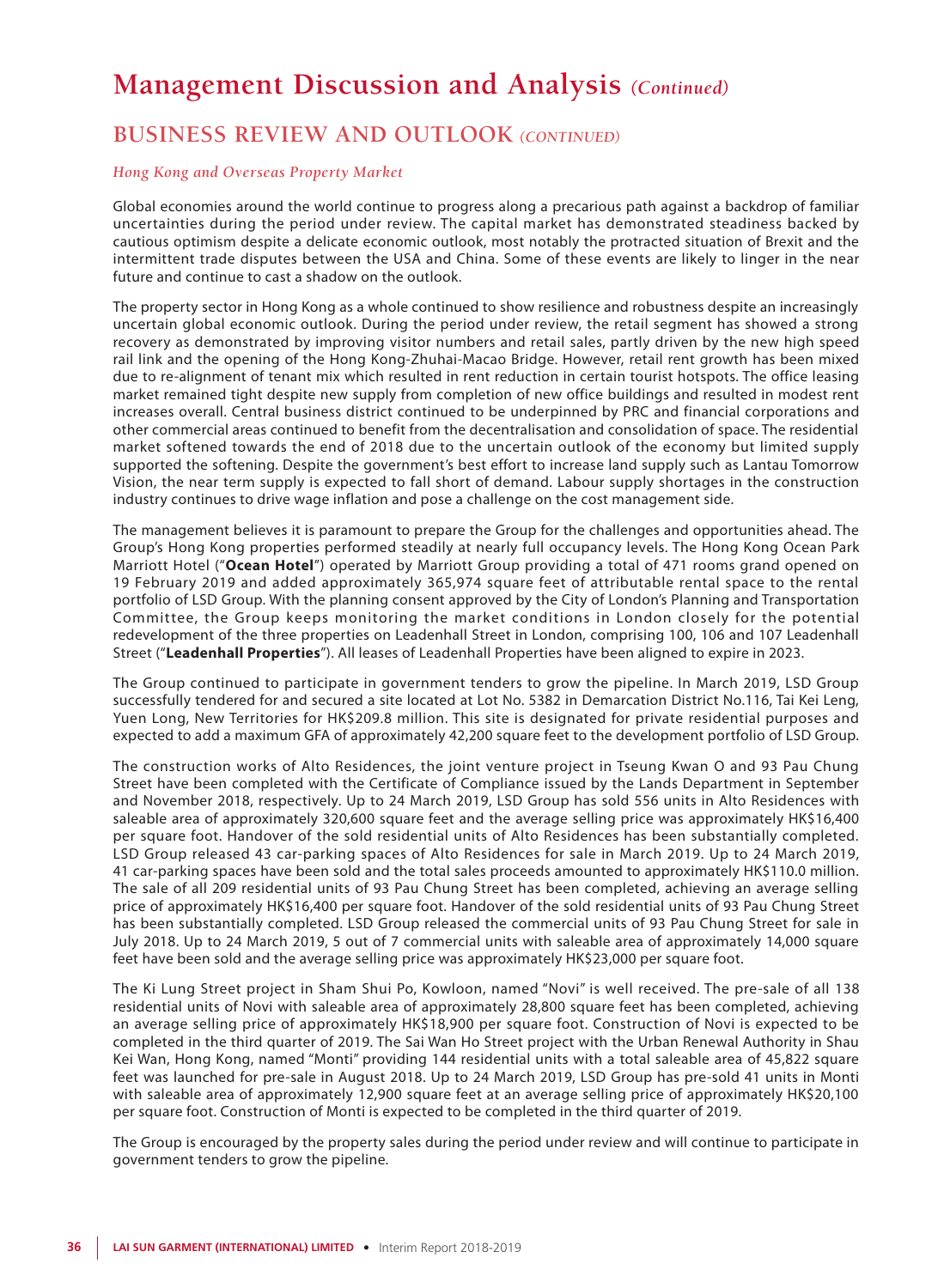## **BUSINESS REVIEW AND OUTLOOK** *(CONTINUED)*

#### *Mainland China Property Market*

Notwithstanding the seemingly turbulent environment, the Chinese Government continued to forge ahead and delivered stable economic growth through a combination of proactive fiscal policy and prudent monetary policy. The determination of maintaining a stable economy is observed in the latest round of meetings in Beijing declaring a gross domestic product growth of 6%-6.5% at the time of this Report. The effects of the trade disputes with the USA can be felt in certain parts of the Chinese economy such as exports. The weaknesses in parts of the economy are going to continue as a result of lackluster global economic performance and trade disputes with the USA. However, we believe this may present an opportunity for domestic consumption plays. We believe the property sector being one of the main pillars could benefit from more favourable policies as a result. We have observed the same in various parts of China where the government has eased its control on the construction and the sale of property projects. The Chinese Government's approach to the economy is certainly good news to the sector in the long run and supportive fiscal policy would be beneficial to investors and developers alike. Under the current leadership of the Chinese Government, we can expect continued stability and continuity going forward.

Being the flagship Mainland China property arm of the Group, Lai Fung Group's regional focus and rental-led strategy has demonstrated resilience in recent years. The rental portfolio of approximately 3.3 million square feet, primarily in Shanghai and Guangzhou, delivered steady performance in rental income at close to full occupancies for the key assets.

Lai Fung Group has a number of projects in various stages of development in Shanghai, Guangzhou, Zhongshan and Hengqin. The rental portfolio of Lai Fung Group is expected to increase from approximately 3.3 million square feet to approximately 9.7 million square feet through developing the existing projects on hand over the next few years. Construction works of the combined redevelopment of Shanghai Northgate Plaza I, Northgate Plaza II and Hui Gong Building is expected to complete in the second quarter of 2022 and will add a total GFA of approximately 693,600 square feet excluding car-parking spaces to the rental portfolio of Lai Fung Group. The redevelopment plan includes an office tower, a shopping arcade and underground car-parking spaces. Construction work of Guangzhou Haizhu Plaza is expected to commence in the second quarter of 2019 and the completion is expected to be in the first half of 2023, providing a total rental GFA of approximately 580,500 square feet.

The construction works of Phase I of Novotown is expected to be completed in the first half of 2019 with the opening in phases in the second half of 2019. On 31 December 2018, Lai Fung Group entered into investment agreements with China Cinda (HK) Asset Management Co., Limited ("**Cinda**") and Cinda has invested 30% equity interests in two subsidiaries of Lai Fung, the core businesses of which are the internal buildout, fitting, preparation and operation of themed indoor experience centres in Phase I of Novotown under the intellectual property licenses granted by "National Geographic" and "Lionsgate".

Lai Fung Group succeeded in bidding for land use rights of the land offered for sale by The Land and Resources Bureau of Zhuhai ("**Zhuhai Land Bureau**") through the listing-for-sale process in December 2018 and the land is situated adjacent to Phase I of Novotown with a total site area of approximately 143,800 square meters and a maximum plot ratio of 2 times and has been designated for the development of Phase II of Novotown. Apart from Real Madrid Club de Fútbol ("**Real Madrid Club**"), Harrow International (China) Management Services Limited and ILA Holdings Limited that have been secured as key partners for Novotown Phase II, Lai Fung Group entered into a license agreement on 27 December 2018 with Ducati Motor Holding S.p.A ("**Ducati**") in relation to the development and operation of a motorcycle themed experience centre ("**Ducati Experience Centre**") in Novotown Phase II. The Ducati Experience Centre expects to cover an area of no less than 4,500 square meters and will offer experiential attractions including immersive racing experiences, exclusive Ducati exhibits and retail concessions. Real Madrid World, Innovation Leadership Academy Hengqin ("**ILA Hengqin**") and Ducati Experience Centre are expected to be the key elements in Novotown Phase II and details of the development plan will be formulated upon finalisation of the master layout plan with the Chinese Government. Lai Fung Group is in the process of finalising the master layout plan for Novotown Phase II with the Chinese Government.

The remaining residential units in Zhongshan Palm Spring and the cultural studios of Novotown Phase I, as well as residential units in Shanghai Wuli Bridge project to be completed during the financial year ending 31 July 2019 are expected to contribute to the income of Lai Fung Group in the coming financial years. Lai Fung Group will continue its prudent and flexible approach in growing its landbank.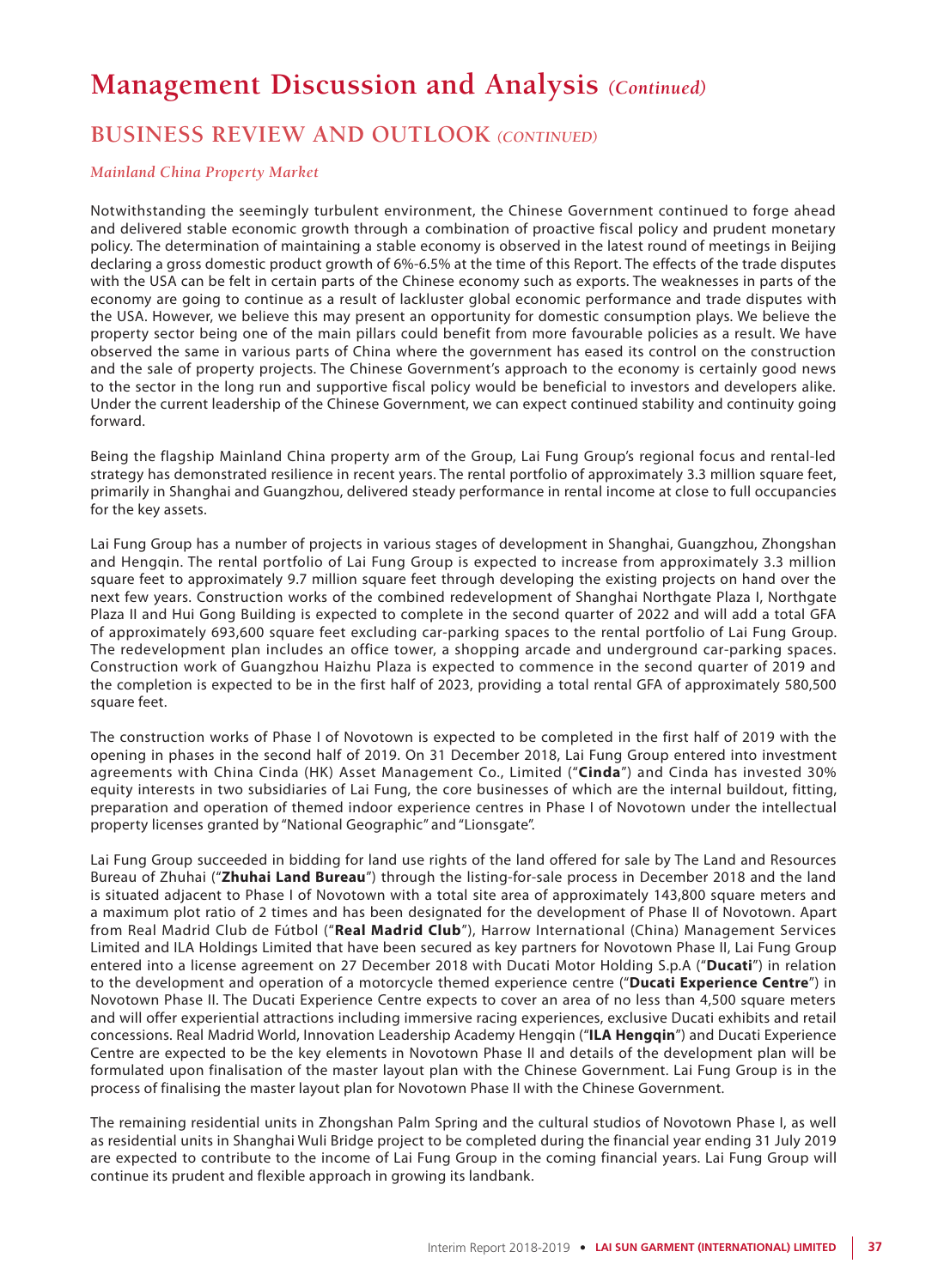## **BUSINESS REVIEW AND OUTLOOK** *(CONTINUED)*

#### *Media and Entertainment/Film Production and Distribution/Cinema Operation*

The Mainland China entertainment market continues to grow at a remarkable pace. eSun Group continues to expand its media and entertainment businesses in Mainland China, optimising income from its film, TV, live entertainment, artiste management, music and cinema in this fast growing market. eSun Group is well positioned to capitalise on this trend with its solid foundation in the industry.

- Film continued drive to increase original production of films which appeal to Chinese language audiences. "*Bodies At Rest*", an action crime film by director Renny Harlin casting Nick Cheung and Richie Jen, "*Fagara in Mara*", a romance film produced by Ann Hui featuring Sammi Cheng, and "*I'm Living It*", a feature film produced by Cheang Pou Soi with Aaron Kwok and Miriam Yeung, are in post-production stage. Projects under production include an action film "*Knockout*" by director Roy Chow featuring Han Geng and a romance comedy film "*The Calling of a Bus Driver*" by director Patrick Kong with Ivana Wong.
- TV expanded activities in production and investments in quality TV drama series in line with the continued strong demand for good programmes from TV stations and online video websites in Mainland China. A 52 episode romance drama series "*New Horizon*", starring Zheng Kai and Chen Chiao-en, is in the post-production stage and eSun Group is in discussion with various Chinese and overseas portals and video web sites for new project development.
- Live Entertainment successfully produced and promoted a number of concerts in Hong Kong and Mainland China performed by prominent local, Asian and international artistes. The recent "*Along With Ekin Live Concert 2019*" has earned good reputation and public praises. eSun Group will continue to work with prominent local and Asian artistes for concert promotion. Upcoming events include concerts of Sammi Cheng and Yoga Lin.
- Music as international music labels are coming to a mutually acceptable licensing model with major Chinese music portals, the long awaited pay model for digital music is taking shape. The exclusive distribution licence of music products with Tencent Music Entertainment (Shenzhen) Co., Ltd and Warner Music continues to provide stable income contribution to eSun Group.
- Artiste Management actively looking for new talent in Greater China and further co-operation with Asian artistes with an aim to build up a strong artiste roster. eSun Group believes a strong talent roster will complement its media and entertainment businesses and will continue its effort in talent development.
- • Cinema acquisition of an additional 10% interest in Intercontinental Group Holdings Limited ("**IGHL**") in November 2018 facilitated better implementation of the operating strategies of eSun into IGHL and bolstered eSun Group's further development in sale and distribution of films and cinema business in Hong Kong and Mainland China. The MCL Cheung Sha Wan Cinema, newly opened in January 2019 is the first MCL cinema in West Kowloon district in Hong Kong. With industrial style design, the cinema has 4 houses with more than 400 seats of stadium seating, giving the audience a comfortable sightline and all cinema houses are equipped with 4K projection system, Dolby 7.1 surround sound system and Bowers & Wilkins Hi-Fi grade speakers to provide a great cinematic viewing experience for the audience. eSun Group is excited by the outlook for cinemas in Hong Kong and Mainland China and will continue to seek out opportunities to expand its footprint.

Targeting the enormous yet growing China market, eSun Group endeavors to strengthen its integrated media platform with an aim to provide valuable and competitive products and to enhance its market position, and eSun Group will continue to explore strategic alliances as well as investment opportunities to enrich its portfolio and broaden its income stream.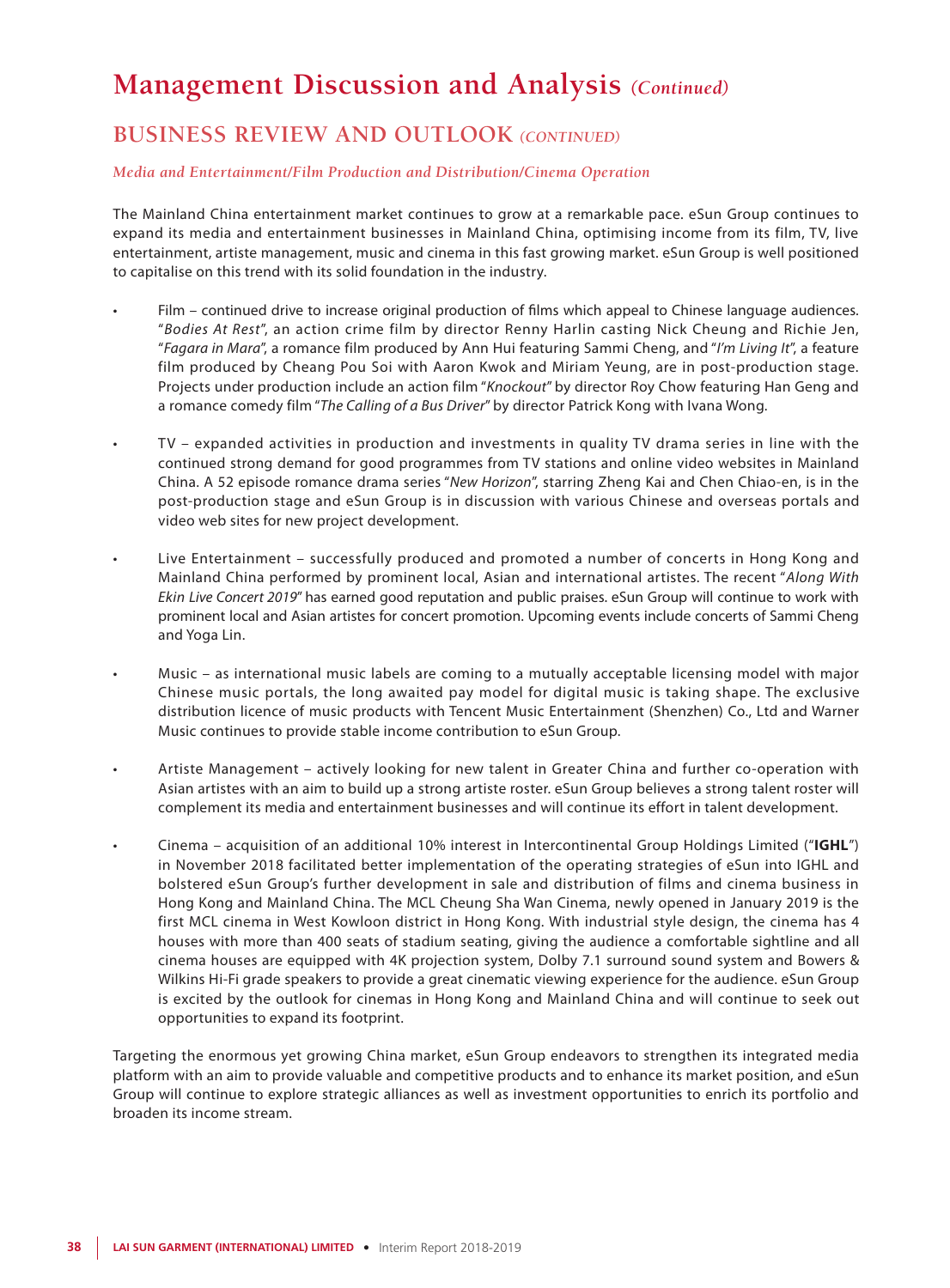## **BUSINESS REVIEW AND OUTLOOK** *(CONTINUED)*

#### *Media and Entertainment/Film Production and Distribution/Cinema Operation (Continued)*

The supplemental deed executed by Lai Fung on 8 March 2019 aims to contribute to a more pragmatic and flexible approach for investment decisions to be made by Lai Sun Group and will be subject to independent shareholders' approval of each of Lai Fung, eSun, LSD and the Company and the shareholders' meetings have been scheduled on 30 April 2019.

The Group's consolidated cash position of HK\$5,894.7 million (HK\$202.4 million excluding LSD Group) and undrawn facilities of HK\$6,630.6 million (HK\$250.0 million excluding LSD Group) with a net debt to equity ratio of 64.0% as at 31 January 2019 provides the Group with full confidence and the means to review opportunities more actively. The Group's gearing excluding the net debt of LSD Group was approximately 4.2%. The Group will continue its prudent and flexible approach in growing the landbank and managing its financial position.

## **OVERVIEW OF INTERIM RESULTS**

For the six months ended 31 January 2019, the Group recorded turnover of HK\$3,815.9 million (2018: HK\$917.9 million) and a gross profit of HK\$1,431.3 million (2018: HK\$543.6 million). The significant increase is primarily due to (i) consolidation of eSun's financial results into the results of the Group upon the close of the eSun Offer in August 2018; and (ii) recognition of property sales during the period under review from completed residential projects in Hong Kong.

Set out below is the turnover by segment:

|                                  | Six months ended 31 January |                |                |          |  |  |
|----------------------------------|-----------------------------|----------------|----------------|----------|--|--|
|                                  | 2019                        | 2018           | Difference     |          |  |  |
|                                  | (HK\$ million)              | (HK\$ million) | (HK\$ million) | % change |  |  |
| Property investment              | 731.5                       | 405.7          | 325.8          | 80.3%    |  |  |
| Property development and sales   | 1,751.3                     |                | 1.751.3        | N/A      |  |  |
| Restaurant operation             | 269.8                       | 268.5          | 1.3            | 0.5%     |  |  |
| Hotel operation                  | 280.6                       | 231.9          | 48.7           | 21.0%    |  |  |
| Media and entertainment          | 233.1                       |                | 233.1          | N/A      |  |  |
| Film production and distribution | 240.3                       |                | 240.3          | N/A      |  |  |
| Cinema operation                 | 214.3                       |                | 214.3          | N/A      |  |  |
| <b>Others</b>                    | 95.0                        | 11.8           | 83.2           | 705.1%   |  |  |
| <b>Total</b>                     | 3,815.9                     | 917.9          | 2,898.0        | 315.7%   |  |  |

For the six months ended 31 January 2019, net profit attributable to owners of the Company was approximately HK\$2,914.6 million (2018: HK\$674.7 million). The significant increase is primarily due to substantial net gain from bargain purchase in acquisition of subsidiaries recognised during the period under review, which arose from LSD's acquisition of additional equity interest in eSun upon close of eSun Offer and eSun becoming a subsidiary of the Company during the period under review. Basic earnings per share was HK\$7.568 (2018: HK\$1.762). The net profit attributable to owners of the Company for the year ended 31 July 2018 was approximately HK\$2,567.4 million.

Excluding the effect of property revaluations, net profit attributable to owners of the Company was approximately HK\$2,472.2 million (2018: net loss attributable to owners of the Company: HK\$46.7 million). Net profit per share excluding the effect of property revaluations was HK\$6.420 (2018: net loss per share: HK\$0.122). Excluding the effect of property revaluations, net profit attributable to owners of the Company for the year ended 31 July 2018 was approximately HK\$39.5 million.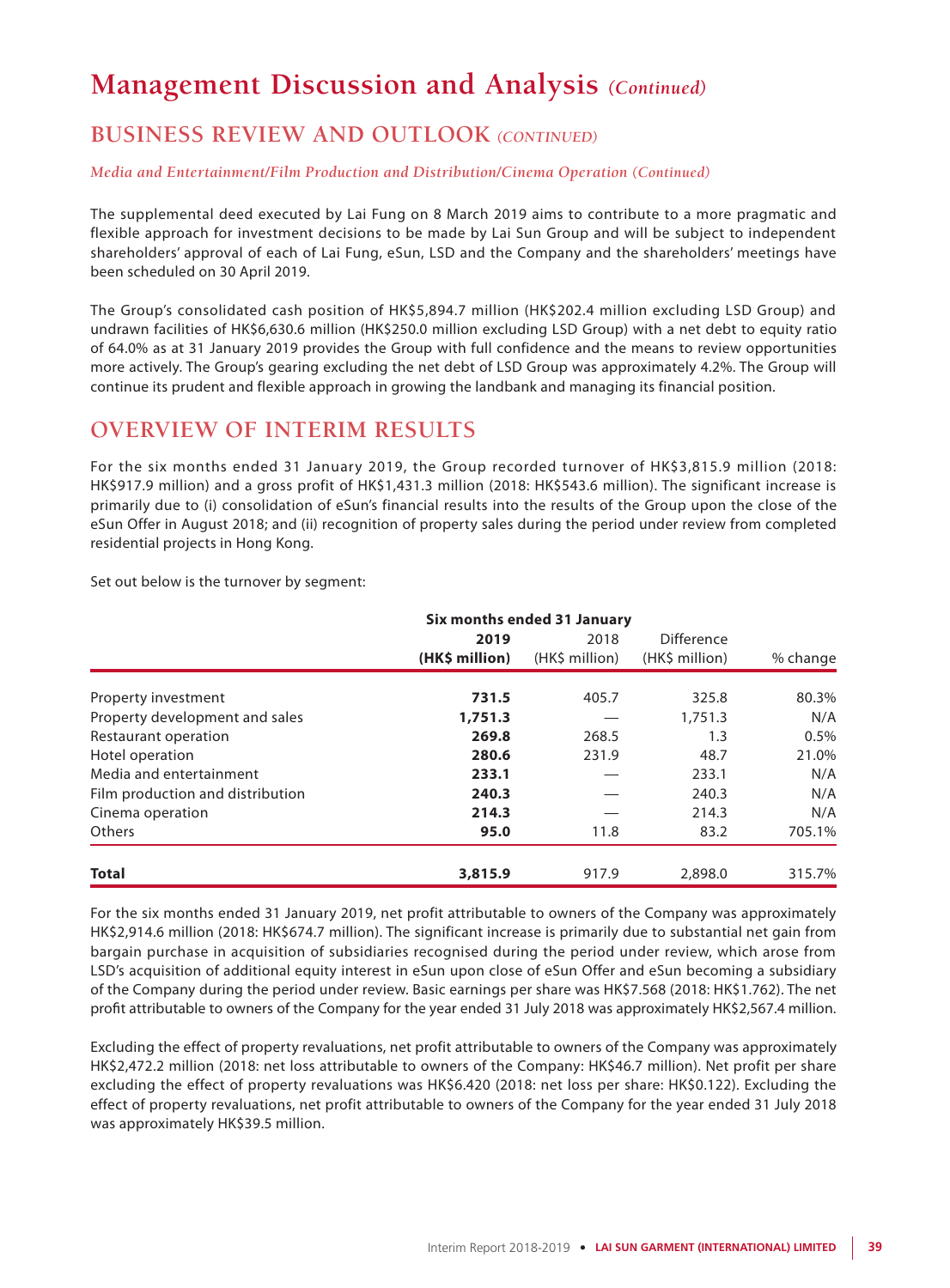### **OVERVIEW OF INTERIM RESULTS** *(CONTINUED)*

Excluding the effect of property revaluations and non-recurring transactions during the period under review, net profit attributable to owners of the Company was approximately HK\$375.8 million (2018: net loss attributable to owners of the Company: HK\$14.8 million). Net profit per share excluding the effect of property revaluations and non-recurring transactions during the period under review was HK\$0.976 (2018: net loss per share: HK\$0.039). Excluding the effect of property revaluations and non-recurring transactions, net profit attributable to owners of the Company for the year ended 31 July 2018 was approximately HK\$71.2 million.

|          |                                                                                                                                        | <b>Six months ended</b> | Year ended   |              |
|----------|----------------------------------------------------------------------------------------------------------------------------------------|-------------------------|--------------|--------------|
|          |                                                                                                                                        | 31 January              | 31 July      |              |
|          |                                                                                                                                        | 2019                    | 2018         | 2018         |
|          | Profit attributable to owners of the Company                                                                                           | HK\$ million            | HK\$ million | HK\$ million |
| Reported |                                                                                                                                        | 2,914.6                 | 674.7        | 2,567.4      |
| Less:    | Adjustments in respect of revaluation gains<br>of investment properties held by                                                        |                         |              |              |
|          | - the Company and subsidiaries                                                                                                         | (338.3)                 | (386.7)      | (1,588.6)    |
|          | - associates and joint ventures                                                                                                        | (87.7)                  | (334.7)      | (939.3)      |
|          | Deferred tax on investment properties<br>Non-controlling interests' share of revaluation                                               | (16.5)                  |              |              |
|          | movements less deferred tax                                                                                                            | 0.1                     |              |              |
| Less:    | Adjustments in respect of non-recurring                                                                                                |                         |              |              |
|          | transactions                                                                                                                           |                         |              |              |
|          | - loss on remeasurement of existing interest in<br>an associate upon business combination<br>- gain on bargain purchase on acquisition | 1,697.0                 |              |              |
|          | of subsidiaries                                                                                                                        | (3,793.4)               |              |              |
|          | - reversal of provision for tax indemnity                                                                                              |                         |              | (0.2)        |
|          | - employee share option benefits                                                                                                       |                         | 31.9         | 31.9         |
|          | Net profit/(loss) after tax excluding revaluation gains<br>of investment properties and excluding non-recurring                        |                         |              |              |
|          | transactions                                                                                                                           | 375.8                   | (14.8)       | 71.2         |

Equity attributable to owners of the Company as at 31 January 2019 amounted to HK\$22,964.1 million, up from HK\$19,837.3 million as at 31 July 2018. Net asset value per share attributable to owners of the Company increased by 15.8% to HK\$59.632 per share as at 31 January 2019 from HK\$51.507 per share as at 31 July 2018.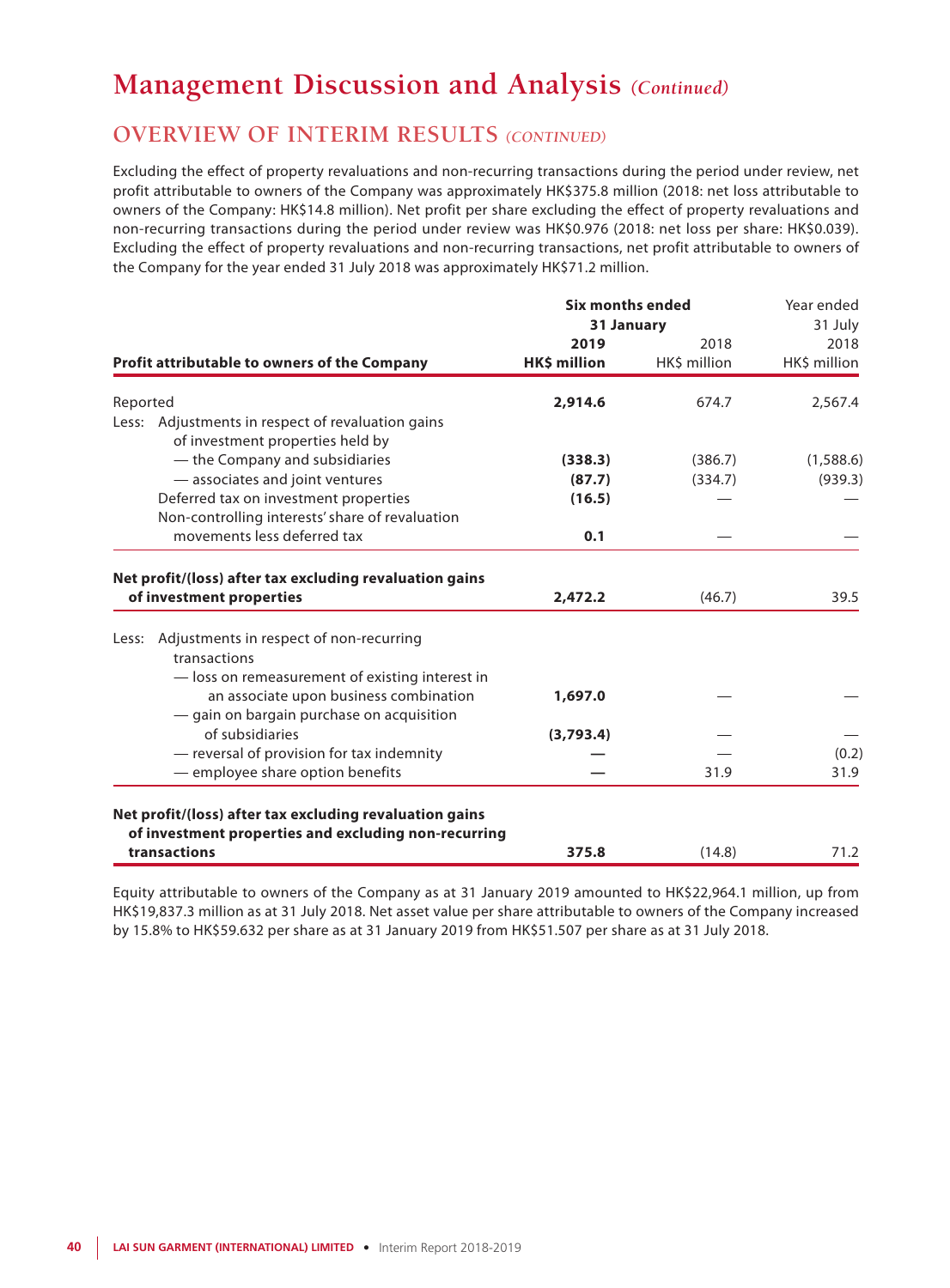## **PROPERTY PORTFOLIO COMPOSITION**

The Group maintained a property portfolio with attributable GFA of approximately 4.5 million square feet as at 31 January 2019. All major properties of the Group in Mainland China are held through Lai Fung Group, except Phase I of Novotown which is 80% owned by Lai Fung Group and 20% owned by eSun Group and properties in Hong Kong and overseas are primarily held by LSD Group. Approximate attributable GFA (in '000 square feet) of the Group's major properties and number of car-parking spaces is as follows:

|                                                                                                                            | Commercial/<br><b>Retail</b> | <b>Office</b> | Hotel/<br><b>Serviced</b><br>apartments | <b>Residential</b> | <b>Industrial</b> | <b>Total</b><br>(excluding<br>car-parking<br>spaces &<br>ancillary<br>facilities) | No. of<br>car-parking<br>spaces |
|----------------------------------------------------------------------------------------------------------------------------|------------------------------|---------------|-----------------------------------------|--------------------|-------------------|-----------------------------------------------------------------------------------|---------------------------------|
| GFA of major properties and number of car-parking spaces of Lai Fung Group (on attributable basis')                        |                              |               |                                         |                    |                   |                                                                                   |                                 |
| Completed Properties Held for Rental <sup>2</sup><br>Completed Hotel Properties and                                        | 348                          | 222           |                                         |                    |                   | 570                                                                               | 169                             |
| <b>Serviced Apartments</b>                                                                                                 |                              |               | 127                                     |                    |                   | 127                                                                               |                                 |
| Properties under Development <sup>3</sup>                                                                                  | 891                          | 328           | 174                                     | 433                |                   | 1,826                                                                             | 1,235                           |
| Completed Properties Held for Sale                                                                                         | 7                            |               |                                         | 129                |                   | 136                                                                               | 449                             |
| <b>Subtotal</b>                                                                                                            | 1,246                        | 550           | 301                                     | 562                |                   | 2,659                                                                             | 1,853                           |
| GFA of major properties and number of car-parking spaces of eSun Group (excluding Lai Fung Group) (on attributable basis') |                              |               |                                         |                    |                   |                                                                                   |                                 |
| Properties under Development <sup>3</sup>                                                                                  | 82                           | 49            | 86                                      |                    |                   | 217                                                                               | 175                             |
| Completed Properties Held for Sale                                                                                         |                              |               |                                         | 17                 |                   | 17                                                                                |                                 |
| <b>Subtotal</b>                                                                                                            | 82                           | 49            | 86                                      | 17                 |                   | 234                                                                               | 175                             |
| GFA of major properties and number of car-parking spaces of LSD Group (excluding eSun Group) (on attributable basis')      |                              |               |                                         |                    |                   |                                                                                   |                                 |
| Completed Properties Held for Rental <sup>2</sup><br>Completed Hotel Properties and                                        | 330                          | 599           |                                         |                    | 36                | 965                                                                               | 616                             |
| Serviced Apartments <sup>2</sup>                                                                                           |                              |               | 261                                     |                    |                   | 261                                                                               | 9                               |
| Properties under Development <sup>3</sup>                                                                                  | 3                            |               |                                         | 55                 |                   | 58                                                                                | 4                               |
| Completed Properties Held for Sale                                                                                         | 17                           |               |                                         | 36                 |                   | 53                                                                                | 55                              |
| <b>Subtotal</b>                                                                                                            | 350                          | 599           | 261                                     | 91                 | 36                | 1,337                                                                             | 684                             |
| GFA of major properties and number of car-parking spaces of the Group (excluding LSD Group) (on attributable basis)        |                              |               |                                         |                    |                   |                                                                                   |                                 |
| Completed Properties Held for Rental <sup>2</sup>                                                                          | 91                           |               |                                         |                    | 159               | 250                                                                               | 38                              |
| <b>Subtotal</b>                                                                                                            | 91                           |               |                                         |                    | 159               | 250                                                                               | 38                              |
| <b>Total GFA attributable to the Group</b>                                                                                 | 1,769                        | 1,198         | 648                                     | 670                | 195               | 4,480                                                                             | 2,750                           |
|                                                                                                                            |                              |               |                                         |                    |                   |                                                                                   |                                 |

*Notes:*

*1. As at 31 January 2019, Lai Fung is a 50.60%-owned subsidiary of eSun, eSun is a 74.62%-owned subsidiary of LSD and LSD is a 56.10%-owned subsidiary of the Company.*

*2. Completed and rental generating properties.*

*3. All properties under construction.*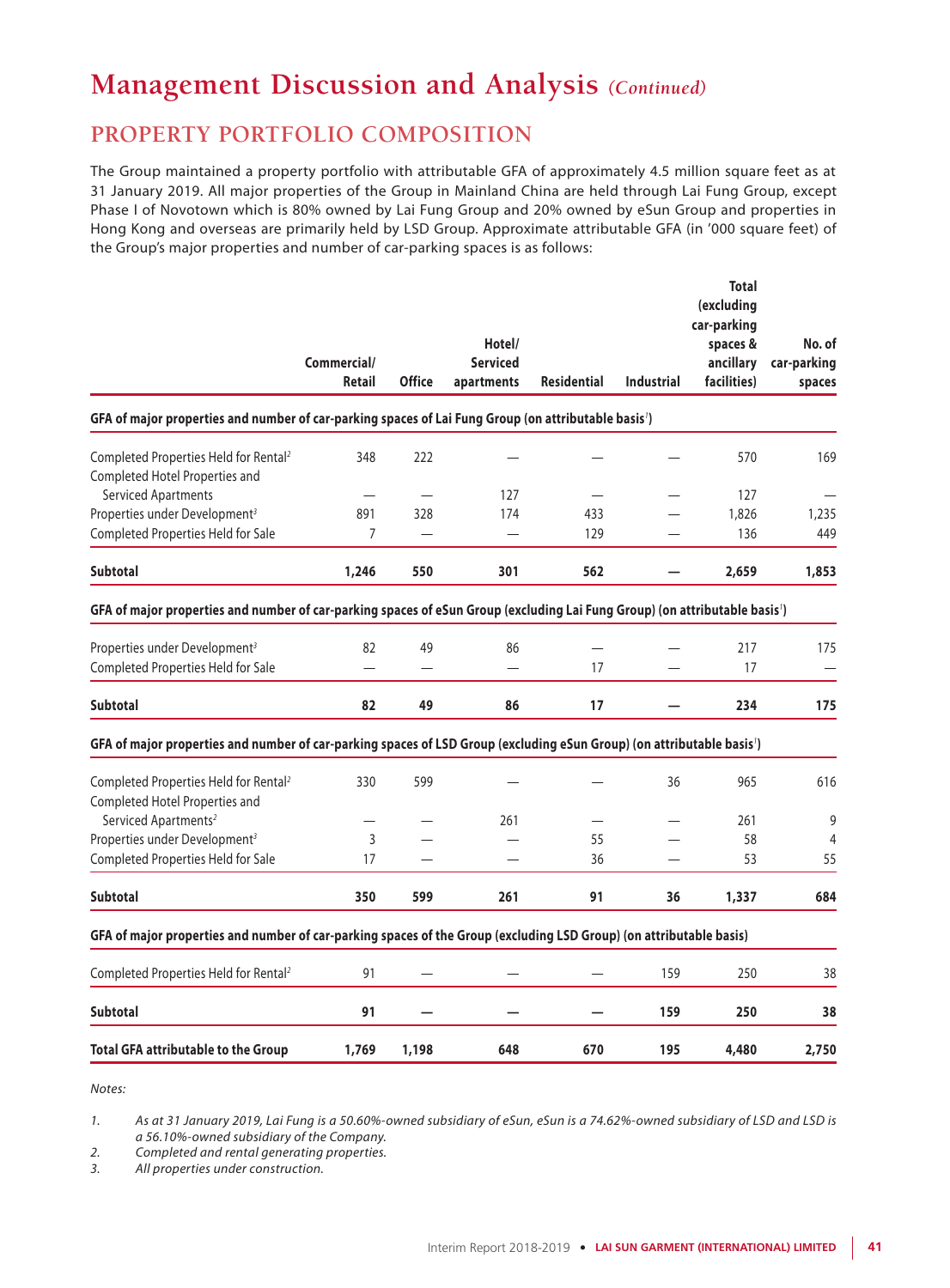## **PROPERTY INVESTMENT**

### **Rental Income**

During the period under review, the Group's rental operations recorded a turnover of HK\$731.5 million (2018: HK\$405.7 million), comprising turnover of HK\$332.4 million, HK\$58.0 million and HK\$341.1 million from rental properties in Hong Kong, London and Mainland China, respectively. Breakdown of rental turnover by major investment properties of the Group is as follows:

| Six months ended 31 January    |              |              |          |                             |  |
|--------------------------------|--------------|--------------|----------|-----------------------------|--|
|                                | 2019         | 2018         |          | Period end                  |  |
|                                | HK\$ million | HK\$ million | Change   | occupancy<br>(% )           |  |
| <b>Hong Kong</b>               |              |              |          |                             |  |
| Cheung Sha Wan Plaza           |              |              |          |                             |  |
| (including car-parking spaces) | 160.0        | 153.7        | 4.1%     | 94.7%                       |  |
| Causeway Bay Plaza 2           |              |              |          |                             |  |
| (including car-parking spaces) | 88.1         | 89.0         | $-1.0%$  | 92.8%                       |  |
| Lai Sun Commercial Centre      |              |              |          |                             |  |
| (including car-parking spaces) | 24.0         | 25.4         | $-5.5%$  | 93.3%                       |  |
| <b>Crocodile Center</b>        |              |              |          |                             |  |
| (commercial podium)            | 48.1         | 47.4         | 1.5%     | 100.0%                      |  |
| Por Yen Building               | 7.5          | 7.4          | 1.4%     | 92.0%                       |  |
| Others                         | 4.7          | 7.7          | $-39.0%$ |                             |  |
| Subtotal:                      | 332.4        | 330.6        | 0.5%     |                             |  |
| <b>London, United Kingdom</b>  |              |              |          |                             |  |
| 36 Queen Street                |              | 12.6         | N/A      | N/A                         |  |
| 107 Leadenhall Street          | 25.5         | 27.4         | $-6.9%$  | 100%                        |  |
| 100 Leadenhall Street          | 29.2         | 32.4         | $-9.9%$  | 100%                        |  |
| 106 Leadenhall Street          | 3.3          | 2.7          | 22.2%    | 100%                        |  |
| Subtotal:                      | 58.0         | 75.1         | $-22.8%$ |                             |  |
| <b>Mainland China</b>          |              |              |          |                             |  |
| Shanghai                       |              |              |          |                             |  |
| Shanghai Hong Kong Plaza       | 167.9        |              | N/A      | Retail: 97.8%               |  |
|                                |              |              |          | Office: 94.6%               |  |
|                                |              |              |          | Serviced Apartments: 76.2%  |  |
| Shanghai May Flower Plaza      | 15.4         |              | N/A      | Retail: 82.1%               |  |
|                                |              |              |          | Hotel: 64.8%                |  |
| Shanghai Regents Park          | 10.6         |              | N/A      | 81.0%                       |  |
| Guangzhou                      |              |              |          |                             |  |
| Guangzhou May Flower Plaza     | 65.1         |              | N/A      | 98.9%                       |  |
| <b>Guangzhou West Point</b>    | 13.2         |              | N/A      | 99.9%                       |  |
| Guangzhou Lai Fung Tower       | 62.9         |              | N/A      | Retail: 100.0%              |  |
|                                |              |              |          | Office: 100.0% <sup>3</sup> |  |
| Zhongshan                      |              |              |          |                             |  |
| Zhongshan Palm Spring          | 3.2          |              | N/A      | Retail: 71.2% <sup>3</sup>  |  |
|                                |              |              |          | Serviced Apartments: 45.3%  |  |
| <b>Others</b>                  | 2.8          |              | N/A      |                             |  |
| Subtotal:                      | 341.1        |              | N/A      |                             |  |
| <b>Total:</b>                  | 731.5        | 405.7        | 80.3%    |                             |  |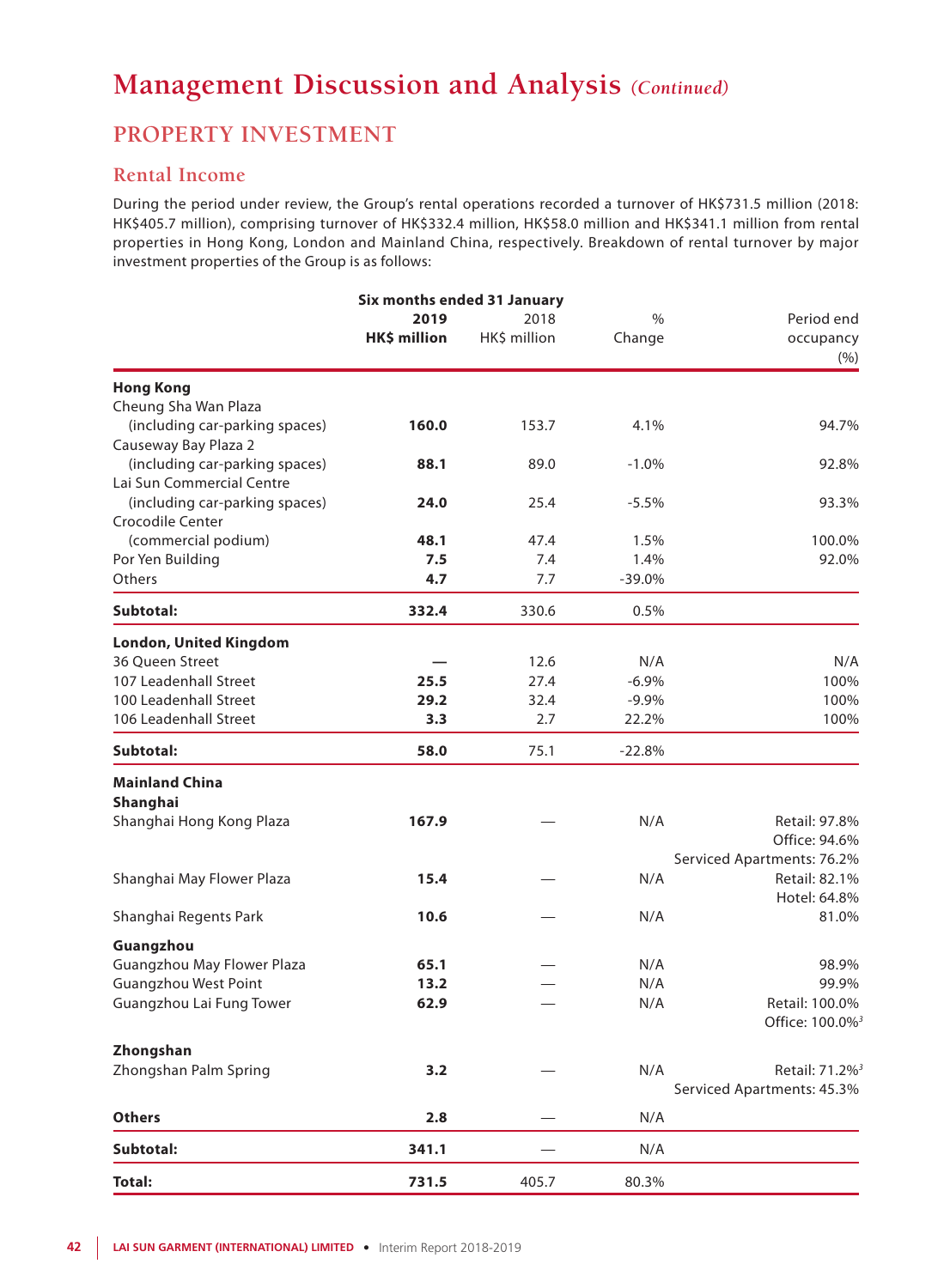## **PROPERTY INVESTMENT** *(CONTINUED)*

#### **Rental Income** *(Continued)*

|                                                                 | Six months ended 31 January |                     |                         |                                    |  |  |
|-----------------------------------------------------------------|-----------------------------|---------------------|-------------------------|------------------------------------|--|--|
|                                                                 | 2019<br><b>HKS million</b>  | 2018<br>HKS million | $\frac{0}{0}$<br>Change | Period end<br>occupancy<br>$(\% )$ |  |  |
| Rental proceeds from joint venture projects<br><b>Hong Kong</b> |                             |                     |                         |                                    |  |  |
| CCB Tower <sup>1</sup> (50% basis)                              | 69.6                        | 66.1                | 5.3%                    | 100%                               |  |  |
| 8 Observatory Road <sup>2</sup> (50% basis)                     | 27.6                        | 28.4                | $-2.8%$                 | 100%                               |  |  |
| Total:                                                          | 97.2                        | 94.5                | 2.9%                    |                                    |  |  |

*Notes:*

*1. CCB Tower is a joint venture project with China Construction Bank Corporation ("CCB") in which each of LSD Group and CCB has an effective 50% interest. For the six months ended 31 January 2019, the rental proceeds recorded by the joint venture is HK\$139.3 million (2018: HK\$132.2 million).*

*2. 8 Observatory Road is a joint venture project with Henderson Land Development Company Limited ("Henderson Land") in which each of LSD Group and Henderson Land has an effective 50% interest. For the six months ended 31 January 2019, the rental proceeds recorded by the joint venture is HK\$55.2 million (2018: HK\$56.8 million). Disposal of 8 Observatory Road was completed on 11 March 2019.*

*3. Excluding self-use area.*

Breakdown of turnover by usage of major rental properties of the Group is as follows:

|                           | Six months ended 31 January 2019<br><b>Attributable</b> |                                                           | Six months ended 31 January 2018<br>Attributable |                          |                            |                                   |
|---------------------------|---------------------------------------------------------|-----------------------------------------------------------|--------------------------------------------------|--------------------------|----------------------------|-----------------------------------|
|                           | interest to                                             | <b>Turnover</b><br>the Group (HK\$ million) (square feet) | <b>Total GFA</b>                                 | interest to<br>the Group | Turnover<br>(HK\$ million) | <b>Total GFA</b><br>(square feet) |
| <b>Hong Kong</b>          |                                                         |                                                           |                                                  |                          |                            |                                   |
| Cheung Sha Wan Plaza      | 56.10%                                                  |                                                           |                                                  | 53.24%                   |                            |                                   |
| Commercial<br>Office      |                                                         | 84.0<br>65.9                                              | 233,807                                          |                          | 80.4<br>63.7               | 233,807                           |
| Car-parking spaces        |                                                         | 10.1                                                      | 409,896<br>N/A                                   |                          | 9.6                        | 409,896<br>N/A                    |
| Subtotal:                 |                                                         | 160.0                                                     | 643,703                                          |                          | 153.7                      | 643,703                           |
| Causeway Bay Plaza 2      | 56.10%                                                  |                                                           |                                                  | 53.24%                   |                            |                                   |
| Commercial                |                                                         | 57.8                                                      | 109,770                                          |                          | 60.1                       | 109,770                           |
| Office                    |                                                         | 27.8                                                      | 96,268                                           |                          | 26.4                       | 96,268                            |
| Car-parking spaces        |                                                         | 2.5                                                       | N/A                                              |                          | 2.5                        | N/A                               |
| Subtotal:                 |                                                         | 88.1                                                      | 206,038                                          |                          | 89.0                       | 206,038                           |
| Lai Sun Commercial Centre | 56.10%                                                  |                                                           |                                                  | 53.24%                   |                            |                                   |
| Commercial                |                                                         | 11.9                                                      | 95,063                                           |                          | 11.9                       | 95,063                            |
| Office                    |                                                         | 2.4                                                       | 74,181                                           |                          | 4.2                        | 74,181                            |
| Car-parking spaces        |                                                         | 9.7                                                       | N/A                                              |                          | 9.3                        | N/A                               |
| Subtotal:                 |                                                         | 24.0                                                      | 169,244                                          |                          | 25.4                       | 169,244                           |
| Crocodile Center          | 100%                                                    |                                                           |                                                  | 100%                     |                            |                                   |
| Commercial                |                                                         | 48.1                                                      | 91,201                                           |                          | 47.4                       | 91,201                            |
| Por Yen Building          | 100%                                                    |                                                           |                                                  | 100%                     |                            |                                   |
| Industrial                |                                                         | 7.4                                                       | 109,010                                          |                          | 7.3                        | 109,010                           |
| Car-parking spaces        |                                                         | 0.1                                                       | N/A                                              |                          | 0.1                        | N/A                               |
| Subtotal:                 |                                                         | 7.5                                                       | 109,010                                          |                          | 7.4                        | 109,010                           |
| Others                    |                                                         | 4.7                                                       | 108,810 Note 1                                   |                          | 7.7                        | 108,810 Note 1                    |
| Subtotal:                 |                                                         | 332.4                                                     | 1,328,006 Note 1                                 |                          | 330.6                      | 1,328,006 Note 1                  |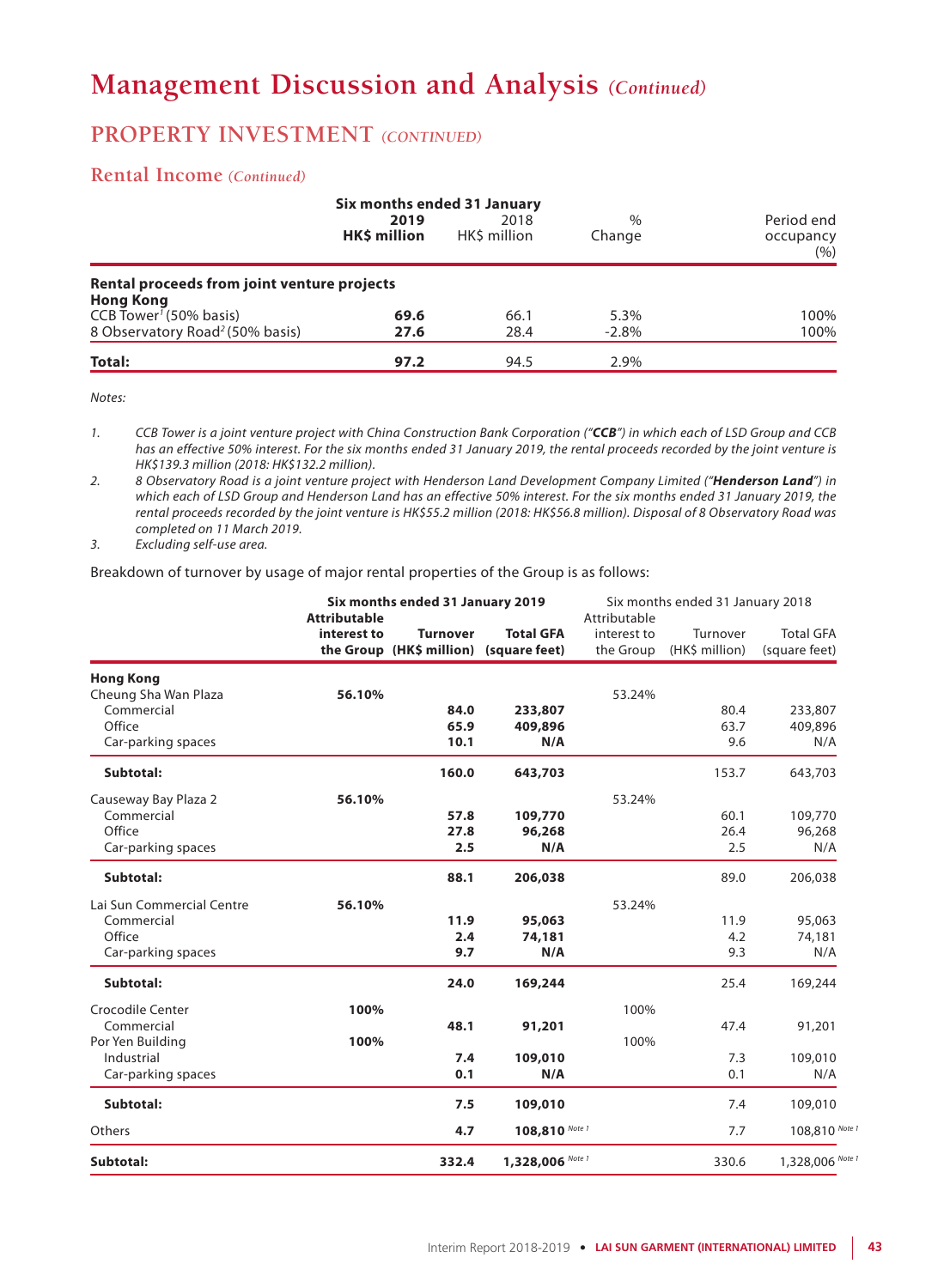## **PROPERTY INVESTMENT** *(CONTINUED)*

### **Rental Income** *(Continued)*

|                                         | <b>Attributable</b> | Six months ended 31 January 2019 |                                                            | Six months ended 31 January 2018<br>Attributable |                            |                                   |
|-----------------------------------------|---------------------|----------------------------------|------------------------------------------------------------|--------------------------------------------------|----------------------------|-----------------------------------|
|                                         | interest to         | <b>Turnover</b>                  | <b>Total GFA</b><br>the Group (HK\$ million) (square feet) | interest to<br>the Group                         | Turnover<br>(HK\$ million) | <b>Total GFA</b><br>(square feet) |
| <b>London, United Kingdom</b>           |                     |                                  |                                                            |                                                  |                            |                                   |
| 36 Queen Street                         | Note 2              |                                  |                                                            | 53.24%                                           |                            |                                   |
| Office                                  |                     |                                  |                                                            |                                                  | 12.6                       | 60,816                            |
| 107 Leadenhall Street<br>Commercial     | 56.10%              | 2.2                              | 48,182                                                     | 53.24%                                           | 2.5                        | 48,182                            |
| Office                                  |                     | 23.3                             | 98,424                                                     |                                                  | 24.9                       | 98,424                            |
| Subtotal:                               |                     | 25.5                             | 146,606                                                    |                                                  | 27.4                       | 146,606                           |
| 100 Leadenhall Street                   | 56.10%              |                                  |                                                            | 53.24%                                           |                            |                                   |
| Office                                  |                     | 29.2                             | 177,700                                                    |                                                  | 32.4                       | 177,700                           |
| 106 Leadenhall Street                   | 56.10%              |                                  |                                                            | 53.24%                                           |                            |                                   |
| Commercial<br>Office                    |                     | 0.6<br>2.7                       | 3,540<br>16,384                                            |                                                  | 0.6<br>2.1                 | 3,540                             |
|                                         |                     |                                  |                                                            |                                                  |                            | 16,384                            |
| Subtotal:                               |                     | 3.3                              | 19,924                                                     |                                                  | 2.7                        | 19,924                            |
| Subtotal:                               |                     | 58.0                             | 344,230                                                    |                                                  | 75.1                       | 405,046                           |
| <b>Mainland China</b>                   |                     |                                  |                                                            |                                                  |                            |                                   |
| Shanghai<br>Shanghai Hong Kong Plaza    | 21.18%              |                                  |                                                            | Note 3                                           |                            |                                   |
| Retail                                  |                     | 106.9                            | 468,434                                                    |                                                  |                            |                                   |
| Office                                  |                     | 57.9                             | 362,096                                                    |                                                  |                            |                                   |
| Car-parking spaces                      |                     | 3.1                              | N/A                                                        |                                                  |                            |                                   |
| Subtotal:                               |                     | 167.9                            | 830,530                                                    |                                                  |                            |                                   |
| Shanghai May Flower Plaza               | 21.18%              |                                  |                                                            | Note 3                                           |                            |                                   |
| Retail                                  |                     | 13.5                             | 320,314                                                    |                                                  |                            |                                   |
| Car-parking spaces                      |                     | 1.9                              | N/A                                                        |                                                  |                            |                                   |
| Subtotal:                               |                     | 15.4                             | 320,314                                                    |                                                  |                            |                                   |
| Shanghai Regents Park                   | 20.12%              |                                  |                                                            | Note 3                                           |                            |                                   |
| Retail                                  |                     | 8.9                              | 82,062                                                     |                                                  |                            |                                   |
| Car-parking spaces                      |                     | 1.7                              | N/A                                                        |                                                  | $\overline{\phantom{0}}$   |                                   |
| Subtotal:                               |                     | 10.6                             | 82,062                                                     |                                                  |                            |                                   |
| Guangzhou<br>Guangzhou May Flower Plaza | 21.18%              |                                  |                                                            | Note 3                                           |                            |                                   |
| Retail                                  |                     | 57.2                             | 357,424                                                    |                                                  |                            |                                   |
| Office                                  |                     | 6.6                              | 79,431                                                     |                                                  |                            |                                   |
| Car-parking spaces                      |                     | 1.3                              | N/A                                                        |                                                  |                            |                                   |
| Subtotal:                               |                     | 65.1                             | 436,855                                                    |                                                  |                            |                                   |
| <b>Guangzhou West Point</b>             | 21.18%              |                                  |                                                            | Note 3                                           |                            |                                   |
| Retail<br>Guangzhou Lai Fung Tower      | 21.18%              | 13.2                             | 171,968                                                    |                                                  |                            |                                   |
| Retail                                  |                     | 8.1                              | 99,054                                                     | Note 3                                           |                            |                                   |
| Office                                  |                     | 52.1                             | 606,495                                                    |                                                  |                            |                                   |
| Car-parking spaces                      |                     | 2.7                              | N/A                                                        |                                                  |                            |                                   |
| Subtotal:                               |                     | 62.9                             | 705,549                                                    |                                                  |                            |                                   |
| Zhongshan                               |                     |                                  |                                                            |                                                  |                            |                                   |
| Zhongshan Palm Spring                   | 21.18%              |                                  |                                                            | Note 3                                           |                            |                                   |
| Retail                                  |                     | 3.2                              | 147,408                                                    |                                                  |                            |                                   |
| <b>Others</b>                           | 21.18%              | 2.8                              | N/A                                                        | Note 3                                           |                            |                                   |
| Subtotal:                               |                     | 341.1                            | 2,694,686                                                  |                                                  |                            |                                   |
| <b>Total:</b>                           |                     | 731.5                            | 4,366,922                                                  |                                                  | 405.7                      | 1,733,052                         |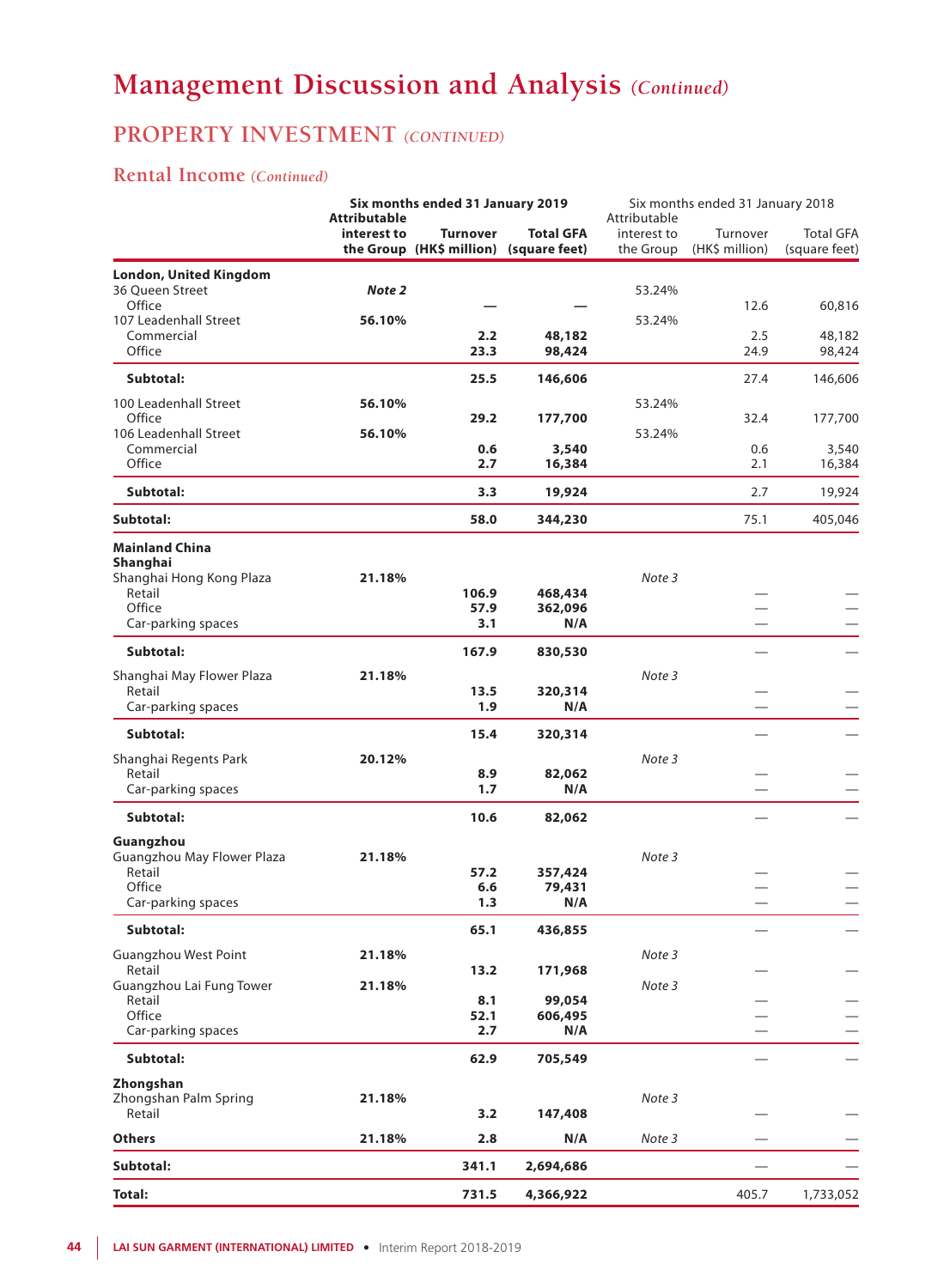## **PROPERTY INVESTMENT** *(CONTINUED)*

### **Rental Income** *(Continued)*

|                                                             | <b>Attributable</b> | Six months ended 31 January 2019                          |                  | Attributable             | Six months ended 31 January 2018 |                                   |
|-------------------------------------------------------------|---------------------|-----------------------------------------------------------|------------------|--------------------------|----------------------------------|-----------------------------------|
|                                                             | interest to         | <b>Turnover</b><br>the Group (HK\$ million) (square feet) | <b>Total GFA</b> | interest to<br>the Group | Turnover<br>(HK\$ million)       | <b>Total GFA</b><br>(square feet) |
| <b>Joint Venture Projects</b>                               |                     |                                                           |                  |                          |                                  |                                   |
| <b>Hong Kong</b><br>CCB Tower <sup>Note 6</sup> (50% basis) | 28.05%              |                                                           |                  | 26.62%                   |                                  |                                   |
| Office                                                      |                     | 69.3                                                      | 114,603 Note 4   |                          | 65.8                             | 114,603 Note 4                    |
| Car-parking spaces                                          |                     | 0.3                                                       | N/A              |                          | 0.3                              | N/A                               |
| Subtotal:                                                   |                     | 69.6                                                      | 114,603 Note 4   |                          | 66.1                             | 114,603 Note 4                    |
| 8 Observatory RoadNote 7 (50% basis)                        | 28.05%              |                                                           |                  | 26.62%                   |                                  |                                   |
| Commercial                                                  |                     | 21.9                                                      | 45,312 Note 5    |                          | 23.0                             | 45,312 Note 5                     |
| Office                                                      |                     | 4.5                                                       | 37,273 Note 5    |                          | 4.2                              | 37,273 Note 5                     |
| Car-parking spaces                                          |                     | 1.2                                                       | N/A              |                          | 1.2                              | N/A                               |
| Subtotal:                                                   |                     | 27.6                                                      | 82,585 Note 5    |                          | 28.4                             | 82,585 Note 5                     |
| Total:                                                      |                     | 97.2                                                      | 197,188          |                          | 94.5                             | 197,188                           |

*Notes:*

*1. Excluding 5.61% interest in AIA Central.*

- *2. 36 Queen Street has been disposed and disposal was completed in July 2018.*
- *3. eSun was an associate of the Company during the six months ended 31 January 2018 and upon close of the eSun Offer in August 2018, eSun became a subsidiary of the Company with its financial results being consolidated into the results of the Company.*

*4. Referring to GFA attributable to the Group. The total GFA of CCB Tower is 229,206 square feet.*

*5. Referring to GFA attributable to the Group. The total GFA of 8 Observatory Road is 165,170 square feet.*

- *6. CCB Tower is a joint venture project with CCB in which each of LSD Group and CCB has an effective 50% interest. For the six months ended 31 January 2019, the rental proceeds recorded by the joint venture is HK\$139.3 million (2018: HK\$132.2 million).*
- *7. 8 Observatory Road is a joint venture project with Henderson Land in which each of LSD Group and Henderson Land has an effective 50% interest. For the six months ended 31 January 2019, the rental proceeds recorded by the joint venture is HK\$55.2 million (2018: HK\$56.8 million). Disposal of 8 Observatory Road was completed on 11 March 2019.*

The average Sterling exchange rate for the period under review depreciated by approximately 3.3% compared with the same period last year. Excluding the effect of currency translation, the Sterling denominated turnover from London properties decreased by 20.0% during the period under review. The disposal of 36 Queen Street was completed in July 2018. Breakdown of rental turnover of London portfolio for the six months ended 31 January 2019 is as follows:

|                       | 2019<br><b>HK\$'000</b> | 2018<br><b>HKS'000</b> | $\frac{0}{0}$<br>Change | 2019<br><b>GBP'000</b> | 2018<br>GBP'000 | $\%$<br>Change |
|-----------------------|-------------------------|------------------------|-------------------------|------------------------|-----------------|----------------|
| 36 Oueen Street       |                         | 12,612                 | N/A                     |                        | 1,206           | N/A            |
| 107 Leadenhall Street | 25,505                  | 27,370                 | $-6.8%$                 | 2,520                  | 2,617           | $-3.7\%$       |
| 100 Leadenhall Street | 29,222                  | 32,344                 | $-9.7\%$                | 2,888                  | 3,092           | $-6.6%$        |
| 106 Leadenhall Street | 3,347                   | 2.734                  | 22.4%                   | 331                    | 261             | 26.8%          |
| Total:                | 58,074                  | 75,060                 | $-22.6%$                | 5,739                  | 7,176           | $-20.0\%$      |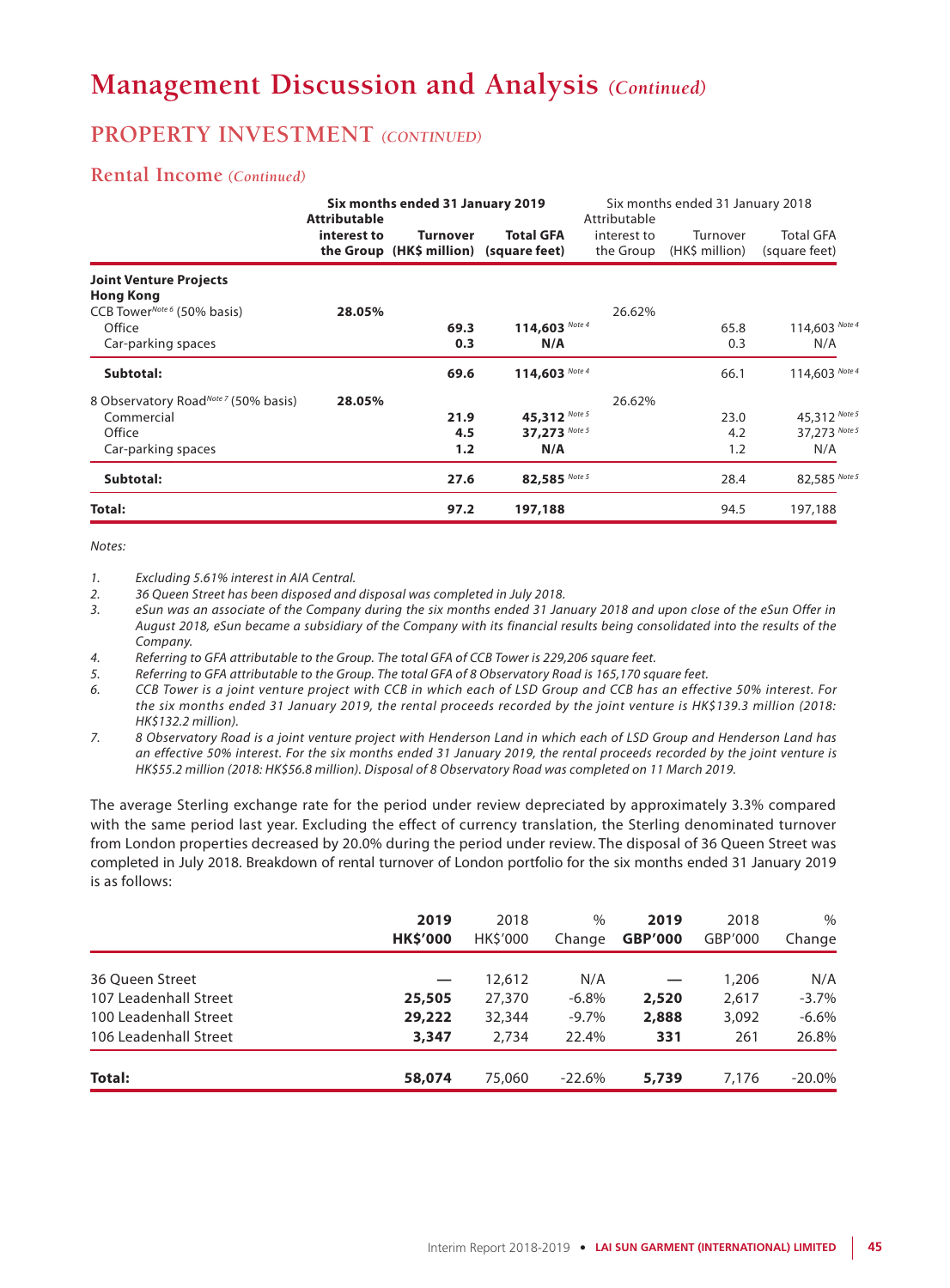### **PROPERTY INVESTMENT** *(CONTINUED)*

### **Review of major investment properties**

#### *Hong Kong Properties*

#### *Cheung Sha Wan Plaza*

The asset comprises of a 8-storey and a 7-storey office towers erected on top of a retail podium which was completed in 1989. It is located on top of the Lai Chi Kok MTR station with a total GFA of 643,703 square feet (excluding car-parking spaces). The arcade is positioned to serve the local communities nearby with major banks and recognised restaurants chains as the key tenants.

#### *Causeway Bay Plaza 2*

The asset comprises of a 28-storey commercial/office building with car-parking facilities at basement levels which was completed in 1992. It is located at the heart of Causeway Bay with a total GFA of 206,038 square feet (excluding car-parking spaces). Key tenants include a HSBC branch and commercial offices and major restaurants.

#### *Lai Sun Commercial Centre*

The asset comprises a 13-storey commercial/carpark complex completed in 1987. It is located near the Lai Chi Kok MTR station with a total GFA of 169,244 square feet (excluding car-parking spaces).

#### *Por Yen Building*

The Por Yen Building, being a 14-storey industrial building with total GFA of 109,010 square feet (excluding car-parking spaces), is located at the hub of Cheung Sha Wan Business Area and is near to the Lai Chi Kok MTR station.

#### *Crocodile Center*

Crocodile Center is a 25-storey commercial/office building which was completed in 2009 and located near the Kwun Tong MTR station. The Group owns the commercial podium which has a total GFA of 91,201 square feet (excluding car-parking spaces). Tenants dominated by local restaurant groups.

#### *CCB Tower*

LSD Group has a 50:50 interest with CCB in the joint redevelopment project of the former Ritz-Carlton Hotel in Central. This 27-storey office tower is a landmark property in Central featuring underground access to the Central MTR station. The property has a total GFA of 229,206 square feet (excluding car-parking spaces). CCB Tower was completed in 2012 and added 114,603 square feet of attributable GFA to the rental portfolio of the Group. CCB Tower is now fully leased out with 20 floors of the office floors and 2 banking hall floors leased to CCB for its Hong Kong operations.

#### *AIA Central*

LSD Group has 10% interest in AIA Central which is situated in the central business district of Hong Kong and commands spectacular views over Victoria Harbour, to Kowloon Peninsula to the north, and across Charter Garden and The Peak to the south. This 38-storey office tower provides prime office space with a total GFA of approximately 428,962 square feet (excluding car-parking spaces).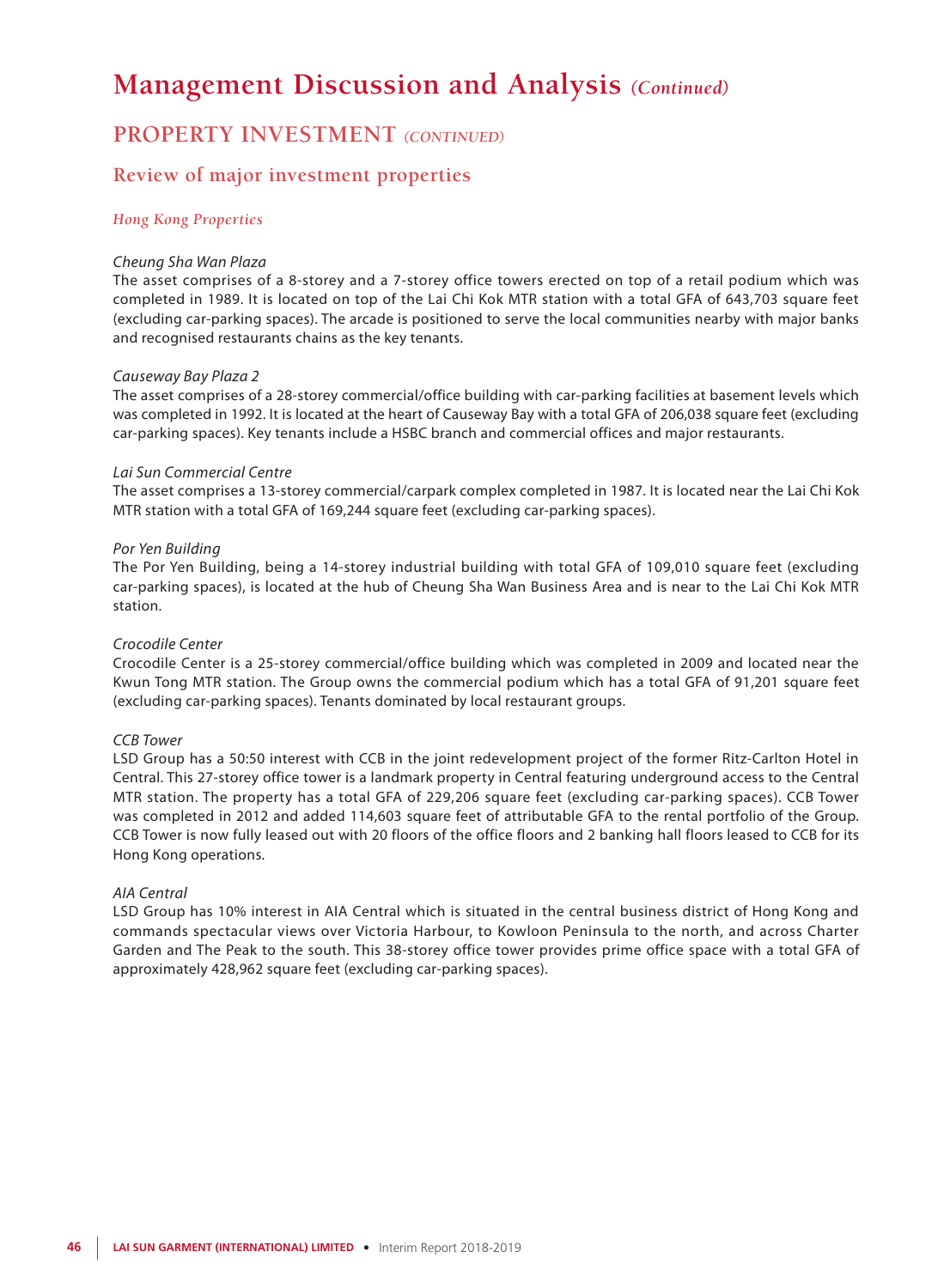## **PROPERTY INVESTMENT** *(CONTINUED)*

### **Review of major investment properties** *(Continued)*

#### *Overseas Properties*

#### *107 Leadenhall Street, London EC3, United Kingdom*

In April 2014, LSD Group acquired a property located at the core of the insurance district in the City of London, surrounded by 30 St Mary Axe (commonly known as the Gherkin), Lloyd's of London and the Willis Building at 51 Lime Street. It is a freehold commercial property housing commercial, offices and retail space. The building comprises 146,606 square feet gross internal area of office accommodation extending over basement, ground, mezzanine and seven upper floors. The building is currently fully leased out.

#### *100 Leadenhall Street, London EC3, United Kingdom*

Following the acquisition of 107 Leadenhall Street in April 2014, LSD and the Company jointly announced the acquisition of 100 Leadenhall Street in November 2014 which was completed in January 2015. This property comprises a basement, a lower ground floor, ground floor and nine upper floors and provides 177,700 square feet gross internal area of offices and ancillary accommodation. The property is currently fully let to Chubb Market Company Limited.

#### *106 Leadenhall Street, London EC3, United Kingdom*

In December 2015, LSD Group acquired the property located adjacent to 100 and 107 Leadenhall Street, namely 106 Leadenhall Street, which is a multi-tenanted asset with approximately 19,924 square feet gross internal area of commercial and offices including ancillary space. The property is currently fully leased out.

The City of London's Planning and Transportation Committee has approved a resolution to grant Planning Consent to LSD Group to redevelop the Leadenhall Properties. The Leadenhall Properties currently have a combined GFA of approximately 344,230 square feet. The Planning Consent would allow LSD Group to redevelop the Leadenhall Properties into a 56 storey tower with i) approximately 1,068,510 square feet gross internal area of office space as well as new retail space of approximately 8,730 square feet; ii) a free, public viewing gallery of approximately 19,967 square feet at levels 55 and 56 of the building which offers 360 degree views across London; and iii) new pedestrian routes between Leadenhall Street, Bury Street and St Mary Axe, and new public spaces around the base of the building. Including ancillary facilities of approximately 178,435 square feet, the total gross internal area of the proposed tower is expected to be approximately 1,275,642 square feet upon completion. All leases of the Leadenhall Properties have been aligned to expire in 2023. The Group will continue to monitor the market conditions in London closely.

#### *Mainland China Properties*

All major rental properties of the Group in Mainland China are held through Lai Fung Group.

#### *Shanghai Hong Kong Plaza*

Shanghai Hong Kong Plaza is a twin-tower property located on both the North and South sides of the street at a prime location on Huaihaizhong Road in Huangpu District, Shanghai. The twin-towers are connected by a footbridge.

The property's total GFA is approximately 1.19 million square feet excluding 350 car-parking spaces. The property comprises an office tower, shopping arcades and a serviced apartment tower with total GFA of approximately 362,100 square feet, 468,400 square feet and 355,300 square feet, respectively. The property is directly above the Huangpi South Road Metro Station and is within walking distance of Xintiandi, a well-known landmark in Shanghai. The shopping arcades are now one of the most visible high-end retail venues for global luxury brands in the area. Anchor tenants include The Apple Store, Tiffany, Genesis Motor, Coach, Tasaki and internationally renowned luxury brands and a wide array of dining options.

The serviced apartments are managed by the Ascott Group and Lai Fung Group has successfully leveraged the Ascott Group's extensive experience and expertise in operating serviced apartments to position the serviced apartments as a high-end product.

Lai Fung Group owns 100% of this property.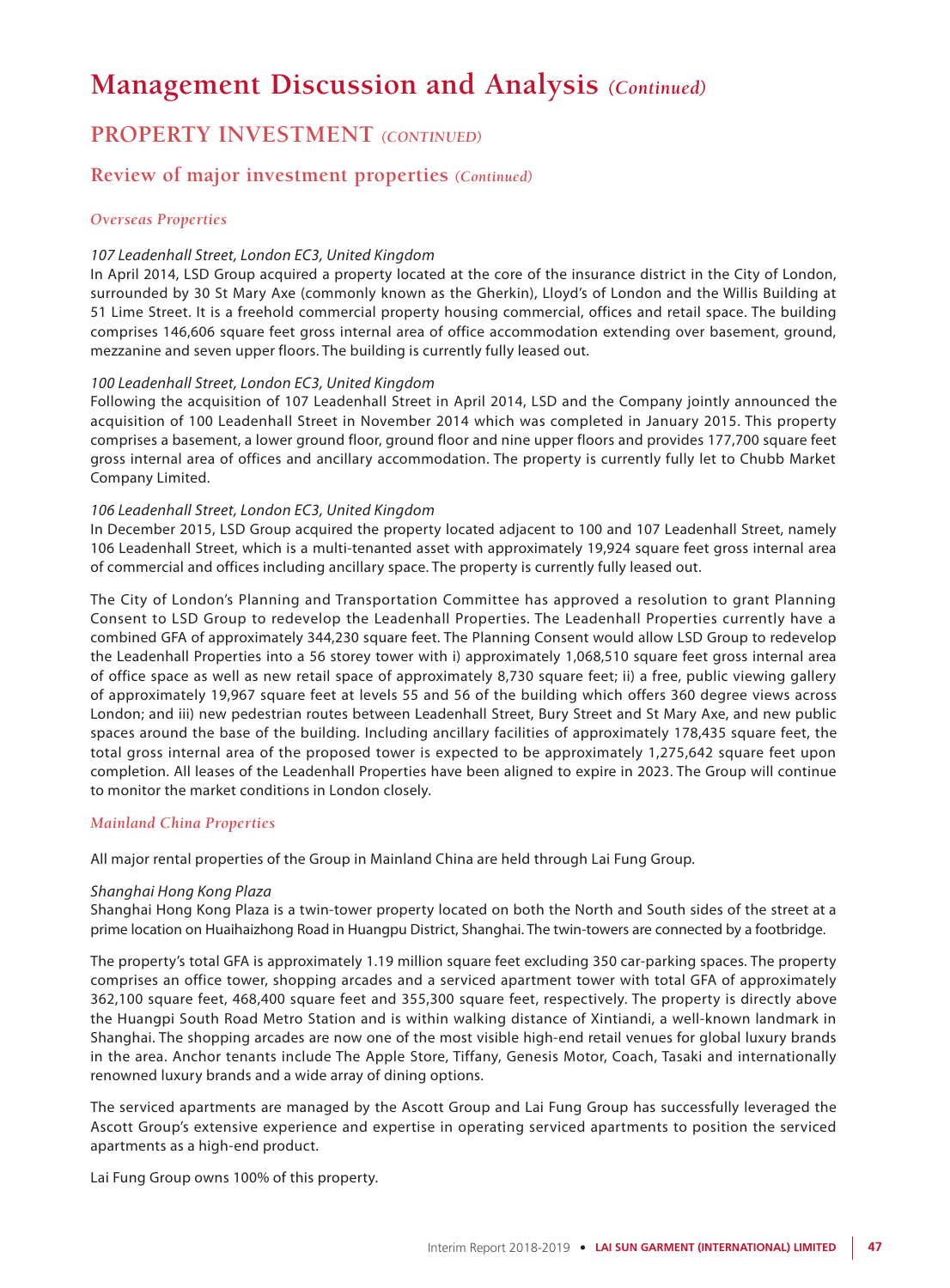### **PROPERTY INVESTMENT** *(CONTINUED)*

### **Review of major investment properties** *(Continued)*

#### *Mainland China Properties (Continued)*

#### *Shanghai May Flower Plaza*

Shanghai May Flower Plaza is a mixed-use project located at the junction of Da Tong Road and Zhi Jiang Xi Road in Su Jia Xiang in the Jing'an District in Shanghai. This project is situated near the Zhongshan Road North Metro Station.

Lai Fung Group owns 100% in the retail podium which has approximately 320,300 square feet of GFA including the basement commercial area. The asset is positioned as a community retail facility. The lease of Lotte Mart, the anchor tenant in the retail podium was terminated early in July 2018. Lai Fung Group has signed up Hema Fresh ("盒馬鮮生"), the prototype supermarket invested by Alibaba Group, to take up part of that site and is discussing with several prospective tenants to fill the vacancy.

#### *Shanghai Regents Park*

Shanghai Regents Park is a large-scale residential/commercial composite development located in the Zhongshan Park Commercial Area at the Changning District, Shanghai. It is situated within walking distance of the Zhongshan Park Metro Station. Lai Fung Group retains a 95% interest in the commercial portion which has a total GFA of approximately 82,000 square feet (GFA attributable to Lai Fung Group is approximately 77,900 square feet).

#### *Guangzhou May Flower Plaza*

Guangzhou May Flower Plaza is a prime property situated at Zhongshanwu Road, Yuexiu District directly above the Gongyuanqian Metro Station in Guangzhou, the interchange station of Guangzhou Subway Lines No. 1 and 2. This 13-storey complex has a total GFA of approximately 436,900 square feet excluding 136 car-parking spaces.

The building comprises of retail spaces, restaurants, office units and car-parking spaces. The property is almost fully leased to tenants comprising well-known corporations, consumer brands and restaurants.

Lai Fung Group owns 100% of this property.

#### *Guangzhou West Point*

Guangzhou West Point is located on Zhongshan Qi Road and is within walking distance from the Ximenkou Subway Station. This is a mixed-use property where Lai Fung Group has sold all the residential and office units and retained a commercial podium with GFA of approximately 172,000 square feet. Tenants of the retail podium include renowned restaurants and local retail brands.

#### *Guangzhou Lai Fung Tower*

Guangzhou Lai Fung Tower is the office block of Phase V of Guangzhou Eastern Place, which is a multi-phase project located on Dongfeng East Road, Yuexiu District, Guangzhou. This 38-storey office building was completed in June 2016. The total GFA of this property owned by Lai Fung Group was approximately 705,500 square feet excluding car-parking spaces and the commercial area and the office building excluding self-use area have been fully leased.

#### *Zhongshan Palm Spring Rainbow Mall*

Zhongshan Palm Spring Rainbow Mall is the commercial element of the wholly-owned residential project, Zhongshan Palm Spring. Zhongshan Palm Spring is located in Caihong Planning Area, Western District of Zhongshan. It has a total GFA of approximately 181,100 square feet.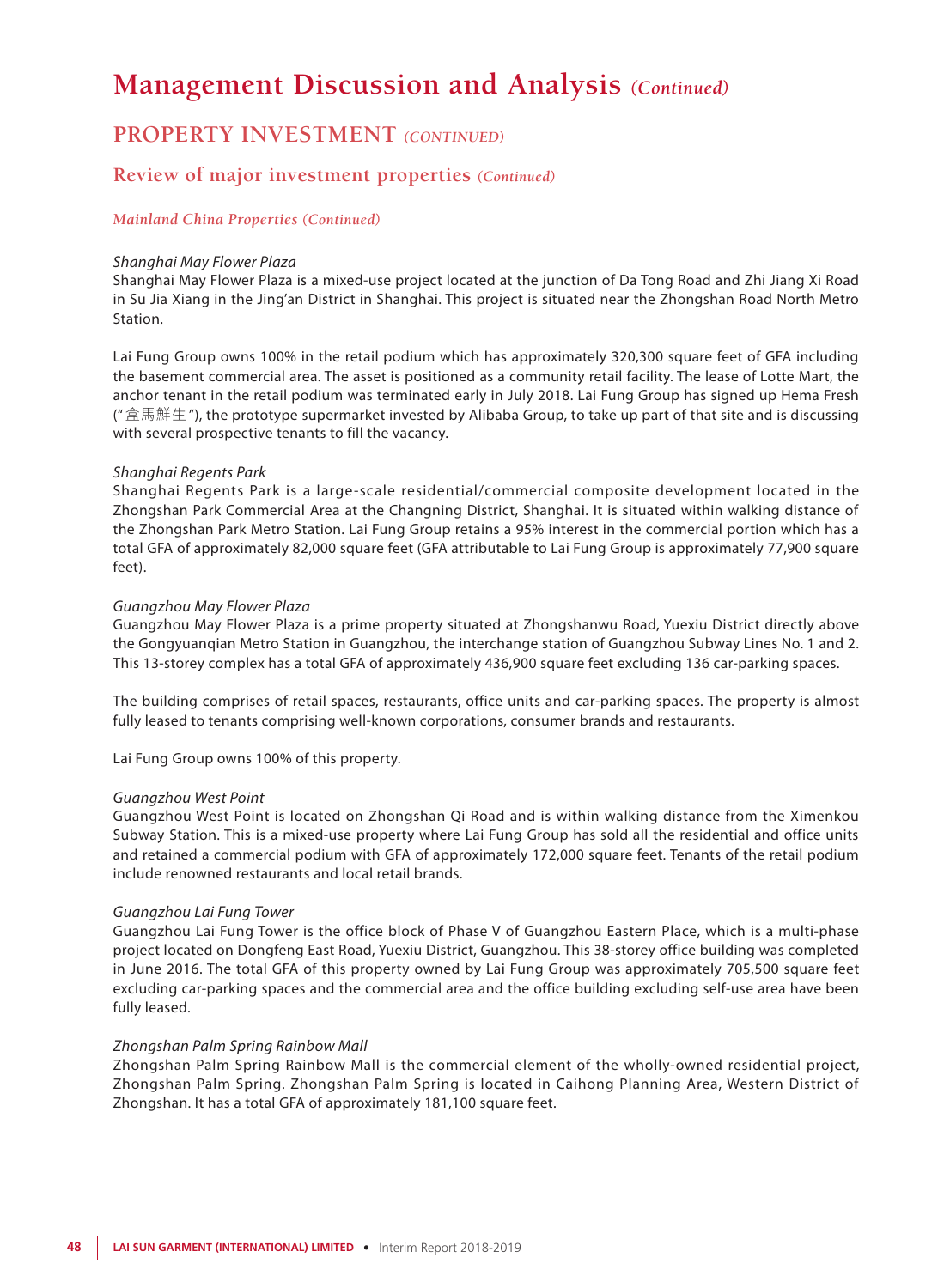## **PROPERTY DEVELOPMENT**

For the six months ended 31 January 2019, recognised turnover from sales of properties was HK\$1,751.3 million (2018: Nil). Apart from the consolidation of financial results of eSun Group upon the close of eSun Offer in August 2018, the significant increase was mainly contributed by the sale of residential units in 93 Pau Chung Street in Hong Kong during the period under review.

Breakdown of turnover for the six months ended 31 January 2019 from sales of properties is as follows:

#### **Hong Kong**

|                          | No. of<br><b>Units</b> | Approximate<br>Saleable Area<br>(square feet) | Average<br><b>Selling Price</b><br>(HK\$/square foot) | <b>Turnover</b><br>(HK\$ million) |
|--------------------------|------------------------|-----------------------------------------------|-------------------------------------------------------|-----------------------------------|
|                          |                        |                                               |                                                       |                                   |
| 93 Pau Chung Street      |                        |                                               |                                                       |                                   |
| <b>Residential Units</b> | 209                    | 77,012                                        | $16,418$ Note 1                                       | 1,345.5                           |
| Shops                    | 4                      | 12,337                                        | 21,083                                                | 260.1                             |
|                          |                        |                                               |                                                       |                                   |

### **Subtotal 1,605.6**

#### **Mainland China**

|                                    | No. of<br><b>Units</b> | Approximate<br><b>GFA</b><br>(square feet) | Average<br><b>Selling Price</b><br>(HK\$/square foot) | <b>Turnover</b><br>(HK\$ million) |
|------------------------------------|------------------------|--------------------------------------------|-------------------------------------------------------|-----------------------------------|
| Zhongshan Palm Spring              |                        |                                            |                                                       |                                   |
| <b>Residential High-rise Units</b> | 32                     | 37,653                                     | $1,520$ Note 2                                        | 54.6 Note 2                       |
| Shanghai Regents Park              |                        |                                            |                                                       |                                   |
| Car-parking Spaces                 | 128                    | N/A                                        | N/A                                                   | 83.3 Note 2                       |
| Guangzhou Eastern Place            |                        |                                            |                                                       |                                   |
| Car-parking Spaces                 | 3                      | N/A                                        | N/A                                                   | $3.4$ Note 2                      |
| Guangzhou King's Park              |                        |                                            |                                                       |                                   |
| Car-parking Space                  |                        | N/A                                        | N/A                                                   | $0.7$ Note 2                      |
| Zhongshan Palm Spring              |                        |                                            |                                                       |                                   |
| Car-parking Spaces                 | 20                     | N/A                                        | N/A                                                   | $3.7$ Note 2                      |
| <b>Subtotal</b>                    |                        |                                            |                                                       | 145.7                             |
| <b>Total</b>                       |                        |                                            |                                                       | 1,751.3                           |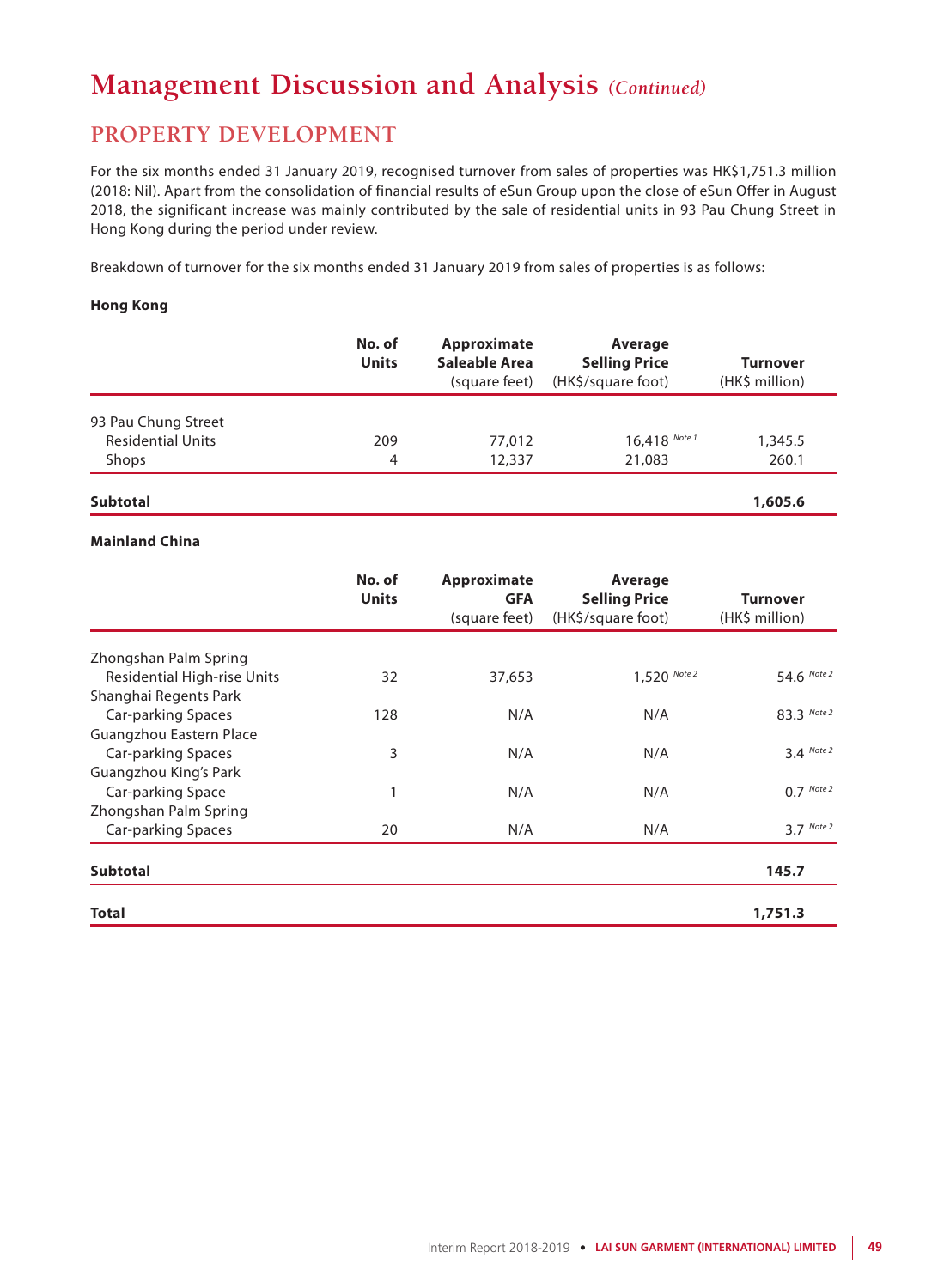### **PROPERTY DEVELOPMENT** *(CONTINUED)*

#### **Recognised sales from joint venture project Hong Kong**

|                                 | No. of<br><b>Units</b> | Approximate<br>Saleable Area<br>(square feet) | Average<br><b>Selling Price</b><br>(HK\$/square foot) | <b>Turnover</b><br>(HK\$ million) |
|---------------------------------|------------------------|-----------------------------------------------|-------------------------------------------------------|-----------------------------------|
| Alto Residences                 |                        |                                               |                                                       |                                   |
| Residential Units (50.0% basis) | 271                    | 152,345                                       | 15,708 Note 1                                         | 2,393.1                           |
| <b>Subtotal</b>                 |                        |                                               |                                                       | 2,393.1                           |
| <b>Mainland China</b>           |                        |                                               |                                                       |                                   |
|                                 | No. of<br><b>Units</b> | Approximate<br><b>GFA</b><br>(square feet)    | Average<br><b>Selling Price</b><br>(HK\$/square foot) | <b>Turnover</b><br>(HK\$ million) |
| Guangzhou Dolce Vita            |                        |                                               |                                                       |                                   |
| Retail Unit (47.5% basis)       | 1                      | 8,932                                         | 3,361 Note 2                                          | 28.3 Note 3                       |
| Car-parking Spaces              | 6                      | N/A                                           | N/A                                                   | $1.9$ Note 3                      |
| <b>Subtotal</b>                 |                        |                                               |                                                       | 30.2                              |

*Notes:*

*1. Excluding the financing component for sale of completed properties in accordance with Hong Kong Financial Reporting Standard 15 "Revenue from Contracts with Customers".*

**Total 2,423.3**

*2. Before PRC business tax and value-added tax inclusive.*

*3. After PRC business tax and value-added tax exclusive.*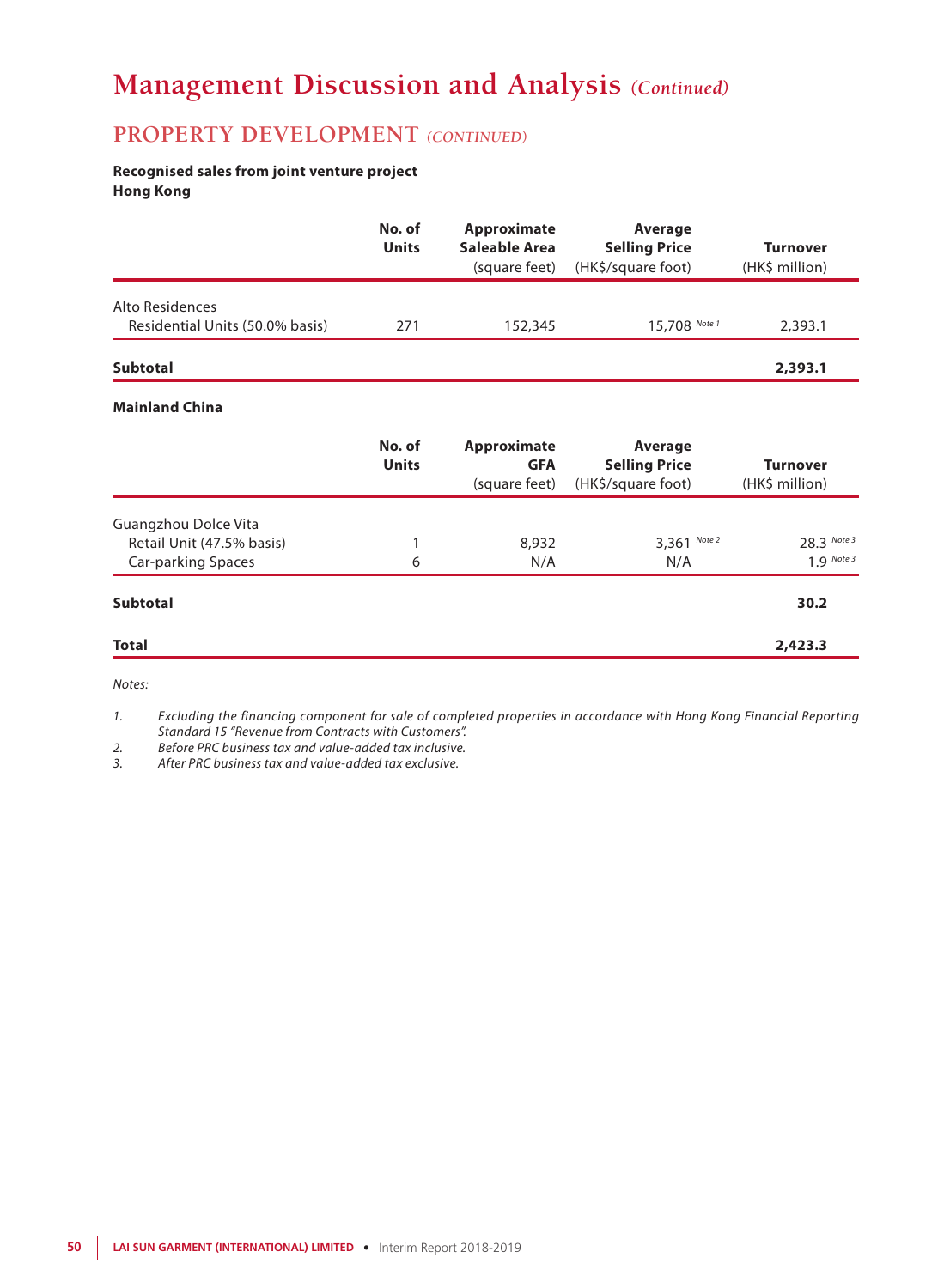## **PROPERTY DEVELOPMENT** *(CONTINUED)*

### **Review of major projects for sale and under development**

#### *Hong Kong*

All major properties for sale and under development in Hong Kong are held through LSD Group.

#### *339 Tai Hang Road, Hong Kong*

LSD Group wholly owns the development project located at 339 Tai Hang Road, Hong Kong. The development project is a luxury residential property with a total GFA of approximately 30,400 square feet (excluding car-parking spaces). The total development cost (including land cost and lease modification premium) is approximately HK\$670 million. Up to the date of this Report, 8 out of 9 units of this project have been sold.

#### *Ocean One, 6 Shung Shun Street, Yau Tong*

LSD Group wholly owns this development project, namely "Ocean One" located at No. 6 Shung Shun Street, Yau Tong, Kowloon. This property is a residential-cum-commercial property with a total GFA of about 122,000 square feet (excluding car-parking spaces) or 124 residential units and 2 commercial units. All units have been sold other than 2 shops and 7 car-parking spaces.

#### *Alto Residences*

In November 2012, LSD Group successfully tendered for and secured a site located at Area 68A2, Tseung Kwan O, New Territories, through a 50% joint venture vehicle. The lot has an area of 229,338 square feet with a total GFA of 573,268 square feet split into 458,874 square feet for residential use and 114,394 square feet for commercial use. Construction has been completed with the Occupation Permit issued by the Buildings Department in May 2018. The Certificate of Compliance was issued by the Lands Department in September 2018.

This project providing 605 flats, including 23 detached houses was named "Alto Residences" and was launched for pre-sale in October 2016. Up to 24 March 2019, LSD Group has sold 556 units in Alto Residences with saleable area of approximately 320,600 square feet at an average selling price of approximately HK\$16,400 per square foot. Handover of the sold residential units has been substantially completed. LSD Group released 43 car-parking spaces of Alto Residences for sale in March 2019. Up to 24 March 2019, 41 car-parking spaces have been sold and the total sales proceeds amounted to approximately HK\$110.0 million.

#### *93 Pau Chung Street*

In April 2014, LSD Group was successful in its bid for the development right to the San Shan Road/Pau Chung Street project from the Urban Renewal Authority in Ma Tau Kok, Kowloon, Hong Kong. The lot has an area of 12,599 square feet with a total GFA of 111,354 square feet split into 94,486 square feet for residential use and 16,868 square feet for commercial use. The construction was completed with the Occupation Permit issued by the Buildings Department in July 2018 and the Certificate of Compliance issued by the Lands Department in November 2018.

This project was named "93 Pau Chung Street" and launched for pre-sale in September 2016. The sale of 209 residential units has been completed, achieving an average selling price of approximately HK\$16,400 per square foot. Handover of the sold residential units has been substantially completed. LSD Group released the commercial units of 93 Pau Chung Street for sale in July 2018. Up to 24 March 2019, 5 out of 7 commercial units with saleable area of approximately 14,000 square feet have been sold and the average selling price was approximately HK\$23,000 per square foot.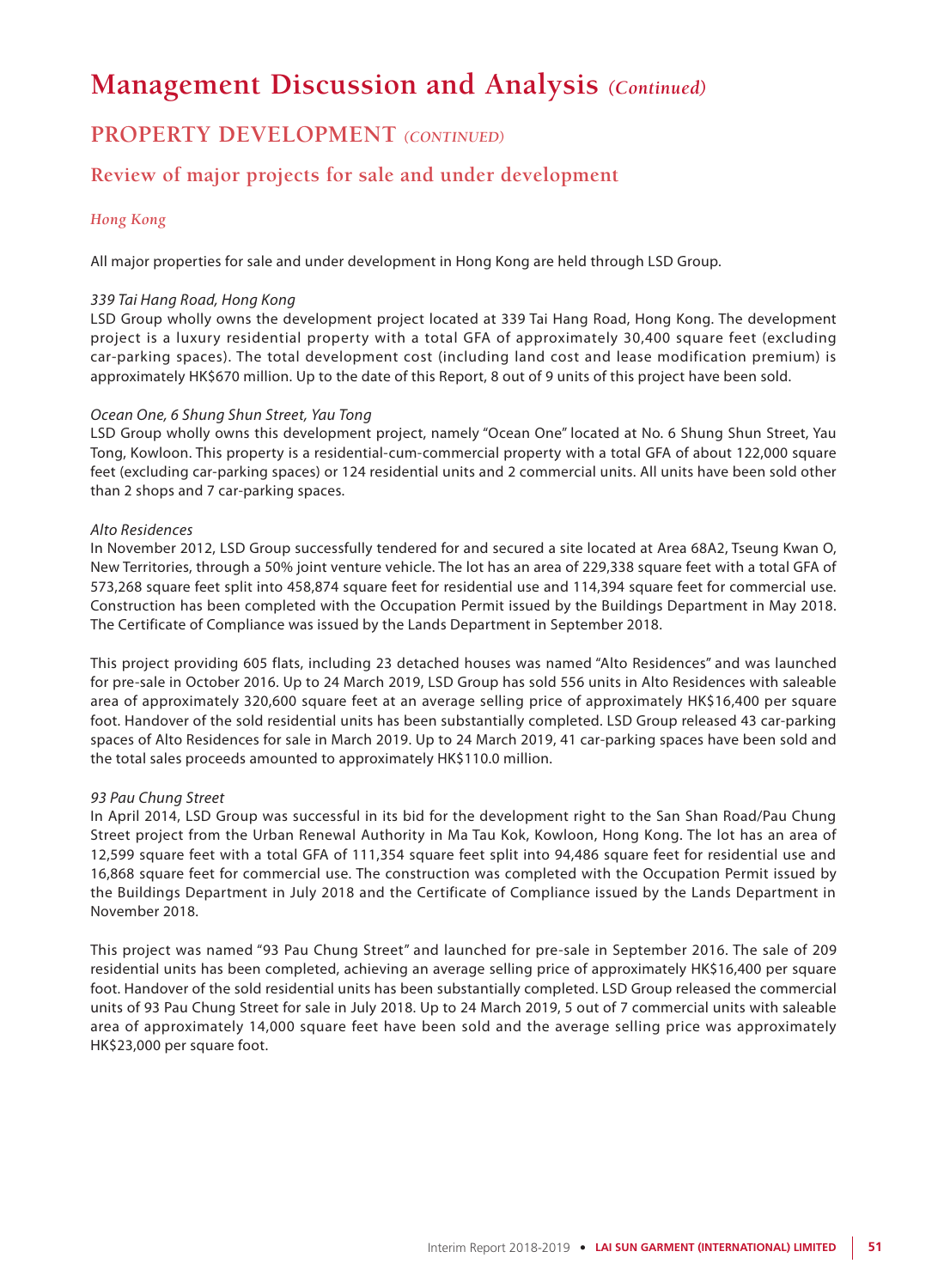## **PROPERTY DEVELOPMENT** *(CONTINUED)*

### **Review of major projects for sale and under development** *(Continued)*

#### *Hong Kong (Continued)*

#### *Novi*

On 16 May 2016, LSD Group has completed the purchase of the remaining unit for the proposed development on Ki Lung Street in Sham Shui Po, Kowloon. The site comprises numbers 48-56 on Ki Lung Street and has a combined site area of 5,054 square feet. It is planned to be developed primarily into a commercial/residential development for sale with a total GFA of 42,851 square feet. The total development cost is expected to be approximately HK\$0.4 billion and construction is expected to be completed in the third quarter of 2019.

This project was named "Novi" and launched for pre-sale in July 2017, offering 138 flats in total, including studios, one and two-bedroom units. All 138 units with total saleable area of approximately 28,800 square feet have been pre-sold, achieving an average selling price of HK\$18,900 per square foot.

#### *Monti*

LSD Group was successful in September 2015 in its bid for the development rights to the Sai Wan Ho Street project from the Urban Renewal Authority in Shau Kei Wan, Hong Kong. The project site covers an area of 7,642 square feet. Upon completion, it is planned to provide about 144 residential units with a total residential GFA of 59,799 square feet. The total development cost is estimated to be approximately HK\$0.9 billion and construction is expected to be completed in the third quarter of 2019.

This project was named "Monti" and launched for pre-sale in August 2018. Up to 24 March 2019, LSD Group has pre-sold 41 units in Monti with saleable area of approximately 12,900 square feet at an average selling price of approximately HK\$20,100 per square foot.

#### *Mainland China*

All major properties for sale and under development in Mainland China are held through Lai Fung Group except Phase I of Novotown which is 80% owned by Lai Fung Group and 20% owned by eSun Group.

#### *Shanghai Northgate Plaza redevelopment project*

Shanghai Northgate Plaza I is located on Tian Mu Road West in the Jing'an District of Shanghai near the Shanghai Railway Terminal and comprises office units, a retail podium and car-parking spaces. Shanghai Northgate Plaza II is a vacant site adjacent to Northgate Plaza I. In September 2016, Lai Fung Group completed the acquisition of the 6th to 11th floors of Hui Gong Building which is physically connected to Northgate Plaza I, together with the right to use 20 car-parking spaces in the basement. Lai Fung Group plans to redevelop Shanghai Northgate Plaza I, Northgate Plaza II and the Hui Gong Building together under a comprehensive redevelopment plan which includes an office tower, a shopping arcade and underground car-parking spaces and is expected to add a total GFA of approximately 693,600 square feet excluding car-parking spaces to the rental portfolio of Lai Fung Group. Demolition of Northgate Plaza I and Hui Gong Building was completed in May 2017 and foundation works commenced in September 2017. This project is expected to complete in the second quarter of 2022.

#### *Shanghai Wuli Bridge Project*

In July 2014, Lai Fung Group succeeded in the auction for the land use rights of a piece of land located by Huangpu River in Huangpu District in Shanghai with a site area of approximately 74,100 square feet. The proposed development has attributable GFA of approximately 77,900 square feet and is intended to be developed into a high-end luxury residential project. Construction works commenced in August 2017. This project is expected to complete in the second quarter of 2019.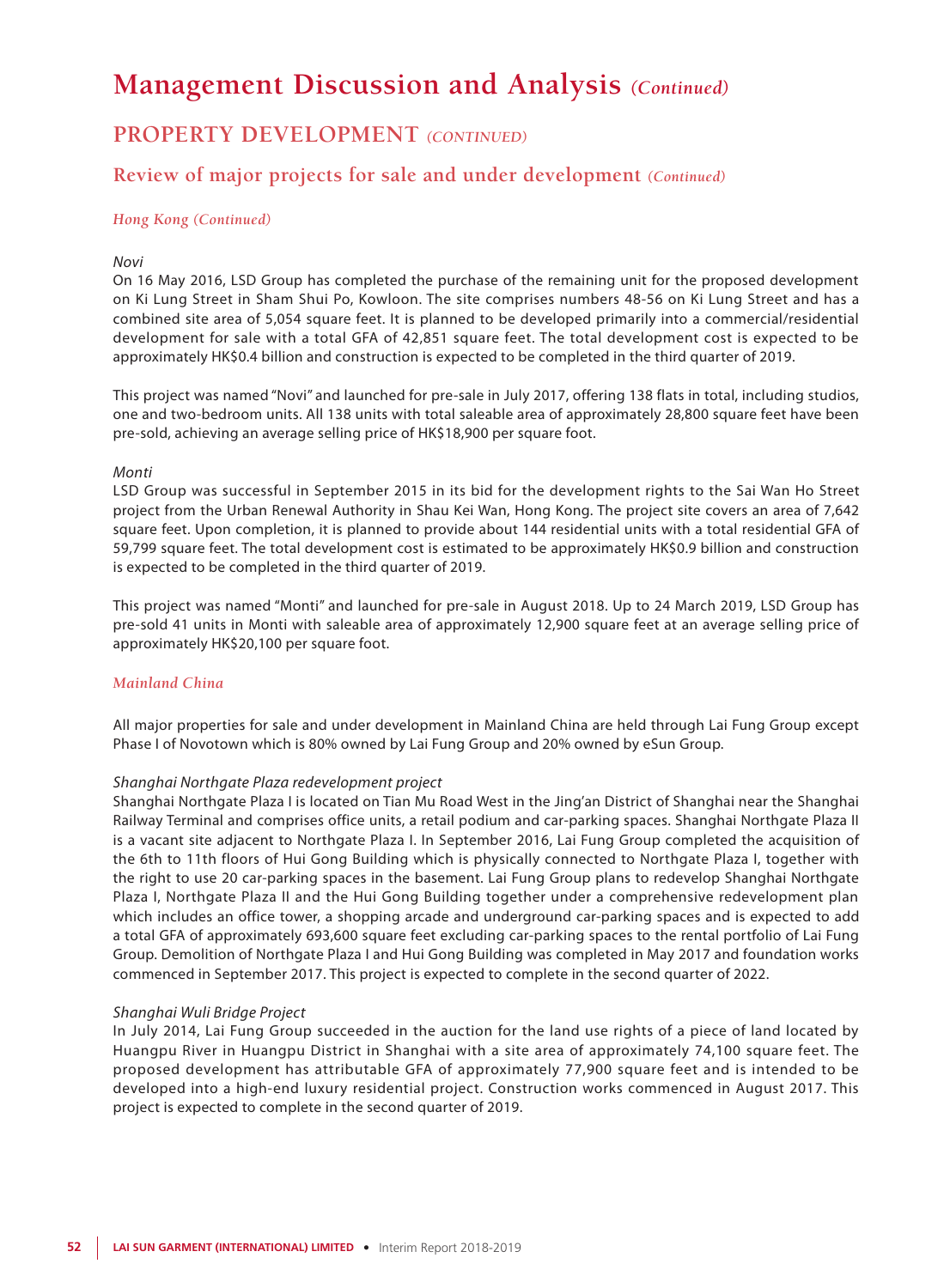### **PROPERTY DEVELOPMENT** *(CONTINUED)*

### **Review of major projects for sale and under development** *(Continued)*

#### *Mainland China (Continued)*

#### *Shanghai May Flower Plaza*

Shanghai May Flower Plaza is a completed mixed-use project located at the junction of Da Tong Road and Zhi Jiang Xi Road in Su Jia Xiang in the Jing'an District in Shanghai and situated near the Zhongshan Road North Metro Station. As of 31 January 2019, 458 car-parking spaces of this development remained unsold.

#### *Shanghai Regents Park*

Shanghai Regents Park is a large-scale residential/commercial composite development located in the Zhongshan Park Commercial Area at the Changning District, Shanghai. It is situated within walking distance of the Zhongshan Park Metro Station. As at 31 January 2019, a total of 278 car-parking spaces of this development remained unsold.

#### *Guangzhou King's Park*

This is a high-end residential development located on Donghua Dong Road in Yuexiu District. The attributable GFA is approximately 98,300 square feet excluding 57 car-parking spaces and ancillary facilities. During the period under review, the sales of 1 car-parking space contributed HK\$0.7 million to the turnover. As at 31 January 2019, 13 unsold car-parking spaces of this development remained unsold.

#### *Guangzhou Haizhu Plaza*

Guangzhou Haizhu Plaza is located on Chang Di Main Road in Yuexiu District, Guangzhou along the Pearl River. Lai Fung Group owns the entire project. The proposed development has a total project GFA of approximately 580,500 square feet and is intended to be developed for rental purposes. The construction is expected to commence in the second quarter of 2019 and the completion is expected to be in the first half of 2023.

#### *Zhongshan Palm Spring*

The project is located in Caihong Planning Area, Western District of Zhongshan. The overall development has a total planned GFA of approximately 6.075 million square feet. The project will comprise of high-rise residential towers, townhouses, serviced apartments and commercial blocks totaling 4.466 million square feet.

During the period under review, 37,653 square feet of high-rise residential units were recognised at average selling prices of HK\$1,520 per square foot, which contributed a total of HK\$54.6 million to the sales turnover. As at 31 January 2019, completed units held for sale in this development amounted to 448,800 square feet.

The remaining GFA under development was approximately 2,099,200 square feet. Set out below is the current expectation on the development of the remaining phases:

| <b>Phase</b> | <b>Description</b>                                     | <b>Approximate GFA*</b><br>(square feet) | <b>Expected</b><br>completion |
|--------------|--------------------------------------------------------|------------------------------------------|-------------------------------|
| Ш            | High-rise residential units including commercial units | 523,100                                  | O3 2020                       |
| IV           | High-rise residential units including commercial units | 1,576,100                                | O3 2021                       |

*\* Excluding car-parking spaces and ancillary facilities*

Lai Fung Group is closely monitoring the market conditions and will adapt the pace of development accordingly.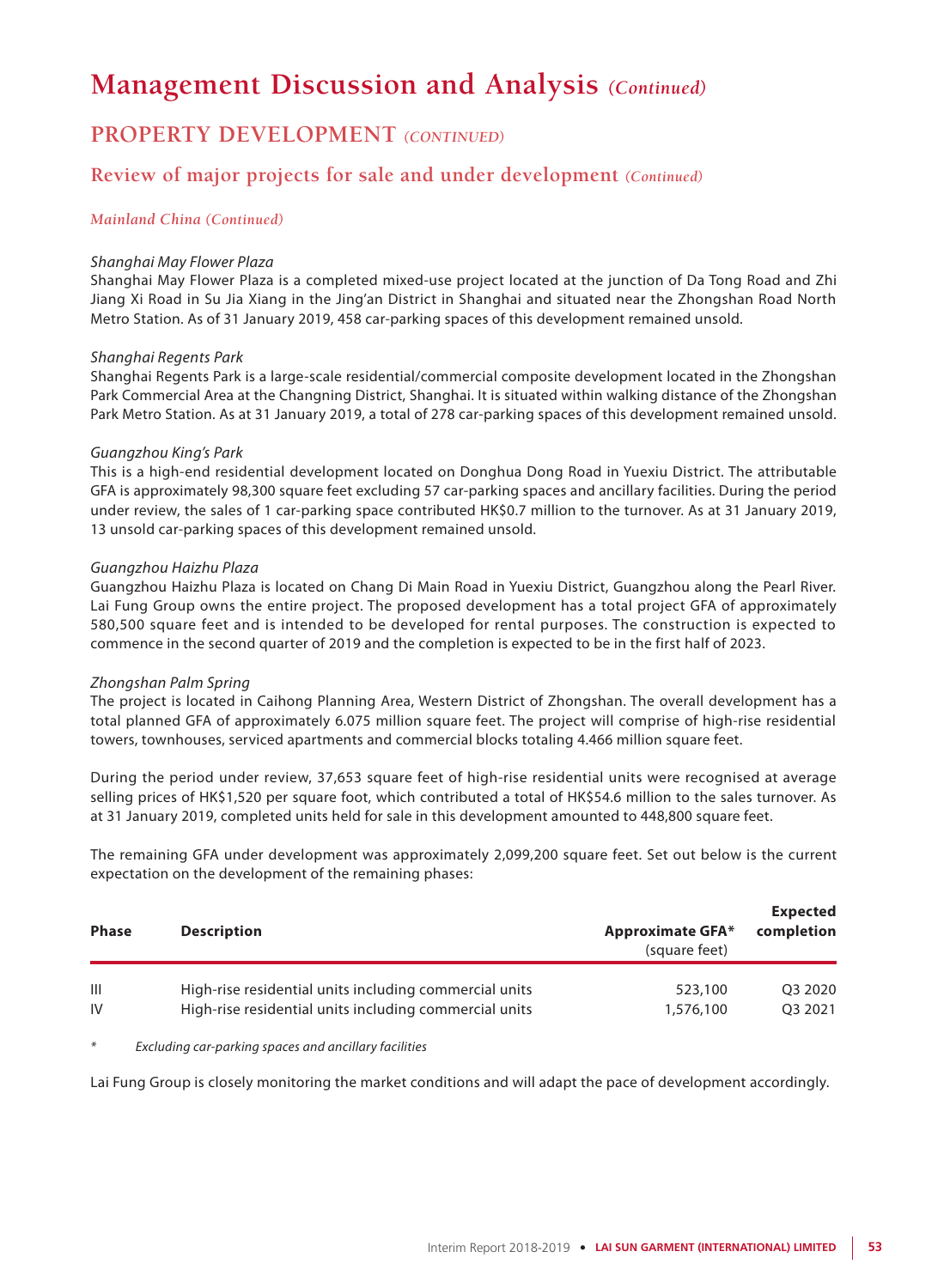## **PROPERTY DEVELOPMENT** *(CONTINUED)*

### **Review of major projects for sale and under development** *(Continued)*

#### *Mainland China (Continued)*

#### *Hengqin Novotown*

#### *Phase I*

On 25 September 2013, eSun and Lai Fung jointly announced that they had successfully won the bid of the land use rights of the land for Phase I of Novotown which is 80% owned by Lai Fung Group and 20% owned by eSun Group. The Phase I of Novotown has a total GFA of 4.0 million square feet including car-parking spaces and ancillary facilities. The total development cost is estimated to be approximately RMB5,447 million (equivalent to approximately HK\$6,368 million). Construction work is expected to be completed in the first half of 2019 with the opening in phases in the second half of 2019.

The expected GFA breakdown by usage is set out below:

| <b>Usage</b>                    | <b>GFA</b>    |
|---------------------------------|---------------|
|                                 | (square feet) |
|                                 |               |
| Cultural themed hotel           | 596,727       |
| Cultural workshop               | 429,641       |
| Cultural commercial area        | 523,843       |
| Performance halls               | 160,937       |
| <b>Cultural attractions</b>     | 293,292       |
| Office                          | 542,447       |
| Cultural studios (for sale)     | 244,936       |
| Car-parking spaces              | 507,215       |
| Ancillary facilities and others | 736,217       |

#### **Total: 4,035,255**

Hyatt group was engaged as the manager for the cultural themed hotel in March 2015. On 30 October 2015, a licensing agreement was entered into with Lionsgate LBE, Inc. for the development and operation of the Lionsgate Entertainment World™ in one of the two performance halls in the Phase I of Novotown. Village Roadshow Theme Parks, the world renowned theme park operator with attractions across Australia and America, was appointed in July 2016 to consult during the construction phase, oversee its preopening and to operate the Lionsgate Entertainment World™ for a minimum of ten years. The Lionsgate Entertainment World™ is expected to feature attractions, retail, and dining experiences themed around Lionsgate's most captivating global film franchises, including The Hunger Games, The Twilight Saga, The Divergent Series, Now You See Me, Gods of Egypt and Escape Plan.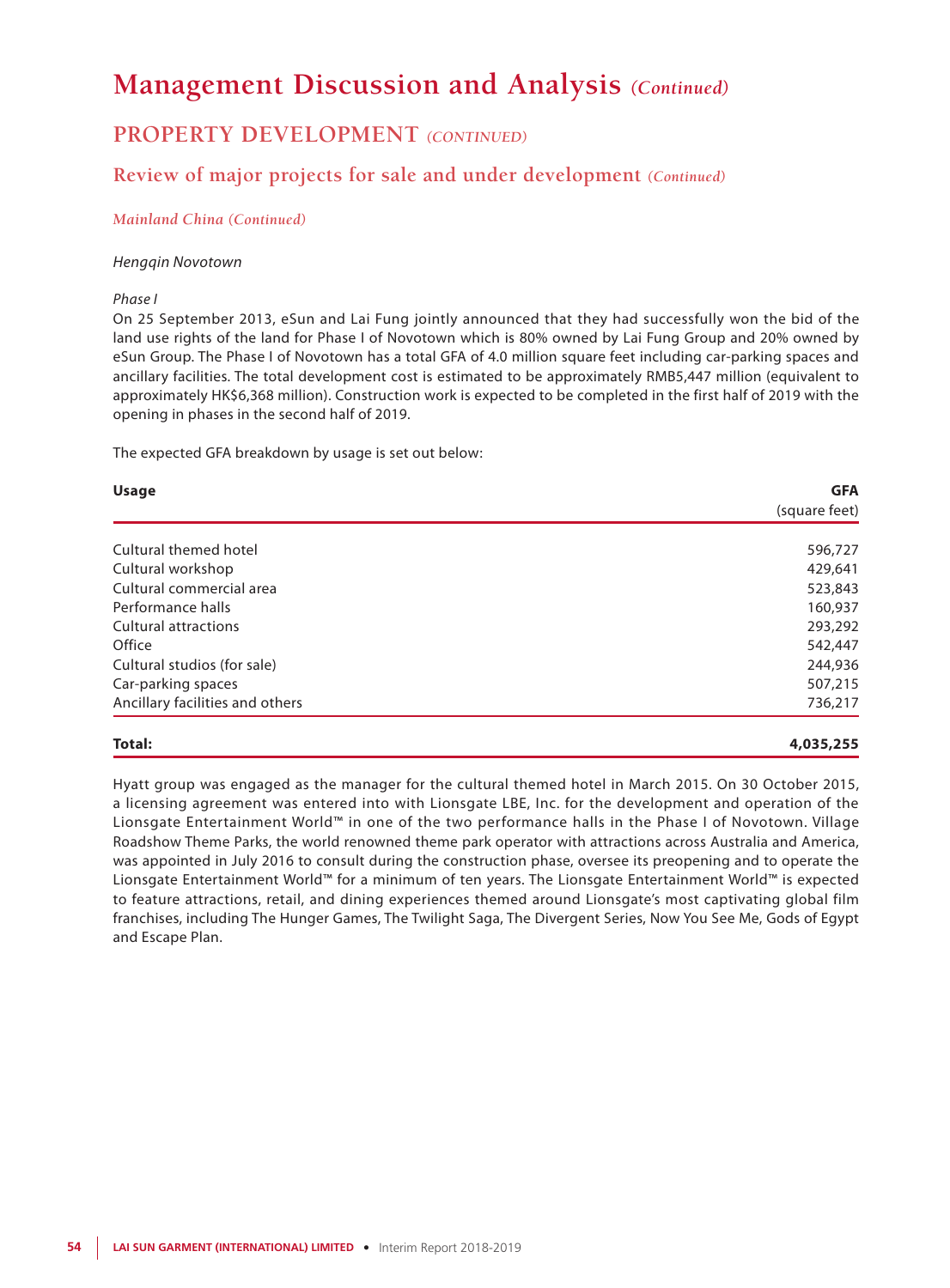## **PROPERTY DEVELOPMENT** *(CONTINUED)*

### **Review of major projects for sale and under development** *(Continued)*

#### *Mainland China (Continued)*

#### *Hengqin Novotown (Continued)*

#### *Phase I (Continued)*

Lai Fung Group also entered into licensing agreements on 30 October 2015 with a master license holder of National Geographic Society to develop a family edutainment center called National Geographic Ultimate Explorer, the size of which is expected to be approximately 50,200 square feet, containing 18 individual attractions including rides, food and beverage facilities, retail premises, virtual reality and/or 4-D interactive experiences, and other types of entertainment and educational attractions.

In June 2017, Lai Fung Group entered into a cooperation agreement with Trans-Island Limousine Service Limited, a wholly-owned subsidiary of Kwoon Chung Bus Holdings Limited for the development of a cross-border bus service between Hong Kong and Hengqin. The sole and exclusive bus terminus in Hengqin will be located at the Novotown.

In January 2017, Lai Fung Group entered into a shareholders agreement with Sanitas Management Company Limited, which owns the Taipei Beitou Health Management Hospital in Taiwan to form a joint venture company co-developing a healthcare and beauty center in the Phase I of Novotown. This healthcare tourism destination is expected to have an area of approximate 80,000 square feet, providing visitors with comprehensive medical check-ups, beauty consultation and wellness services.

Sales of the cultural studios of Phase I of Novotown were strong. As at 31 January 2019, contracted but not yet recognised sales for cultural studios amounted to HK\$233.7 million, at an average selling price of HK\$4,929 per square foot. Completed cultural studios held for sale in this development as at 31 January 2019 amounted to approximately 197,000 square feet with a carrying amount of approximately HK\$336.0 million.

#### *Phase II*

In June 2017, Lai Fung Group entered into a licence agreement with Real Madrid Club in relation to the development and operation of a location based entertainment centre, namely Real Madrid World in Novotown. The Real Madrid World is expected to consist of three floors with over 20 attractions spanning across a total area of approximately 12,000 square meters, and will be made up of several signature experiences including the Flying Theatre and the Stuntpit, an array of interactive training games, a walkthrough of Real Madrid history, plus dining and retail outlets.

In November 2017, Lai Fung Group entered into a cooperation agreement with Harrow International (China) Management Services Limited and ILA Holdings Limited to introduce Harrow International China Group, the world's leading learning institution, to set up ILA Hengqin in Hengqin. The curriculum at ILA Hengqin is structured to bring together the very best of British and Chinese educational philosophies and when it first opens in September 2020, the ILA Hengqin will initially offer grade 7-12 education for approximately 900 students as well as facilities for boarding students.

Lai Fung Group entered into a license agreement in December 2018 with Ducati in relation to the development and operation of the Ducati Experience Centre in Novotown. The Ducati Experience Centre expects to cover an area of no less than 4,500 square meters and will offer experiential attractions including immersive racing experiences, exclusive Ducati exhibits and retail concessions.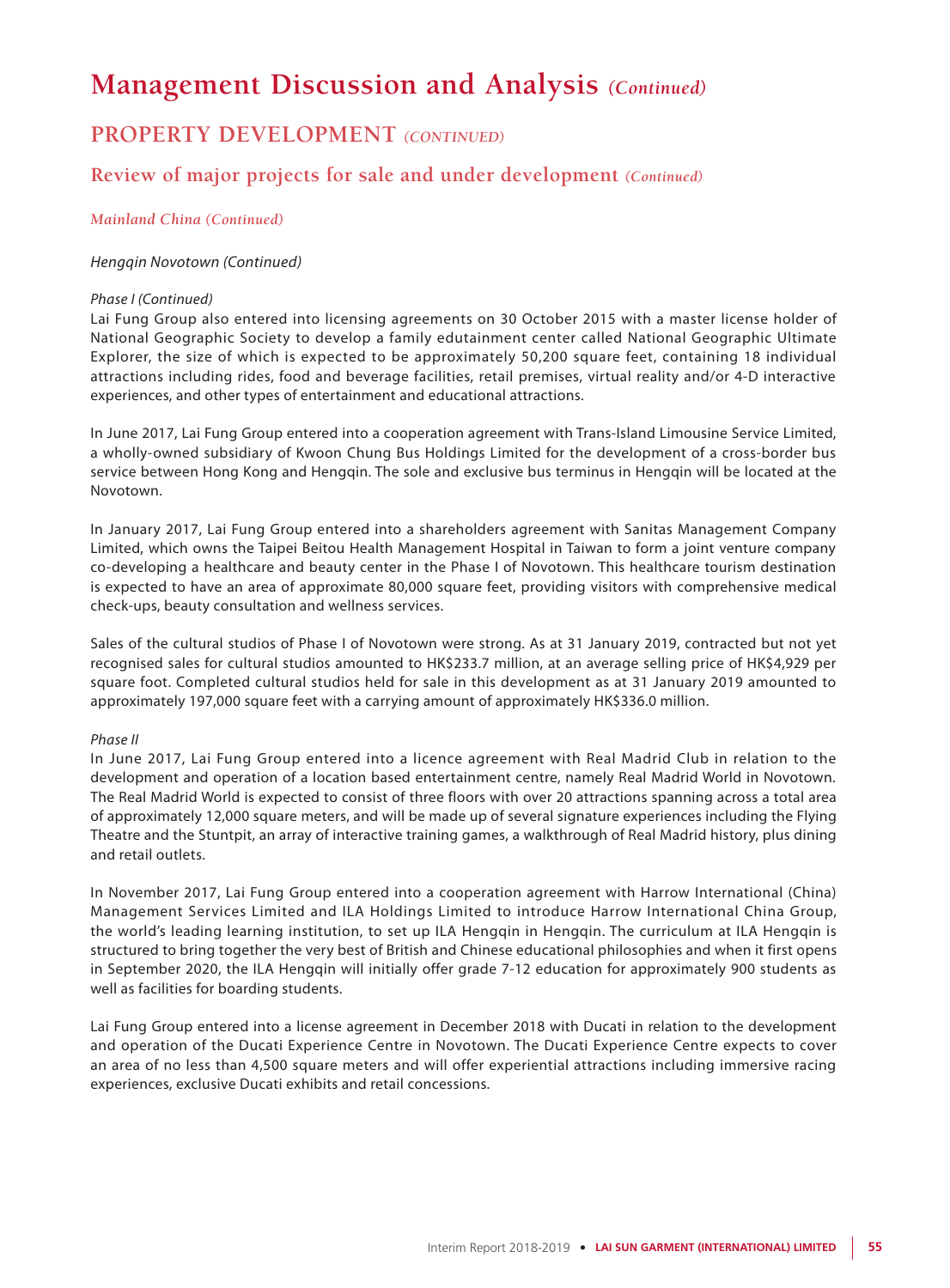## **PROPERTY DEVELOPMENT** *(CONTINUED)*

### **Review of major projects for sale and under development** *(Continued)*

#### *Mainland China (Continued)*

#### *Hengqin Novotown (Continued)*

#### *Phase II (Continued)*

Lai Fung Group succeeded in bidding for the land use rights of the land offered for sale by Zhuhai Land Bureau through the listing-for-sale process in December 2018 and the land is situated adjacent to Phase I of Novotown with a total site area of approximately 143,800 square meters and a maximum plot ratio of 2 times and has been designated for the development of Phase II of Novotown. Real Madrid World, ILA Hengqin and Ducati Experience Centre are expected to be the key elements in Novotown Phase II and details of the development plan will be formulated upon finalisation of the master layout plan with the Chinese Government. Lai Fung Group is in the process of finalising the master layout plan for the Novotown Phase II with the Chinese Government.

## **RESTAURANT OPERATION**

For the six months ended 31 January 2019, restaurant operations contributed HK\$269.8 million to the Group's turnover (2018: HK\$268.5 million). Up to the date of this Report, restaurant operations include LSD Group's interests in 17 restaurants in Hong Kong and Mainland China and 2 restaurants in Macau and Las Vegas under management. Details of each existing restaurant of LSD Group are as follows:

|                            |                                                 |                 | Attributable interest |                                   |  |
|----------------------------|-------------------------------------------------|-----------------|-----------------------|-----------------------------------|--|
| <b>Cuisine</b>             | <b>Restaurant</b>                               | <b>Location</b> | to LSD Group          | Award                             |  |
| <b>Owned restaurants</b>   |                                                 |                 |                       |                                   |  |
| <b>Western Cuisine</b>     | 8 <sup>1/2</sup> Otto e Mezzo BOMBANA Hong Kong | Hong Kong       | 37%                   | Three Michelin stars (2012-2019)  |  |
|                            | 8 <sup>1/2</sup> Otto e Mezzo BOMBANA Shanghai  | Shanghai        | 13%                   | Two Michelin stars (2017-2019)    |  |
|                            | Opera BOMBANA                                   | Beijing         | 20%                   |                                   |  |
|                            | CIAK - In The Kitchen                           | Hong Kong       | 62%                   | One Michelin star (2015-2019)     |  |
|                            | CIAK - All Day Italian                          | Hong Kong       | 67%                   | Michelin Bib Gourmand (2017-2019) |  |
|                            | Beefbar                                         | Hong Kong       | 62%                   | One Michelin star (2017-2018)     |  |
|                            | Grubers                                         | Hong Kong       | 69%                   |                                   |  |
| Asian Cuisine              | China Tang Landmark                             | Hong Kong       | 50%                   | The Plate Michelin (2019)         |  |
|                            | China Tang Harbour City                         | Hong Kong       | 60%                   | The Plate Michelin (2019)         |  |
|                            | Howard's Gourmet                                | Hong Kong       | 50%                   |                                   |  |
|                            | Beijing Howard's Gourmet                        | Beijing         | 67%                   |                                   |  |
|                            | Chiu Tang Central                               | Hong Kong       | 67%                   |                                   |  |
|                            | Old Bazaar Kitchen                              | Hong Kong       | 63%                   |                                   |  |
|                            | Sun's Bazaar                                    | Hong Kong       | 67%                   |                                   |  |
| Japanese Cuisine           | Kaiseki Den by Saotome                          | Hong Kong       | 59%                   | One Michelin star (2010-2019)     |  |
|                            | Takumi by Daisuke Mori                          | Hong Kong       | 63%                   | One Michelin star (2018-2019)     |  |
|                            | Sushi Masataka                                  | Hong Kong       | 63%                   | The Plate Michelin (2019)         |  |
| <b>Managed restaurants</b> |                                                 |                 |                       |                                   |  |
| <b>Western Cuisine</b>     | 8 <sup>1/2</sup> Otto e Mezzo BOMBANA, Macau    | Macau           | N/A                   | One Michelin star (2016-2019)     |  |
| Asian Cuisine              | China Tang Las Vegas                            | Las Vegas       | N/A                   |                                   |  |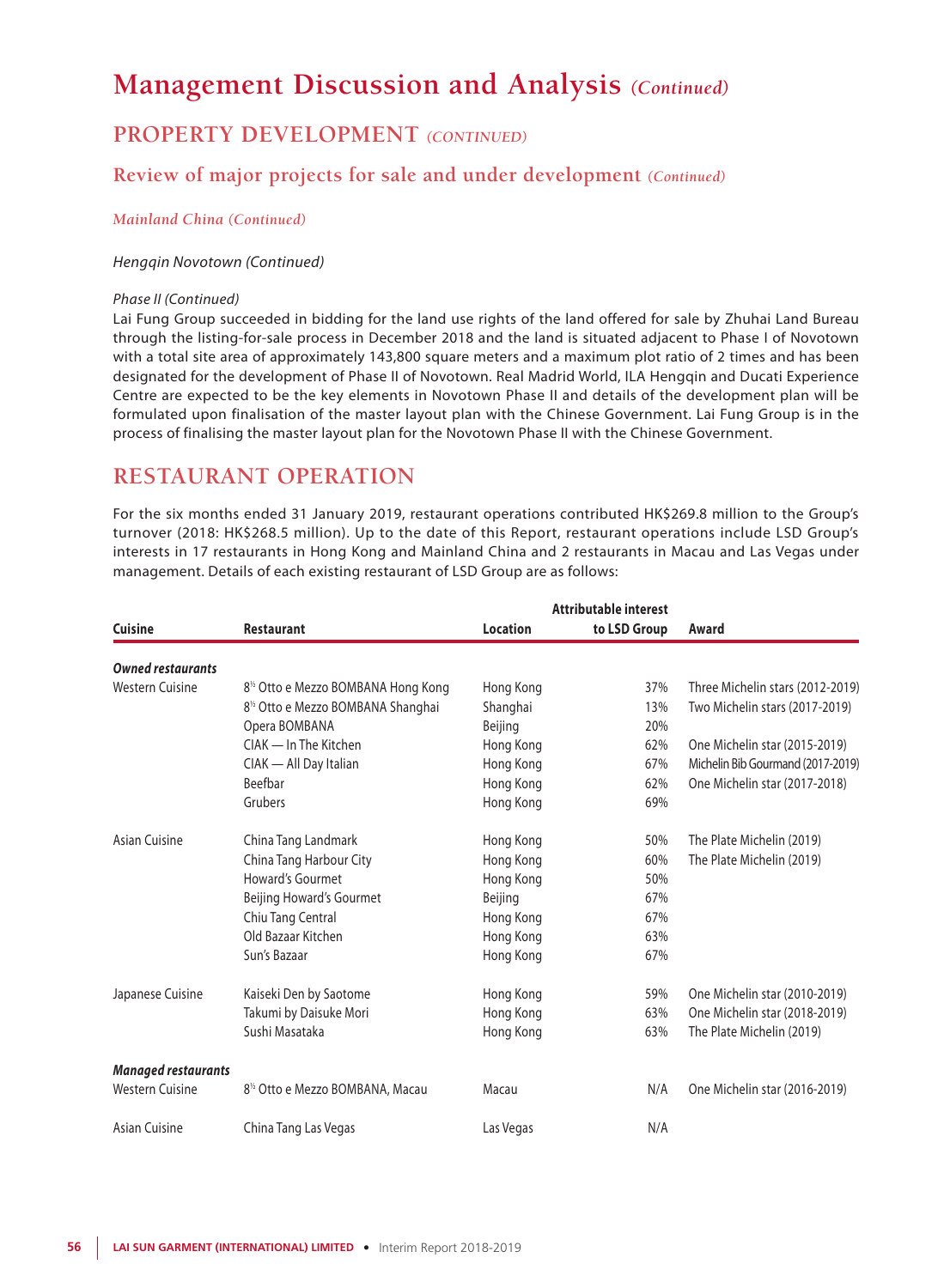## **HOTEL AND SERVICED APARTMENT OPERATIONS**

The hotel and serviced apartment operations of the Group include LSD Group's operation of the Caravelle Hotel in Ho Chi Minh City, Vietnam and the Ocean Hotel in Hong Kong, which soft opened in October 2018, as well as Lai Fung Group's hotel and serviced apartment operations in Shanghai and Zhongshan in Mainland China. For the six months ended 31 January 2019, the hotel and serviced apartment operations contributed HK\$280.6 million to the Group's turnover (2018: HK\$231.9 million).

Caravelle Hotel is a leading international 5-star hotel in the centre of the business, shopping and entertainment district in Ho Chi Minh City, Vietnam. It is an elegant 24-storey tower with a mixture of French colonial and traditional Vietnamese style and has 335 superbly appointed rooms, suites, exclusive Signature Floors, Signature Lounge and a specially equipped room for the disabled. Total GFA attributable to the Group is 98,376 square feet.

The Ocean Hotel operated by Marriott Group providing a total of 471 rooms grand opened on 19 February 2019 and added approximately 365,974 square feet of attributable rental space to the rental portfolio of the Group. The Group is optimistic about the prospects of the Ocean Hotel project given the strong popularity of Ocean Park, which is underpinned by robust growth in visitor numbers to Hong Kong coinciding with its expansion.

The hotel operation team of the Group has extensive experience in providing consultancy and management services to hotels in Mainland China, Hong Kong and other Asian countries. The division's key strategy going forward will continue to focus on providing management services, particularly to capture opportunities arising from the developments of Lai Fung Group in Shanghai, Guangzhou, Zhongshan and Hengqin. The hotel division of the Group manages Lai Fung's serviced apartments in Shanghai and Zhongshan under the "STARR" brand.

STARR Hotel Shanghai is a 17-storey hotel located in the Mayflower Lifestyle complex in Jing'an District, within walking distance to Lines 1, 3 and 4 of the Shanghai Metro Station with easy access to major motorways. There are 239 fully furnished and equipped hotel units with stylish separate living room, bedroom, fully-equipped kitchenette and luxurious bathroom amenities for short or extended stays to meet the needs of the business travelers from around the world and the total GFA is approximately 143,800 square feet. An average occupancy rate of 73.2% was achieved during the period under review and the average room tariff was approximately HK\$515.

STARR Resort Residence Zhongshan comprises two 16-storey blocks located in the Palm Lifestyle complex in Zhongshan Western District at Cui Sha Road. It is 30 minutes away from Zhongshan ferry pier and an ideal place for weekend breaks with a wide range of family oriented facilities such as an outdoor swimming pool, gym, yoga room, reading room, wine club, card game/mahjong room, tennis court, etc. There are 90 fully furnished serviced apartment units with kitchenette, unit type one and two-bedroom suite and the total GFA is approximately 98,600 square feet. The resort also has a food and beverage outlet of 80 seats, suitable for private party and BBQ, etc. An average occupancy rate of 52.4% was achieved during the period under review and the average room tariff was approximately HK\$375.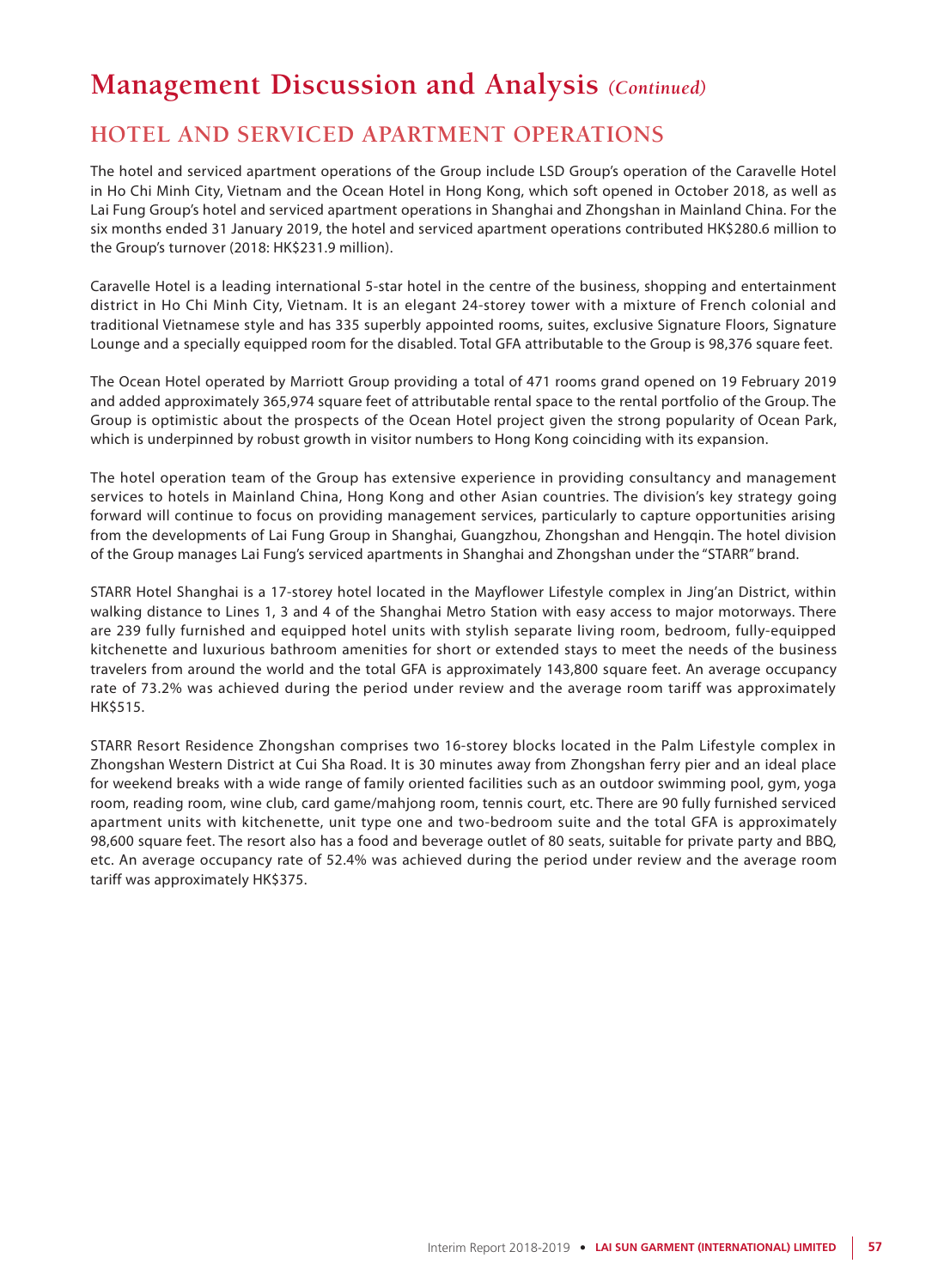### **HOTEL AND SERVICED APARTMENT OPERATIONS** *(CONTINUED)*

Lai Fung Group also owns 100% interest in the Ascott Huaihai Road in Shanghai Hong Kong Plaza which is managed by the Ascott Group and it is one of a premier collection of the Ascott Limited's serviced residences in over 70 cities in Asia Pacific, Europe and the Gulf region. The residence with total GFA of approximately 357,000 square feet has 308 contemporary apartments of various sizes: studios (640-750 square feet), one-bedroom apartments (915-1,180 square feet), two-bedroom apartments (1,720 square feet), three-bedroom apartments (2,370 square feet) and two luxurious penthouses on the highest two floors (4,520 square feet). An average occupancy rate of 86.7% was achieved during the period under review and the average room tariff was approximately HK\$1,183.

### **MEDIA AND ENTERTAINMENT**

The media and entertainment businesses are operated by eSun Group. For the six months ended 31 January 2019, this segment recorded a turnover of HK\$233.1 million.

### **Live Entertainment**

eSun Group remains highly active on the live entertainment front. During the period under review, eSun Group organised and invested in 46 shows by popular local, Asian and internationally renowned artistes, including Andy Lau, Sammi Cheng, Ivana Wong, JJ Lin, MayDay and EXO.

### **Music Production, Distribution and Publishing**

For the six months ended 31 January 2019, eSun Group released 36 albums, including titles by Sammi Cheng, Grasshopper, Remus Choy and Andy Leung. eSun Group is expected to continue to increase its music licensing revenue from the exploitation of the music library through new media distribution.

### **Artiste Management**

eSun Group has a strong artiste management team and a sizeable number of talents and will continue to expand its profile and in tandem with our growing television drama production and film production business.

## **FILM AND TV PROGRAMME PRODUCTION AND DISTRIBUTION**

For the six months ended 31 January 2019, this segment recorded a turnover of HK\$240.3 million and segment results of a loss of HK\$36.6 million.

During the period under review, eSun Group released 2 films, namely *Kung Fu Monster* and *Dead Pigs* and distributed 22 films and 290 videos with high profile titles including *Doraemon The Movie : Nobita's Treasure Island, A Simple Favour, Green Book, Bumblebee, Avengers: Infinity War, Incredibles 2, Jurassic World: Fallen Kingdom* and *Ant-Man and the Wasp*.

### **CINEMA OPERATION**

The cinema operation of the Group is managed by eSun Group. For the six months ended 31 January 2019, this segment recorded a turnover of HK\$214.3 million. As at the date of the Report, eSun Group operates ten cinemas in Hong Kong and three cinemas in Mainland China. The cinema operation provides a complementary distribution channel for eSun Group's film production and distribution businesses. The MCL Cheung Sha Wan Cinema, newly opened in January 2019 is the first MCL cinema in West Kowloon district. With industrial style design, the cinema has 4 houses with more than 400 seats of stadium seating, giving the audience a comfortable sightline and all cinema houses are equipped with 4K projection system, Dolby 7.1 surround sound system and Bowers & Wilkins Hi-Fi grade speakers to provide a great cinematic viewing experience for the audience.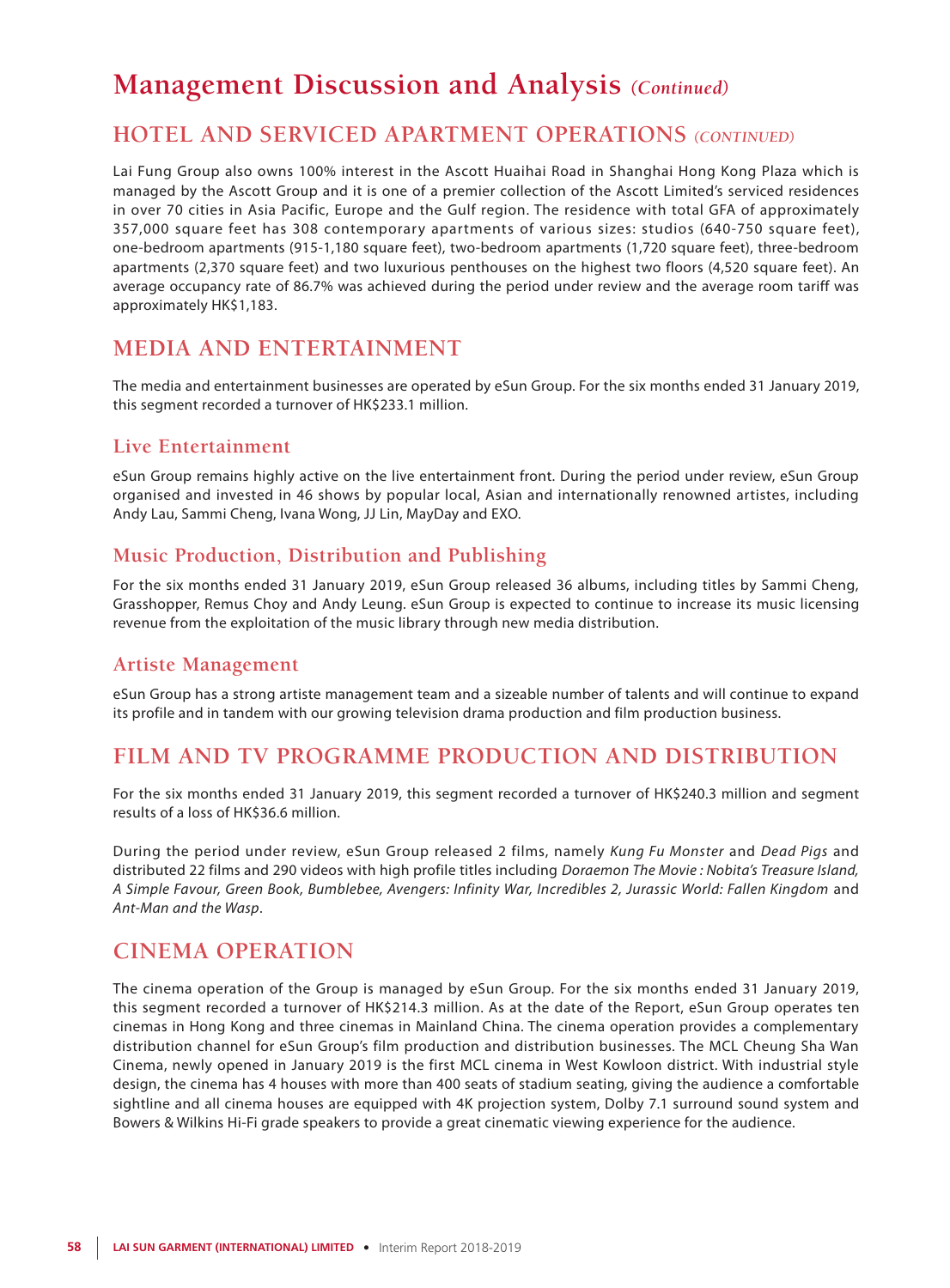## **CINEMA OPERATION** *(CONTINUED)*

Details on the number of screens and seats of each existing cinema of eSun Group are as follows:

|                                                | <b>Attributable</b> |                            |                          |
|------------------------------------------------|---------------------|----------------------------|--------------------------|
|                                                | interest to         |                            |                          |
| Cinema                                         | eSun Group          | No. of screens<br>(Note 1) | No. of seats<br>(Note 1) |
|                                                | (% )                |                            |                          |
| <b>Mainland China</b>                          |                     |                            |                          |
| Suzhou Grand Cinema City                       | 100                 | 10                         | 1,440                    |
| Guangzhou May Flower Cinema City               | 100                 | 7                          | 606                      |
| Zhongshan May Flower Cinema City               | 100                 | 5                          | 905                      |
|                                                | <b>Subtotal</b>     | 22                         | 2,951                    |
| <b>Hong Kong</b>                               |                     |                            |                          |
| Movie Town (including MX4D theatre)            | 100                 | 7                          | 1,702                    |
| <b>Festival Grand Cinema</b>                   | 95                  | 8                          | 1,196                    |
| MCL Metro City Cinema (Note 2)                 | 95                  | 6                          | 694                      |
| MCL Telford Cinema (including MX4D theatre)    | 95                  | 6                          | 789                      |
| <b>STAR Cinema</b>                             | 95                  | 6                          | 622                      |
| Grand Kornhill Cinema (including MX4D theatre) | 95                  | 5                          | 706                      |
| MCL Cheung Sha Wan Cinema                      | 95                  | 4                          | 418                      |
| <b>MCL South Horizons Cinema</b>               | 95                  | 3                          | 555                      |
| <b>MCL Green Code Cinema</b>                   | 95                  | 3                          | 285                      |
| <b>Grand Windsor Cinema</b>                    | 95                  | 3                          | 246                      |
|                                                | <b>Subtotal</b>     | 51                         | 7,213                    |
|                                                | <b>Total</b>        | 73                         | 10,164                   |

*Notes:*

*1. On 100% basis*

*2. Renovation in phases is in progress and with effect from 1 November 2018, rental spaces of one cinema house had been handed back to the landlord.*

## **INTERESTS IN JOINT VENTURES**

During the period ended 31 January 2019, contribution from joint ventures amounted to HK\$744.6 million (2018: HK\$612.6 million), representing an increase of 21.5%. This is primarily due to recognition of sales of residential units of Alto Residences during the period under review.

|                                  | Six months ended<br>31 January |                |
|----------------------------------|--------------------------------|----------------|
|                                  | 2019                           | 2018           |
|                                  | (HK\$ million)                 | (HK\$ million) |
| Revaluation gains                | 150.1                          | 562.6          |
| Operating profits                | 594.5                          | 50.0           |
| Contribution from joint ventures | 744.6                          | 612.6          |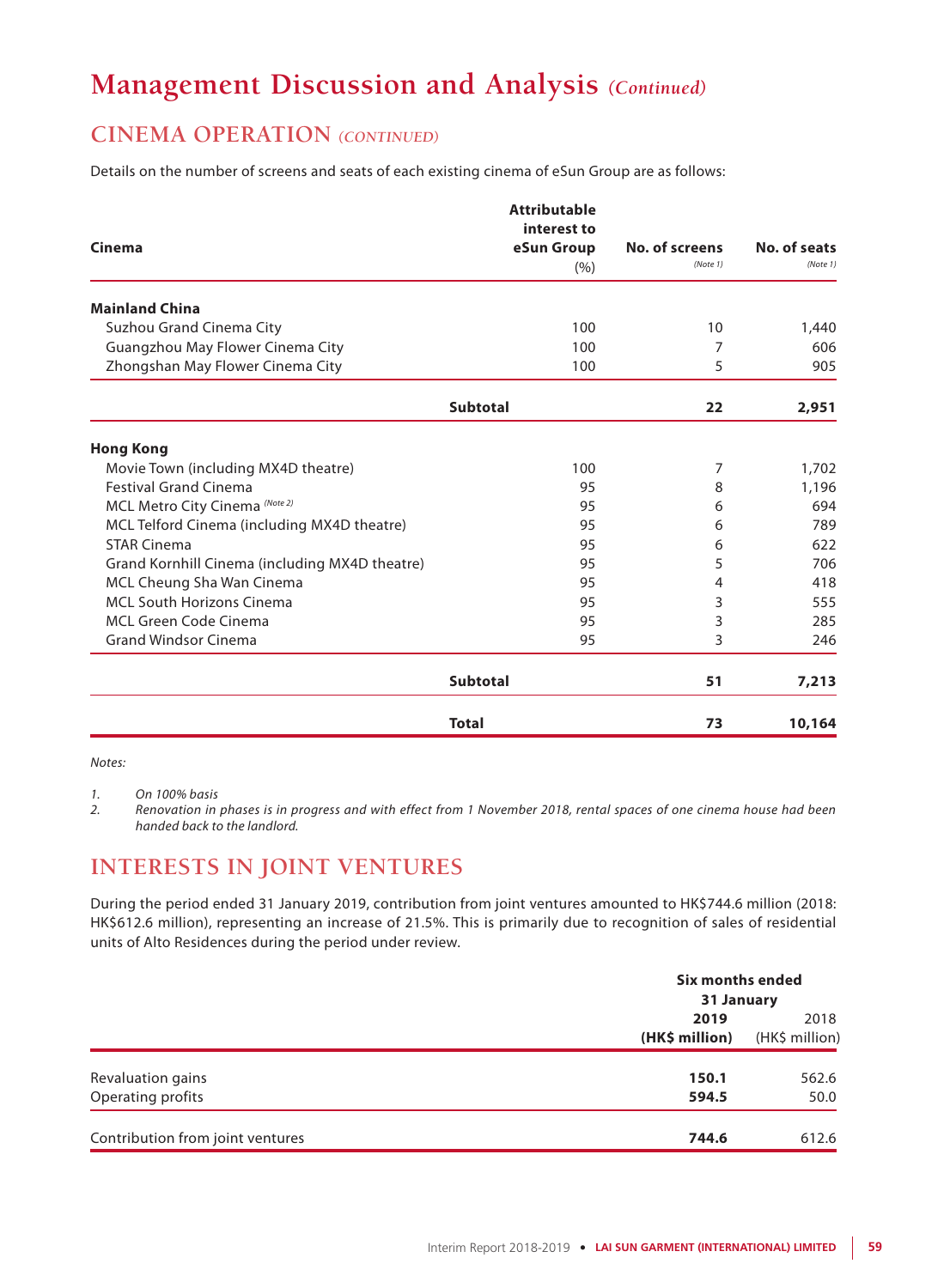## **LIQUIDITY AND FINANCIAL RESOURCES**

As at 31 January 2019, cash and bank balances and undrawn facilities held by the Group amounted to HK\$5,894.7 million and HK\$6,630.6 million, respectively. Cash and bank balances held by the Group of which around 45.8% was denominated in Hong Kong dollar and United States dollar currencies, and around 47.4% was denominated in Renminbi. Cash and bank balances and undrawn facilities held by the Group excluding LSD as at 31 January 2019 were HK\$202.4 million and HK\$250.0 million, respectively.

The Group's sources of funding comprise mainly internal funds generated from the Group's business operations, loan facilities provided by banks and guaranteed notes issued to investors.

As at 31 January 2019, the Group had bank borrowings of approximately HK\$13,806.3 million, guaranteed notes of approximately HK\$5,733.6 million, other borrowings of approximately HK\$704.6 million, loans from a joint venture of approximately HK\$277.6 million and other payable of approximately HK\$67.0 million. As at 31 January 2019, the maturity profile of the bank borrowings of HK\$13,806.3 million was spread over a period of less than 5 years with HK\$5,124.2 million repayable within 1 year, HK\$1,437.4 million repayable in the second year and HK\$6,147.0 million repayable in the third to fifth years, and HK\$1,097.7 million repayable beyond the fifth year.

The Group issued guaranteed notes in an aggregate principal amount of US\$750 million. The guaranteed notes have terms of five years and bear a fixed interest rate of 4.6% and 5.65% per annum with interest payable semi-annually in arrears. The guaranteed notes are listed on the Stock Exchange and were issued for refinancing the previous notes and for general corporate purposes. The Group entered into cross currency swap agreements with financial institutions for the purpose of hedging the foreign currency risk.

Approximately 70% and 28% of the Group's total borrowings carried interest on a floating rate basis and fixed rate basis, respectively, and the remaining 2% of Group's borrowings were interest-free.

The gearing ratio, expressed as a percentage of the total outstanding net debt (being the total borrowings less cash and bank balances) to consolidated net assets attributable to owners of the Company, was approximately 64.0%. Excluding the net debt of LSD, the gearing ratio was approximately 4.2%.

As at 31 January 2019, certain investment properties with carrying amounts of approximately HK\$33,758.6 million, certain prepaid land lease payments with carrying amounts of approximately HK\$1,633.9 million, certain property, plant and equipment with carrying amounts of approximately HK\$3,322.5 million, certain property under development for sale of approximately HK\$2,324.2 million, certain serviced apartments of approximately HK\$1,246.6 million, certain construction in progress of approximately HK\$1,176.1 million, and certain bank balances and time deposits with banks of approximately HK\$1,368.8 million were pledged to banks to secure banking facilities granted to the Group. In addition, certain shares in subsidiaries held by the Group were also pledged to banks to secure banking facilities granted to the Group. Certain shares in joint ventures held by the Group were pledged to banks to secure banking facilities granted to joint ventures of the Group. The Group's secured bank borrowings were also secured by floating charges over certain assets held by the Group.

The Group's major assets and liabilities and transactions were denominated in Hong Kong dollars, United States dollars, Pounds Sterling and Renminbi. Considering that Hong Kong dollars are pegged against United States dollars, the Group believes that the corresponding exposure to exchange rate risk arising from United States dollars is nominal. The Group has investments in United Kingdom with the assets and liabilities denominated in Pounds Sterling. These investments were primarily financed by bank borrowings denominated in Pounds Sterling in order to minimise the net foreign exchange exposure. Lai Fung Group has a net exchange exposure to Renminbi as Lai Fung Group's assets are principally located in Mainland China and the revenues are predominantly in Renminbi. Other than the abovementioned, the remaining monetary assets and liabilities of the Group were denominated in Malaysian Ringgit and Vietnamese Dong which were also insignificant as compared with the Group's total assets and liabilities. The Group manages its foreign currency risk by closely reviewing the movement of the foreign currency rate and considers hedging significant foreign currency exposure should the additional need arise.

## **CONTINGENT LIABILITIES**

Details of contingent liabilities of the Group are set out in note 13 to the condensed consolidated interim financial statements.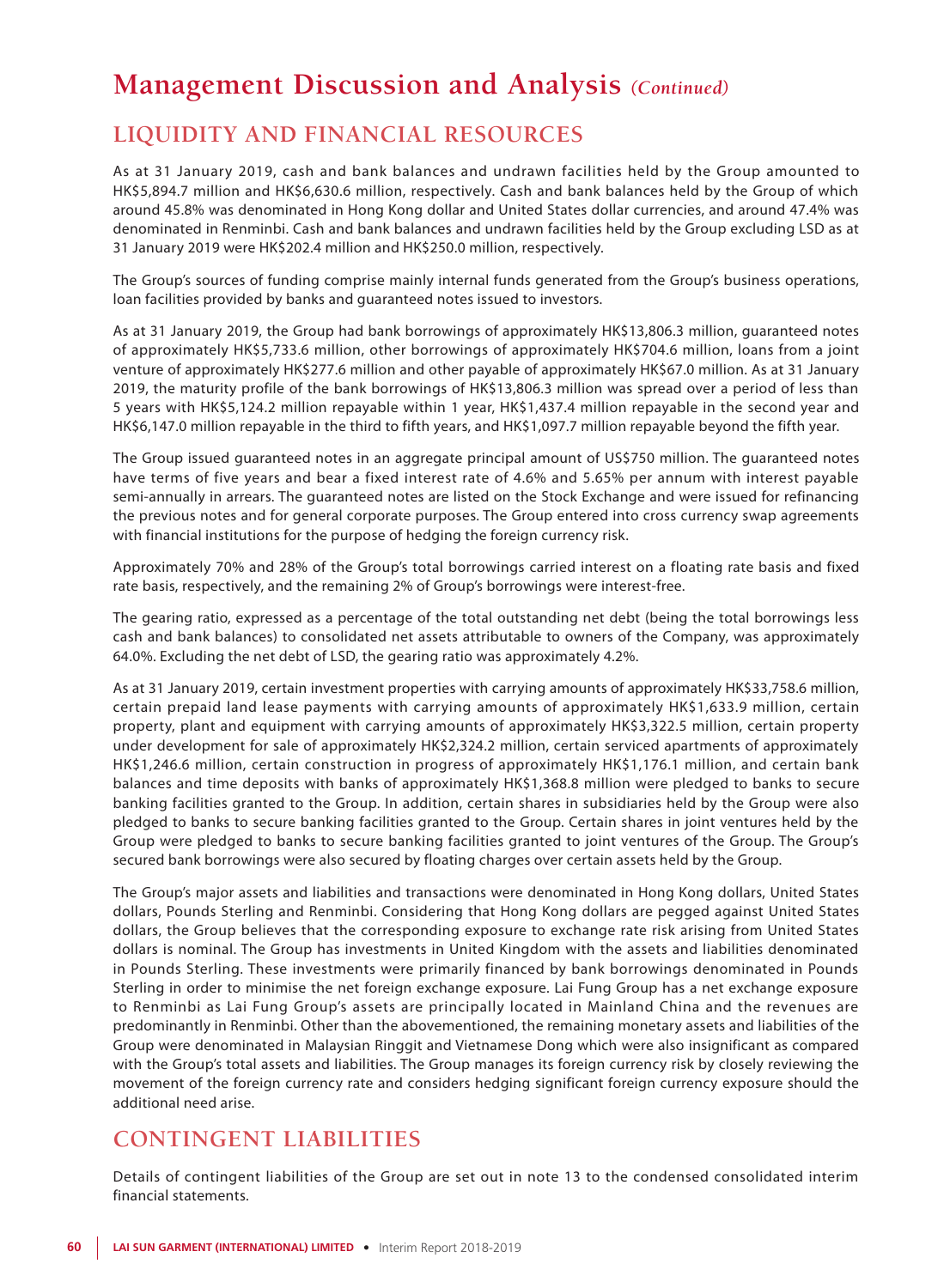# **Particulars of Major Properties**

## **COMPLETED PROPERTIES HELD FOR RENTAL**

|                                                                                                                             |                                                                                                                                                                                                                                 |                                                 |                                                                                                                                  | Approximate Attributable GFA (square feet) |         |                   |                                        |                                                                                                   |
|-----------------------------------------------------------------------------------------------------------------------------|---------------------------------------------------------------------------------------------------------------------------------------------------------------------------------------------------------------------------------|-------------------------------------------------|----------------------------------------------------------------------------------------------------------------------------------|--------------------------------------------|---------|-------------------|----------------------------------------|---------------------------------------------------------------------------------------------------|
| <b>Property Name</b>                                                                                                        | Location                                                                                                                                                                                                                        | <b>Attributable</b><br>Interest to<br>the Group | <b>Tenure</b>                                                                                                                    | Commercial/<br>Retail                      |         | Office Industrial | <b>Total</b><br>(excluding<br>spaces & | No. of<br>car-parking car-parking<br>spaces<br>ancillary attributable<br>facilities) to the Group |
| <b>Hong Kong</b>                                                                                                            |                                                                                                                                                                                                                                 |                                                 |                                                                                                                                  |                                            |         |                   |                                        |                                                                                                   |
| Por Yen Building                                                                                                            | 478 Castle Peak Road,<br>Cheung Sha Wan,<br>Kowloon, Hong Kong<br>(New Kowloon Inland<br>Lot No. 2081)                                                                                                                          | 100%                                            | The property is held for a term<br>which expired on<br>27 June 1997 and had been<br>extended upon expiry until<br>30 June 2047   |                                            |         | 109,010           | 109,010                                | 7                                                                                                 |
| Crocodile Center<br>(commercial podium)                                                                                     | 79 Hoi Yuen Road,<br>Kwun Tong, Kowloon,<br>Hong Kong<br>(Kwun Tong Inland<br>Lot No. 692)                                                                                                                                      | 100%                                            | The property is held for a term<br>which expired on<br>27 June 1997 and had been<br>extended upon expiry until<br>30 June 2047   | 91,201                                     |         |                   | 91,201                                 |                                                                                                   |
| Crocodile Center<br>(car-parking spaces)                                                                                    | 79 Hoi Yuen Road.<br>Kwun Tong, Kowloon,<br>Hong Kong<br>(Kwun Tong Inland<br>Lot No. 692)                                                                                                                                      | 50%                                             | The property is held for a term<br>which expired on<br>27 June 1997 and had been<br>extended upon expiry until<br>30 June 2047   |                                            |         |                   |                                        | 27                                                                                                |
| Por Mee Factory Building<br>(Units A, B, C and D on 3/F)                                                                    | 500 Castle Peak Road,<br>Cheung Sha Wan,<br>Kowloon, Hong Kong                                                                                                                                                                  | 100%                                            | The property is held for a term<br>which expired on<br>27 June 1997 and had been<br>extended upon expiry until<br>30 June 2047   |                                            |         | 20,089            | 20,089                                 |                                                                                                   |
| Forda Industrial Building<br>(6/F and car-parking<br>spaces nos. 10, 22 and<br>$27$ on $G/F$ )                              | 16 Wan Chau Road,<br>Yuen Long,<br>New Territories,<br>Hong Kong                                                                                                                                                                | 100%                                            | The property is held for a term<br>which expired on<br>27 June 1997 and had been<br>extended upon expiry until<br>30 June 2047   |                                            |         | 19,301            | 19,301                                 | 3                                                                                                 |
| (Unit B on $5/F$ )                                                                                                          | Victorious Factory Building 33A-37A Tseuk Luk Street and<br>16-20 Sam Chuk Street,<br>San Po Kong, Kowloon,<br>Hong Kong                                                                                                        | 100%                                            | The property is held for a term<br>which expired on<br>27 June 1997 and had been<br>extended upon expiry until<br>30 June 2047   |                                            |         | 5,828             | 5,828                                  |                                                                                                   |
| Metropolitan Factory<br>and Warehouse Building<br>(Units A and B on 7/F<br>and car-parking spaces<br>nos. 11 and 12 on G/F) | 30-32 Chai Wan Kok Street,<br>Tsuen Wan,<br>New Territories,<br>Hong Kong                                                                                                                                                       | 44.65%                                          | The property is held for a term<br>which expired on<br>27 June 1997 and had been<br>extended upon expiry until<br>30 June 2047   |                                            |         | 5,077             | 5,077                                  | $\mathbf{1}$                                                                                      |
| Cheung Sha Wan Plaza                                                                                                        | 833 Cheung Sha Wan Road,<br>Cheung Sha Wan,<br>Kowloon, Hong Kong<br>(New Kowloon Inland<br>Lot No. 5955)                                                                                                                       | 56.10%                                          | The property is held for a term<br>expiring on 30 June 2047                                                                      | 131,166                                    | 229,952 |                   | 361,118                                | 199                                                                                               |
| Causeway Bay Plaza 2                                                                                                        | 463-483 Lockhart Road,<br>Causeway Bay, Hong Kong<br>(Section J and the<br>Remaining Portions of<br>Sections D, E, G, H, K, L, M<br>and O, Subsection 4 of<br>Section H and the<br>Remaining Portion of<br>Inland Lot No. 2833) | 56.10%                                          | The property is held for a term<br>of 99 years commencing<br>on 15 April 1929 and<br>renewable for a further<br>term of 99 years | 61,581                                     | 54,006  |                   | 115,587                                | 32                                                                                                |
|                                                                                                                             | Lai Sun Commercial Centre 680 Cheung Sha Wan Road,<br>Cheung Sha Wan,<br>Kowloon, Hong Kong<br>(New Kowloon Inland<br>Lot No. 5984)                                                                                             | 56.10%                                          | The property is held for a term<br>which expired on<br>27 June 1997 and has been<br>extended upon expiry until<br>30 June 2047   | 53,330                                     | 41,616  |                   | 94,946                                 | 302                                                                                               |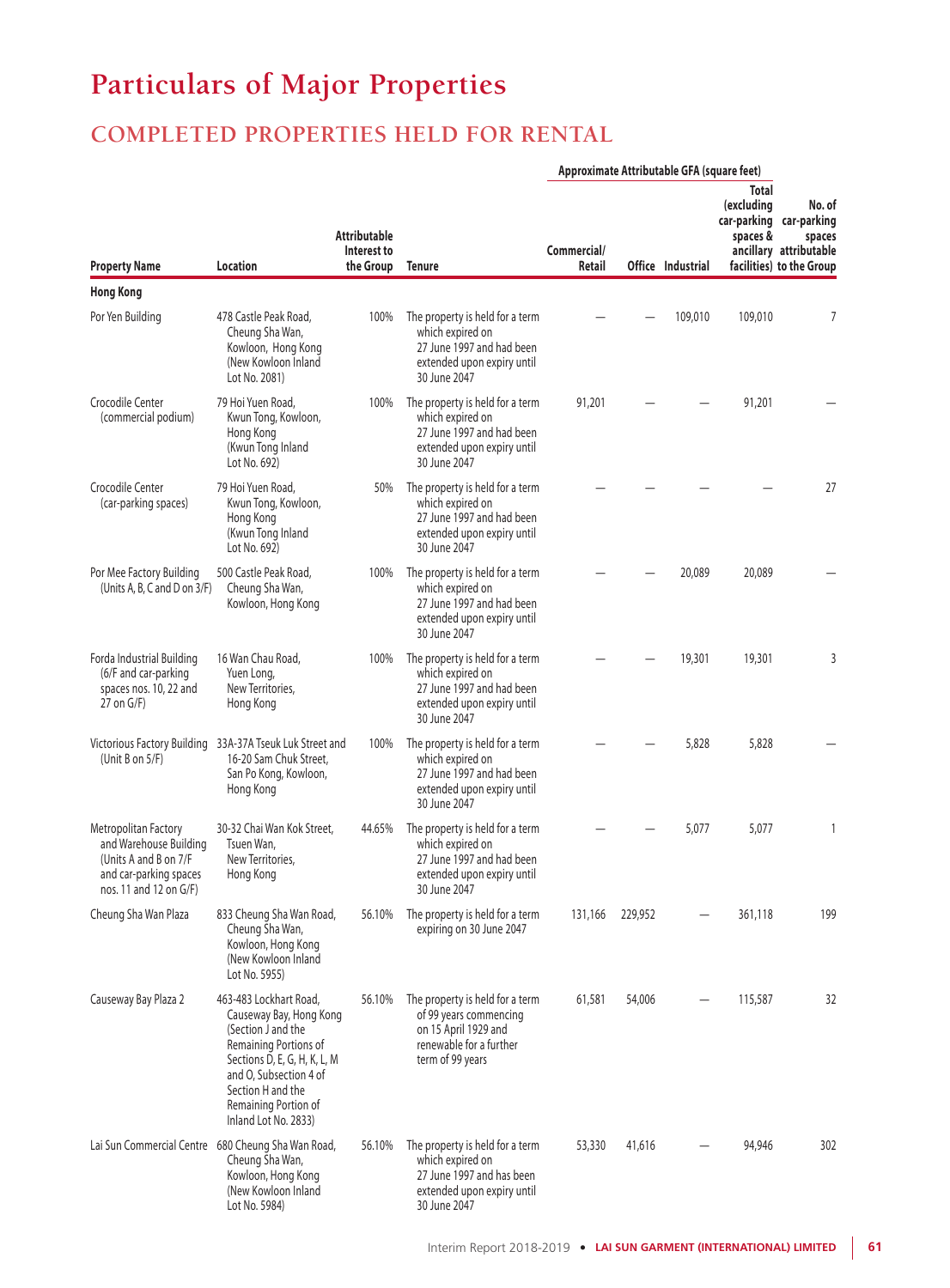## **COMPLETED PROPERTIES HELD FOR RENTAL** *(CONTINUED)*

|                                                                                                                                   |                                                                                                                                    |                                                 |                                                                                                                                                                                                 | Approximate Attributable GFA (square feet) |         |                   |                                 |                                                                                                   |
|-----------------------------------------------------------------------------------------------------------------------------------|------------------------------------------------------------------------------------------------------------------------------------|-------------------------------------------------|-------------------------------------------------------------------------------------------------------------------------------------------------------------------------------------------------|--------------------------------------------|---------|-------------------|---------------------------------|---------------------------------------------------------------------------------------------------|
| <b>Property Name</b>                                                                                                              | Location                                                                                                                           | <b>Attributable</b><br>Interest to<br>the Group | <b>Tenure</b>                                                                                                                                                                                   | Commercial/<br>Retail                      |         | Office Industrial | Total<br>(excluding<br>spaces & | No. of<br>car-parking car-parking<br>spaces<br>ancillary attributable<br>facilities) to the Group |
| <b>CCB</b> Tower                                                                                                                  | 3 Connaught Road Central,<br>Hong Kong<br>(Inland Lot No. 8736)                                                                    | 28.05%                                          | The property is held for a term<br>commencing from<br>28 June 1989 and expiring<br>on 30 June 2047                                                                                              |                                            | 64,292  |                   | 64,292                          | 10                                                                                                |
| 8 Observatory Road                                                                                                                | 2, 4, 6, 8, 10 and<br>12 Observatory Road,<br>Tsim Sha Tsui, Kowloon,<br>Hong Kong<br>(Inland Lot No. 11231)                       | 28.05%                                          | The property is held for a term<br>of 50 years commencing on<br>10 January 2014                                                                                                                 | 25,420                                     | 20,910  |                   | 46,330                          | 17                                                                                                |
| Alto Residences                                                                                                                   | 29 Tong Yin Street,<br>Tseung Kwan O,<br>New Territories.<br>Hong Kong                                                             | 28.05%                                          | The property is held for a term<br>of 50 years commencing<br>from 17 December 2012                                                                                                              | 29,445                                     |         |                   | 29,445                          | 41                                                                                                |
| Wyler Centre, Phase II<br>(20/F and 27/F and<br>car-parking spaces<br>nos. 17, 18 and 59<br>on $2/F$ )                            | 192-200 Tai Lin Pai Road,<br>Kwai Chung,<br>New Territories,<br>Hong Kong                                                          | 56.10%                                          | The property is held for a term<br>which expired on<br>27 June 1997 and has been<br>extended upon expiry until<br>30 June 2047                                                                  |                                            |         | 26,890            | 26,890                          | 2                                                                                                 |
| AIA Central                                                                                                                       | 1 Connaught Road Central,<br>Hong Kong<br>(Marine Lot No. 275,<br>Section A and the<br>Remaining Portion of<br>Marine Lot No. 278) | 5.61%                                           | The property is held for a term<br>of 999 years commencing<br>from 9 September 1895<br>(for Marine Lot No. 275)<br>and 999 years commencing<br>from 12 October 1896<br>(for Marine Lot no. 278) |                                            | 24,065  |                   | 24,065                          | 3                                                                                                 |
| Metropolitan Factory<br>and Warehouse Building<br>(Units A and B on 10/F and<br>car-parking space nos.<br>1, 2, 13 and 14 on G/F) | 30-32 Chai Wan Kok Street,<br>Tsuen Wan,<br>New Territories,<br>Hong Kong                                                          | 56.10%                                          | The property is held for a term<br>which expired on<br>27 June 1997 and has been<br>extended upon expiry until<br>30 June 2047                                                                  |                                            |         | 6,379             | 6,379                           | $\overline{2}$                                                                                    |
| Luen Fat Loong<br><b>Factory Building</b><br>(4/F)                                                                                | 19 Cheung Lee Street,<br>Chai Wan,<br>Hong Kong                                                                                    | 56.10%                                          | The property is held for a term<br>of 75 years commencing on<br>4 November 1963 renewable<br>for a further term of 75 years                                                                     |                                            |         | 2,407             | 2,407                           |                                                                                                   |
|                                                                                                                                   | Subtotal of major completed properties held for rental in Hong Kong:                                                               |                                                 |                                                                                                                                                                                                 | 392,143                                    | 434,841 | 194,981           | 1,021,965                       | 646                                                                                               |
| <b>United Kingdom</b>                                                                                                             |                                                                                                                                    |                                                 |                                                                                                                                                                                                 |                                            |         |                   |                                 |                                                                                                   |
| 107 Leadenhall Street<br>London (Note 1)                                                                                          | 107 Leadenhall Street,<br>London EC3,<br>United Kingdom                                                                            | 56.10%                                          | The property is held<br>freehold                                                                                                                                                                | 27,030                                     | 55,216  |                   | 82,246                          |                                                                                                   |
| 100 Leadenhall Street<br>London (Note 1)                                                                                          | 100 Leadenhall Street,<br>London EC3,<br>United Kingdom                                                                            | 56.10%                                          | The property is held<br>freehold                                                                                                                                                                |                                            | 99,690  |                   | 99,690                          | 8                                                                                                 |
| 106 Leadenhall Street<br>London (Note 1)                                                                                          | 106 Leadenhall Street,<br>London EC3,<br>United Kingdom                                                                            | 56.10%                                          | The property is held<br>freehold                                                                                                                                                                | 1,986                                      | 9,191   |                   | 11,177                          |                                                                                                   |
|                                                                                                                                   | Subtotal of major completed properties held for rental in United Kingdom:                                                          |                                                 |                                                                                                                                                                                                 | 29,016                                     | 164,097 | —                 | 193,113                         | 8                                                                                                 |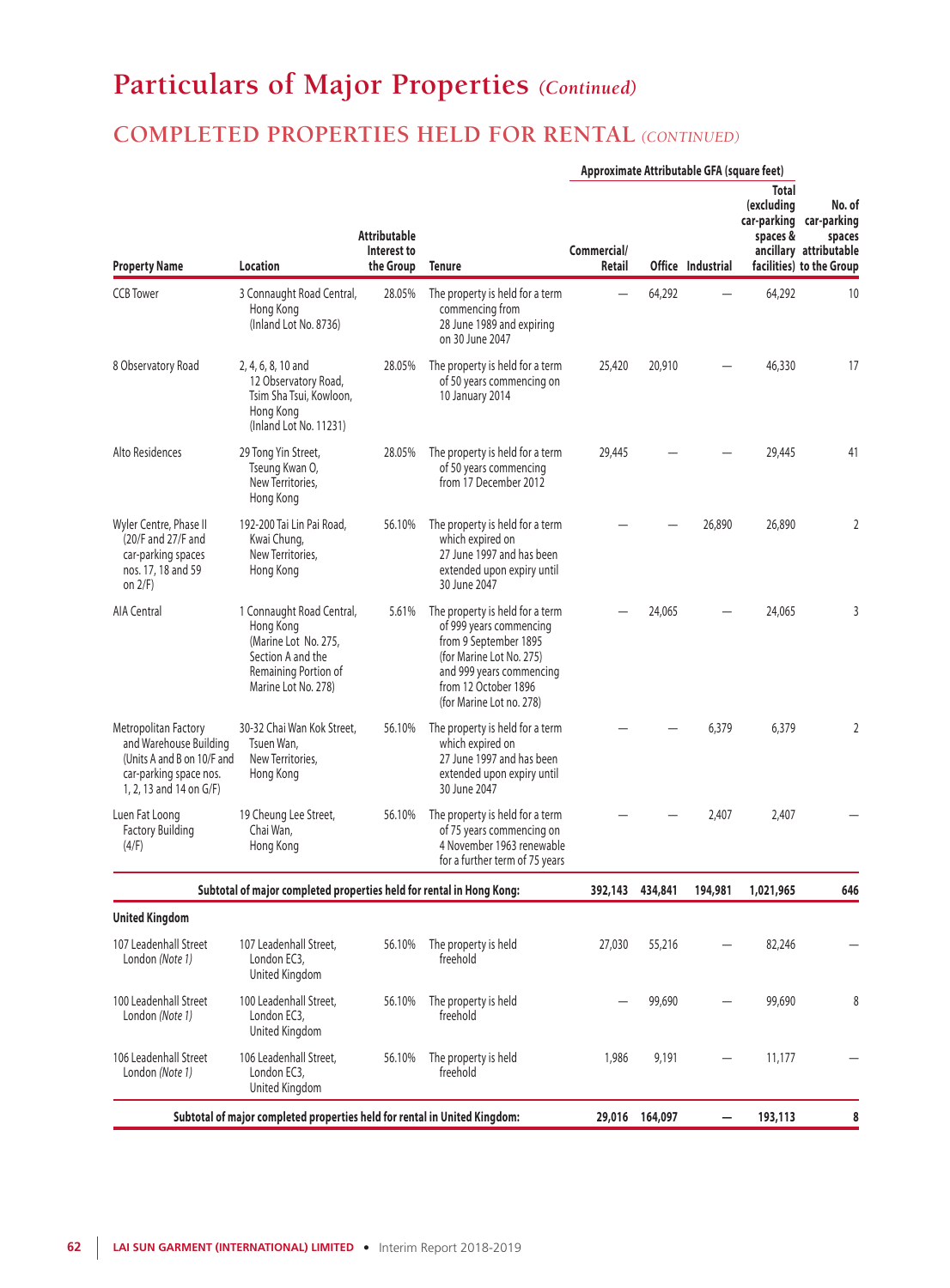## **COMPLETED PROPERTIES HELD FOR RENTAL** *(CONTINUED)*

|                                                 |                                                                           |                                                 | Approximate Attributable GFA (square feet)                                                                                            |                       |                 |                   |                                        |                                                                                                   |
|-------------------------------------------------|---------------------------------------------------------------------------|-------------------------------------------------|---------------------------------------------------------------------------------------------------------------------------------------|-----------------------|-----------------|-------------------|----------------------------------------|---------------------------------------------------------------------------------------------------|
| <b>Property Name</b>                            | Location                                                                  | <b>Attributable</b><br>Interest to<br>the Group | <b>Tenure</b>                                                                                                                         | Commercial/<br>Retail |                 | Office Industrial | <b>Total</b><br>(excluding<br>spaces & | No. of<br>car-parking car-parking<br>spaces<br>ancillary attributable<br>facilities) to the Group |
| <b>Mainland China</b>                           |                                                                           |                                                 |                                                                                                                                       |                       |                 |                   |                                        |                                                                                                   |
| Shanghai                                        |                                                                           |                                                 |                                                                                                                                       |                       |                 |                   |                                        |                                                                                                   |
| Shanghai Hong Kong Plaza 282 & 283 Huaihaizhong | Road, Huangpu District                                                    | 21.18%                                          | The property is held for a term<br>of 50 years commencing on<br>16 September 1992                                                     | 99,224                | 76,700          |                   | 175,924                                | 74                                                                                                |
| May Flower Plaza                                | Sujiaxiang, Jing'an District                                              | 21.18%                                          | The property is held for a term<br>of 40 years for commercial<br>use commencing on<br>5 February 2007                                 | 67,849                |                 |                   | 67,849                                 |                                                                                                   |
| Regents Park                                    | 88 Huichuan Road,<br><b>Changning District</b>                            | 20.12%                                          | The property is held for a term<br>of 70 years commencing on<br>4 May 1996                                                            | 16,513                |                 |                   | 16,513                                 |                                                                                                   |
|                                                 | Subtotal of major completed properties held for rental in Shanghai:       |                                                 |                                                                                                                                       | 183,586               | 76,700          |                   | 260,286                                | 74                                                                                                |
| Guangzhou                                       |                                                                           |                                                 |                                                                                                                                       |                       |                 |                   |                                        |                                                                                                   |
| May Flower Plaza                                | 68 Zhongshanwu Road,<br><b>Yuexiu District</b>                            | 21.18%                                          | The property is held for a term<br>of 40 years for commercial<br>use and 50 years for other<br>uses commencing on<br>14 October 1997  | 75,710                | 16,825          |                   | 92,535                                 | 29                                                                                                |
| <b>West Point</b>                               | Zhongshan Qi Road,<br>Liwan District                                      | 21.18%                                          | The property is held for a term<br>of 40 years for commercial<br>use and 50 years for other<br>uses commencing on<br>11 January 2006  | 36,426                |                 |                   | 36,426                                 |                                                                                                   |
| Lai Fung Tower                                  | 787 Dongfeng East Road,<br><b>Yuexiu District</b>                         | 21.18%                                          | The property is held for a term<br>of 40 years for commercial<br>uses and 50 years for other<br>uses commencing on<br>21 October 1997 | 20,981                | 128,468         |                   | 149,449                                | 66                                                                                                |
|                                                 | Subtotal of major completed properties held for rental in Guangzhou:      |                                                 |                                                                                                                                       |                       | 133,117 145,293 |                   | 278,410                                | 95                                                                                                |
| Zhongshan                                       |                                                                           |                                                 |                                                                                                                                       |                       |                 |                   |                                        |                                                                                                   |
| Palm Spring                                     | Caihong Planning Area,<br><b>Western District</b>                         | 21.18%                                          | The property is held for a term<br>expiring on 30 March 2075<br>for commercial/residential<br>uses                                    | 31,224                |                 |                   | 31,224                                 |                                                                                                   |
|                                                 | Subtotal of major completed properties held for rental in Zhongshan:      |                                                 |                                                                                                                                       | 31,224                |                 |                   | 31,224                                 |                                                                                                   |
|                                                 | Subtotal of major completed properties held for rental in Mainland China: |                                                 |                                                                                                                                       | 347,927               | 221,993         |                   | 569,920                                | 169                                                                                               |
|                                                 |                                                                           |                                                 | Total of major completed properties held for rental:                                                                                  | 769,086               | 820,931         | 194,981           | 1,784,998                              | 823                                                                                               |

*Note 1: Gross internal area*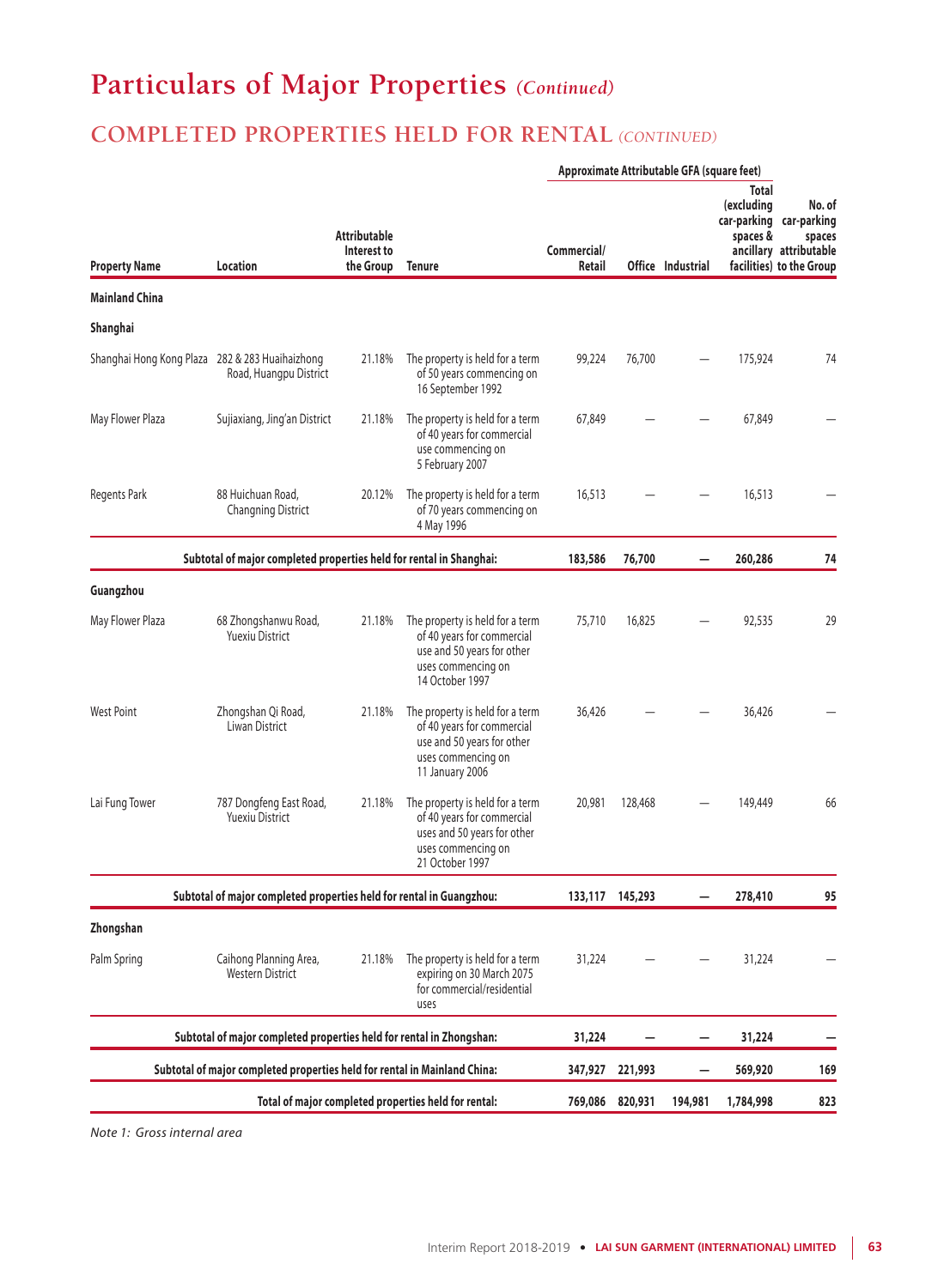## **COMPLETED HOTEL PROPERTIES AND SERVICED APARTMENTS**

|                                                      |                                                                   | <b>Attributable</b><br>Interest to |                                                                                                          | No. of | Approximate<br><b>Attributable</b><br><b>GFA</b> | No. of<br>car-parking<br>spaces<br>attributable |
|------------------------------------------------------|-------------------------------------------------------------------|------------------------------------|----------------------------------------------------------------------------------------------------------|--------|--------------------------------------------------|-------------------------------------------------|
| <b>Property Name</b>                                 | <b>Location</b>                                                   | the Group                          | <b>Tenure</b>                                                                                            | rooms  | (square feet)                                    | to the Group                                    |
| <b>Hong Kong</b>                                     |                                                                   |                                    |                                                                                                          |        |                                                  |                                                 |
| Hong Kong Ocean<br>Park Marriott Hotel,<br>Hong Kong | 180 Wong Chuk Hang Road,<br>Ocean Park, Hong Kong                 | 56.10%                             | The property is held<br>for a term of 75 years<br>commencing from<br>21 December 1972                    | 471    | 205,311                                          | 9                                               |
| <b>Vietnam</b>                                       |                                                                   |                                    |                                                                                                          |        |                                                  |                                                 |
| Caravelle Hotel                                      | 19 Lam Son Square,<br>District 1,<br>Ho Chi Minh City,<br>Vietnam | 14.59%                             | The property is held<br>under a land use right<br>due to expire on<br>8 October 2040                     | 335    | 55,189                                           |                                                 |
| <b>Mainland China</b>                                |                                                                   |                                    |                                                                                                          |        |                                                  |                                                 |
| Shanghai                                             |                                                                   |                                    |                                                                                                          |        |                                                  |                                                 |
| Ascott Huaihai<br>Road Shanghai                      | 282 Huaihaizhong Road,<br>Huangpu District                        | 21.18%                             | The property is held<br>for a term of 50 years<br>commencing on<br>16 September 1992                     | 300    | 75,253                                           |                                                 |
| STARR Hotel Shanghai Sujiaxiang, Jing'an             | <b>District</b>                                                   | 21.18%                             | The property is held<br>for a term of 50 years<br>for commercial use<br>commencing on<br>5 February 2007 | 239    | 30,470                                           |                                                 |
|                                                      |                                                                   |                                    | Subtotal of major completed hotel properties and serviced apartments in Shanghai:                        | 539    | 105,723                                          |                                                 |
| Zhongshan                                            |                                                                   |                                    |                                                                                                          |        |                                                  |                                                 |
| <b>STARR Resort</b><br>Residence<br>Zhongshan        | Caihong Planning Area,<br><b>Western District</b>                 | 21.18%                             | The property is held<br>for a term expiring<br>on 23 October 2073                                        | 90     | 20,876                                           |                                                 |
|                                                      |                                                                   |                                    | Subtotal of major completed hotel properties and serviced apartments in Zhongshan:                       | 90     | 20,876                                           |                                                 |
|                                                      |                                                                   |                                    | Subtotal of major completed hotel properties and serviced apartments in Mainland China:                  | 629    | 126,599                                          |                                                 |
|                                                      |                                                                   |                                    | Total of major completed hotel properties and serviced apartments: 1,435                                 |        | 387,099                                          | 9                                               |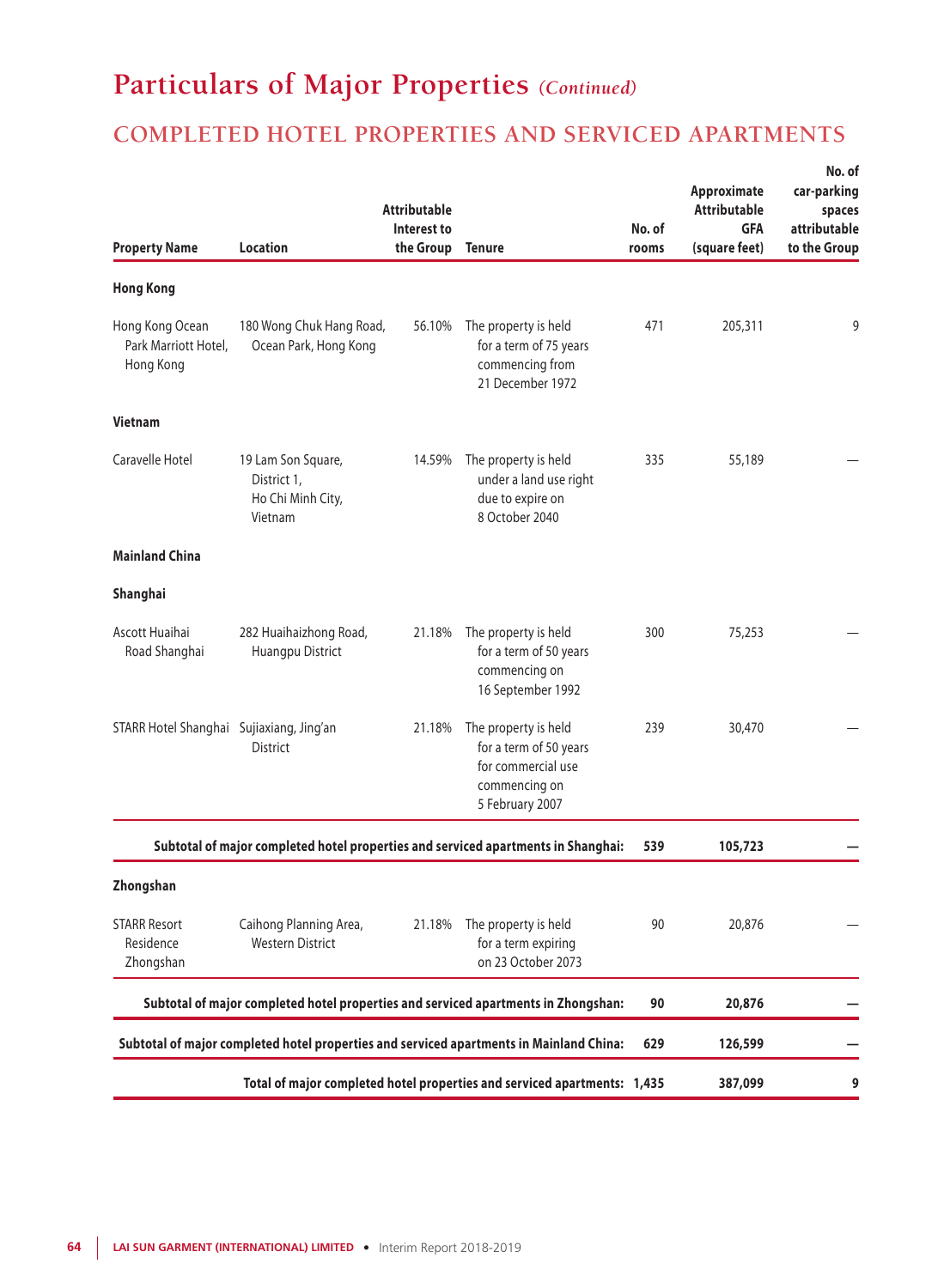## **PROPERTIES UNDER DEVELOPMENT**

|                                             |                                                                 | Attributable<br>Interest to<br>the Group | Stage of<br>Construction                                     | Approximate<br><b>Expected</b><br>completion<br>site area<br>date<br>(square feet)<br>(Note 1) | Approximate Attributable GFA (square feet) |                       |                |                                                  |         |                                                       |                                                                                       |
|---------------------------------------------|-----------------------------------------------------------------|------------------------------------------|--------------------------------------------------------------|------------------------------------------------------------------------------------------------|--------------------------------------------|-----------------------|----------------|--------------------------------------------------|---------|-------------------------------------------------------|---------------------------------------------------------------------------------------|
| <b>Property Name</b>                        | Location                                                        |                                          |                                                              |                                                                                                |                                            | Commercial/<br>Retail |                | <b>Serviced</b><br>Office Apartments Residential |         | <b>Total</b><br>(excluding<br>car-parking<br>spaces & | No. of<br>car-parking<br>spaces<br>ancillary attributable<br>facilities) to the Group |
| <b>Hong Kong</b>                            |                                                                 |                                          |                                                              |                                                                                                |                                            |                       |                |                                                  |         |                                                       |                                                                                       |
| Monti                                       | 9-11 and 15<br>Sai Wan Ho Street.<br>Shau Kei Wan,<br>Hong Kong | 56.10%                                   | Superstructure Q3 2019<br>works in<br>progress               |                                                                                                | 7,642                                      |                       |                |                                                  | 33,547  | 33,547                                                | 4                                                                                     |
| Novi                                        | 48-56 Ki Lung Street,<br>Kowloon,<br>Hong Kong                  | 56.10%                                   | Superstructure Q3 2019<br>works in<br>progress               |                                                                                                | 5,054                                      | 2,915                 |                |                                                  | 21,124  | 24,039                                                |                                                                                       |
|                                             |                                                                 |                                          | Subtotal of major properties under development in Hong Kong: |                                                                                                |                                            | 2,915                 |                |                                                  | 54,671  | 57,586                                                | 4                                                                                     |
| <b>Mainland China</b>                       |                                                                 |                                          |                                                              |                                                                                                |                                            |                       |                |                                                  |         |                                                       |                                                                                       |
| Guangzhou                                   |                                                                 |                                          |                                                              |                                                                                                |                                            |                       |                |                                                  |         |                                                       |                                                                                       |
| Haizhu Plaza                                | Chang Di Main Road,<br><b>Yuexiu District</b>                   | 21.18%                                   | Development H1 2023<br>under<br>planning                     |                                                                                                | 90,708                                     |                       | 21,986 100,967 |                                                  |         | 122,953                                               | 65                                                                                    |
|                                             |                                                                 |                                          | Subtotal of major properties under development in Guangzhou: |                                                                                                |                                            |                       | 21,986 100,967 |                                                  |         | 122,953                                               | 65                                                                                    |
| Zhongshan                                   |                                                                 |                                          |                                                              |                                                                                                |                                            |                       |                |                                                  |         |                                                       |                                                                                       |
| Palm Spring                                 | Caihong Planning Area,<br>Western District                      | 21.18%                                   | Construction<br>work in<br>progress                          | Phase III:<br>Q3 2020<br>Phase IV:<br>Q3 2021                                                  | 2,547,298<br>(Note 2)                      | 27,853                |                |                                                  | 416,793 | 444,646                                               | 373                                                                                   |
|                                             |                                                                 |                                          | Subtotal of major properties under development in Zhongshan: |                                                                                                |                                            | 27,853                |                |                                                  | 416,793 | 444,646                                               | 373                                                                                   |
| Shanghai                                    |                                                                 |                                          |                                                              |                                                                                                |                                            |                       |                |                                                  |         |                                                       |                                                                                       |
| Northgate Plaza<br>redevelopment<br>project | Tian Mu Road West,<br>Jing'an District                          |                                          | 21.18% Construction Q2 2022<br>work in<br>progress           |                                                                                                | 107,223                                    |                       | 19,948 126,971 |                                                  |         | 146,919                                               | 117                                                                                   |
| Wuli Bridge<br>project                      | Wuliqiao Road,<br>104 Jie Fang,<br>Huangpu District             | 21.18%                                   | Construction<br>work in<br>progress                          | Q2 2019                                                                                        | 74,112                                     |                       |                |                                                  | 16,510  | 16,510                                                | 21                                                                                    |
|                                             |                                                                 |                                          | Subtotal of major properties under development in Shanghai:  |                                                                                                |                                            |                       | 19,948 126,971 |                                                  | 16,510  | 163,429                                               | 138                                                                                   |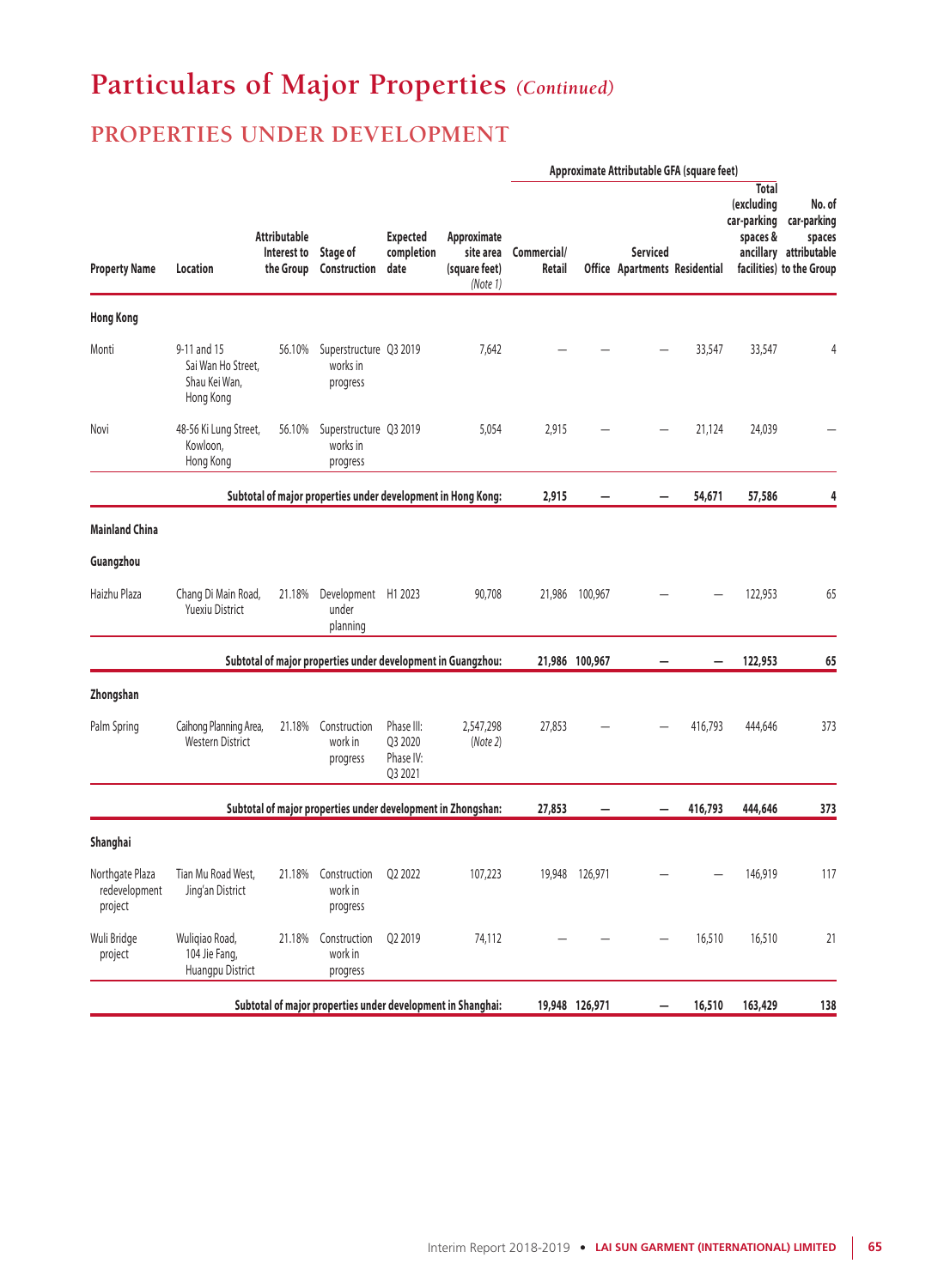## **PROPERTIES UNDER DEVELOPMENT** *(CONTINUED)*

|                      |                                                                                                                                                                        |                                                 |                                                                   |                                       |                                                       | Approximate Attributable GFA (square feet) |               |                                      |             |                                                                            |                                                                 |
|----------------------|------------------------------------------------------------------------------------------------------------------------------------------------------------------------|-------------------------------------------------|-------------------------------------------------------------------|---------------------------------------|-------------------------------------------------------|--------------------------------------------|---------------|--------------------------------------|-------------|----------------------------------------------------------------------------|-----------------------------------------------------------------|
| <b>Property Name</b> | Location                                                                                                                                                               | <b>Attributable</b><br>Interest to<br>the Group | Stage of<br>Construction                                          | <b>Expected</b><br>completion<br>date | Approximate<br>site area<br>(square feet)<br>(Note 1) | Commercial/<br>Retail                      | <b>Office</b> | <b>Serviced</b><br><b>Apartments</b> | Residential | Total<br>(excluding<br>car-parking<br>spaces &<br>ancillary<br>facilities) | No. of<br>car-parking<br>spaces<br>attributable<br>to the Group |
| Henggin              |                                                                                                                                                                        |                                                 |                                                                   |                                       |                                                       |                                            |               |                                      |             |                                                                            |                                                                 |
| Novotown Phase       | East side of Yiwener<br>Road, south side<br>of Caihong Road,<br>west side of Tianyu<br>Road and north side<br>of Hengqin Road,<br>Hengqin New Area,<br>Zhuhai City     | 25.32%                                          | Construction<br>work in<br>progress                               | H1 2019                               | 1,401,184<br>(Note 2)                                 | 247,628                                    | 149,363       | 259,856                              |             | 656,847                                                                    | 529                                                             |
| Novotown Phase II    | East side of Yiwener<br>Road, south side<br>of Xiangjiang Road,<br>west side of Yiwenyi<br>Road and north side<br>of Zhishui Road.<br>Henggin New Area,<br>Zhuhai City | 21.18%                                          | Development<br>under<br>planning                                  | 2023                                  | 1,547,523                                             | 655,594                                    |               |                                      |             | 655,594                                                                    | 305                                                             |
|                      |                                                                                                                                                                        |                                                 | Subtotal of major properties under development in Hengqin:        |                                       |                                                       | 903,222                                    | 149,363       | 259,856                              | —           | 1,312,441                                                                  | 834                                                             |
|                      |                                                                                                                                                                        |                                                 | Subtotal of major properties under development in Mainland China: |                                       |                                                       | 973,009                                    | 377,301       | 259,856                              | 433,303     | 2,043,469                                                                  | 1,410                                                           |
|                      |                                                                                                                                                                        |                                                 | Total of major properties under development:                      |                                       |                                                       | 975,924                                    | 377,301       | 259,856                              | 487,974     | 2,101,055                                                                  | 1,414                                                           |

#### *Notes:*

*1. On project basis*

*2. Including portions of the projects that have been completed for sale/lease*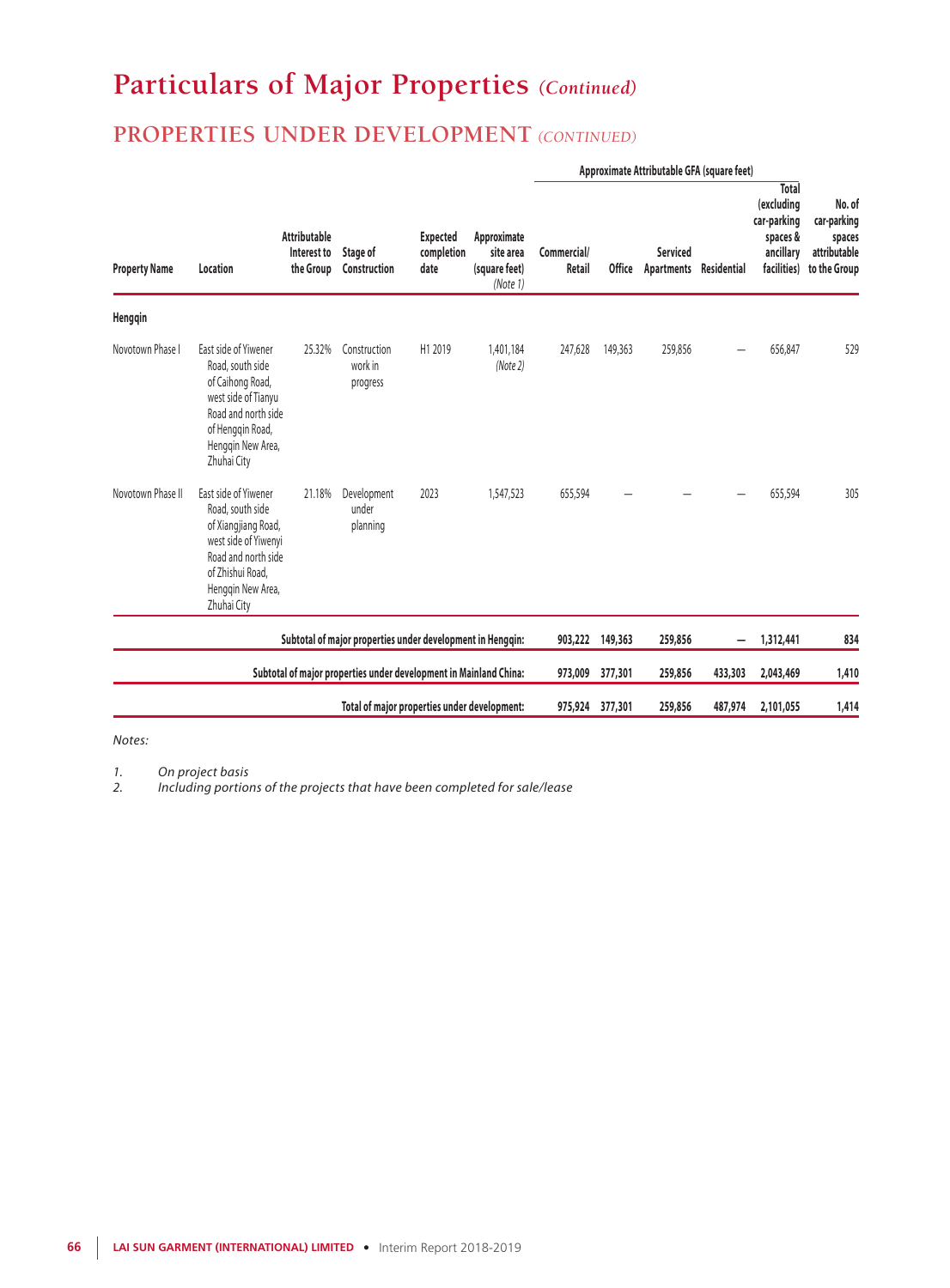## **COMPLETED PROPERTIES HELD FOR SALE**

|                        |                                                                                                                                                           |                                                 | Approximate Attributable GFA (square feet) |                    |                                                                                   |                                                                 |
|------------------------|-----------------------------------------------------------------------------------------------------------------------------------------------------------|-------------------------------------------------|--------------------------------------------|--------------------|-----------------------------------------------------------------------------------|-----------------------------------------------------------------|
| <b>Property Name</b>   | <b>Location</b>                                                                                                                                           | <b>Attributable</b><br>Interest to<br>the Group | Commercial/<br><b>Retail</b>               | <b>Residential</b> | <b>Total</b><br>(excluding<br>car-parking<br>spaces &<br>ancillary<br>facilities) | No. of<br>car-parking<br>spaces<br>attributable<br>to the Group |
| <b>Hong Kong</b>       |                                                                                                                                                           |                                                 |                                            |                    |                                                                                   |                                                                 |
| Ocean One              | 6 Shung Shun Street, Yau Tong,<br>Kowloon, Hong Kong                                                                                                      | 56.10%                                          | 15,319                                     |                    | 15,319                                                                            | 4                                                               |
| 339 Tai Hang Road      | 335-339 Tai Hang Road, Hong Kong                                                                                                                          | 56.10%                                          |                                            | 3,623              | 3,623                                                                             | $\overline{2}$                                                  |
| Alto Residences        | 29 Tong Yin Street, Tseung Kwan O,<br>New Territories, Hong Kong                                                                                          | 28.05%                                          |                                            | 32,423             | 32,423                                                                            | 38                                                              |
| 93 Pau Chung Street    | 20-32 San Shan Road and<br>93 Pau Chung Street,<br>Ma Tau Kok, Kowloon, Hong Kong                                                                         | 56.10%                                          | 2,108                                      |                    | 2,108                                                                             | 11                                                              |
|                        | Subtotal of major completed properties held for sale in Hong Kong:                                                                                        |                                                 | 17,427                                     | 36,046             | 53,473                                                                            | 55                                                              |
| <b>Mainland China</b>  |                                                                                                                                                           |                                                 |                                            |                    |                                                                                   |                                                                 |
| Zhongshan              |                                                                                                                                                           |                                                 |                                            |                    |                                                                                   |                                                                 |
| Palm Spring            | Caihong Planning Area, Western District                                                                                                                   | 21.18%                                          | 7,138                                      | 95,064             | 102,202                                                                           | 258                                                             |
|                        | Subtotal of major completed properties held for sale in Zhongshan:                                                                                        |                                                 | 7,138                                      | 95,064             | 102,202                                                                           | 258                                                             |
| Hengqin                |                                                                                                                                                           |                                                 |                                            |                    |                                                                                   |                                                                 |
| Novotown Phase I       | East side of Yiwener Road,<br>south side of Caihong Road,<br>west side of Tianyu Road and<br>north side of Hengqin Road,<br>Hengqin New Area, Zhuhai City | 25.32%                                          |                                            | 49,987             | 49,987                                                                            |                                                                 |
|                        | Subtotal of major completed properties held for sale in Hengqin:                                                                                          |                                                 |                                            | 49,987             | 49,987                                                                            |                                                                 |
| Shanghai               |                                                                                                                                                           |                                                 |                                            |                    |                                                                                   |                                                                 |
| May Flower Plaza       | Sujiaxiang, Jing'an District                                                                                                                              | 21.18%                                          |                                            |                    |                                                                                   | 97                                                              |
| Regents Park, Phase II | 88 Huichuan Road, Changning District                                                                                                                      | 20.12%                                          |                                            |                    |                                                                                   | 56                                                              |
|                        | Subtotal of major completed properties held for sale in Shanghai:                                                                                         |                                                 |                                            |                    |                                                                                   | 153                                                             |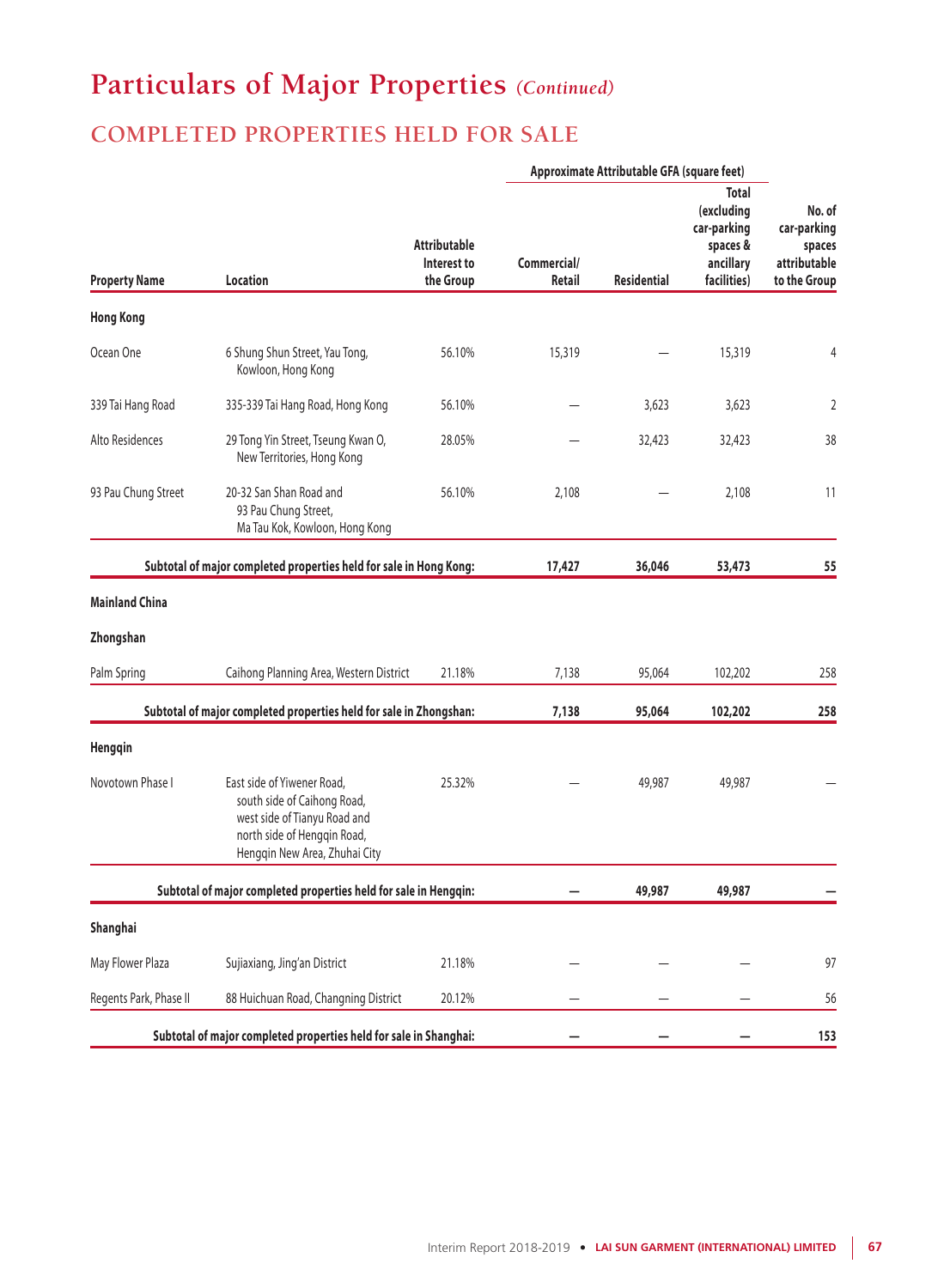## **COMPLETED PROPERTIES HELD FOR SALE** *(CONTINUED)*

|                       |                                                                         |                                                 | Approximate Attributable GFA (square feet) |                    |                                                                                   |                                                                 |
|-----------------------|-------------------------------------------------------------------------|-------------------------------------------------|--------------------------------------------|--------------------|-----------------------------------------------------------------------------------|-----------------------------------------------------------------|
| <b>Property Name</b>  | Location                                                                | <b>Attributable</b><br>Interest to<br>the Group | Commercial/<br><b>Retail</b>               | <b>Residential</b> | <b>Total</b><br>(excluding<br>car-parking<br>spaces &<br>ancillary<br>facilities) | No. of<br>car-parking<br>spaces<br>attributable<br>to the Group |
| Guangzhou             |                                                                         |                                                 |                                            |                    |                                                                                   |                                                                 |
| Eastern Place Phase V | 787 Dongfeng East Road, Yuexiu District                                 | 21.18%                                          |                                            |                    |                                                                                   | 4                                                               |
| Dolce Vita            | Jinshazhou, Heng Sha, Baiyun District                                   | 10.06%                                          |                                            |                    |                                                                                   | 4                                                               |
| King's Park           | Donghua Dong Road, Yuexiu District                                      | 21.18%                                          |                                            |                    |                                                                                   | 3                                                               |
| <b>West Point</b>     | Zhongshan Qi Road, Liwan District                                       | 21.18%                                          |                                            |                    |                                                                                   | 27                                                              |
|                       | Subtotal of major completed properties held for sale in Guangzhou:      |                                                 |                                            |                    |                                                                                   | 38                                                              |
|                       | Subtotal of major completed properties held for sale in Mainland China: |                                                 | 7,138                                      | 145,051            | 152,189                                                                           | 449                                                             |
|                       | Total of major completed properties held for sale:                      |                                                 | 24,565                                     | 181,097            | 205,662                                                                           | 504                                                             |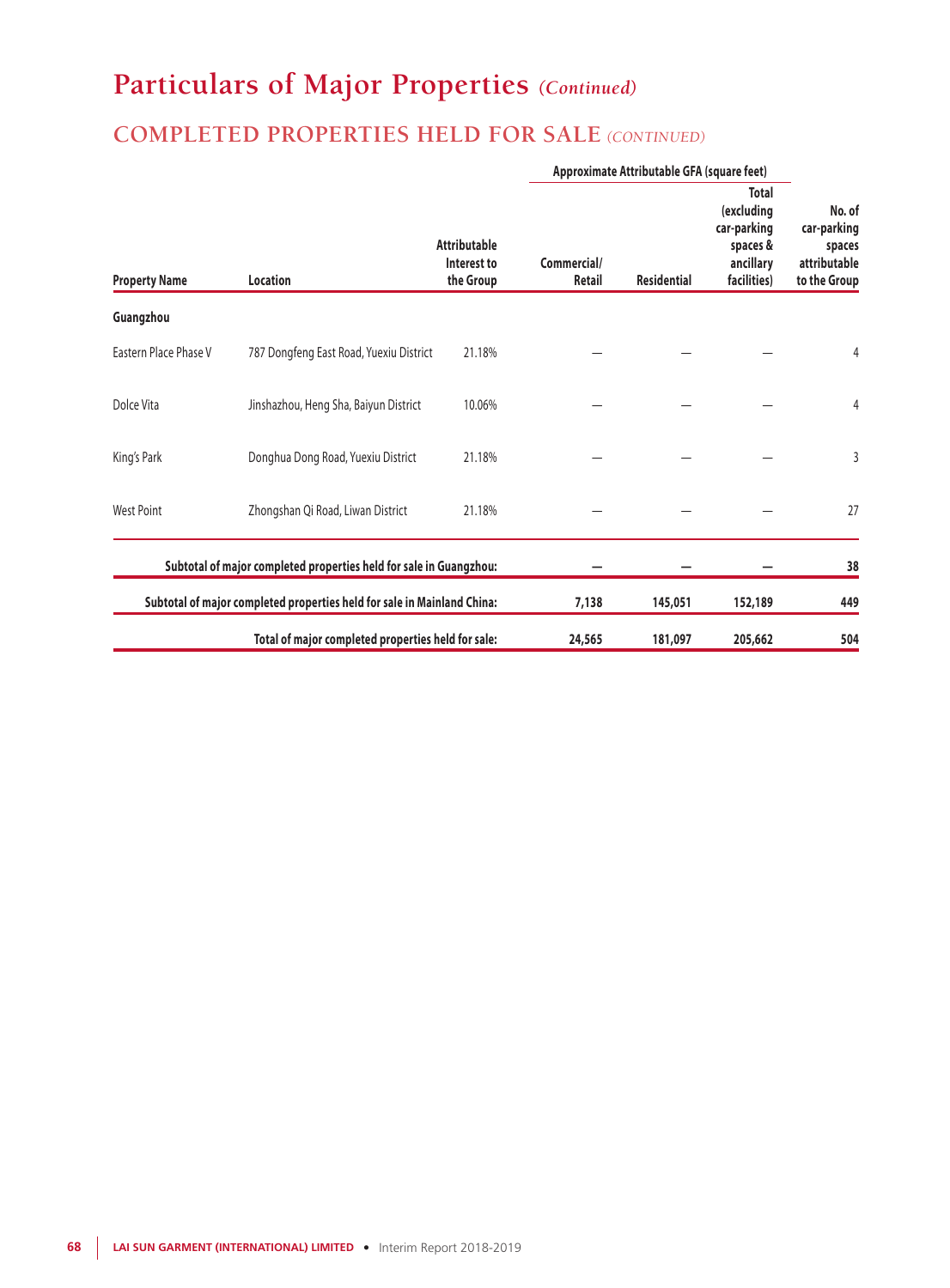# **Corporate Governance and Other Information**

## **CORPORATE GOVERNANCE**

The Company is committed to achieving and maintaining high standards of corporate governance and has established policies and procedures for compliance with the principles and code provisions set out in the Corporate Governance Code ("**CG Code**") contained in Appendix 14 to the Rules Governing the Listing of Securities on the Stock Exchange of Hong Kong Limited ("**Stock Exchange**" and "**Listing Rules**", respectively) from time to time.

The Company has complied with all the code provisions set out in the CG Code throughout the six months ended 31 January 2019 save for the deviations from code provisions A.4.1 and A.5.1.

#### *Under code provision A.4.1, non-executive directors should be appointed for a specific term and subject to re-election.*

None of the existing non-executive directors ("**NEDs**", including the independent non-executive directors ("**INEDs**")) of the Company is appointed for a specific term. However, all directors of the Company ("**Directors**") are subject to the retirement provisions of the Articles of Association of the Company, which require that the Directors for the time being shall retire from office by rotation once every three years since their last election by shareholders of the Company ("**Shareholders**") and the retiring Directors are eligible for re-election. In addition, any person appointed by the Board as an additional Director (including a NED) will hold office only until the next annual general meeting of the Company and will then be eligible for re-election. Further, in line with the relevant code provision of the CG Code, each of the Directors appointed to fill a casual vacancy would/will be subject to election by the Shareholders at the first general meeting after his/her appointment. In view of these, the Board considers that such requirements are sufficient to meet the underlying objective of the said code provision A.4.1 and, therefore, does not intend to take any remedial steps in this regard.

*Under code provision A.5.1, a nomination committee comprising a majority of independent non-executive directors should be established and chaired by the chairman of the board or an independent non-executive director.*

The Company has not established a nomination committee whose functions are assumed by the full Board. The Board has reviewed the structure, size and composition (including the skills, knowledge and experience) of the Board annually and the Company has achieved and maintained diversity of the Board including professional qualifications and experience, cultural and educational background, race and ethnicity, gender, age and length of service which meet the Company's business model and specific needs. Potential new Directors will be recruited based on their knowledge, skills, experience and expertise and the requirements of the Company at the relevant time and candidates for the INEDs must meet the independence criterion. The process of identifying and selecting appropriate candidates for consideration and approval by the Board has been, and will continue to be, carried out by the executive Directors ("**EDs**"). In January 2019, the Company adopted the Nomination Policy which set out the criteria, process and procedures by which the Company will select candidates for possible inclusion in the Board. As the Nomination Policy has already been in place and the other duties of the nomination committee as set out in the CG Code have long been performed by the full Board effectively, the Board does not consider it necessary to establish a nomination committee at the current stage.

### **Board**

The Board oversees the overall management of the Company's business and affairs. The Board's primary duty is to ensure the viability of the Company and to ascertain that it is managed in the best interests of its Shareholders as a whole while taking into account the interests of other stakeholders.

The Board has delegated the day-to-day management of the Company's business to the management and the Executive Committee and focuses its attention on matters affecting the Company's long-term objectives and plans for achieving these objectives, the overall business and commercial strategy of the Company and its subsidiaries ("**Group**") as well as overall policies and guidelines.

The Board currently comprises nine members, of whom six are EDs and three are INEDs. The current composition of the Board is characterised by diversity, whether considered in terms of gender, nationality, professional background and skills.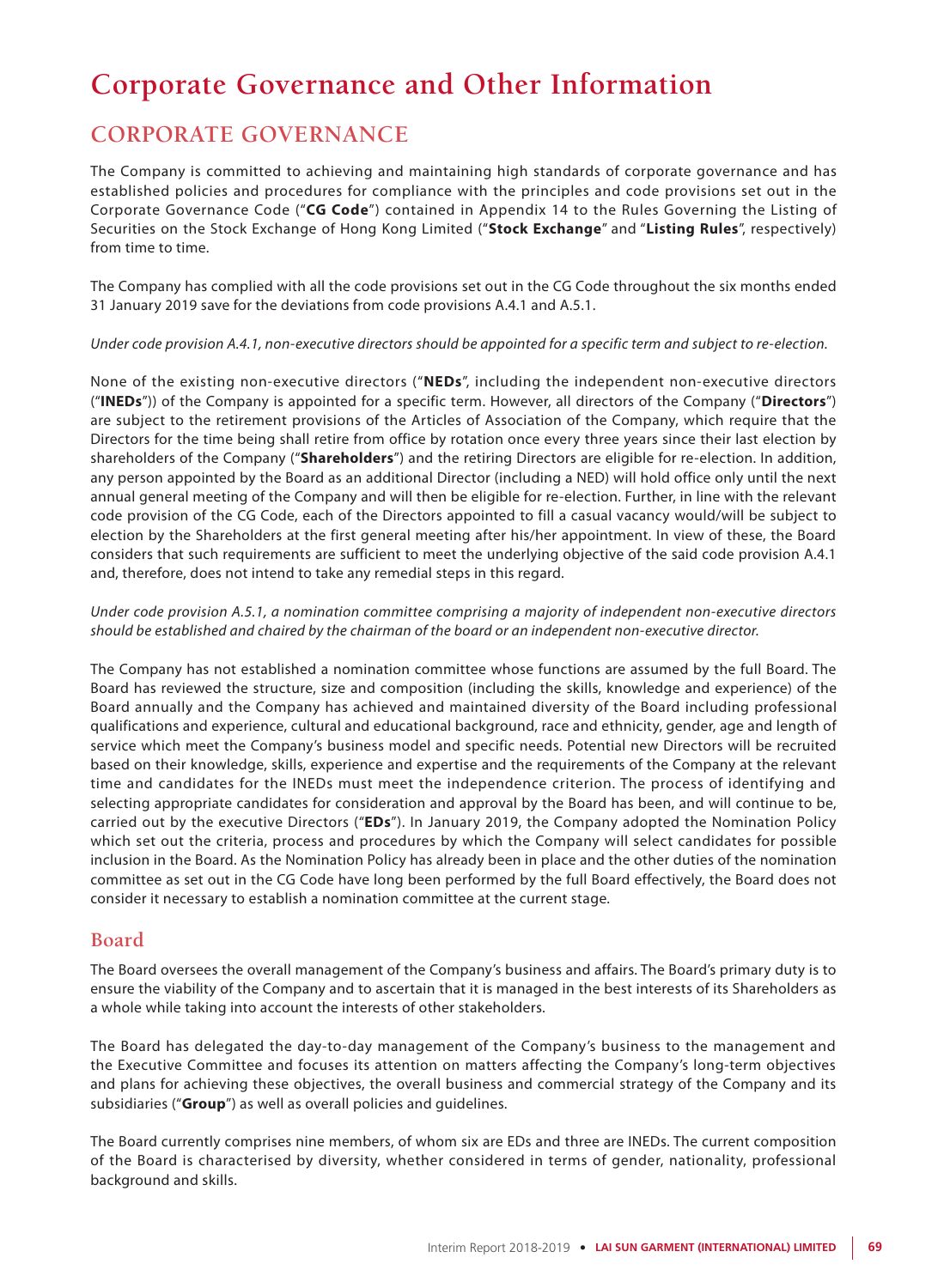# **Corporate Governance and Other Information** *(Continued)*

## **CORPORATE GOVERNANCE** *(CONTINUED)*

### **Board** *(Continued)*

The Board meets at least four times a year with meeting dates scheduled prior to the beginning of the year. Additional board meetings will be held when warranted. Directors also participate in the consideration and approval of matters of the Company by way of written resolutions circulated to Directors together with supporting explanatory materials as and when required.

All Directors have been provided, on a monthly basis, with the Group's management information updates, giving a balanced and understandable assessment of the Group's performance, position, recent developments and prospects in sufficient detail to keep them abreast of the Group's affairs and facilitate them to discharge their duties under the relevant requirements of the Listing Rules.

### **Chairman and Chief Executive Officer**

During the six months ended 31 January 2019 and up to the date of this Report, Dr. Lam Kin Ming was the Chairman of the Company while Dr. Lam Kin Ngok, Peter and Mr. Chew Fook Aun were both the Deputy Chairman of the Company and Mr. Yip Chai Tuck was the Chief Executive Officer of the Company. The segregation ensures a clear distinction between the Chairman's responsibilities to manage the Board and the Chief Executive Officer's responsibilities to manage the Company's business. The division of responsibilities between the Chairman and the Chief Executive Officer is defined.

### **SECURITIES TRANSACTIONS BY DIRECTORS AND DESIGNATED EMPLOYEES**

The Company has adopted a Code of Practice for Securities Transactions by Directors and Designated Employees ("**Securities Code**") on terms no less exacting than the required standard set out in the Model Code for Securities Transactions by Directors of Listed Issuers contained in Appendix 10 to the Listing Rules. The Company has made specific enquiry of all Directors and they have confirmed in writing their compliance with the required standard set out in the Securities Code during the six months ended 31 January 2019.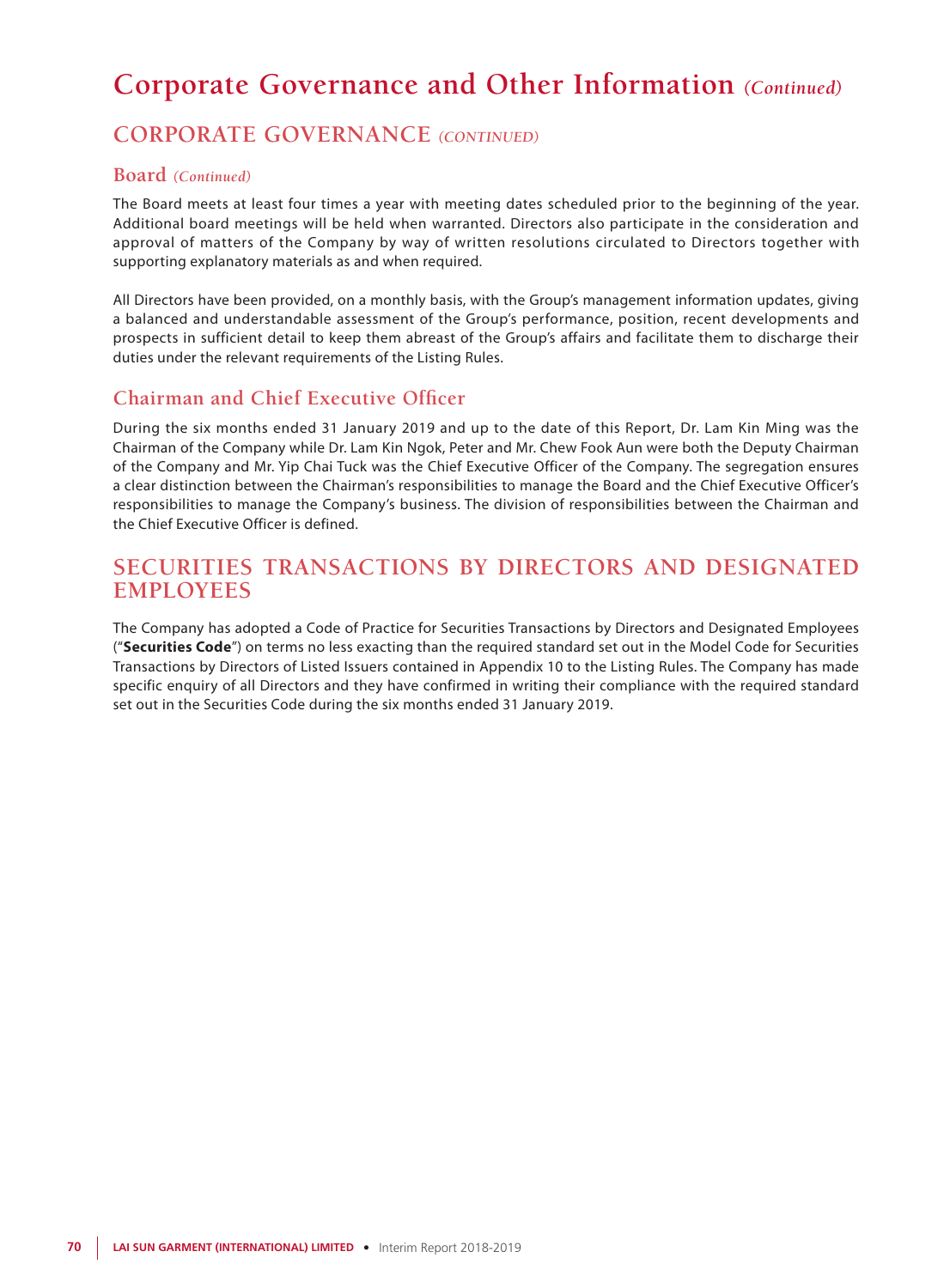# **Corporate Governance and Other Information** *(Continued)*

## **DIRECTORS' INTERESTS**

The following Directors and the chief executive of the Company who held office on 31 January 2019 and their respective close associates (as defined in the Listing Rules) were interested, or were deemed to be interested in the following interests or short positions in the shares, underlying shares and debentures of the Company or any of its associated corporations (within the meaning of the Securities and Futures Ordinance, Chapter 571 of the Laws of Hong Kong ("**SFO**")) on that date (a) as required to be notified to the Company and the Stock Exchange pursuant to Divisions 7 and 8 of Part XV of the SFO (including interests and short positions, if any, which they were taken or deemed to have under such provisions of the SFO); or (b) as recorded in the register required to be kept by the Company pursuant to Section 352 of the SFO ("**Register of Directors and Chief Executive**"); or (c) as otherwise notified to the Company and the Stock Exchange pursuant to the Securities Code; or (d) as known by the Directors:

### **(a) The Company**

| <b>Name of Director</b>          | <b>Capacity</b>                                                | Personal<br>interests   | <b>Family</b><br><i>interests</i> | Corporate<br><i>interests</i> | <b>Other</b><br><i>interests</i> | Total<br><b>interests</b> | <b>Approximate</b><br>% of total<br>interests to<br>total issued<br><b>Shares</b><br>(Note 1) |
|----------------------------------|----------------------------------------------------------------|-------------------------|-----------------------------------|-------------------------------|----------------------------------|---------------------------|-----------------------------------------------------------------------------------------------|
| Lam Kin Ngok, Peter<br>(Note 13) | Beneficial<br>owner/<br>Owner of<br>controlled<br>corporations | 48,116,366<br>(Note 10) | Nil                               | 113,127,277<br>(Note 2)       | 708,575<br>(Notes 4, 7 & 8)      | 161,952,218               | 42.05%                                                                                        |
| Lam Kin Ming                     | Beneficial<br>owner                                            | 1,007,075<br>(Note 11)  | Nil                               | Nil                           | Nil                              | 1,007,075                 | 0.26%                                                                                         |
| Chew Fook Aun                    | Beneficial<br>owner/<br>Owner of<br>controlled<br>corporations | Nil                     | Nil                               | 202,422<br>(Note 9)           | 3,819,204<br>(Notes 5, 7 & 8)    | 4,021,626                 | 1.04%                                                                                         |
| U Po Chu<br>(Note 13)            | Beneficial<br>owner                                            | 825,525                 | Nil                               | Nil                           | Nil                              | 825,525                   | 0.21%                                                                                         |
| Lam Hau Yin, Lester<br>(Note 13) | Beneficial<br>owner                                            | 12,283,938<br>(Note 12) | Nil                               | Nil                           | 7,571,626<br>(Notes 6, 7 & 8)    | 19,855,564                | 5.16%                                                                                         |

#### **Long positions in the ordinary shares of the Company ("Shares") and the underlying Shares**

*Notes:*

*1. The percentage has been compiled based on the total number of issued Shares for the six months ended 31 January 2019 (i.e. 385,137,657 Shares).*

*2. On 15 August 2017, the Company implemented a share consolidation on the basis that every five (5) issued shares in the share capital of the Company were consolidated into one (1) consolidated share in the share capital of the Company ("Share Consolidation").*

*On 21 December 2018, the Shareholders approved a final dividend of HK\$0.074 per Share payable in cash with a scrip dividend alternative ("Scrip Dividend Scheme") for the year ended 31 July 2018.*

*As at 31 January 2019, Dr. Lam Kin Ngok, Peter was deemed to be interested in 113,127,277 Shares (representing approximately 29.37% of the issued share capital of the Company) by virtue of his 100% interest in the issued share capital of Wisdoman Limited which directly owned 113,127,277 Shares.*

*Subsequent to the reporting period, the Company allotted and issued 1,467,165 new ordinary shares ("Scrip Shares") pursuant to its Scrip Dividend Scheme in relation to the final dividend for the year ended 31 July 2018 on 13 February 2019, increasing the total number of issued Shares from 385,137,657 to 386,604,822. Wisdoman Limited has elected*  to receive a total of 764,373 Scrip Shares in lieu of cash dividend pursuant to the Scrip Dividend Scheme of the *Company, increasing Wisdoman Limited's interests in the Company from 113,127,277 Shares to 113,891,650 Shares.*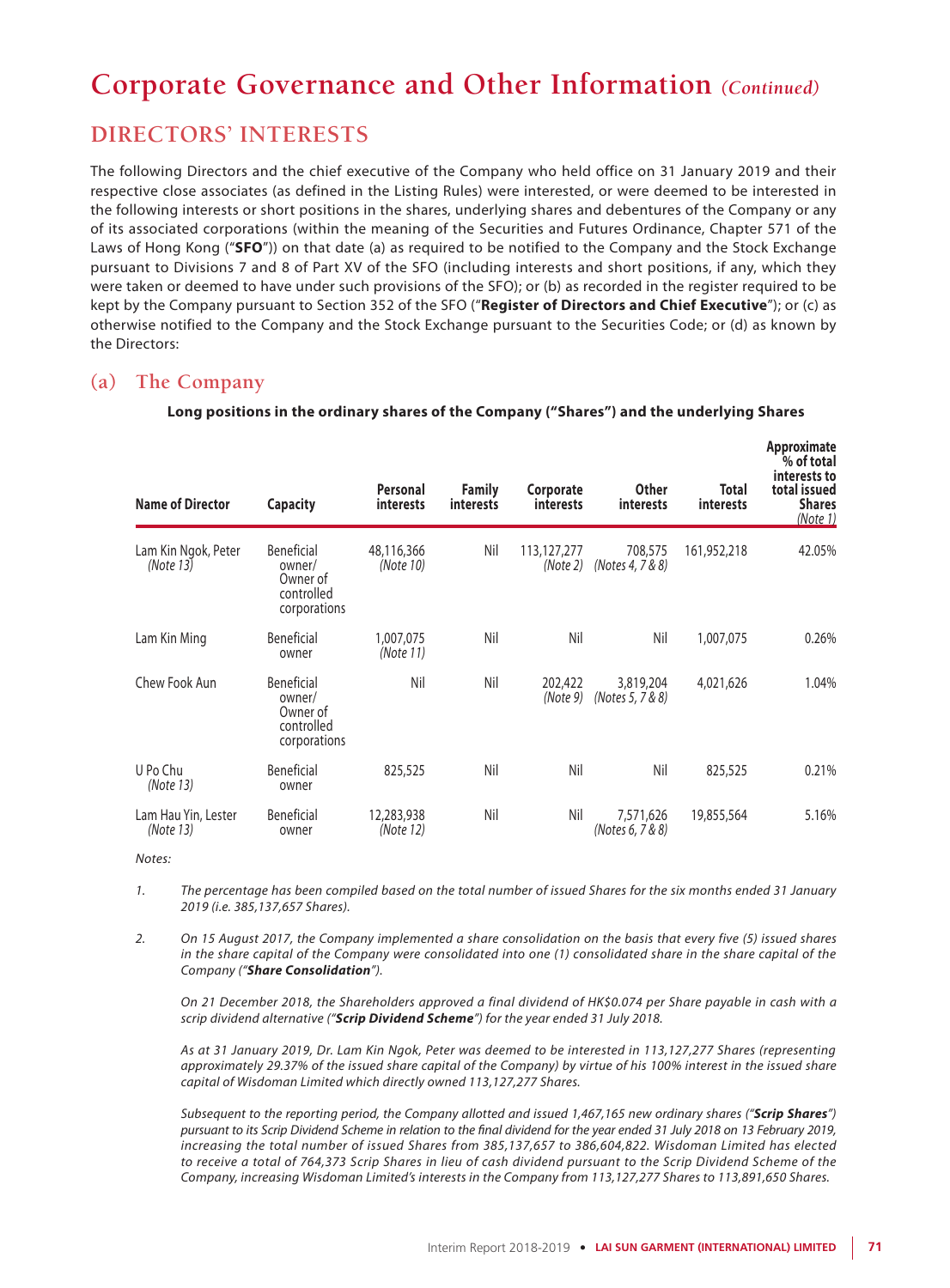## **Corporate Governance and Other Information** *(Continued)*

### **DIRECTORS' INTERESTS** *(CONTINUED)*

#### **(a) The Company** *(Continued)*

*Notes: (Continued)*

- *3. At the annual general meeting of the Company held on 11 December 2015, the Shareholders approved the adoption of a new share option scheme ("2015 Share Option Scheme") and termination of the share option scheme adopted by the Company on 22 December 2006 ("2006 Share Option Scheme"). Upon the termination of the 2006 Share Option Scheme, no further options can be granted thereunder but the subsisting options granted prior to the termination will continue to be valid and exercisable in accordance with the terms of the 2006 Share Option Scheme.*
- *4. A share option comprising a total of 1,617,423 underlying Shares had been granted to Dr. Lam Kin Ngok, Peter under the 2006 Share Option Scheme at an exercise price of HK\$1.41 per Share on 18 January 2013 and is exercisable during the period from 18 January 2013 to 17 January 2023.*

*A share option comprising a total of 1,666,666 underlying Shares had been granted to Dr. Lam Kin Ngok, Peter under the 2015 Share Option Scheme at an exercise price of HK\$3.00 per Share on 19 June 2017 and is exercisable during the period from 19 June 2017 to 18 June 2027.*

*5. A share option comprising a total of 16,174,234 underlying Shares had been granted to Mr. Chew Fook Aun under the 2006 Share Option Scheme at an exercise price of HK\$0.582 per Share on 5 June 2012 and is exercisable during the period from 5 June 2012 to 4 June 2022.*

*Mr. Chew Fook Aun does not hold any share options in the Company under the 2006 Share Option Scheme after a share option comprising a total of 8,012,111 underlying Shares were exercised by him on 1 November 2016.*

*A share option comprising a total of 19,096,022 underlying Shares had been granted to Mr. Chew Fook Aun under the 2015 Share Option Scheme at an exercise price of HK\$3.00 per Share on 19 June 2017 and is exercisable during the period from 19 June 2017 to 18 June 2027.*

*6. A share option comprising a total of 16,174,234 underlying Shares had been granted to Mr. Lam Hau Yin, Lester under the 2006 Share Option Scheme at an exercise price of HK\$1.41 per Share on 18 January 2013 and is exercisable during the period from 18 January 2013 to 17 January 2023.*

*A share option comprising a total of 19,096,022 underlying Shares had been granted to Mr. Lam Hau Yin, Lester under the 2015 Share Option Scheme at an exercise price of HK\$3.00 per Share on 19 June 2017 and is exercisable during the period from 19 June 2017 to 18 June 2027.*

*7. On 7 February 2014, the exercise price of and the number of Shares entitled to be subscribed for under the outstanding share options have been adjusted in the following manner following the completion of rights issue of the Company.*

| <b>Name of Director</b> | Number of<br>underlying Shares<br>comprised in<br>share options<br>before the<br>rights issue<br>of the Company | <b>Exercise price</b><br>per Share<br>prior to the<br>rights issue<br>of the Company<br>HK\$ | <b>Adjusted</b><br>number of<br>underlying Shares<br>comprised in<br>share options<br>after the<br>rights issue<br>of the Company | Adjusted<br>exercise price<br>per Share<br>after the<br>rights issue<br>of the Company<br>HK\$ |
|-------------------------|-----------------------------------------------------------------------------------------------------------------|----------------------------------------------------------------------------------------------|-----------------------------------------------------------------------------------------------------------------------------------|------------------------------------------------------------------------------------------------|
| Lam Kin Ngok, Peter     | 1,617,423                                                                                                       | 1.41                                                                                         | 1,876,211                                                                                                                         | 1.21                                                                                           |
| Chew Fook Aun           | 16,174,234                                                                                                      | 0.582                                                                                        | 18,762,111                                                                                                                        | 0.501                                                                                          |
| Lam Hau Yin, Lester     | 16,174,234                                                                                                      | 1.41                                                                                         | 18,762,111                                                                                                                        | 1.21                                                                                           |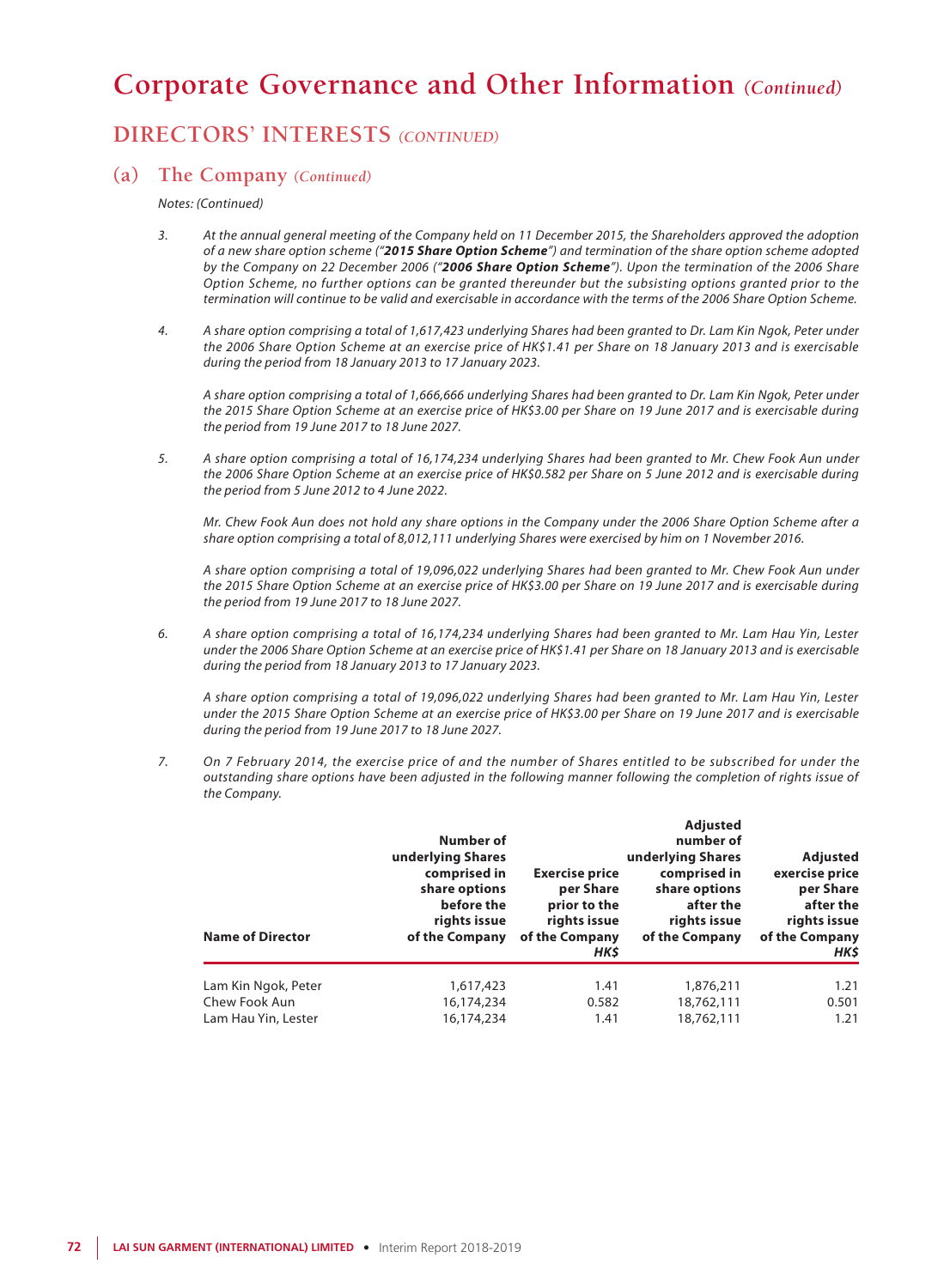## **DIRECTORS' INTERESTS** *(CONTINUED)*

#### **(a) The Company** *(Continued)*

#### *Notes: (Continued)*

*8. On 15 August 2017, the exercise price and the number of Shares entitled to be subscribed for under the outstanding share options have been adjusted in the following manner following the completion of the Share Consolidation:*

| <b>Name of Director</b> | Number of<br>underlying Shares<br>comprised in<br>share options<br>before the Share<br>Consolidation | per Share<br>prior to<br>the Share<br>Consolidation<br>HK\$ | <b>Adjusted</b><br>number of<br><b>Exercise price underlying Shares</b><br>comprised in<br>share options<br>after the Share<br>Consolidation | Adjusted<br>exercise price<br>per Share<br>after the Share<br>Consolidation<br>HK\$ |
|-------------------------|------------------------------------------------------------------------------------------------------|-------------------------------------------------------------|----------------------------------------------------------------------------------------------------------------------------------------------|-------------------------------------------------------------------------------------|
| Lam Kin Ngok, Peter     | 1,876,211                                                                                            | 1.21                                                        | 375,242                                                                                                                                      | 6.05                                                                                |
| Lam Kin Ngok, Peter     | 1,666,666                                                                                            | 3.00                                                        | 333,333                                                                                                                                      | 15.00                                                                               |
| Chew Fook Aun           | 19,096,022                                                                                           | 3.00                                                        | 3,819,204                                                                                                                                    | 15.00                                                                               |
| Lam Hau Yin, Lester     | 18,762,111                                                                                           | 1.21                                                        | 3,752,422                                                                                                                                    | 6.05                                                                                |
| Lam Hau Yin, Lester     | 19,096,022                                                                                           | 3.00                                                        | 3,819,204                                                                                                                                    | 15.00                                                                               |

- *9. Mr. Chew Fook Aun was deemed to be interested in 202,422 Shares (representing 0.05% of the issued share capital of the Company) by virtue of his 100% interest in the issued share capital of The Orchid Growers Association Limited which directly owned 202,422 Shares.*
- *10. Subsequent to the reporting period, Dr. Lam Kin Ngok, Peter has elected to receive a total of 325,110 Scrip Shares in lieu of cash dividend pursuant to the Scrip Dividend Scheme of the Company on 13 February 2019, increasing his interests in the Company from 48,116,366 Shares to 48,441,476 Shares.*
- 11. Subsequent to the reporting period, Dr. Lam Kin Ming has elected to receive a total of 6,804 Scrip Shares in lieu of *cash dividend pursuant to the Scrip Dividend Scheme of the Company on 13 February 2019, increasing his interests in the Company from 1,007,075 Shares to 1,013,879 Shares.*
- *12. Subsequent to the reporting period, Mr. Lam Hau Yin, Lester has elected to receive a total of 82,999 Scrip Shares in lieu of cash dividend pursuant to the Scrip Dividend Scheme of the Company on 13 February 2019, increasing his interests in the Company from 12,283,938 Shares to 12,366,937 Shares.*
- *13. Dr. Lam Kin Ngok, Peter, Madam U Po Chu and Mr. Lam Hau Yin, Lester are the directors of Wisdoman Limited.*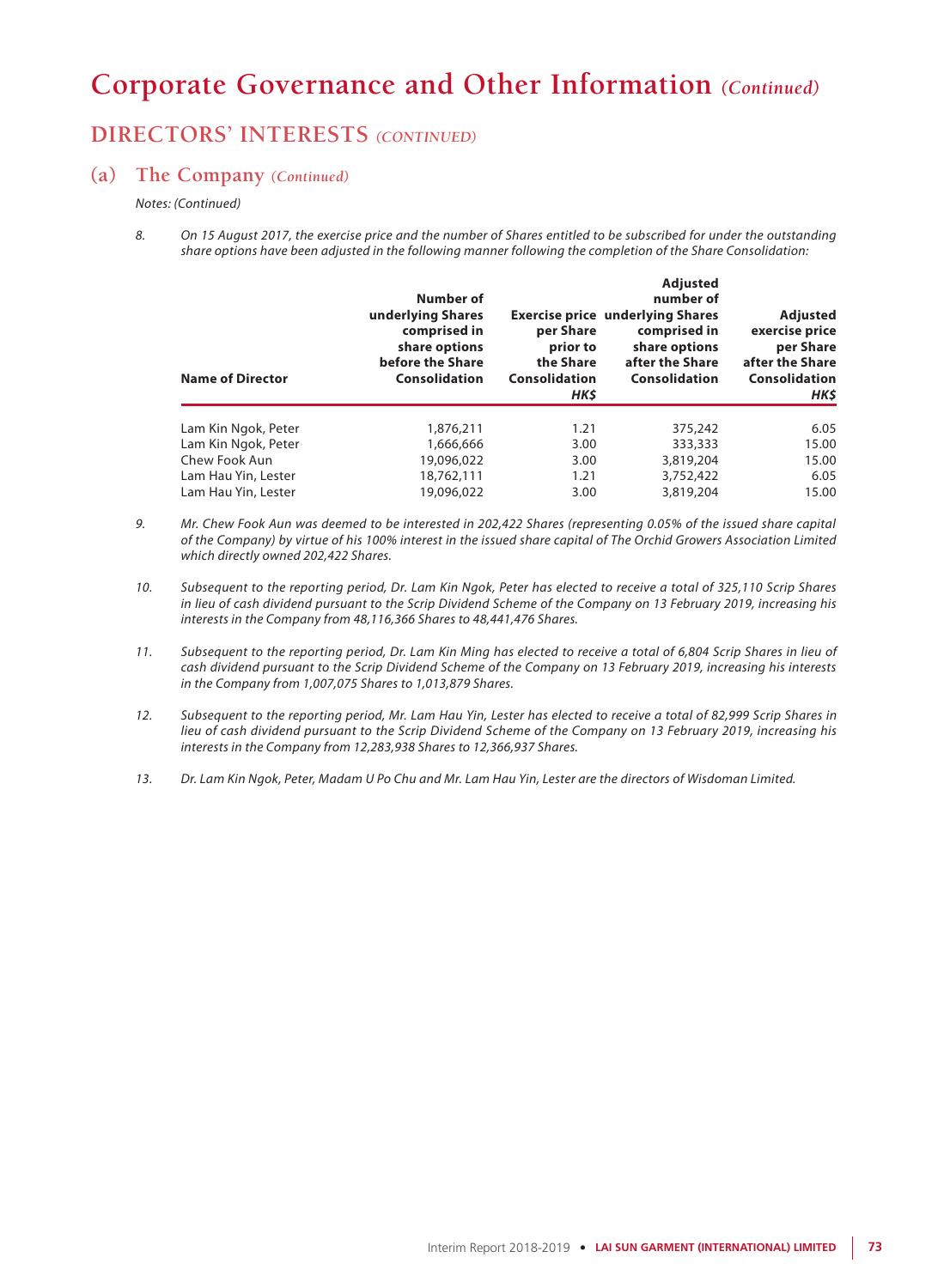### **DIRECTORS' INTERESTS** *(CONTINUED)*

### **(b) Associated Corporations**

**(i) Lai Sun Development Company Limited ("LSD") - a subsidiary of the Company**

**Long positions in the ordinary shares of LSD ("LSD Shares") and underlying LSD Shares**

| <b>Name of Director</b> | <b>Capacity</b>                                                       | Personal<br><i>interests</i> | <b>Family</b><br><i>interests</i> | Corporate<br><b>interests</b> | <b>Other</b><br><i>interests</i> | Total<br><i>interests</i> | Approximate<br>% of total<br>interests to<br>total issued<br><b>LSD Shares</b><br>(Note 1) |
|-------------------------|-----------------------------------------------------------------------|------------------------------|-----------------------------------|-------------------------------|----------------------------------|---------------------------|--------------------------------------------------------------------------------------------|
| Lam Kin Ngok, Peter     | <b>Beneficial</b><br>owner/<br>Owner of<br>controlled<br>corporations | 429,232<br>(Note 2)          | Nil                               | 340,023,572<br>(Note 2)       | 417,308<br>(Notes 4, 7 & 8)      | 340,870,112               | 56.24%<br>(Note 2)                                                                         |
| Chew Fook Aun           | Beneficial<br>owner/<br>Owner of<br>controlled<br>corporations        | Nil                          | Nil                               | 400,000<br>(Note 9)           | 3,773,081<br>(Notes 5, 7 & 8)    | 4,173,081                 | 0.69%                                                                                      |
| U Po Chu<br>(Note 10)   | Beneficial<br>owner                                                   | 26,919<br>(Note 10)          | Nil                               | Nil                           | Nil                              | 26,919                    | 0.01%                                                                                      |
| Lam Hau Yin, Lester     | <b>Beneficial</b><br>owner                                            | Nil                          | Nil                               | Nil                           | 4,173,081<br>(Notes 6, 7 & 8)    | 4,173,081                 | 0.69%                                                                                      |

#### *Notes:*

- *1. The percentage has been compiled based on the total number of issued LSD Shares for the six months ended 31 January 2019 (i.e. 606,076,614 LSD Shares).*
- *2. The Company and two of its wholly-owned subsidiaries, namely Joy Mind Limited and Zimba International Limited, beneficially owned in aggregate 340,023,572 LSD Shares, representing approximately 56.10% of the issued share capital of LSD. As such, Dr. Lam Kin Ngok, Peter was deemed to be interested in the same 340,023,572 LSD Shares (representing approximately 56.10% of the issued share capital of LSD) by virtue of, in aggregate, his personal (including underlying shares) and deemed interests of approximately 42.05% in the issued share capital of the Company.*

*On 15 August 2017, LSD implemented a share consolidation on the basis that every fifty (50) issued shares in the share capital of LSD were consolidated into one (1) consolidated share in the share capital of LSD ("LSD Share Consolidation").*

*The interests of Dr. Lam Kin Ngok, Peter changed from 21,461,617 LSD Shares to 429,232 LSD Shares following the completion of the LSD Share Consolidation.*

*Out of 340,023,572 LSD Shares held by the Company, 208,513,987 LSD Shares (10,425,699,353 LSD Shares before the LSD Share Consolidation) were pledged as security by the Company pursuant to its 7.70% secured guaranteed notes due 2018 under a share charge dated 24 July 2014. The amount has been repaid in full.*

*The placing of up to 50,934,000 LSD Shares by the Company under the secondary block trade agreement dated 16 August 2017 was completed on 21 August 2017. Thereby, the number of shares held in LSD by the Company decreased from 373,536,572 LSD Shares to 322,602,572 LSD Shares.*

*The Company and Joy Mind Limited acquired in aggregate 102,000 LSD Shares on the market in November 2017, thereby increasing their shareholding interests in LSD from 322,602,572 LSD Shares to 322,704,572 LSD Shares.*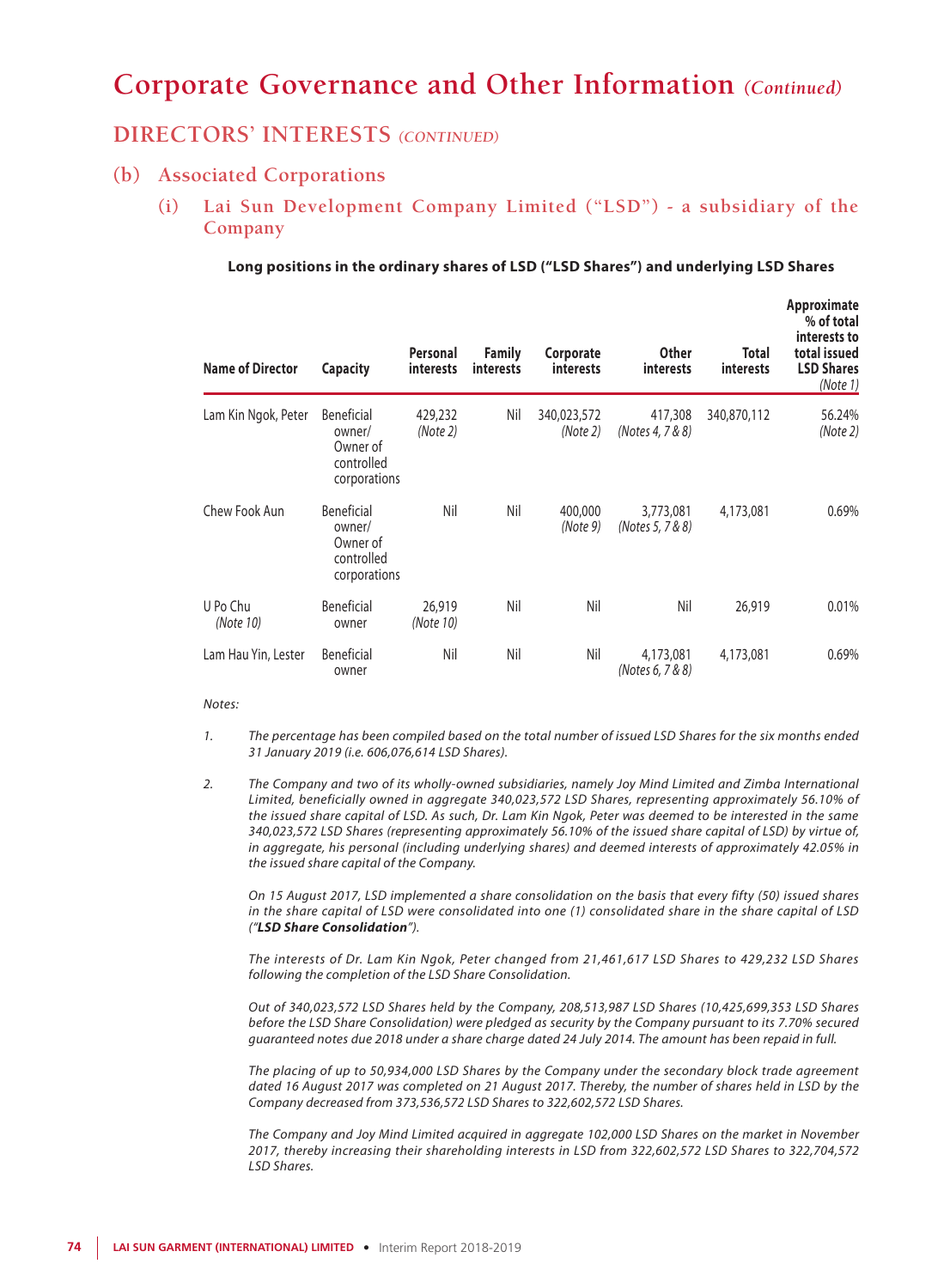### **DIRECTORS' INTERESTS** *(CONTINUED)*

### **(b) Associated Corporations** *(Continued)*

**(i) Lai Sun Development Company Limited ("LSD") - a subsidiary of the Company** *(Continued)*

#### *Notes: (Continued)*

*2. (Continued)*

*The Company and Joy Mind Limited acquired in aggregate 17,319,000 LSD Shares on the market in May, June and July 2018, thereby increasing their shareholding interests in LSD from 322,704,572 LSD Shares to 340,023,572 LSD Shares.*

*Subsequent to the reporting period, LSD allotted and issued 387,511 new ordinary shares pursuant to its scrip dividend scheme in relation to the final dividend for the year ended 31 July 2018 on 13 February 2019, increasing the total number of issued LSD Shares from 606,076,614 to 606,464,125. The Company's shareholding interest in LSD decreased from 56.10% to 56.07% and Dr. Lam Kin Ngok, Peter's personal (including underlying shares) and deemed interest in LSD decreased from 56.24% to 56.21% immediately after the allotment of the said scrip shares.*

- *3. A share option scheme was adopted by LSD on 22 December 2006 and commenced with effect from 29 December 2006 ("LSD 2006 Share Option Scheme"). The share options granted under the LSD 2006 Share Option Scheme remained valid and exercisable though the LSD 2006 Share Option Scheme was terminated on 23 December 2015 when a new share option scheme became effective after adoption by the shareholders of LSD at its annual general meeting held on 11 December 2015.*
- *4. A share option comprising a total of 20,062,893 underlying LSD Shares had been granted to Dr. Lam Kin Ngok, Peter under the LSD 2006 Share Option Scheme at an exercise price of HK\$0.335 per LSD Share on 18 January 2013 and is exercisable during the period from 18 January 2013 to 17 January 2023.*
- *5. A share option comprising a total of 200,628,932 underlying LSD Shares had been granted to Mr. Chew Fook Aun under the LSD 2006 Share Option Scheme at an exercise price of HK\$0.112 per LSD Share on 5 June 2012 and is exercisable during the period from 5 June 2012 to 4 June 2022.*

*A share option comprising a total of 20,000,000 underlying LSD Shares had been exercised by Mr. Chew Fook Aun under the LSD 2006 share option scheme on 13 December 2016, thus, the total number of share options of Mr. Chew Fook Aun in LSD has been decreased to 188,654,089 underlying LSD Shares.*

- *6. A share option comprising a total of 200,628,932 underlying LSD Shares had been granted to Mr. Lam Hau Yin, Lester under the LSD 2006 Share Option Scheme at an exercise price of HK\$0.335 per LSD Share on 18 January 2013 and is exercisable during the period from 18 January 2013 to 17 January 2023.*
- *7. On 17 February 2016, the exercise price of and the number of LSD Shares entitled to be subscribed for under the outstanding share options have been adjusted in the following manner following the completion of the rights issue of LSD.*

| <b>Name of Director</b> | Number of<br>underlying<br><b>LSD Shares</b><br>comprised in<br>share options<br>before the<br><b>LSD rights issue</b> | <b>Exercise price</b><br>per LSD Share<br>prior to the<br><b>LSD rights issue</b><br>HK\$ | <b>Adjusted number</b><br>of underlying<br><b>LSD Shares</b><br>comprised in<br>share options<br>after the<br><b>LSD rights issue</b> | <b>Adjusted</b><br>exercise price<br>per LSD Share<br>after the<br><b>LSD rights issue</b><br>HK\$ |
|-------------------------|------------------------------------------------------------------------------------------------------------------------|-------------------------------------------------------------------------------------------|---------------------------------------------------------------------------------------------------------------------------------------|----------------------------------------------------------------------------------------------------|
| Lam Kin Ngok, Peter     | 20,062,893                                                                                                             | 0.335                                                                                     | 20,865,408                                                                                                                            | 0.322                                                                                              |
| Chew Fook Aun           | 200,628,932                                                                                                            | 0.112                                                                                     | 208,654,089*                                                                                                                          | 0.107                                                                                              |
| Lam Hau Yin, Lester     | 200,628,932                                                                                                            | 0.335                                                                                     | 208,654,089                                                                                                                           | 0.322                                                                                              |

*\* A share option comprising a total of 20,000,000 underlying LSD Shares were exercised by Mr. Chew Fook Aun on 13 December 2016.*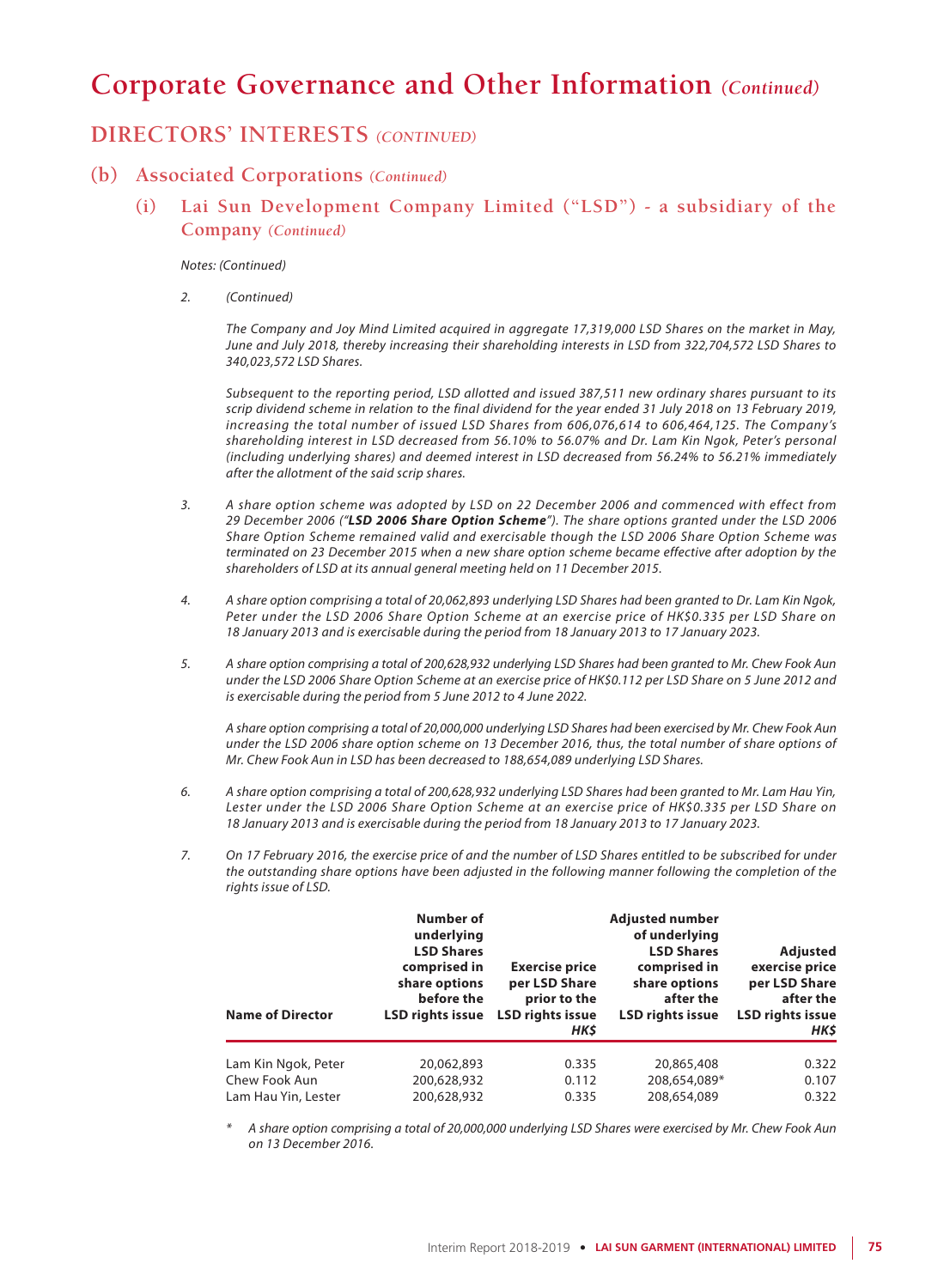### **DIRECTORS' INTERESTS** *(CONTINUED)*

#### **(b) Associated Corporations** *(Continued)*

**(i) Lai Sun Development Company Limited ("LSD") - a subsidiary of the Company** *(Continued)*

#### *Notes: (Continued)*

*8. On 15 August 2017, the exercise price and the number of LSD Shares entitled to be subscribed for under the outstanding share options have been adjusted in the following manner following the completion of the LSD Share Consolidation:*

| <b>Name of Director</b> | Number of<br>underlying<br><b>LSD Shares</b><br>comprised in<br>share options<br>before the<br><b>LSD Share</b><br>Consolidation | <b>Exercise price</b><br>per LSD Share<br>prior to the<br><b>LSD Share</b><br>Consolidation<br>HK\$ | <b>Adjusted number</b><br>of underlying<br><b>LSD Shares</b><br>comprised in<br>share options<br>after the<br><b>LSD Share</b><br>Consolidation | Adjusted<br>exercise price<br>per LSD Share<br>after the<br><b>LSD Share</b><br>Consolidation<br>HK\$ |
|-------------------------|----------------------------------------------------------------------------------------------------------------------------------|-----------------------------------------------------------------------------------------------------|-------------------------------------------------------------------------------------------------------------------------------------------------|-------------------------------------------------------------------------------------------------------|
| Lam Kin Ngok, Peter     | 20,865,408                                                                                                                       | 0.322                                                                                               | 417,308                                                                                                                                         | 16.100                                                                                                |
| Chew Fook Aun           | 188,654,089                                                                                                                      | 0.107                                                                                               | 3,773,081                                                                                                                                       | 5.350                                                                                                 |
| Lam Hau Yin, Lester     | 208,654,089                                                                                                                      | 0.322                                                                                               | 4,173,081                                                                                                                                       | 16.100                                                                                                |

- *9. The 20,000,000 LSD Shares owned by The Orchid Growers Association Limited changed to 400,000 LSD Shares following the completion of the LSD Share Consolidation. Mr. Chew Fook Aun was deemed to be interested in 400,000 LSD Shares (representing approximately 0.07% of the issued share capital of LSD) by virtue of his 100% interest in the issued share capital of The Orchid Growers Association Limited which directly owned 400,000 LSD Shares.*
- *10. Madam U Po Chu is the widow of the late Mr. Lim Por Yen whose estates includes in interest of 3,957,189 LSD Shares (197,859,550 LSD Shares before the LSD Share Consolidation), representing approximately 0.65% of the issued share capital of LSD.*

*The interests of Madam U Po Chu changed from 1,345,974 LSD Shares to 26,919 LSD Shares following the completion of the LSD Share Consolidation.*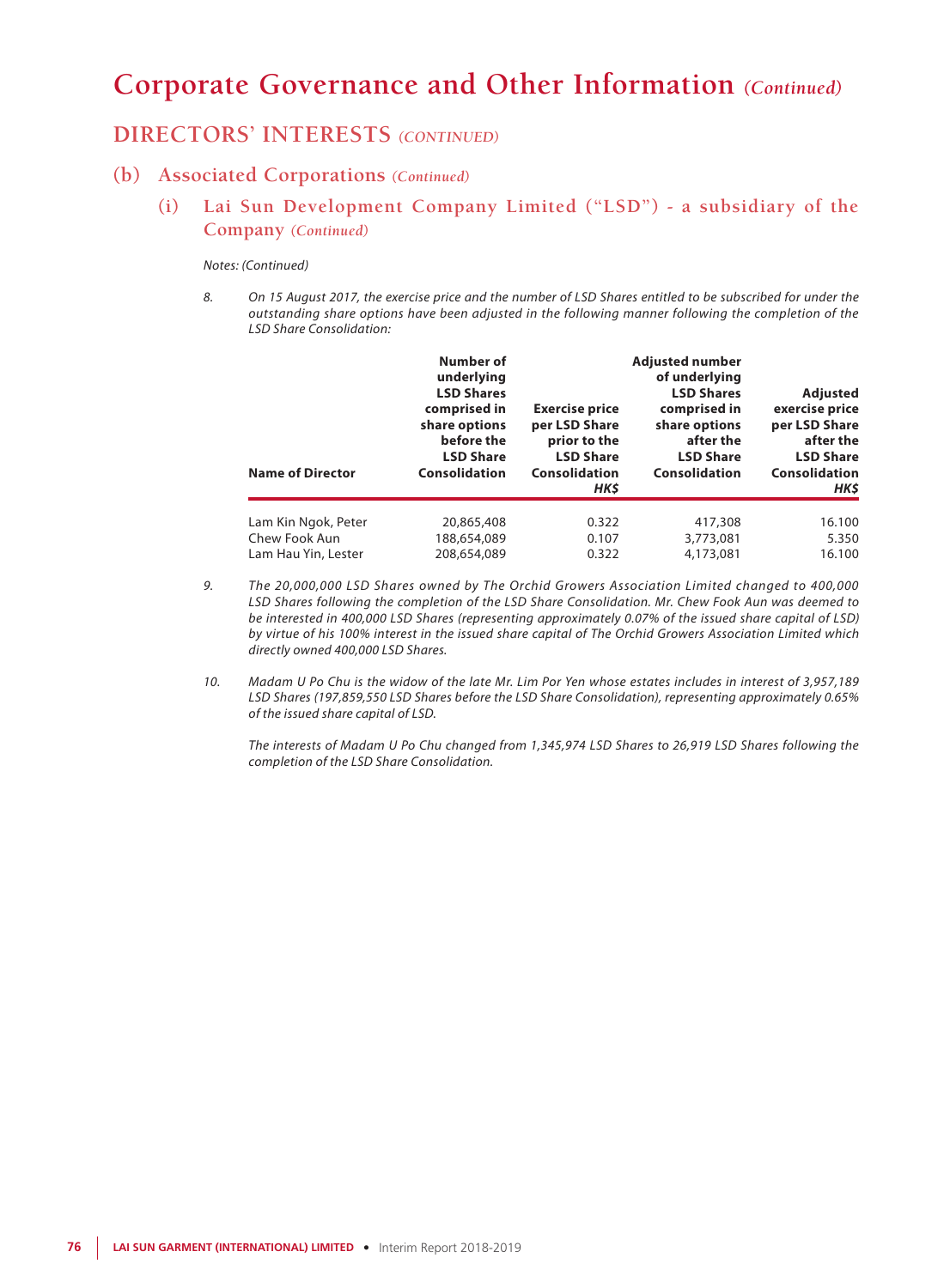### **DIRECTORS' INTERESTS** *(CONTINUED)*

### **(b) Associated Corporations** *(Continued)*

#### **(ii) eSun Holdings Limited ("eSun") – a subsidiary of LSD**

#### **Long positions in the ordinary shares of eSun ("eSun Shares") and underlying eSun Shares**

| <b>Name of Director</b>         | <b>Capacity</b>                                                | Personal<br>interests | <b>Family</b><br>interests | Corporate<br>interests    | <b>Other</b><br>interests | Total<br><i>interests</i> | Approximate<br>% of total<br>interests to<br>total issued<br>eSun Shares |
|---------------------------------|----------------------------------------------------------------|-----------------------|----------------------------|---------------------------|---------------------------|---------------------------|--------------------------------------------------------------------------|
| Lam Kin Ngok, Peter<br>(Note 6) | Beneficial<br>owner/<br>Owner of<br>controlled<br>corporations | 2,794,443             | Nil                        | 1,113,260,072<br>(Note 1) | Nil<br>(Note 3)           | 1,116,054,515<br>(Note 1) | 74.81%                                                                   |
| Lam Hau Yin, Lester             | Beneficial<br>owner                                            | 2,794,443             | Nil                        | Nil                       | Nil<br>(Note 4)           | 2,794,443                 | 0.19%                                                                    |

*Notes:*

*1. The Company was interested in 340,023,572 LSD Shares, representing approximately 56.10% of the issued share capital of LSD. Transtrend Holdings Limited ("Transtrend"), a wholly-owned subsidiary of LSD, was interested in 1,113,260,072 eSun Shares, representing approximately 74.62% of the issued share capital of eSun. As such, Dr. Lam Kin Ngok, Peter was deemed to be interested in the same 1,113,260,072 eSun Shares (representing approximately 74.62% of the issued share capital of eSun) by virtue of, in aggregate, his personal (including underlying shares) and deemed interests of approximately 42.05% and 56.24% in the issued share capital of the Company and LSD, respectively.*

*Transtrend received valid acceptances in respect of 603,369,886 eSun Shares in relation to its offer for eSun Shares ("eSun Offer") from 23 July 2018 to 22 August 2018, which increased the total number of eSun Shares in which Dr. Lam Kin Ngok, Peter was interested or deemed to be interested to 1,157,204,515, representing approximately 77.57% of the issued capital of eSun.*

*Transtrend has sold an aggregate of 41,150,000 eSun Shares on 25 January 2019 which was completed on 11 February 2019, thereby decreasing the total number of eSun Shares in which Dr. Lam Kin Ngok, Peter was interested or deemed to be interested to 1,116,054,515, representing approximately 74.81% of the issued share capital of eSun.*

- *2. A share option scheme was adopted by eSun on 23 December 2005 and commenced with effect from 5 January 2006 ("eSun 2006 Share Option Scheme"). The share options granted under the eSun 2006 Share Option Scheme remained valid and exercisable though the eSun 2006 Share Option Scheme was terminated on 23 December 2015 when a new share option scheme became effective after adoption by the shareholders of eSun at its annual general meeting held on 11 December 2015.*
- *3. A share option comprising a total of 1,243,212 underlying eSun Shares had been granted to Dr. Lam Kin Ngok, Peter under the eSun 2006 Share Option Scheme at an exercise price of HK\$1.612 per eSun Share on 18 January 2013 and is exercisable during the period from 18 January 2013 to 17 January 2023.*

*Pursuant to the terms of the share option schemes of eSun, all share options of eSun ("eSun Options") would lapse upon the close of the eSun Offer ("eSun Option Offer") by Transtrend for eSun Shares. Therefore, a share option granted to Dr. Lam Kin Ngok, Peter comprising a total of 1,243,212 underlying eSun Shares have lapsed on 22 August 2018.*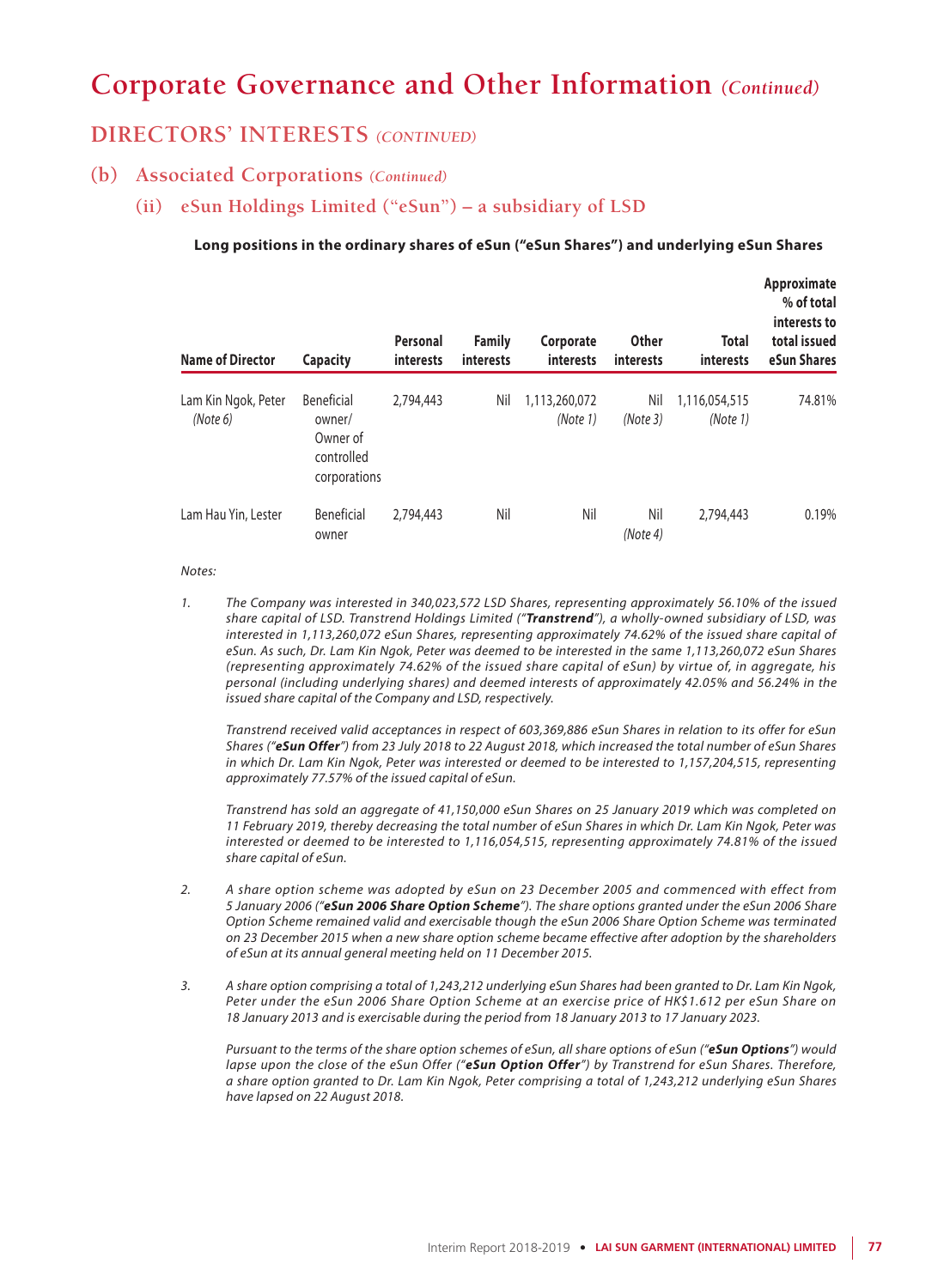### **DIRECTORS' INTERESTS** *(CONTINUED)*

### **(b) Associated Corporations** *(Continued)*

#### **(ii) eSun Holdings Limited ("eSun") – a subsidiary of LSD** *(Continued)*

#### *Notes: (Continued)*

*4. A share option comprising a total of 12,432,121 underlying eSun Shares had been granted to Mr. Lam Hau Yin, Lester under the eSun 2006 Share Option Scheme at an exercise price of HK\$1.612 per eSun Share on 18 January 2013 and is exercisable during the period from 18 January 2013 to 17 January 2023.*

*Pursuant to the terms of the share options schemes of eSun, all eSun Options would lapse upon the close of eSun Option Offer by Transtrend for eSun Shares. Therefore, a share option granted to Mr. Lam Hau Yin, Lester comprising a total of 12,432,121 underlying eSun Shares have lapsed on 22 August 2018.*

*5. A share option comprising a total of 6,216,060 underlying eSun Shares had been granted to Mr. Chew Fook Aun under the eSun 2006 Share Option Scheme at an exercise price of HK\$0.92 per eSun Share on 5 June 2012 and is exercisable during the period from 5 June 2012 to 4 June 2022.*

*On 27 July 2018, Mr. Chew Fook Aun tendered acceptances to the eSun Option Offer by Transtrend to cancel all the outstanding eSun Options in respect of his eSun Options relating to 6,216,060 underlying eSun Shares. The eSun Option Offer has become unconditional in all respects on 8 August 2018.*

*6. Dr. Lam Kin Ngok, Peter resigned as an executive director of eSun with effect from 14 February 2014.*

### **(iii) Lai Fung Holdings Limited ("Lai Fung") - a subsidiary of eSun**

#### **Long positions in the ordinary shares of Lai Fung ("Lai Fung Shares") and underlying Lai Fung Shares**

| <b>Name of Director</b>         | <b>Capacity</b>                                                | Personal<br>interests | <b>Family</b><br>interests | Corporate<br><i>interests</i> | <b>Other</b><br><b>interests</b> | <b>Total</b><br>interests | Approximate<br>% of total<br>interests to<br>total issued<br>Lai Fung<br><b>Shares</b><br>(Note 1) |
|---------------------------------|----------------------------------------------------------------|-----------------------|----------------------------|-------------------------------|----------------------------------|---------------------------|----------------------------------------------------------------------------------------------------|
| Lam Kin Ngok, Peter<br>(Note 9) | Beneficial<br>owner/<br>Owner of<br>controlled<br>corporations | Nil                   | Nil                        | 165,502,573<br>(Note 2)       | (Notes 4 & 8)                    | 321,918 165,824,491       | 50.70%<br>(Note2)                                                                                  |
| Chew Fook Aun                   | Beneficial<br>owner/<br>Owner of<br>controlled<br>corporations | Nil                   | Nil                        | 600,000<br>(Note 7)           | 1,009,591<br>(Notes 5 & 8)       | 1,609,591                 | 0.49%                                                                                              |
| Lam Hau Yin,<br>Lester          | Beneficial<br>owner                                            | Nil                   | Nil                        | Nil                           | 3,219,182<br>(Notes $6 & 8$ )    | 3,219,182                 | 0.98%                                                                                              |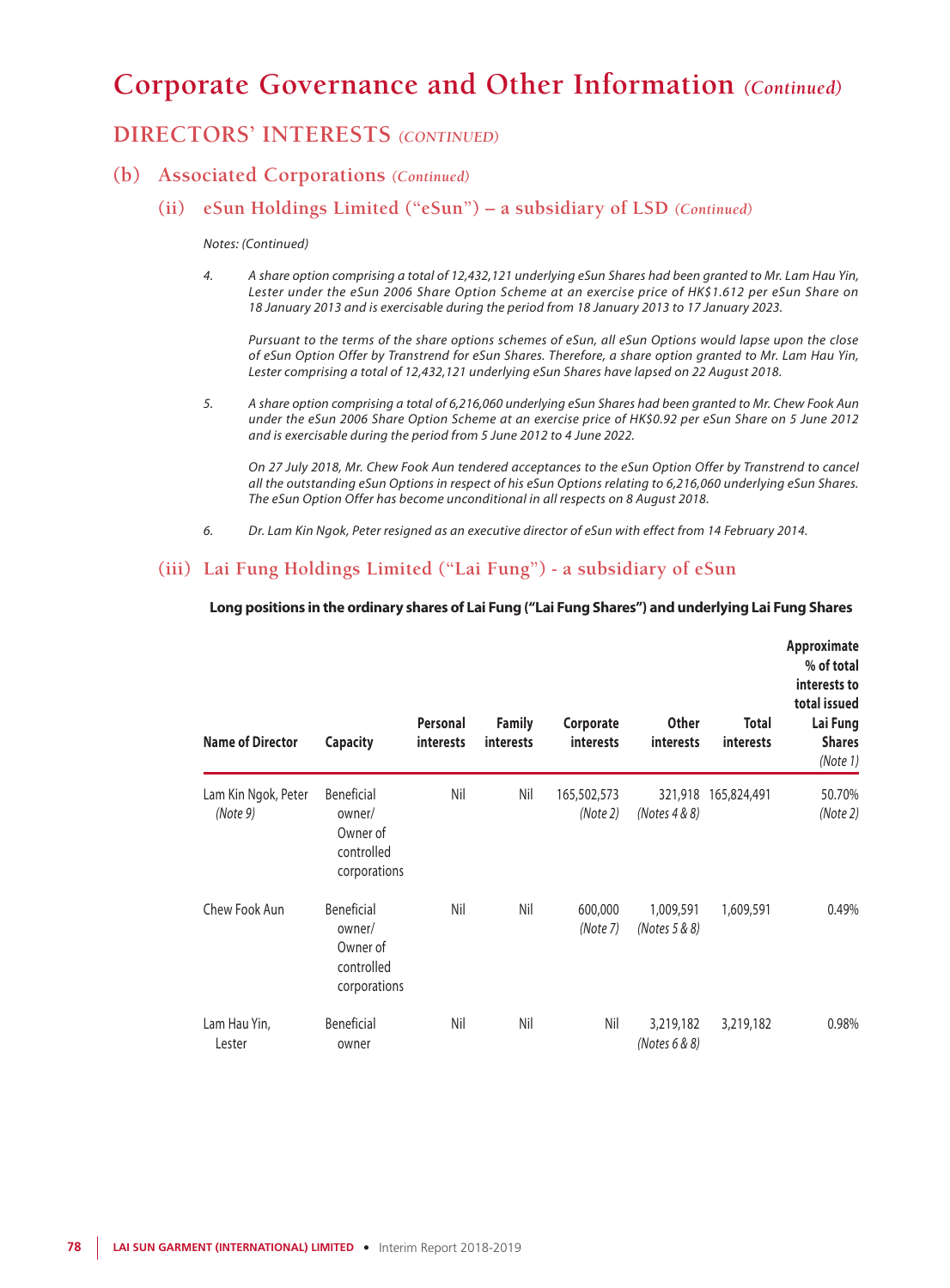### **DIRECTORS' INTERESTS** *(CONTINUED)*

### **(b) Associated Corporations** *(Continued)*

### **(iii) Lai Fung Holdings Limited ("Lai Fung") - a subsidiary of eSun** *(Continued)*

*Notes:*

- *1. The percentage has been compiled based on the total number of issued Lai Fung Shares for the six months ended 31 January 2019 (i.e. 327,044,134 Lai Fung Shares).*
- *2. On 15 August 2017, Lai Fung implemented a share consolidation on the basis that every fifty (50) issued shares in the share capital of Lai Fung were consolidated into one (1) consolidated share in the share capital of Lai Fung ("Lai Fung Share Consolidation"). The 8,274,270,422 Lai Fung Shares held by eSun changed to 165,485,406 Lai Fung Shares following the completion of the Lai Fung Share Consolidation.*

*Transtrend, a wholly-owned subsidiary of LSD, received valid acceptance in respect of 17,167 Lai Fung Shares in relation to its offer for Lai Fung Shares from 15 August 2018 to 13 September 2018, which increased the total number of Lai Fung Shares in which Dr. Lam Kin Ngok, Peter was deemed to be interested from 165,485,406 to 165,502,573.*

*These interests in Lai Fung were the shares beneficially owned by Merit Worth Limited (87,704,633 Lai Fung Shares), Silver Glory Securities Limited (77,780,773 Lai Fung Shares) and Transtrend (17,167 Lai Fung Shares), Merit Worth Limited and Silver Glory Securities Limited being wholly-owned subsidiaries of eSun and Transtrend being a wholly-owned subsidiary of LSD, representing approximately 50.60% of the issued share capital of Lai Fung. eSun was owned as to approximately 74.62% by LSD which in turn was owned as to approximately 56.10% by the Company. As such, Dr. Lam Kin Ngok, Peter was deemed to be interested in the same 165,502,573 Lai Fung Shares (representing approximately 50.60% of the issued share capital of Lai Fung) by virtue of, in aggregate, his personal (including underlying shares) and deemed interests of approximately 42.05%, 56.24% and 74.81% in the issued share capital of the Company, LSD and eSun, respectively.*

*Subsequent to the reporting period, Lai Fung allotted and issued 342,831 new ordinary shares pursuant to its scrip dividend scheme in relation to the final dividend for the year ended 31 July 2018 on 13 February 2019, increasing the total number of issued Lai Fung Shares from 327,044,134 to 327,386,965.*

- *3. A share option scheme was adopted by Lai Fung on 21 August 2003 and commenced with effect from 28 August 2003 and remains in force for a period of 10 years ("Lai Fung 2003 Share Option Scheme"). A new share option scheme was adopted by Lai Fung on 18 December 2012 and commenced with effect from 20 December 2012 and remains in force for a period of 10 years ("Lai Fung 2012 Share Option Scheme").*
- *4. A share option comprising a total of 16,095,912 underlying Lai Fung Shares had been granted to Dr. Lam Kin Ngok, Peter under the Lai Fung 2012 Share Option Scheme at an exercise price of HK\$0.228 per Lai Fung Share on 18 January 2013 and is exercisable during the period from 18 January 2013 to 17 January 2023.*
- *5. A share option comprising a total of 80,479,564 underlying Lai Fung Shares had been granted to Mr. Chew Fook Aun under the Lai Fung 2003 Share Option Scheme at an exercise price of HK\$0.133 per Lai Fung Share on 12 June 2012 and is exercisable during the period from 12 June 2012 to 11 June 2020.*

*A share option comprising a total of 30,000,000 underlying Lai Fung Shares had been exercised by Mr. Chew Fook Aun in 2016. Thus the total number of share options of Mr. Chew Fook Aun decreased to 50,479,564 underlying Lai Fung Shares.*

- *6. A share option comprising a total of 160,959,129 underlying Lai Fung Shares had been granted to Mr. Lam Hau Yin, Lester under the Lai Fung 2012 Share Option Scheme at an exercise price of HK\$0.228 per Lai Fung Share on 18 January 2013 and is exercisable during the period from 18 January 2013 to 17 January 2023.*
- *7. The deemed interests of Mr. Chew Fook Aun changed from 30,000,000 Lai Fung Shares to 600,000 Lai Fung Shares following the completion of the Lai Fung Share Consolidation. Mr. Chew Fook Aun was deemed to be interested in 600,000 Lai Fung Shares (representing approximately 0.18% of the issued share capital of Lai Fung) by virtue of his 100% interest in the issued share capital of The Orchid Growers Association Limited which directly owned 600,000 Lai Fung Shares.*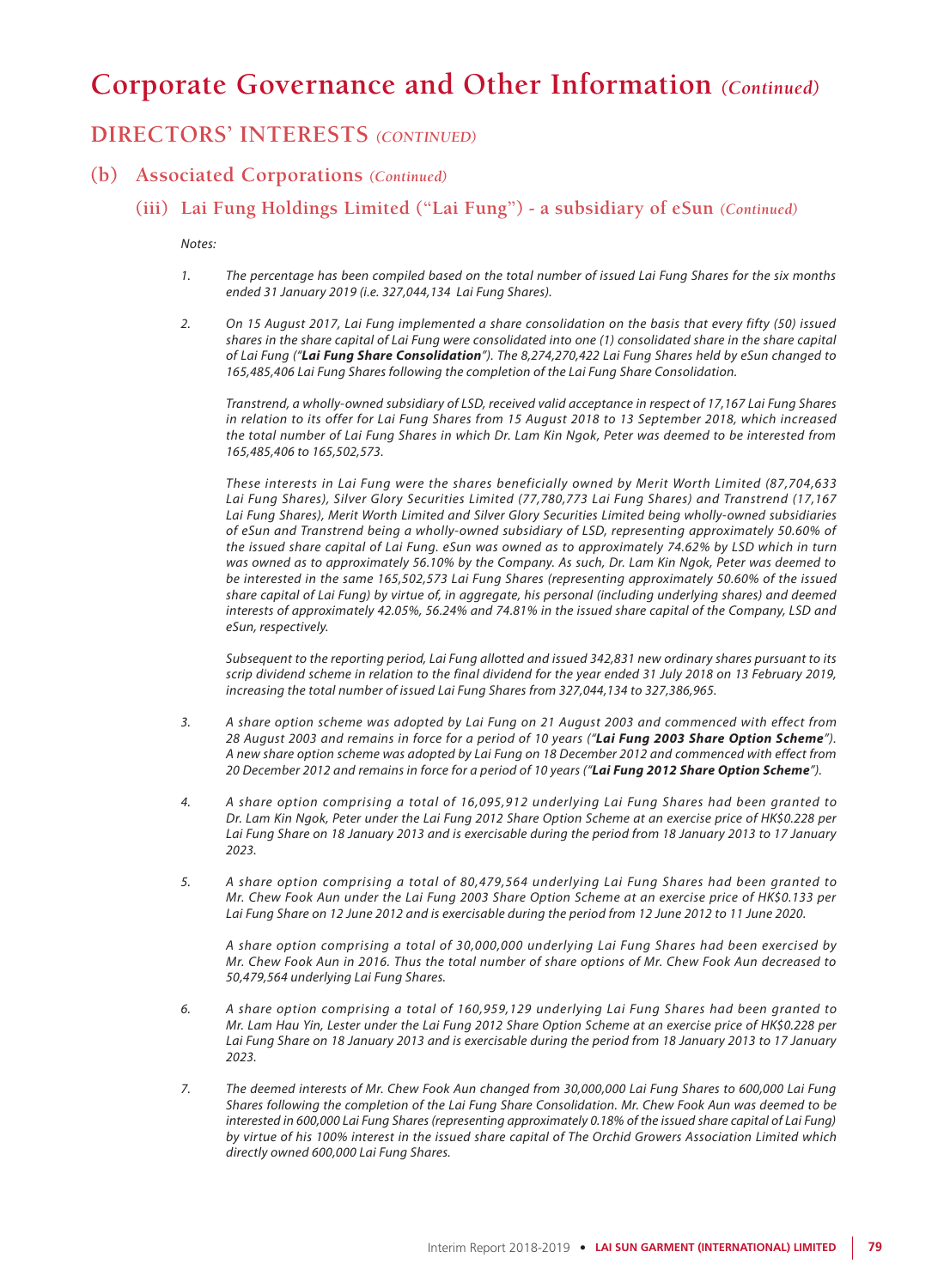## **DIRECTORS' INTERESTS** *(CONTINUED)*

### **(b) Associated Corporations** *(Continued)*

### **(iii) Lai Fung Holdings Limited ("Lai Fung") - a subsidiary of eSun** *(Continued)*

#### *Notes: (Continued)*

*8. On 15 August 2017, the exercise price and the number of Lai Fung Shares entitled to be subscribed for under the outstanding share options have been adjusted in the following manner following the completion of the Lai Fung Share Consolidation:*

| <b>Name of Director</b> | Number of<br>underlying<br><b>Lai Fung Shares</b><br>comprised in<br>share options<br>before the<br>Lai Fung Share<br>Consolidation | <b>Exercise</b><br>price per<br>Lai Fung Share<br>prior to the<br>Lai Fung Share<br><b>Consolidation</b><br>HK\$ | <b>Adjusted number</b><br>of underlying<br><b>Lai Fung Shares</b><br>comprised in<br>share options<br>after the<br>Lai Fung Share<br><b>Consolidation</b> | Adjusted<br>exercise<br>price per<br>Lai Fung Share<br>after the<br>Lai Fung Share<br><b>Consolidation</b><br>HK\$ |
|-------------------------|-------------------------------------------------------------------------------------------------------------------------------------|------------------------------------------------------------------------------------------------------------------|-----------------------------------------------------------------------------------------------------------------------------------------------------------|--------------------------------------------------------------------------------------------------------------------|
| Lam Kin Ngok, Peter     | 16,095,912                                                                                                                          | 0.228                                                                                                            | 321,918                                                                                                                                                   | 11.40                                                                                                              |
| Chew Fook Aun           | 50,479,564                                                                                                                          | 0.133                                                                                                            | 1,009,591                                                                                                                                                 | 6.65                                                                                                               |
| Lam Hau Yin, Lester     | 160,959,129                                                                                                                         | 0.228                                                                                                            | 3,219,182                                                                                                                                                 | 11.40                                                                                                              |

*9. Dr. Lam Kin Ngok, Peter stepped down as the chairman of the board of directors and an executive director of Lai Fung with effect from 1 November 2012.*

#### **(iv) Media Asia Group Holdings Limited ("MAGHL") - a subsidiary of eSun**

### **Long position in the ordinary shares of MAGHL ("MAGHL Shares") and underlying MAGHL Shares**

| <b>Name of Director</b> | <b>Capacity</b>                        | Number of<br><b>MAGHL</b><br><b>Shares held</b> | Number of<br>underlying<br><b>MAGHL</b><br><b>Shares held</b> | <b>Total number of</b><br><b>MAGHL Shares</b><br>and underlying<br><b>MAGHL Shares held</b> | Approximate %<br>of total interests<br>to total issued<br><b>MAGHL Shares</b> |
|-------------------------|----------------------------------------|-------------------------------------------------|---------------------------------------------------------------|---------------------------------------------------------------------------------------------|-------------------------------------------------------------------------------|
| Lam Kin Ngok, Peter     | Owner of<br>controlled<br>corporations | 1,443,156,837<br>(Note 1)                       | Nil                                                           | 1,443,156,837                                                                               | 67.56%                                                                        |

#### *Note:*

*1. As at 31 January 2019, these interests in MAGHL represented the MAGHL Shares beneficially owned by Perfect Sky Holdings Limited, a wholly-owned subsidiary of eSun, representing approximately 67.56% of the issued share capital of MAGHL. eSun was owned as to approximately 74.62% by LSD which in turn was owned as to approximately 56.10% by the Company. As the Company was approximately 12.68% owned by Dr. Lam Kin Ngok, Peter and approximately 29.37% owned by Wisdoman Limited which was in turn 100% beneficially owned by Dr. Lam Kin Ngok, Peter, he was deemed to be interested in the said 1,443,156,837 MAGHL Shares.*

Save as disclosed above, as at 31 January 2019, none of the Directors and chief executive of the Company and their respective close associates was interested, or was deemed to be interested in the long and short positions in the shares, underlying shares and/or debentures of the Company or any of its associated corporations, which were required to be notified to the Company and the Stock Exchange under the SFO; or recorded in the Register of Directors and Chief Executive; or notified under the Securities Code; or otherwise known by the Directors.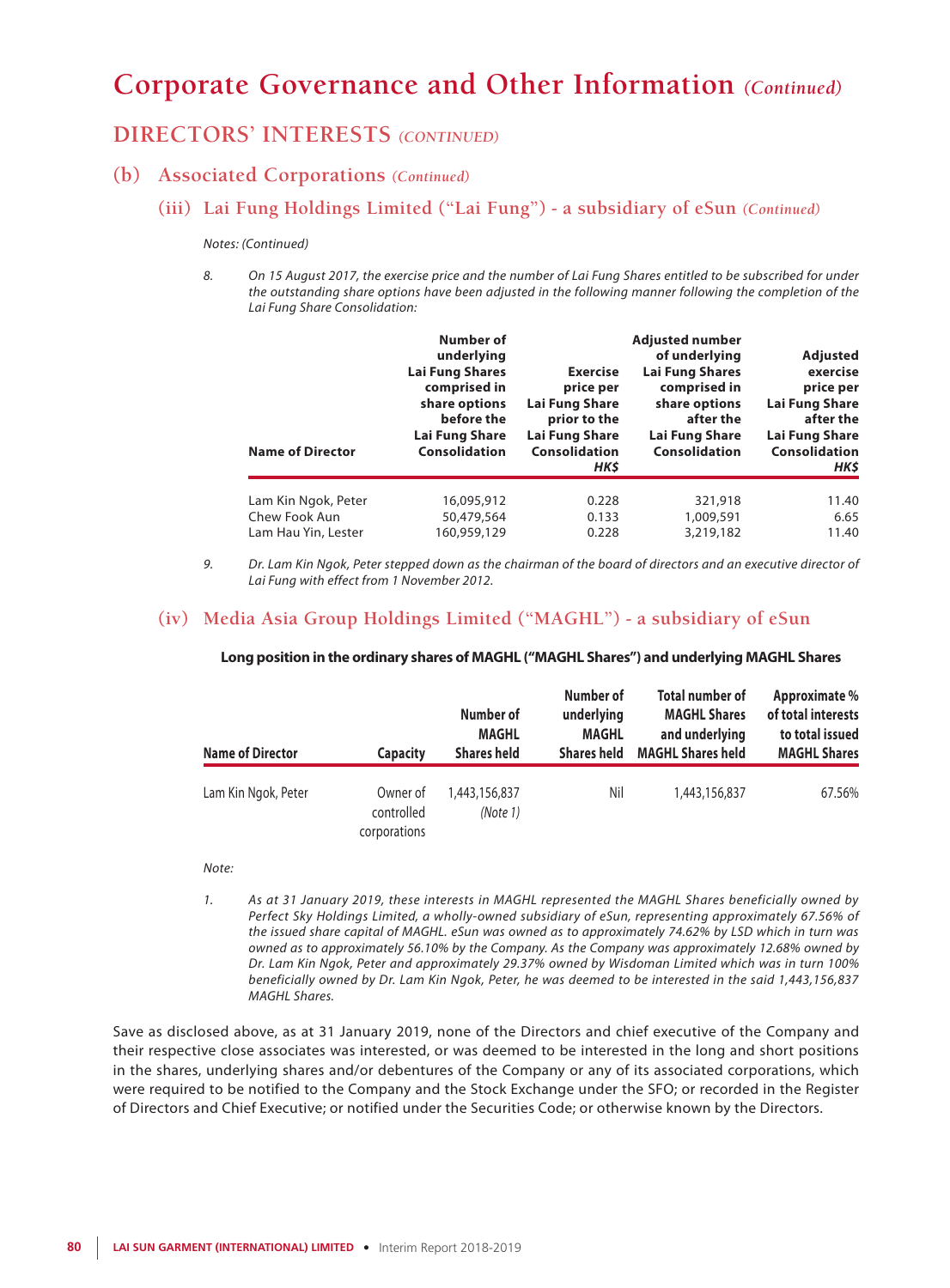# **SUBSTANTIAL SHAREHOLDERS' AND OTHER PERSONS' INTERESTS**

As at 31 January 2019, so far as it is known by or otherwise notified by any Director or the chief executive of the Company, the particulars of the corporations or individuals (are being a Director) who had 5% or more interests in the following long positions in the Shares and underlying Shares of the Company which would fall to be disclosed to the Company under the provisions of Divisions 2 and 3 of Part XV of the SFO, as recorded in the register required to be kept under section 336 of the SFO ("**Register of Shareholders**") or were entitled to exercise, or control the exercise of, 10% or more of the voting power at any general meeting of the Company ("**Voting Entitlements**") (i.e. within the meaning of substantial shareholders of the Listing Rules) were as follows:

| <b>Name</b>                     | Capacity                                                    | Nature of<br><b>interests</b> | Number of<br><b>Shares and</b><br>underlying<br><b>Shares</b> | Approximate<br>% of Shares<br>in issue |
|---------------------------------|-------------------------------------------------------------|-------------------------------|---------------------------------------------------------------|----------------------------------------|
| Lam Kin Ngok, Peter<br>(Note 1) | Beneficial owner/<br>Owner of<br>controlled<br>corporations | Personal and<br>corporate     | 161,952,218<br>(Note 2)                                       | 42.05%                                 |
| Wisdoman Limited<br>(Note 1)    | Beneficial owner                                            | Corporate                     | 113,127,277<br>(Notes 1 & 2)                                  | 29.37%                                 |
| Lam Hau Yin, Lester<br>(Note 1) | Beneficial owner                                            | Personal                      | 19,855,564<br>(Notes 1 & 2)                                   | 5.16%                                  |
| Yu Cheuk Yi                     | Beneficial owner                                            | Personal                      | 110,838,516<br>(Note3)                                        | 29.02%                                 |
| Yu Siu Yuk                      | Beneficial owner                                            | Personal                      | 110,838,516<br>(Note3)                                        | 29.02%                                 |

#### **Long positions in the Shares and the underlying Shares of the Company**

*Notes:*

*1. Dr. Lam Kin Ngok, Peter and Mr. Lam Hau Yin, Lester, Directors of the Company, are also directors of Wisdoman Limited.*

- *2. Dr. Lam Kin Ngok, Peter was deemed to be interested in 113,127,277 Shares owned by Wisdoman Limited by virtue of his 100% interests in the issued share capital of Wisdoman Limited.*
- *3. Mr. Yu Cheuk Yi and Ms. Yu Siu Yuk jointly held 110,838,516 Shares (29.02%) according to shareholding shown in the last Individual Substantial Shareholder Notice (Form 1) filed for an event on 18 September 2017.*

Save as disclosed above, the Directors are not aware of any other corporation or individual (other than a Director or the chief executive of the Company) who, as at 31 January 2019, had the Voting Entitlements or 5% or more interests or short positions in the Shares or underlying Shares of the Company as recorded in the Register of Shareholders.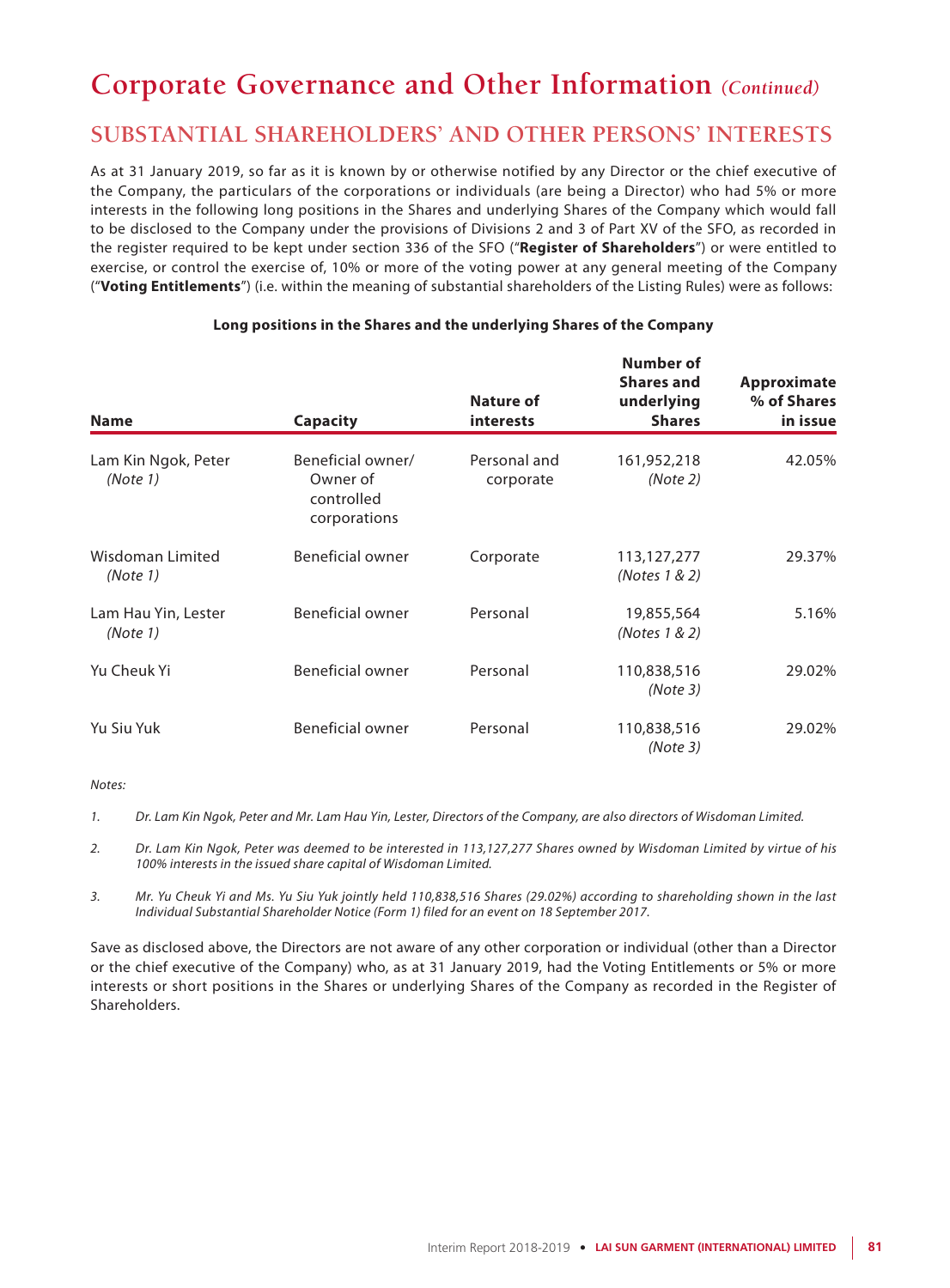# **SHARE OPTION SCHEME**

### **(1) The Company**

At the annual general meeting of the Company held on 11 December 2015, the Shareholders approved the adoption of a new share option scheme ("**2015 Share Option Scheme**") which became effective on 23 December 2015 ("**Commencement Date**") and the termination of the share option scheme adopted by the Company on 22 December 2006 ("**2006 Share Option Scheme**"). Upon the termination of the 2006 Share Option Scheme, no further options can be granted thereunder but the subsisting options granted prior to the termination will continue to be valid and exercisable in accordance with the terms of the 2006 Share Option Scheme.

The purpose of the 2015 Share Option Scheme is to recognise the contribution or future contribution of the Eligible Participant (as defined in the 2015 Share Option Scheme) including any employee, any director, officer or consultant and any other group or classes of participants for their contribution to the Group by granting options to them as incentives or rewards and to attract, retain or motivate Eligible Participants in line with the performance goals of the Relevant Companies (as defined in the 2015 Share Option Scheme) including any member of the Group or of an affiliated group with the Company. Unless otherwise cancelled or amended, the 2015 Share Option Scheme will remain in force for 10 years from the Commencement Date.

Pursuant to the terms of the 2015 Share Option Scheme and in compliance with Chapter 17 of the Listing Rules, the total number of shares which may be issued upon exercise of all share options to be granted under the 2015 Share Option Scheme of the Company shall not exceed 10% of the total number of the Company's issued shares as at the date of adopting the 2015 Share Option Scheme.

As at 31 January 2019, share options comprising a total of 17,334,484 underlying Shares were outstanding, of which share options comprising 5,543,075 underlying Shares were granted under the 2006 Share Option Scheme and share options comprising 11,791,409 underlying Shares were granted under the 2015 Share Option Scheme.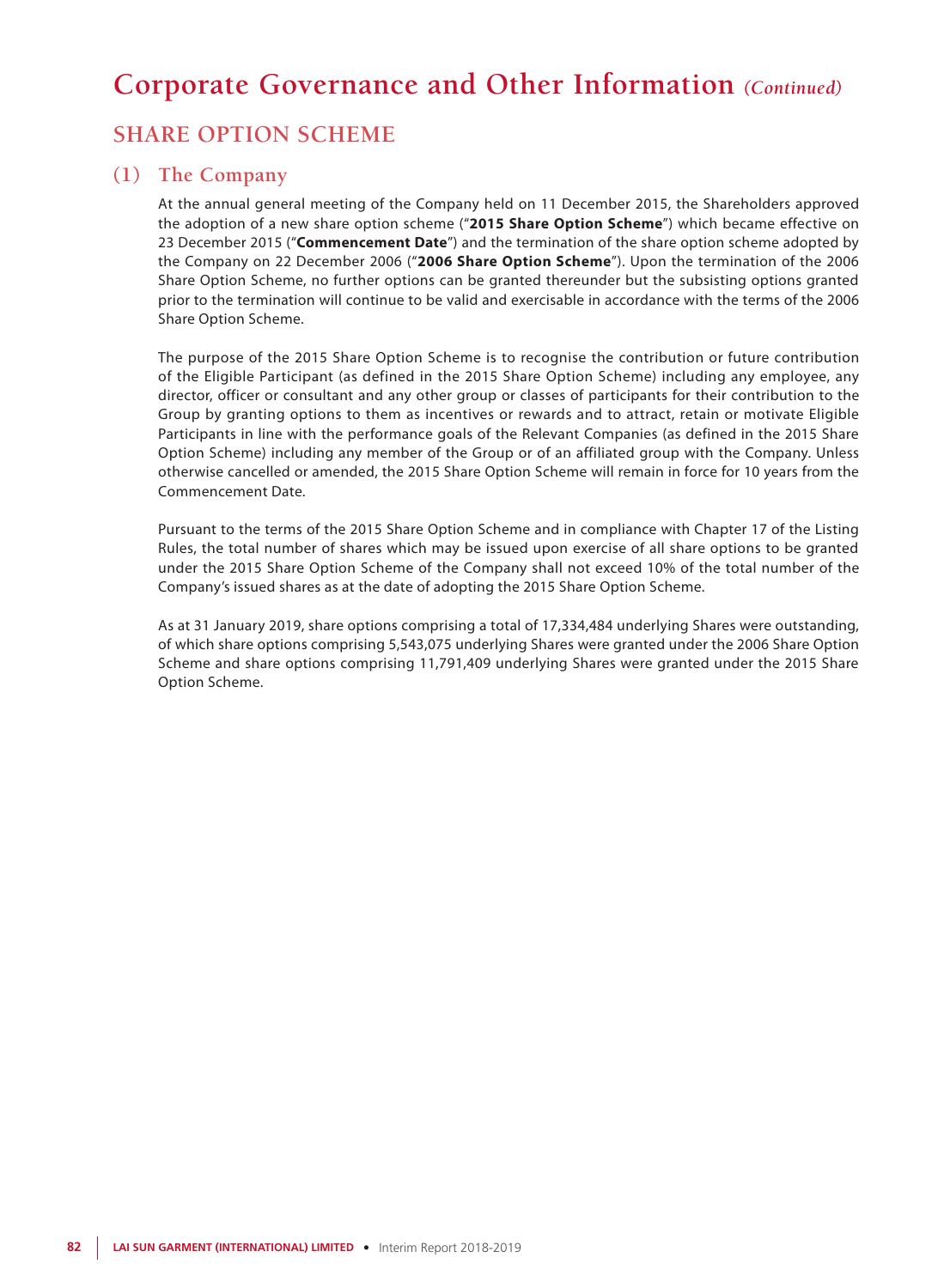## **SHARE OPTION SCHEME** *(CONTINUED)*

#### **(1) The Company** *(Continued)*

Information on the movements of share options under the 2006 Share Option Scheme and 2015 Share Option Scheme during the six months ended 31 January 2019 is set out below:

**Number of underlying Shares**

| comprised in share options              |                                                  |                            |                                           |                                             |                                   |                             |                                                  |                                                                              |
|-----------------------------------------|--------------------------------------------------|----------------------------|-------------------------------------------|---------------------------------------------|-----------------------------------|-----------------------------|--------------------------------------------------|------------------------------------------------------------------------------|
| Name and<br>category of<br>participants | Date of<br>grant of<br>share options<br>(Note 1) | As at<br>1 August<br>2018  | <b>Granted</b><br>durina<br>the<br>period | <b>Exercised</b><br>during<br>the<br>period | Lapsed<br>during<br>the<br>period | As at<br>31 January<br>2019 | <b>Exercise</b><br>period<br>of share<br>options | <b>Exercise</b><br>price<br>of share<br>option<br>HK\$ per share<br>(Note 2) |
| <b>Directors</b>                        |                                                  |                            |                                           |                                             |                                   |                             |                                                  |                                                                              |
| Lam Kin Ngok, Peter 18/01/2013          |                                                  | 375,242<br>(Notes 3 & 4)   |                                           |                                             |                                   | 375,242                     | 18/01/2013 -<br>17/01/2023                       | 6.05<br>(Notes 3 & 4)                                                        |
| Lam Kin Ngok, Peter 19/06/2017          |                                                  | 333,333<br>(Note 4)        |                                           |                                             |                                   | 333,333                     | 19/06/2017 -<br>18/06/2027                       | 15.00<br>(Note4)                                                             |
| Chew Fook Aun                           | 19/06/2017                                       | 3,819,204<br>(Note 4)      |                                           |                                             |                                   | 3,819,204                   | 19/06/2017 -<br>18/06/2027                       | 15.00<br>(Note4)                                                             |
| Lam Hau Yin, Lester                     | 18/01/2013                                       | 3,752,422<br>(Notes 3 & 4) |                                           |                                             |                                   | 3,752,422                   | 18/01/2013 -<br>17/01/2023                       | 6.05<br>(Notes 3 & 4)                                                        |
| Lam Hau Yin, Lester                     | 19/06/2017                                       | 3,819,204<br>(Note 4)      |                                           |                                             |                                   | 3,819,204                   | 19/06/2017 -<br>18/06/2027                       | 15.00<br>(Note 4)                                                            |
| <b>Total</b>                            |                                                  | 12,099,405                 |                                           |                                             |                                   | 12,099,405                  |                                                  |                                                                              |
| <b>Other Employees</b>                  |                                                  |                            |                                           |                                             |                                   |                             |                                                  |                                                                              |
| In aggregate                            | 18/01/2013                                       | 1,259,411<br>(Notes 3 & 4) |                                           |                                             |                                   | 1,259,411                   | 18/01/2013 -<br>17/01/2023                       | 6.05<br>(Notes 3 & 4)                                                        |
| In aggregate                            | 26/07/2013                                       | 116,000<br>(Notes 3 & 4)   |                                           |                                             |                                   | 116,000                     | 26/07/2013 -<br>25/07/2023                       | 6.40<br>(Notes 3 & 4)                                                        |
| In aggregate                            | 21/01/2015                                       | 40,000<br>(Note 4)         |                                           |                                             |                                   | 40,000                      | 21/01/2015 -<br>20/01/2025                       | 5.25<br>(Note 4)                                                             |
| In aggregate                            | 28/07/2017                                       | 3,819,668<br>(Note 4)      |                                           |                                             |                                   | 3,819,668                   | 28/07/2017 -<br>27/07/2027                       | 16.44<br>(Note 4)                                                            |
| <b>Total</b>                            |                                                  | 5,235,079                  |                                           |                                             |                                   | 5,235,079                   |                                                  |                                                                              |
| <b>Grand Total</b>                      |                                                  | 17,334,484                 |                                           |                                             |                                   | 17,334,484                  |                                                  |                                                                              |

*Notes:*

*1. The share options were vested on the date of grant.*

*2. The exercise price of the share options is subject to adjustment in the case of rights or bonus issues, share consolidations or other specific changes in the Company's share capital.*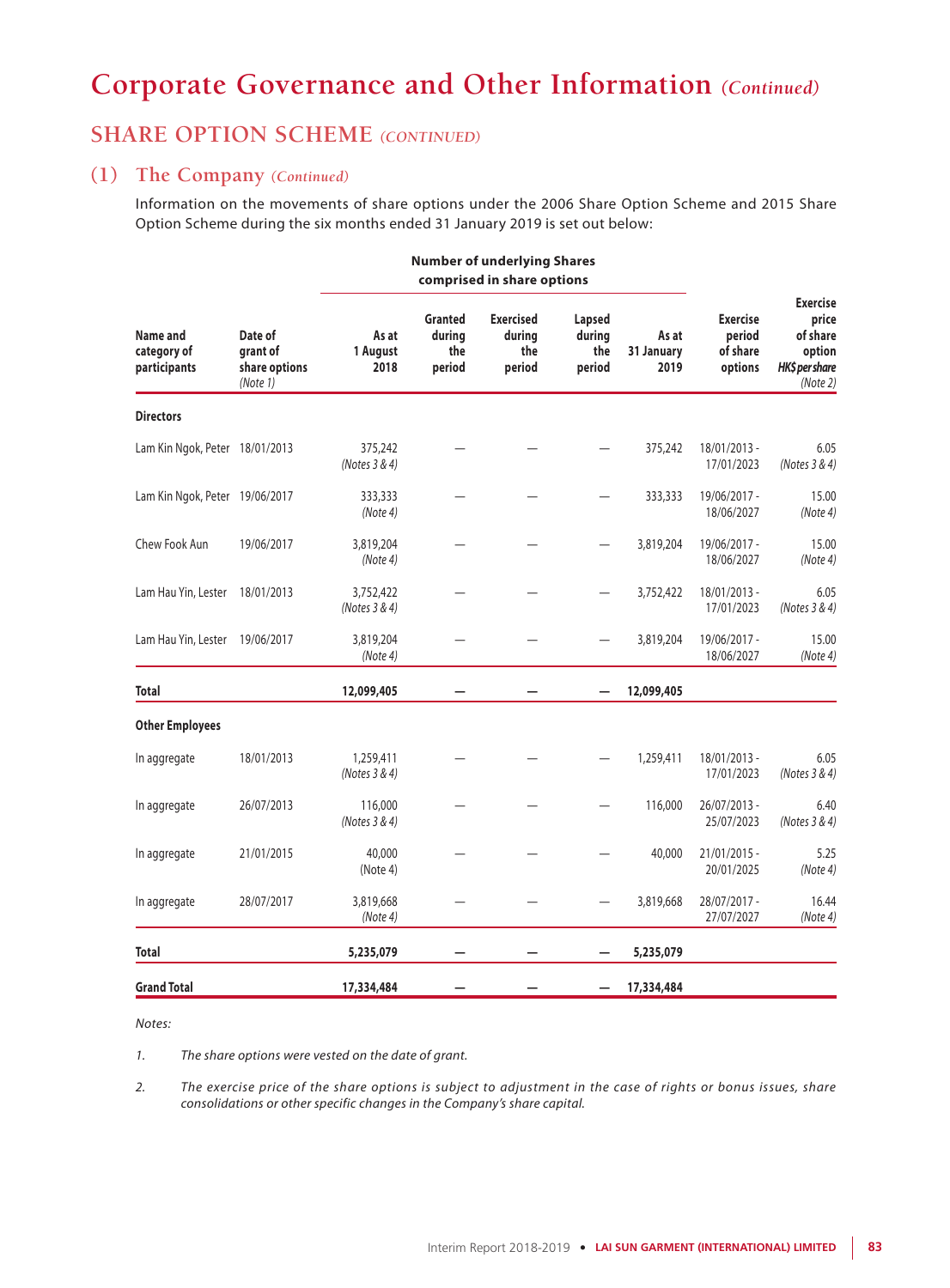### **SHARE OPTION SCHEME** *(CONTINUED)*

### **(1) The Company** *(Continued)*

*Notes: (Continued)*

*3. On 7 February 2014, the exercise price of and the number of Shares entitled to be subscribed for under the outstanding share options have been adjusted in the following manner following the completion of rights issue of the Company:*

| <b>Name and category</b><br>of participants | Number of<br>underlying Shares<br>comprised in<br>share options<br>before the<br>rights issue<br>of the Company | <b>Exercise price</b><br>of share option<br>prior to the<br>rights issue<br>of the Company<br>HK\$ per share | <b>Adjusted</b><br>number of<br>underlying Shares<br>comprised in<br>share options<br>after the<br>rights issue<br>of the Company of the Company | <b>Adjusted</b><br>exercise price<br>of share option<br>after the<br>rights issue<br>HK\$ per share |
|---------------------------------------------|-----------------------------------------------------------------------------------------------------------------|--------------------------------------------------------------------------------------------------------------|--------------------------------------------------------------------------------------------------------------------------------------------------|-----------------------------------------------------------------------------------------------------|
| <b>Directors</b>                            |                                                                                                                 |                                                                                                              |                                                                                                                                                  |                                                                                                     |
| Lam Kin Ngok, Peter                         | 1,617,423                                                                                                       | 1.41                                                                                                         | 1,876,211                                                                                                                                        | 1.21                                                                                                |
| Chew Fook Aun                               | 16,174,234                                                                                                      | 0.582                                                                                                        | 18,762,111                                                                                                                                       | 0.501                                                                                               |
| Lam Hau Yin, Lester                         | 16,174,234                                                                                                      | 1.41                                                                                                         | 18,762,111                                                                                                                                       | 1.21                                                                                                |
| <b>Other employees, in aggregate</b>        | 10,687,117                                                                                                      | 1.41                                                                                                         | 12,397,056*                                                                                                                                      | 1.21                                                                                                |
| <b>Other employees, in aggregate</b>        | 500,000                                                                                                         | 1.49                                                                                                         | 580,000                                                                                                                                          | 1.28                                                                                                |
| Total                                       | 45,153,008                                                                                                      |                                                                                                              | 52,377,489                                                                                                                                       |                                                                                                     |

*\* A share option comprising a total of 232,000 underlying Shares were exercised by eligible employee on 27 June 2017, thus, the number of share options decreased to 12,165,056 underlying shares.*

*4. On 15 August 2017, the exercise price of and the number of Shares entitled to be subscribed for under the outstanding share options have been adjusted in the following manner following the completion of Share Consolidation:*

| <b>Name and category</b><br>of participants | Number of<br>underlying Shares<br>comprised in<br>share options<br>before the Share<br><b>Consolidation</b> | of share option<br>prior to<br>the Share<br><b>Consolidation</b><br>HK\$ per share | <b>Adjusted</b><br>number of<br><b>Exercise price underlying Shares</b><br>comprised in<br>share options<br>after the Share<br><b>Consolidation</b> | Adjusted<br>exercise price<br>of share option<br>after the Share<br><b>Consolidation</b><br>HK\$ per share |
|---------------------------------------------|-------------------------------------------------------------------------------------------------------------|------------------------------------------------------------------------------------|-----------------------------------------------------------------------------------------------------------------------------------------------------|------------------------------------------------------------------------------------------------------------|
| <b>Directors</b>                            |                                                                                                             |                                                                                    |                                                                                                                                                     |                                                                                                            |
| Lam Kin Ngok, Peter                         | 1,876,211                                                                                                   | 1.21                                                                               | 375,242                                                                                                                                             | 6.05                                                                                                       |
| Lam Kin Ngok, Peter                         | 1,666,666                                                                                                   | 3.00                                                                               | 333,333                                                                                                                                             | 15.00                                                                                                      |
| Chew Fook Aun                               | 19,096,022                                                                                                  | 3.00                                                                               | 3,819,204                                                                                                                                           | 15.00                                                                                                      |
| Lam Hau Yin, Lester                         | 18,762,111                                                                                                  | 1.21                                                                               | 3,752,422                                                                                                                                           | 6.05                                                                                                       |
| Lam Hau Yin, Lester                         | 19,096,022                                                                                                  | 3.00                                                                               | 3,819,204                                                                                                                                           | 15.00                                                                                                      |
| <b>Other employees, in aggregate</b>        | 12,165,056                                                                                                  | 1.21                                                                               | 2,433,011                                                                                                                                           | 6.05                                                                                                       |
| Other employees, in aggregate               | 580,000                                                                                                     | 1.28                                                                               | 116,000                                                                                                                                             | 6.40                                                                                                       |
| Other employees, in aggregate               | 600,000                                                                                                     | 1.05                                                                               | 120,000                                                                                                                                             | 5.25                                                                                                       |
| Other employees, in aggregate               | 19,098,342                                                                                                  | 3.288                                                                              | 3,819,668                                                                                                                                           | 16.44                                                                                                      |
| <b>Total</b>                                | 92,940,430                                                                                                  |                                                                                    | 18,588,084                                                                                                                                          |                                                                                                            |

*5. A share option comprising a total of 265,600, 938,000 and 50,000 underlying Shares in the Company had been exercised by eligible employees under the 2006 Share Option Scheme on 20 October 2017, 30 October 2017 and 13 November 2017, respectively.*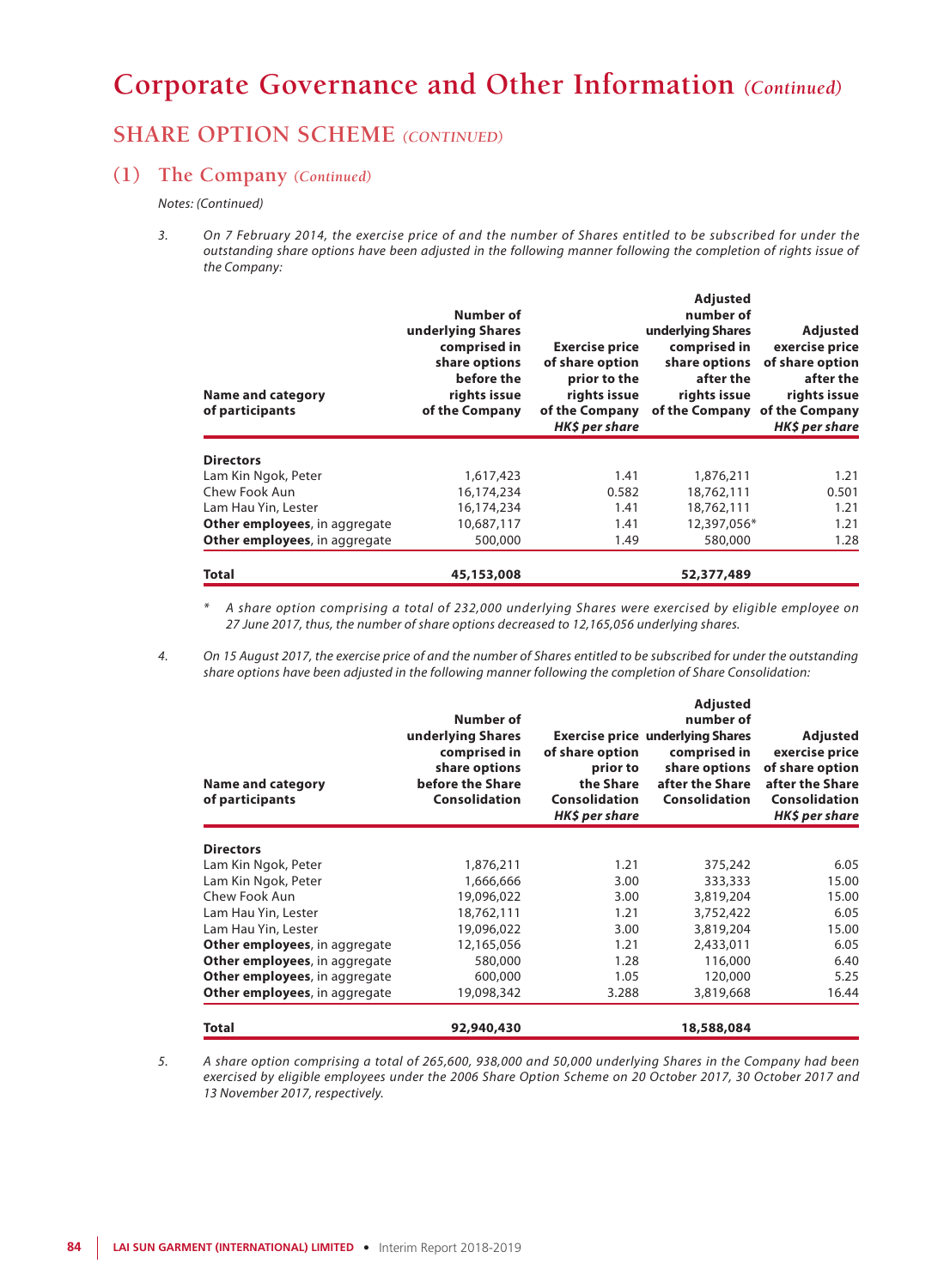### **SHARE OPTION SCHEME** *(CONTINUED)*

#### **(1) The Company** *(Continued)*

During the period under review, no share options had been granted, exercised, lapsed or cancelled in accordance with the terms of the 2006 Share Option Scheme and the 2015 Share Option Scheme.

As at the date of this Report, (i) a maximum number of 5,543,075 Shares are available for issue in relation to the underlying Shares comprised in the subsisting options granted under the 2006 Share Option Scheme and remained outstanding, representing approximately 1.43% of Shares in issue as at the date of this Report; and (ii) further options to subscribe for a maximum of 26,043,859 underlying Shares could be granted under the 2015 Share Options Scheme together with 11,791,409 underlying Shares comprised in share options granted under the 2015 Share Options Scheme and remained outstanding as at the date of this Report, a total of 37,835,268 Shares available for issue under the 2015 Share Options Scheme, representing approximately 9.79% of Shares in issue as at the date of this Report.

### **(2) LSD**

At the annual general meeting of LSD held on 11 December 2015, the shareholders of LSD approved the adoption of a new share option scheme ("**LSD 2015 Share Option Scheme**") which became effective on 23 December 2015 ("**Commencement Date**") and the termination of the share option scheme adopted by LSD on 22 December 2006 ("**LSD 2006 Share Option Scheme**"). Upon the termination of the LSD 2006 Share Option Scheme, no further options can be granted thereunder but the subsisting options granted prior to the termination will continue to be valid and exercisable in accordance with the terms of the LSD 2006 Share Option Scheme.

The purpose of the LSD 2015 Share Option Scheme is to recognise the contribution or future contribution of the Eligible Participant (as defined in the LSD 2015 Share Option Scheme) including any employee, any director, officer or consultant and any other group or classes of participants for their contribution to the Group by granting options to them as incentives or rewards and to attract, retain or motivate Eligible Participants in line with the performance goals of the Relevant Companies (as defined in the LSD 2015 Share Option Scheme) including any member of the Group or of an affiliated group with LSD. Unless otherwise cancelled or amended, the LSD 2015 Share Option Scheme will remain force for 10 years from the Commencement Date.

Pursuant to the terms of the LSD 2015 Share Option Scheme, the total number of LSD shares which may be issued upon exercise of all share options to be granted under the LSD 2015 Share Option Scheme shall not exceed 10% of the total number of LSD's issued shares as at the date of adopting the LSD 2015 Share Option Scheme.

As at 31 January 2019, LSD has share options comprising a total of 14,359,534 underlying LSD Shares were outstanding, of which share options comprising 14,239,534 underlying LSD Shares were granted under the LSD 2006 Share Option Scheme and share options comprising 120,000 underlying LSD Shares were granted under the LSD 2015 Share Options Scheme.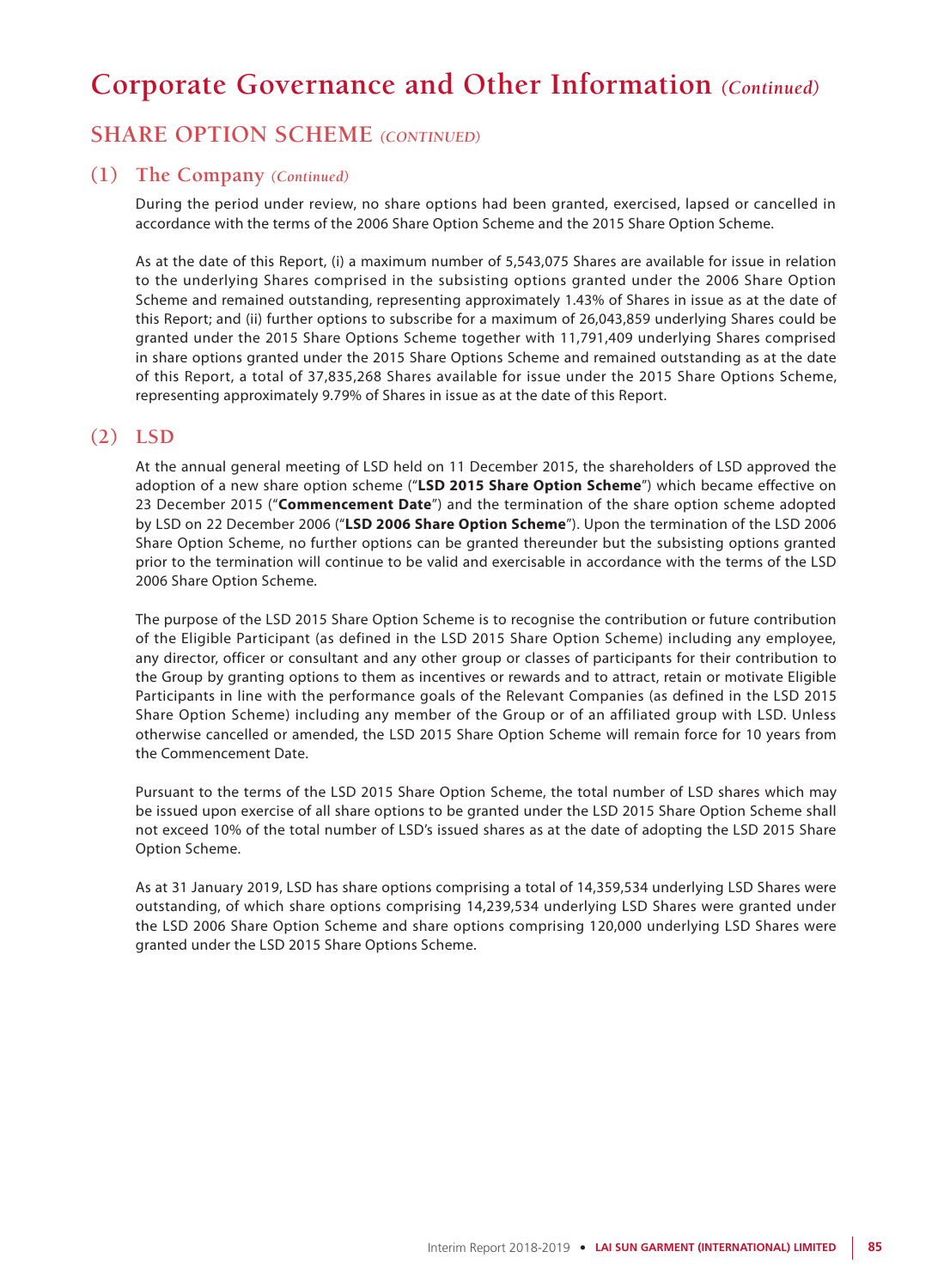## **SHARE OPTION SCHEME** *(CONTINUED)*

#### **(2) LSD** *(Continued)*

Information on the movements of share options under the LSD 2006 Share Option Scheme and the LSD 2015 Share Option Scheme during the six months ended 31 January 2019 is set out below:

**Number of underlying LSD Shares**

|                                         |                                                      |                            | comprised in LSD share options            |                                             |                                   |                             |                                                             |                                                                                         |
|-----------------------------------------|------------------------------------------------------|----------------------------|-------------------------------------------|---------------------------------------------|-----------------------------------|-----------------------------|-------------------------------------------------------------|-----------------------------------------------------------------------------------------|
| Name and<br>category of<br>participants | Date of grant<br>of LSD<br>share options<br>(Note 1) | As at<br>1 August<br>2018  | <b>Granted</b><br>during<br>the<br>period | <b>Exercised</b><br>during<br>the<br>period | Lapsed<br>during<br>the<br>period | As at<br>31 January<br>2019 | <b>Exercise</b><br>period of<br><b>LSD</b> share<br>options | <b>Exercise</b><br>price of<br><b>LSD</b> share<br>option<br>HK\$ per share<br>(Note 2) |
| <b>Directors of LSD</b>                 |                                                      |                            |                                           |                                             |                                   |                             |                                                             |                                                                                         |
| Lam Kin Ngok, Peter                     | 18/01/2013                                           | 417,308<br>(Notes 3 & 4)   |                                           |                                             |                                   | 417,308                     | 18/01/2013 -<br>17/01/2023                                  | 16.100<br>(Notes 3 & 4)                                                                 |
| Chew Fook Aun                           | 05/06/2012                                           | 3,773,081<br>(Notes 3 & 4) |                                           |                                             | $\overline{\phantom{0}}$          | 3,773,081                   | $05/06/2012 -$<br>04/06/2022                                | 5.350<br>(Notes 3 & 4)                                                                  |
| Lam Hau Yin, Lester                     | 18/01/2013                                           | 4,173,081<br>(Notes 3 & 4) |                                           |                                             |                                   | 4,173,081                   | 18/01/2013 -<br>17/01/2023                                  | 16.100<br>(Notes 3 & 4)                                                                 |
| Lau Shu Yan, Julius                     | 18/01/2013                                           | 2,086,540<br>(Notes 3 & 4) |                                           |                                             |                                   | 2,086,540                   | 18/01/2013 -<br>17/01/2023                                  | 16.100<br>(Notes 3 & 4)                                                                 |
| <b>Total</b>                            |                                                      | 10,450,010                 |                                           |                                             |                                   | 10,450,010                  |                                                             |                                                                                         |
| Other employees                         |                                                      |                            |                                           |                                             |                                   |                             |                                                             |                                                                                         |
| In aggregate                            | 18/01/2013                                           | 3,477,524<br>(Notes 3 & 4) |                                           |                                             |                                   | 3,477,524                   | 18/01/2013 -<br>17/01/2023                                  | 16.100<br>(Notes 3 & 4)                                                                 |
| In aggregate                            | 26/07/2013                                           | 83,200<br>(Notes 3 & 4)    |                                           |                                             |                                   | 83,200                      | 26/07/2013 -<br>25/07/2023                                  | 11.250<br>(Notes 3 & 4)                                                                 |
| In aggregate                            | 21/01/2015                                           | 228,800<br>(Notes 3 & 4)   |                                           |                                             |                                   | 228,800                     | 21/01/2015 -<br>20/01/2025                                  | 8.350<br>(Notes 3 & 4)                                                                  |
| In aggregate                            | 22/01/2016                                           | 60,000<br>(Note 4)         |                                           |                                             |                                   | 60,000                      | 22/01/2016 -<br>21/01/2026                                  | 4.700<br>(Note 4)                                                                       |
| In aggregate                            | 20/01/2017                                           | 60,000<br>(Note 4)         |                                           |                                             |                                   | 60,000                      | 20/01/2017 -<br>19/01/2027                                  | 8.150<br>(Note4)                                                                        |
| <b>Total</b>                            |                                                      | 3,909,524                  |                                           |                                             |                                   | 3,909,524                   |                                                             |                                                                                         |
| <b>Grand Total</b>                      |                                                      | 14,359,534                 |                                           |                                             |                                   | 14,359,534                  |                                                             |                                                                                         |

#### *Notes:*

*1. The LSD share options were vested on the date of grant.*

*2. The exercise price of the LSD share options is subject to adjustment in the case of rights or bonus issues, share consolidations or other specific changes in LSD's share capital.*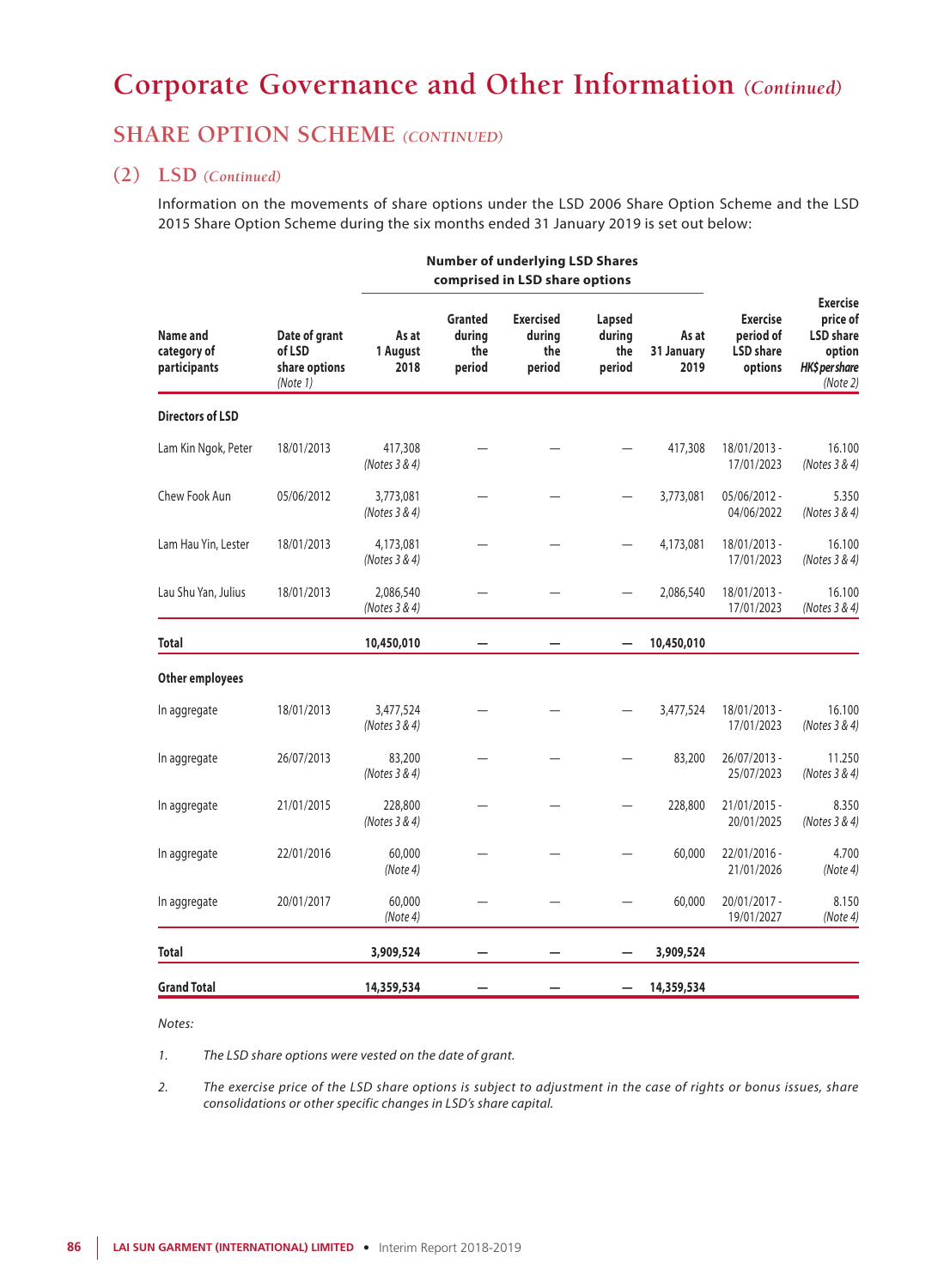## **SHARE OPTION SCHEME** *(CONTINUED)*

#### **(2) LSD** *(Continued)*

#### *Notes: (Continued)*

*3. On 17 February 2016, the exercise price of and the number of LSD Shares entitled to be subscribed for under the outstanding share options of LSD have been adjusted in the following manner following the completion of rights issue of LSD:*

| Name and category<br>of participants | Number of<br>underlying<br><b>LSD Shares</b><br>comprised in<br>share options<br>before the<br><b>LSD rights issue</b> | <b>Exercise price of</b><br><b>LSD share option</b><br>prior to the<br><b>LSD rights issue</b><br>HK\$ per share | <b>Adjusted</b><br>number of<br>underlying<br><b>LSD Shares</b><br>after the | <b>Adjusted</b><br>comprised in exercise price of<br>share options LSD share option<br>after the<br>LSD rights issue LSD rights issue<br>HK\$ per share |
|--------------------------------------|------------------------------------------------------------------------------------------------------------------------|------------------------------------------------------------------------------------------------------------------|------------------------------------------------------------------------------|---------------------------------------------------------------------------------------------------------------------------------------------------------|
| Directors of LSD                     |                                                                                                                        |                                                                                                                  |                                                                              |                                                                                                                                                         |
| Lam Kin Ngok, Peter                  | 20,062,893                                                                                                             | 0.335                                                                                                            | 20,865,408                                                                   | 0.322                                                                                                                                                   |
| Chew Fook Aun                        | 200,628,932                                                                                                            | 0.112                                                                                                            | 208,654,089*                                                                 | 0.107                                                                                                                                                   |
| Lam Hau Yin, Lester                  | 200,628,932                                                                                                            | 0.335                                                                                                            | 208,654,089                                                                  | 0.322                                                                                                                                                   |
| Lau Shu Yan, Julius                  | 100,314,466                                                                                                            | 0.335                                                                                                            | 104,327,044                                                                  | 0.322                                                                                                                                                   |
| Other employees, in aggregate        | 177,188,680                                                                                                            | 0.335                                                                                                            | 184,276,227                                                                  | 0.322                                                                                                                                                   |
| Other employees, in aggregate        | 4,000,000                                                                                                              | 0.235                                                                                                            | 4,160,000                                                                    | 0.225                                                                                                                                                   |
| Other employees, in aggregate        | 11,000,000                                                                                                             | 0.174                                                                                                            | 11,440,000                                                                   | 0.167                                                                                                                                                   |
| <b>Total</b>                         | 713,823,903                                                                                                            |                                                                                                                  | 742,376,857                                                                  |                                                                                                                                                         |

*\* A share option comprising a total of 20,000,000 underlying LSD Shares were exercised by Mr. Chew Fook Aun on 13 December 2016.*

*4. On 15 August 2017, the exercise price of and the number of LSD Shares entitled to be subscribed for under the outstanding share options have been adjusted in the following manner following the completion of LSD Share Consolidation:*

| <b>Name and category</b><br>of participants | Number of<br>underlying<br><b>LSD Shares</b><br>comprised in<br>share options<br>before the<br><b>LSD Share</b><br>Consolidation | <b>Exercise price of</b><br><b>LSD share option</b><br>prior to the<br><b>LSD Share</b><br>Consolidation<br>HK\$ per share | <b>Adjusted</b><br>number of<br>underlying<br><b>LSD Shares</b><br>after the<br><b>LSD Share</b><br>Consolidation | <b>Adjusted</b><br>comprised in exercise price of<br>share options LSD share option<br>after the<br><b>LSD Share</b><br><b>Consolidation</b><br>HK\$ per share |
|---------------------------------------------|----------------------------------------------------------------------------------------------------------------------------------|----------------------------------------------------------------------------------------------------------------------------|-------------------------------------------------------------------------------------------------------------------|----------------------------------------------------------------------------------------------------------------------------------------------------------------|
| <b>Directors of LSD</b>                     |                                                                                                                                  |                                                                                                                            |                                                                                                                   |                                                                                                                                                                |
| Lam Kin Ngok, Peter                         | 20,865,408                                                                                                                       | 0.322                                                                                                                      | 417,308                                                                                                           | 16.100                                                                                                                                                         |
| Chew Fook Aun                               | 188,654,089                                                                                                                      | 0.107                                                                                                                      | 3,773,081                                                                                                         | 5.350                                                                                                                                                          |
| Lam Hau Yin, Lester                         | 208,654,089                                                                                                                      | 0.322                                                                                                                      | 4,173,081                                                                                                         | 16.100                                                                                                                                                         |
| Lau Shu Yan, Julius                         | 104,327,044                                                                                                                      | 0.322                                                                                                                      | 2,086,540                                                                                                         | 16.100                                                                                                                                                         |
| <b>Other employees, in aggregate</b>        | 173,876,227                                                                                                                      | 0.322                                                                                                                      | 3,477,524                                                                                                         | 16.100                                                                                                                                                         |
| <b>Other employees, in aggregate</b>        | 4,160,000                                                                                                                        | 0.225                                                                                                                      | 83,200                                                                                                            | 11.250                                                                                                                                                         |
| Other employees, in aggregate               | 11,440,000                                                                                                                       | 0.167                                                                                                                      | 228,800                                                                                                           | 8.350                                                                                                                                                          |
| Other employees, in aggregate               | 6,000,000                                                                                                                        | 0.094                                                                                                                      | 120,000                                                                                                           | 4.700                                                                                                                                                          |
| <b>Other employees, in aggregate</b>        | 3,000,000                                                                                                                        | 0.163                                                                                                                      | 60,000                                                                                                            | 8.150                                                                                                                                                          |
| <b>Total</b>                                | 720,976,857                                                                                                                      |                                                                                                                            | 14,419,534                                                                                                        |                                                                                                                                                                |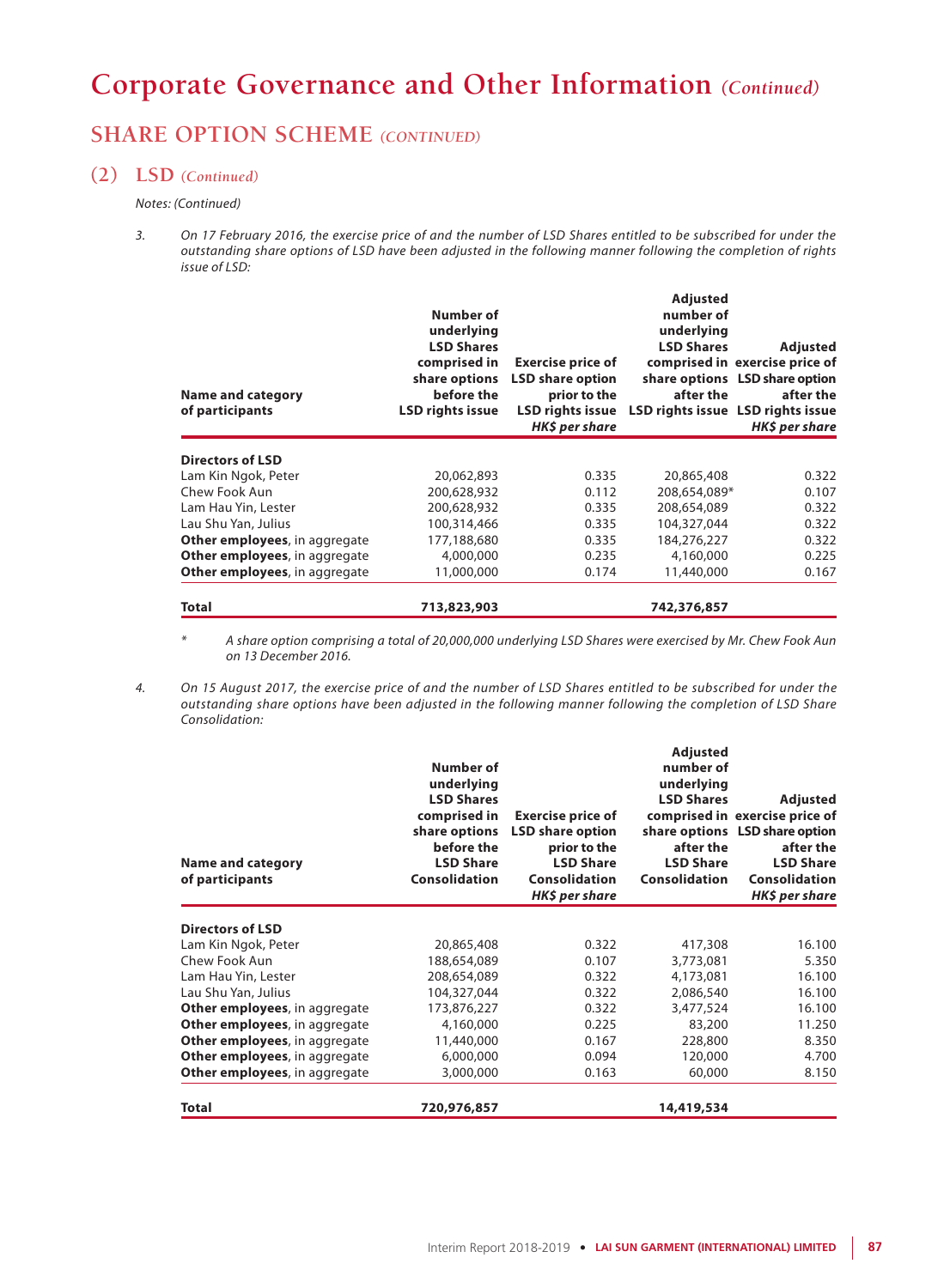### **SHARE OPTION SCHEME** *(CONTINUED)*

#### **(2) LSD** *(Continued)*

During the period under review, no LSD share options were granted, exercised, lapsed or cancelled in accordance with the terms of the LSD 2006 Share Option Scheme and the LSD 2015 Share Option Scheme.

As at the date of this Report, (i) maximum number of 14,239,534 LSD Shares are available for issue in relation to the underlying LSD Shares comprised in the subsisting option granted under the LSD 2006 Share Option Scheme and remained outstanding, representing approximately 2.35% of LSD Shares in issue as at the date of this Report; and (ii) further options to subscribe for a maximum of 39,889,067 LSD Shares could be granted under the LSD 2015 Share Option Scheme, together with 120,000 underlying LSD Shares comprised in the share options granted under the LSD 2015 Share Option Scheme and remained outstanding as the date of this Report, a total of 40,009,067 LSD Shares available for issue under the LSD 2015 Share Option Scheme, representing approximately 6.60% of LSD Shares in issue as at the date of this Report.

### **(3) eSun**

On 11 December 2015, eSun adopted a new share option scheme ("**eSun 2015 Share Option Scheme**") and terminated its share option scheme adopted on 23 December 2005 ("**eSun 2005 Share Option Scheme**"). Upon the termination of the eSun 2005 Share Option Scheme, no further share options will be granted thereunder but the subsisting options granted prior to the termination will continue to be valid and exercisable. The eSun 2015 Share Option Scheme which became effective on 23 December 2015 remains in force for a period of 10 years commencing on its adoption date. The details of the eSun 2015 Share Option Scheme are set out in the circular of eSun dated 12 November 2015. The maximum number of eSun Shares issuable pursuant to the eSun 2015 Share Option Scheme is 124,321,216, being 10% of eSun's total issued shares on the date of the approval of the eSun 2015 Share Option Scheme.

On 27 May 2018, a joint announcement was issued by the Company, LSD, Transtrend Holdings Limited ("**Offeror**"), eSun and Lai Fung in respect of, among others, (1) the conditional voluntary general cash offer to be made by The Hongkong and Shanghai Banking Corporation Limited ("**HSBC**") on behalf of the Offeror, a wholly-owned subsidiary of LSD, to acquire all of the issued shares of eSun (other than those already owned or agreed to be acquired by LSD, the Offeror or their respective subsidiaries) ("**eSun Share Offer**") and to cancel all the outstanding share options of eSun ("**eSun Option Offer**", and together with the eSun Share Offer, "**eSun Offers**") and (2) the possible unconditional mandatory general cash offer to be made by HSBC on behalf of the Offeror to acquire all of the issued shares of Lai Fung (other than those already owned or agreed to be acquired by LSD, the Offeror, eSun or their respective subsidiaries) and to cancel all the outstanding share options of Lai Fung.

Reference is made to the joint announcement issued by LSD, the Offeror and eSun dated 22 August 2018 ("**Closing Announcement**") in relation to the close and the results of the eSun Offers. As disclosed in the Closing Announcement, the eSun Offers closed at 4:00 p.m. on 22 August 2018 and the Offeror had received valid acceptances of eSun Option Offer in respect of 13,145,696 underlying eSun Shares and such share options had been cancelled upon the eSun Option Offer has become unconditional in all respects on 8 August 2018. In addition, pursuant to the terms of the eSun 2005 Share Option Scheme and the eSun 2015 Share Option Scheme, all share options of eSun not exercised (i.e. 19,704,969 underlying eSun Shares) before the close of the eSun Share Offer (i.e. 22 August 2018) have lapsed upon the close of the eSun Share Offer. Therefore, as at 31 January 2019 and the date of this Report, all outstanding share options under the eSun 2005 Share Option Scheme and the eSun 2015 Share Option Scheme had lapsed or had been cancelled.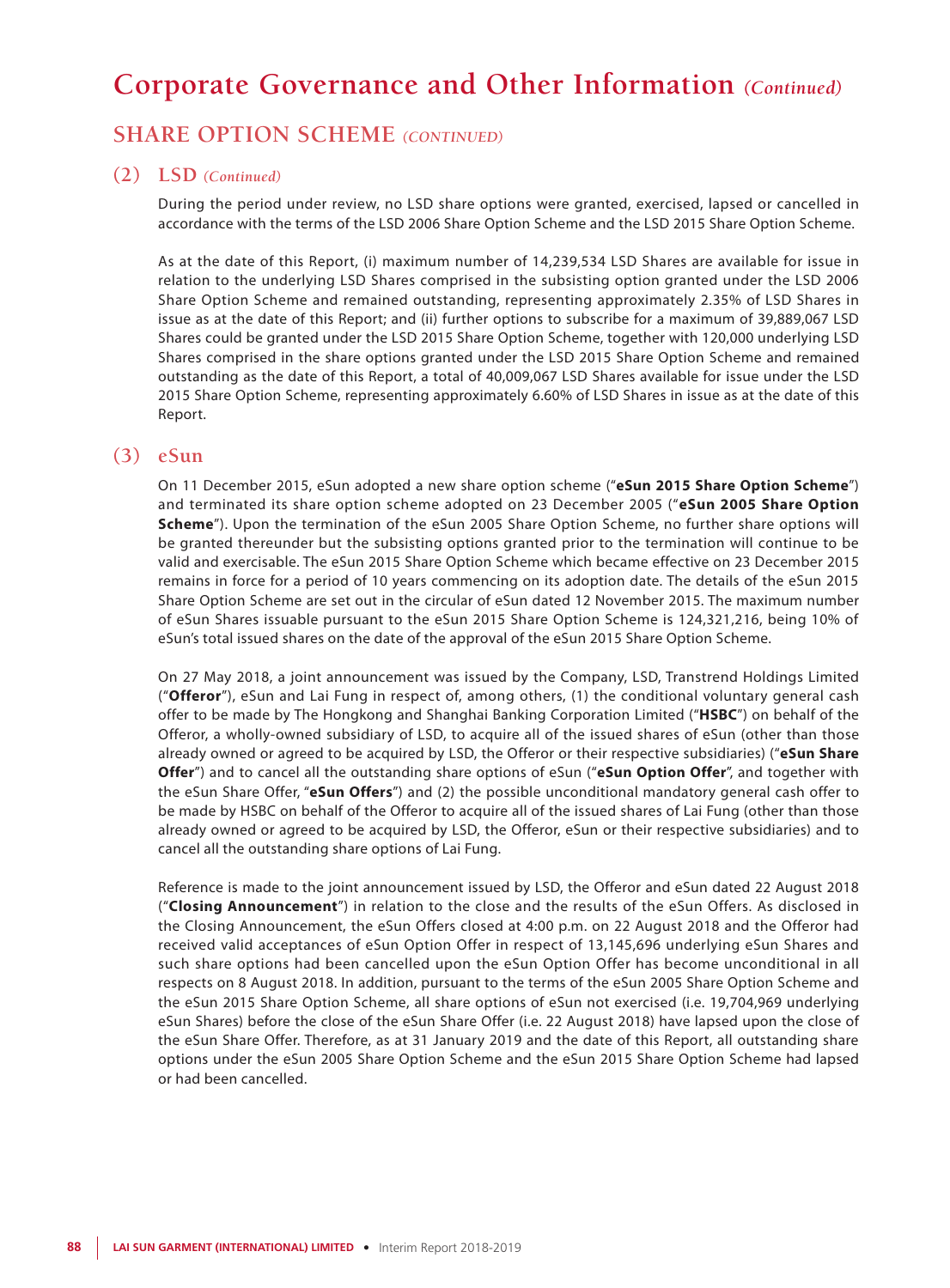## **SHARE OPTION SCHEME** *(CONTINUED)*

#### **(3) eSun** *(Continued)*

Information on the movements of the eSun share options under the eSun 2005 Share Option Scheme and the eSun 2015 Share Option Scheme during the six months ended 31 January 2019 is set out below:

**Number of underlying eSun shares**

|                                                  |                                                       |                           | comprised in eSun share options    |                                             |                                                 |                             |                                                       |                                                                                   |
|--------------------------------------------------|-------------------------------------------------------|---------------------------|------------------------------------|---------------------------------------------|-------------------------------------------------|-----------------------------|-------------------------------------------------------|-----------------------------------------------------------------------------------|
| Name and<br>category of<br>participants          | Date of grant<br>of eSun<br>share options<br>(Note 1) | As at<br>1 August<br>2018 | Granted<br>durina<br>the<br>period | <b>Exercised</b><br>durina<br>the<br>period | Lapsed/<br>Cancelled<br>durina<br>the<br>period | As at<br>31 January<br>2019 | <b>Exercise</b><br>period of<br>eSun share<br>options | <b>Exercise</b><br>price of<br>eSun share<br>option<br>HK\$ per share<br>(Note 2) |
| <b>Directors of eSun</b>                         |                                                       |                           |                                    |                                             |                                                 |                             |                                                       |                                                                                   |
| Chew Fook Aun<br>(Note3)                         | 05/06/2012                                            | 6,216,060                 |                                    |                                             | (6,216,060)                                     |                             | 05/06/2012 -<br>04/06/2022                            | 0.920                                                                             |
| Lam Hau Yin, Lester<br>(Note 4)                  | 18/01/2013                                            | 12,432,121                |                                    |                                             | (12, 432, 121)                                  |                             | 18/01/2013 -<br>17/01/2023                            | 1.612                                                                             |
| Lui Siu Tsuen, Richard<br>(Note 5)               | 18/01/2013                                            | 3,729,636                 |                                    |                                             | (3,729,636)                                     |                             | 18/01/2013 -<br>17/01/2023                            | 1.612                                                                             |
| <b>Total</b>                                     |                                                       | 22,377,817                |                                    |                                             | (22, 377, 817)                                  |                             |                                                       |                                                                                   |
| <b>Employees and other eligible participants</b> |                                                       |                           |                                    |                                             |                                                 |                             |                                                       |                                                                                   |
| Lam Kin Ngok, Peter<br>(Note 6)                  | 18/01/2013                                            | 1,243,212                 |                                    |                                             | (1, 243, 212)                                   |                             | 18/01/2013 -<br>17/01/2023                            | 1.612                                                                             |
| <b>Employees</b><br>(in aggregate)               | 18/01/2013                                            | 7,029,636                 |                                    |                                             | (7,029,636)                                     |                             | 18/01/2013 -<br>17/01/2023                            | 1.612                                                                             |
| <b>Employees</b><br>(in aggregate)               | 21/01/2015                                            | 1,800,000                 |                                    |                                             | (1,800,000)                                     |                             | $21/01/2015 -$<br>20/01/2025                          | 0.728                                                                             |
| <b>Employees</b><br>(in aggregate)               | 19/01/2018                                            | 400,000                   |                                    |                                             | (400,000)                                       |                             | 19/01/2018 -<br>18/01/2028                            | 1.36                                                                              |
| <b>Total</b>                                     |                                                       | 10,472,848                |                                    |                                             | (10, 472, 848)                                  |                             |                                                       |                                                                                   |
| <b>Grand Total</b>                               |                                                       | 32,850,665                |                                    |                                             | $-$ (32,850,665)                                |                             |                                                       |                                                                                   |

*Notes:*

*1. The eSun share options were vested on the date of grant.*

*2. The exercise price of the eSun share options is subject to adjustment in the case of rights or bonus issues, or other specific changes in eSun's share capital.*

*3. Mr. Chew Fook Aun tendered acceptances to eSun Option Offer by the Offeror to cancel all the outstanding eSun share options in respect of his options relating to 6,216,060 underlying eSun Shares on 27 July 2018. The eSun Option Offer has become unconditional in all respects and such option has been cancelled on 8 August 2018.*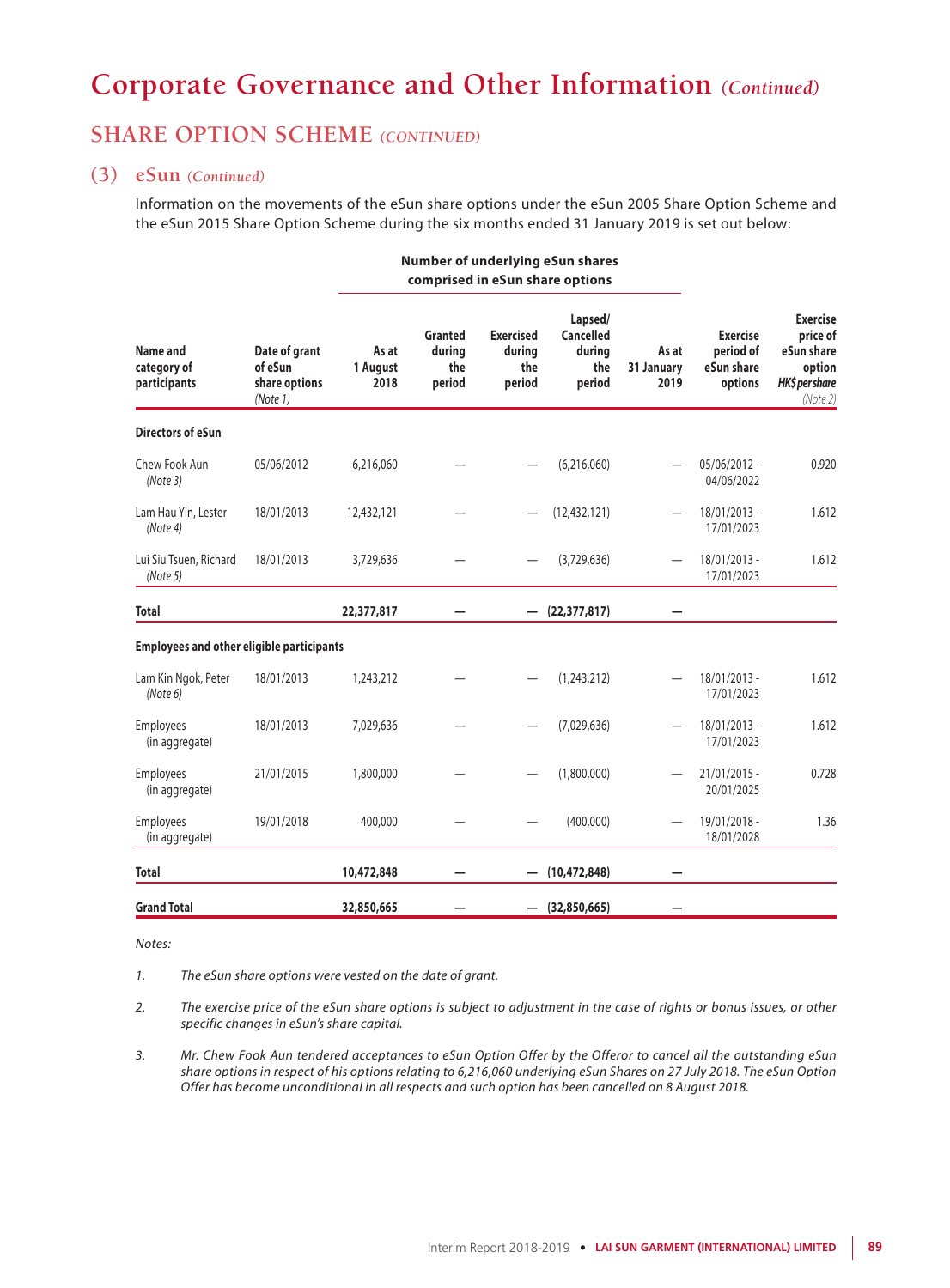# **SHARE OPTION SCHEME** *(CONTINUED)*

#### **(3) eSun** *(Continued)*

*Notes: (Continued)*

- *4. Pursuant to the terms of the eSun 2005 Share Option Scheme, all share options of eSun would lapse upon the close of eSun Share Offer. Therefore, Mr. Lam Hau Yin, Lester's option relating to 12,432,121 underlying eSun Shares has lapsed on 22 August 2018.*
- *5. Mr. Lui Siu Tsuen, Richard tendered acceptances to eSun Option Offer by the Offeror to cancel all the outstanding eSun share options in respect of his option relating to 3,729,636 underlying eSun Shares on 31 July 2018. The eSun Option Offer has become unconditional in all respects and such option has been cancelled on 8 August 2018.*
- *6. Dr. Lam Kin Ngok, Peter, a substantial shareholder of eSun (within the meaning of Part XV of the SFO), was an executive director of eSun from 15 October 1996 to 13 February 2014. Pursuant to the terms of the eSun 2005 Share Option Scheme, all share options of eSun would lapse upon the close of eSun Share Offer. Therefore, his option relating to 1,243,212 underlying eSun Shares has lapsed on 22 August 2018.*

Save as disclosed above, no eSun share options had been granted, exercised, cancelled, or lapsed in accordance with the terms of the eSun 2005 Share Option Scheme and the eSun 2015 Share Option Scheme during the six months ended 31 January 2019.

### **(4) Lai Fung**

On 18 December 2012, the shareholders of Lai Fung approved the adoption of a new share option scheme ("**Lai Fung 2012 Share Option Scheme**") and the termination of the share option scheme adopted by Lai Fung on 21 August 2003 ("**Lai Fung 2003 Share Option Scheme**") to the effect that no more share options will be granted under the Lai Fung 2003 Share Option Scheme but the subsisting options granted prior to the termination will continue to be valid and exercisable in accordance with the terms of the Lai Fung 2003 Share Option Scheme.

On 8 August 2018, the shareholders of Lai Fung at its extraordinary general meeting and the shareholders of eSun at its special general meeting approved certain amendments to the Lai Fung 2003 Share Option Scheme and the affirmation of the continuing effectiveness of the Lai Fung share options granted pursuant to the Lai Fung 2003 Share Option Scheme. Details of the amendments are set out in the Lai Fung's circular dated 23 July 2018.

As at 31 January 2019, share options comprising a total of 10,814,117 underlying Lai Fung Shares were outstanding, of which a share option comprising 1,009,591 underlying Lai Fung Shares was granted under the Lai Fung 2003 Share Option Scheme (as amended on 8 August 2018) and share options comprising 9,804,526 underlying Lai Fung Shares were granted under the Lai Fung 2012 Share Option Scheme.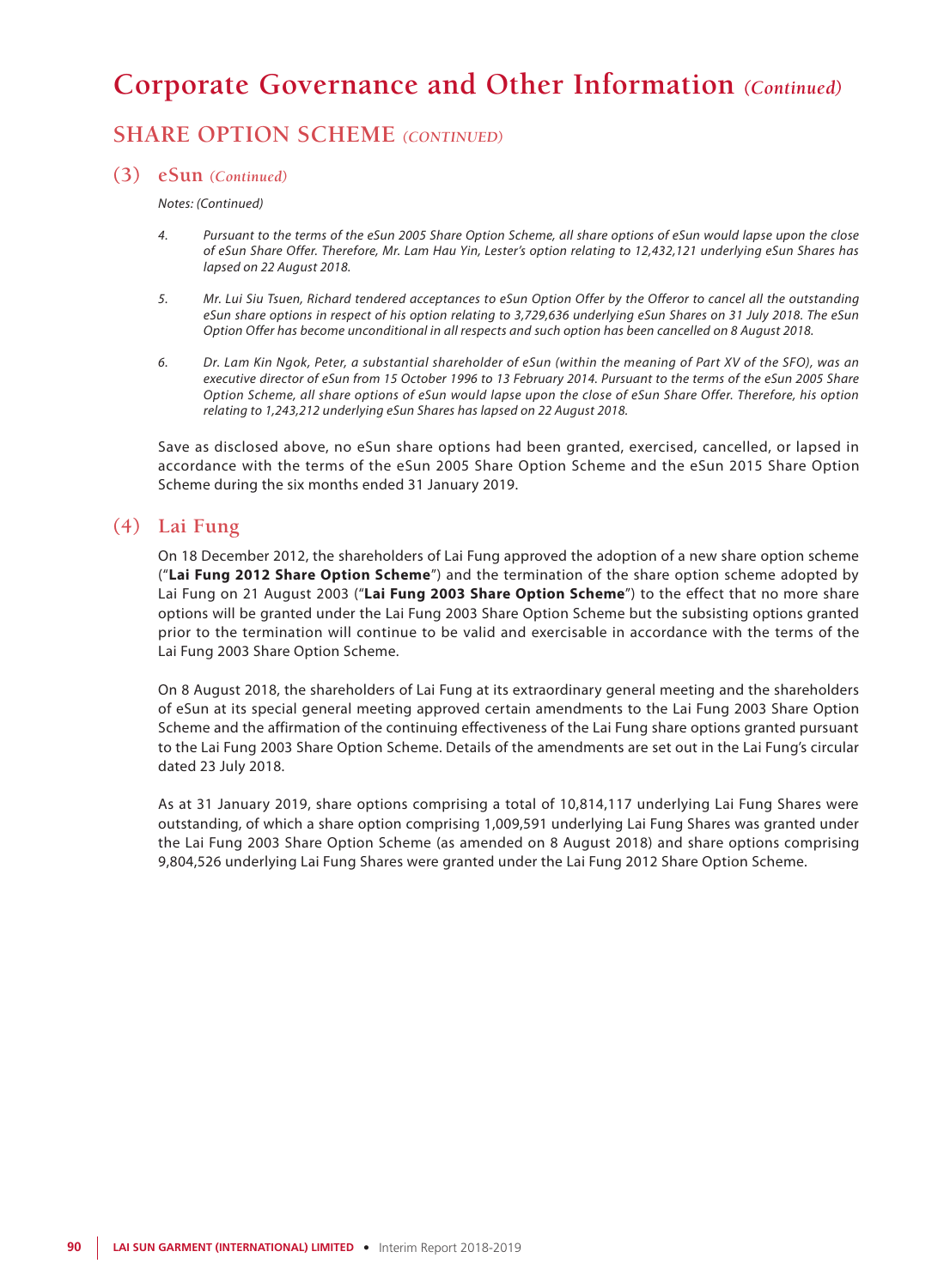## **SHARE OPTION SCHEME** *(CONTINUED)*

### **(4) Lai Fung** *(Continued)*

Information on the movements of the Lai Fung share options under the Lai Fung 2003 Share Option Scheme (as amended on 8 August 2018) and the Lai Fung 2012 Share Option Scheme during the six months ended 31 January 2019 is set out below:

**Number of underlying Lai Fung Shares**

|                                         | Date of grant<br>of Lai Fung<br>share options<br>(Note 1) |                           | comprised in Lai Fung share options |                                             |                                   |                     |                                                                |                                                                                          |
|-----------------------------------------|-----------------------------------------------------------|---------------------------|-------------------------------------|---------------------------------------------|-----------------------------------|---------------------|----------------------------------------------------------------|------------------------------------------------------------------------------------------|
| Name and<br>category of<br>participants |                                                           | As at<br>1 August<br>2018 | Granted<br>durina<br>the<br>period  | <b>Exercised</b><br>during<br>the<br>period | Lapsed<br>during<br>the<br>period | As at<br>31 January | <b>Exercise</b><br>period<br>of Lai Fung<br>2019 share options | <b>Exercise</b><br>price of<br>Lai Fung<br>share<br>option<br>HK\$ per share<br>(Note 2) |
| <b>Directors of Lai Fung</b>            |                                                           |                           |                                     |                                             |                                   |                     |                                                                |                                                                                          |
| Chew Fook Aun                           | 12/06/2012                                                | 1,009,591                 |                                     |                                             |                                   | 1,009,591           | 12/06/2012 -<br>11/06/2020                                     | 6.65                                                                                     |
| Lam Hau Yin, Lester                     | 18/01/2013                                                | 3,219,182                 |                                     |                                             |                                   | 3,219,182           | 18/01/2013 -<br>17/01/2023                                     | 11.40                                                                                    |
| Cheng Shin How                          | 18/01/2013                                                | 643,836                   |                                     |                                             |                                   | 643,836             | 18/01/2013 -<br>17/01/2023                                     | 11.40                                                                                    |
| Lee Tze Yan, Ernest                     | 18/01/2013                                                | 640,000                   |                                     |                                             |                                   | 640,000             | 18/01/2013 -<br>17/01/2023                                     | 11.40                                                                                    |
| <b>Total</b>                            |                                                           | 5,512,609                 |                                     |                                             |                                   | 5,512,609           |                                                                |                                                                                          |
| <b>Other Eligible Participants</b>      |                                                           |                           |                                     |                                             |                                   |                     |                                                                |                                                                                          |
| In aggregate                            | 18/01/2013                                                | 3,871,508<br>(Note3)      |                                     |                                             |                                   | 3,871,508           | 18/01/2013 -<br>17/01/2023                                     | 11.40                                                                                    |
| In aggregate                            | 26/07/2013                                                | 220,000                   |                                     |                                             |                                   | 220,000             | 26/07/2013 -<br>25/07/2023                                     | 9.50                                                                                     |
| In aggregate                            | 16/01/2015                                                | 180,000                   |                                     |                                             |                                   | 180,000             | $16/01/2015 -$<br>15/01/2025                                   | 8.00                                                                                     |
| In aggregate                            | 19/01/2018                                                | 450,000                   |                                     |                                             |                                   | 450,000             | 19/01/2018 -<br>18/01/2028                                     | 13.52                                                                                    |
| In aggregate<br>(Note 4)                | 22/01/2019                                                |                           | 580,000                             |                                             |                                   | 580,000             | 22/01/2019 -<br>21/01/2029                                     | 10.18                                                                                    |
| <b>Total</b>                            |                                                           | 4,721,508                 | 580,000                             |                                             |                                   | 5,301,508           |                                                                |                                                                                          |
| <b>Grand Total</b>                      |                                                           | 10,234,117                | 580,000                             |                                             |                                   | 10,814,117          |                                                                |                                                                                          |

*Notes:*

*1. The Lai Fung share options were vested on the date of grant.*

- *2. The exercise price of the Lai Fung share options is subject to adjustment in the case of rights or bonus issues or other similar changes in Lai Fung's share capital. Save for the Lai Fung share options granted on 19 January 2018 and 22 January 2019, the exercise prices of the outstanding Lai Fung share options have been adjusted as a result of the Lai Fung Share Consolidation.*
- *3. Dr. Lam Kin Ngok, Peter (a substantial shareholder of Lai Fung within the meaning of Part XV of the SFO) was granted a share option to subscribe for a total of 321,918 Lai Fung Shares on 18 January 2013.*
- *4. The closing price of Lai Fung Shares immediately before the date of grant of the Lai Fung share options was HK\$10.12.*

Save as disclosed above, no Lai Fung share options had been granted, exercised, cancelled, or lapsed in accordance with the terms of the Lai Fung 2003 Share Option Scheme (as amended on 8 August 2018) and the Lai Fung 2012 Share Option Scheme during the period under review.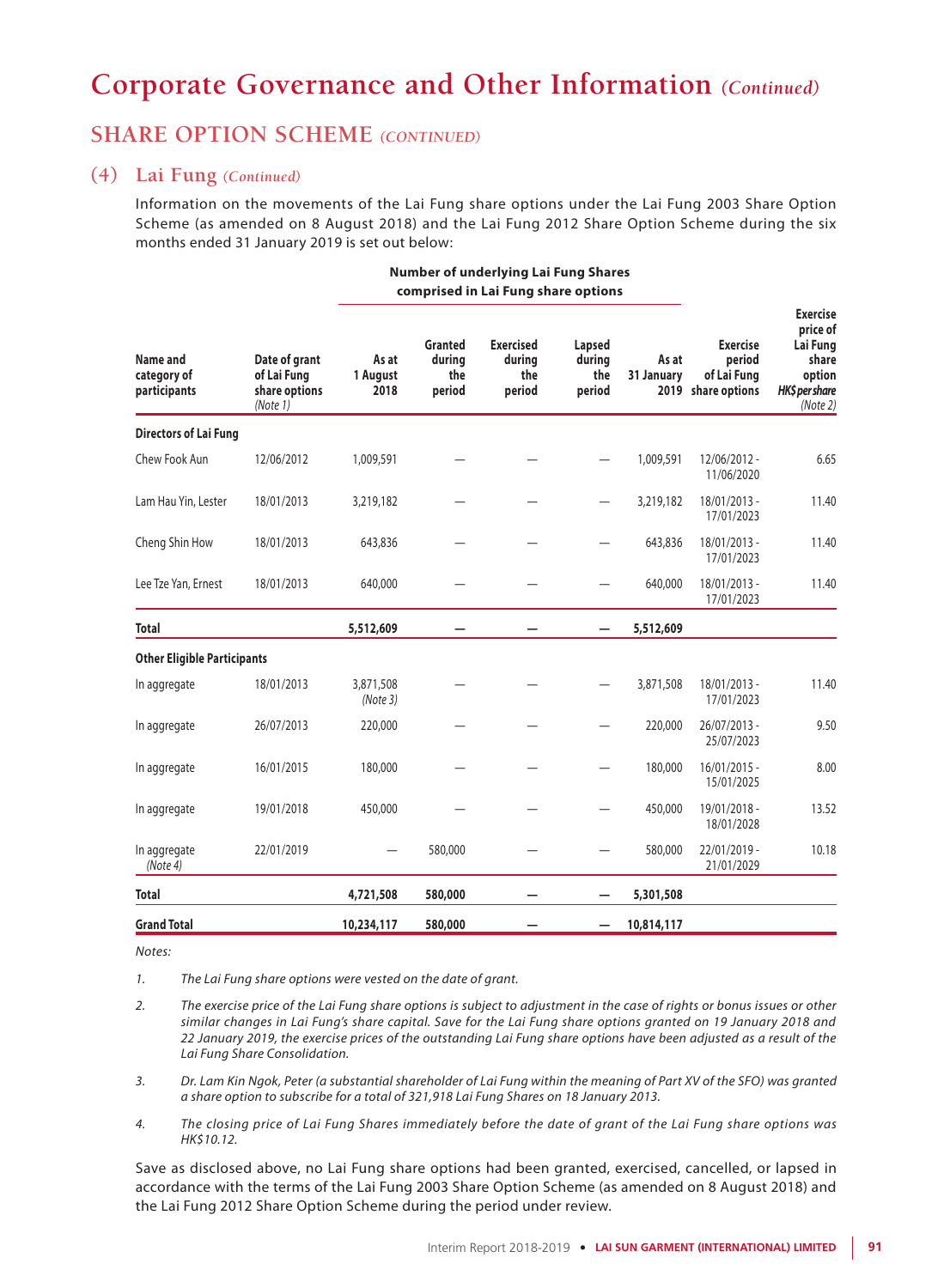## **SHARE OPTION SCHEME** *(CONTINUED)*

### **(5) MAGHL**

On 18 December 2012, MAGHL adopted a share option scheme ("**MAGHL Share Option Scheme**") which will remain in force for 10 years commencing from the adoption date. The purpose of the MAGHL Share Option Scheme is to recognise the contribution or future contribution of the eligible participants to the MAGHL and its subsidiaries ("**MAGHL Group**") by granting share options to them as incentives or rewards and to attract, retain and motivate high-calibre eligible participants in line with the performance goals of the MAGHL Group or the affiliated companies. Eligible participants include any employee, director, officer or consultant of the MAGHL Group and the affiliated companies, and any other group or classes of participants which the board of directors of MAGHL, in its absolute discretion, considers to have contributed or will contribute, whether by way of business alliance or other business arrangement, to the development and growth of the MAGHL Group.

In compliance with Chapter 23 of the Rules Governing the Listing of Securities on GEM of the Stock Exchange ("**GEM Listing Rules**"), the shareholders of MAGHL resolved at its annual general meeting held on 11 December 2015 to refresh the scheme limit under the MAGHL Share Option Scheme, allowing MAGHL to grant options to subscribe for up to a total of 213,605,682 MAGHL Shares, representing 10% of the number of the issued MAGHL Shares at the date of passing the relevant resolution. The refreshment of the scheme limit was also approved by the shareholders of eSun at its annual general meeting held on 11 December 2015 pursuant to the requirements of Rule 17.01(4) of the Listing Rules and Rule 23.01(4) of the GEM Listing Rules.

No share options had been granted under the MAGHL Share Option Scheme since its adoption. As at the date of this Report, MAGHL might grant options under the MAGHL Share Option Scheme to subscribe for a maximum of 213,605,682 MAGHL Shares, representing 10% of the number of the issued MAGHL Shares.

## **PURCHASE, SALE OR REDEMPTION OF LISTED SECURITIES**

During the six months ended 31 January 2019, the Company did not redeem any of its Shares listed and traded on the Stock Exchange nor did the Company or any of its subsidiaries purchase or sell any of such Shares.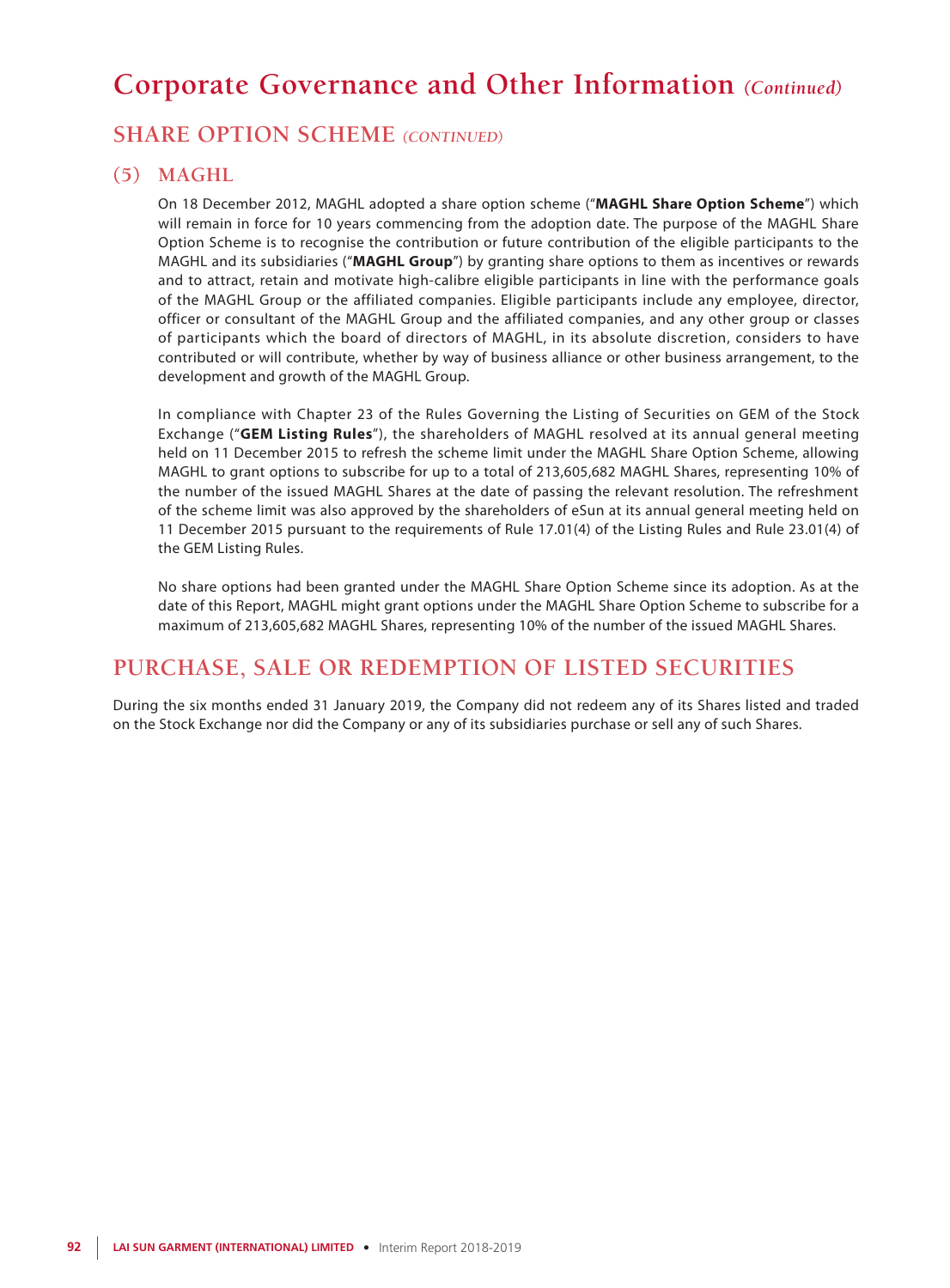# **UPDATE ON DIRECTORS' AND CHIEF EXECUTIVE OFFICER'S INFORMATION**

Pursuant to Rule 13.51B(1) of the Listing Rules, changes in Directors' and Chief Executive Officer's information since the disclosure made in the Company's annual report 2017-2018 are set out as follows:

1. The Group usually makes annual adjustment to basic salaries and pays discretionary bonuses in January. The basic salaries of Dr. Lam Kin Ngok, Peter, Mr. Chew Fook Aun and Mr. Lam Hau Yin, Lester were adjusted upward with effect from 1 January 2019 (within the range from 3% to 3.5%). Directors' remuneration for the six months ended 31 January 2019 and 2018 are as follows:

|                                                                           | <b>Fees</b><br><b>HK\$'000</b> | Salaries,<br>allowances,<br>and benefits<br>in kind<br><b>HK\$'000</b> | <b>Pension</b><br>scheme<br>contributions<br><b>HK\$'000</b> | <b>Total</b><br>remuneration<br><b>HK\$'000</b> |
|---------------------------------------------------------------------------|--------------------------------|------------------------------------------------------------------------|--------------------------------------------------------------|-------------------------------------------------|
| For the six months ended 31 January 2019                                  |                                |                                                                        |                                                              |                                                 |
| EDs:                                                                      |                                |                                                                        |                                                              |                                                 |
| Lam Kin Ming (Chairman) (note a)<br>Lam Kin Ngok, Peter (Deputy Chairman) | 149                            | 975                                                                    |                                                              | 1,124                                           |
| (note b)                                                                  | 84                             | 18,848                                                                 | 18                                                           | 18,950                                          |
| Chew Fook Aun (Deputy Chairman) (note c)<br>Lam Hau Yin, Lester           |                                | 11,228                                                                 | 36                                                           | 11,264                                          |
| (also alternate to U Po Chu) (note d)                                     |                                | 1,967                                                                  | 18                                                           | 1,985                                           |
| Lam Kin Hong, Matthew (note e)                                            | 24                             | 762                                                                    | 38                                                           | 824                                             |
| U Po Chu (note $f$ )                                                      | 149                            | 3,937                                                                  |                                                              | 4,086                                           |
|                                                                           | 406                            | 37,717                                                                 | 110                                                          | 38,233                                          |
| <b>INEDs:</b>                                                             |                                |                                                                        |                                                              |                                                 |
| Chow Bing Chiu                                                            | 150                            |                                                                        |                                                              | 150                                             |
| Lam Bing Kwan (note q)                                                    | 450                            |                                                                        |                                                              | 450                                             |
| Leung Shu Yin, William (note h)                                           | 300                            |                                                                        |                                                              | 300                                             |
|                                                                           | 900                            |                                                                        |                                                              | 900                                             |
| <b>Total</b>                                                              | 1,306                          | 37,717                                                                 | 110                                                          | 39,133                                          |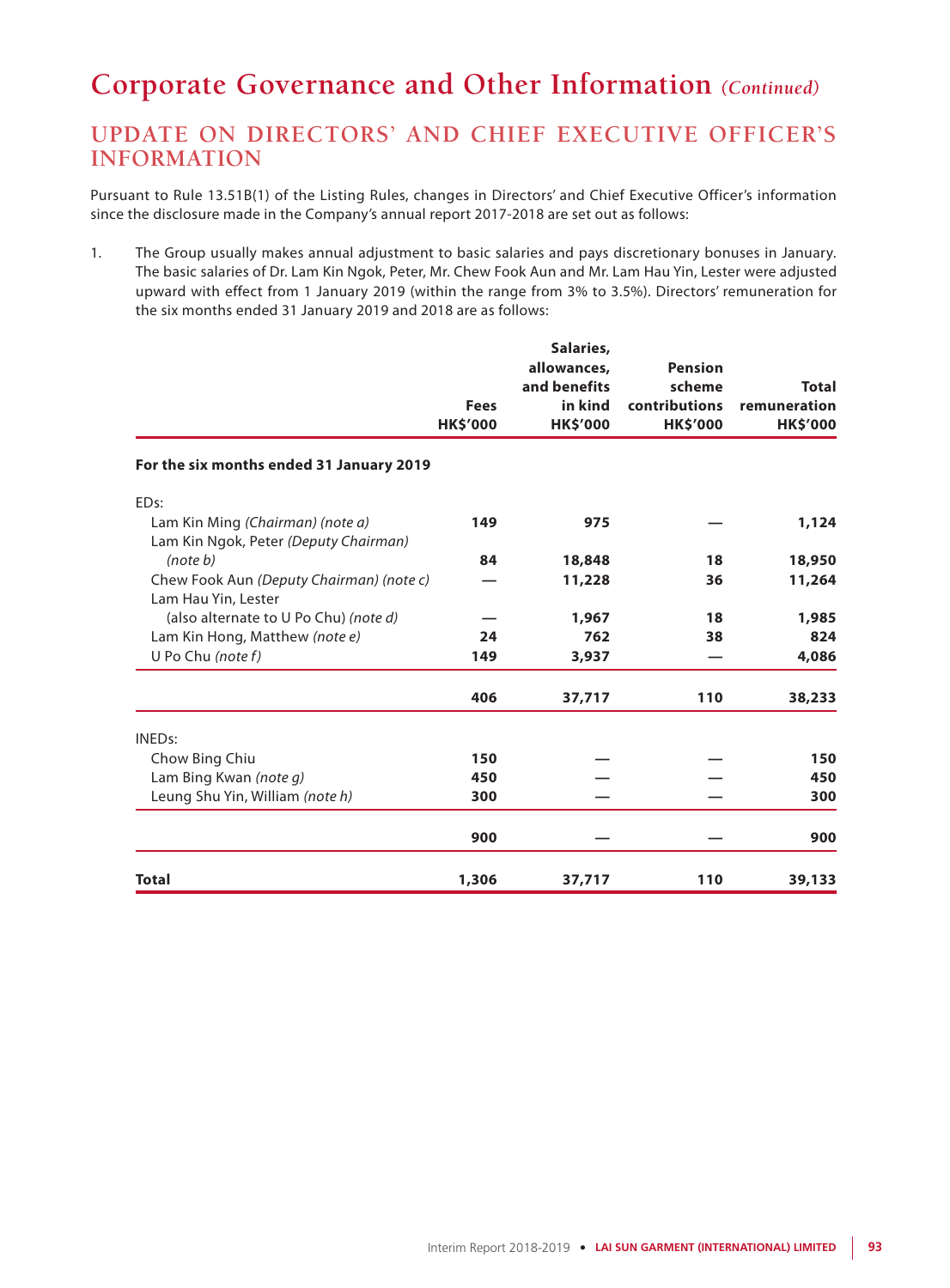## **UPDATE OF DIRECTORS' AND CHIEF EXECUTIVE OFFICER'S INFORMATION** *(CONTINUED)*

#### 1. *(Continued)*

|                                                                           |          | Salaries,    |               |              |
|---------------------------------------------------------------------------|----------|--------------|---------------|--------------|
|                                                                           |          | allowances,  | Pension       |              |
|                                                                           |          | and benefits | scheme        | Total        |
|                                                                           | Fees     | in kind      | contributions | remuneration |
|                                                                           | HK\$'000 | HK\$'000     | HK\$'000      | HK\$'000     |
| For the six months ended 31 January 2018                                  |          |              |               |              |
| ED <sub>s:</sub>                                                          |          |              |               |              |
| Lam Kin Ming (Chairman) (note a)<br>Lam Kin Ngok, Peter (Deputy Chairman) | 149      | 405          |               | 554          |
| (note b)                                                                  | 24       | 10,633       | 18            | 10,675       |
| Chew Fook Aun (Deputy Chairman) (note c)                                  |          | 5,817        | 18            | 5,835        |
| Lam Hau Yin, Lester                                                       |          |              |               |              |
| (also alternate to U Po Chu) (note d)                                     |          | 965          | 9             | 974          |
| Lam Kin Hong, Matthew (note e)                                            | 24       | 192          | 9             | 225          |
| U Po Chu (note f)                                                         | 149      | 1,800        |               | 1,949        |
|                                                                           | 346      | 19,812       | 54            | 20,212       |
| <b>INEDs:</b>                                                             |          |              |               |              |
| Chow Bing Chiu                                                            | 150      |              |               | 150          |
| Lam Bing Kwan (note q)                                                    | 300      |              |               | 300          |
| Leung Shu Yin, William (note h)                                           | 300      |              |               | 300          |
|                                                                           | 750      |              |               | 750          |
| Total                                                                     | 1,096    | 19,812       | 54            | 20,962       |

*Notes:*

- *b. The amounts included fees, salaries and pension scheme contributions paid by LSD of HK\$8,493,000 and the eSun Group of HK\$8,545,000 (six months ended 31 January 2018: paid by LSD of HK\$8,714,000).*
- *c. The amounts included salaries and pension scheme contributions paid by LSD of HK\$5,191,000 and the eSun Group of HK\$5,200,000 (six months ended 31 January 2018: paid by LSD of HK\$4,995,000).*
- *d. The amounts included salaries and pension scheme contributions paid by LSD of HK\$1,038,000 and the eSun Group of HK\$947,000 (six months ended 31 January 2018: the amounts were paid by LSD).*
- *e. The amounts included salaries and pension scheme contributions paid by the eSun Group of HK\$599,000 (six months ended 31 January 2018: Nil).*
- *f. The amounts included fees and salaries paid by LSD of HK\$125,000 and the eSun Group of HK\$2,137,000 (six months ended 31 January 2018: paid by LSD of HK\$125,000).*
- *g. The amounts included fees paid by LSD of HK\$150,000 and the eSun Group of HK\$150,000 (six months ended 31 January 2018: paid by LSD of HK\$150,000).*
- *h. The amounts included fees paid by LSD of HK\$150,000 (six months ended 31 January 2018: HK\$150,000).*

*a. The amounts included fees and salaries paid by LSD of HK\$125,000 and eSun and its subsidiaries ("eSun Group") of HK\$570,000 (six months ended 31 January 2018: paid by LSD of HK\$125,000).*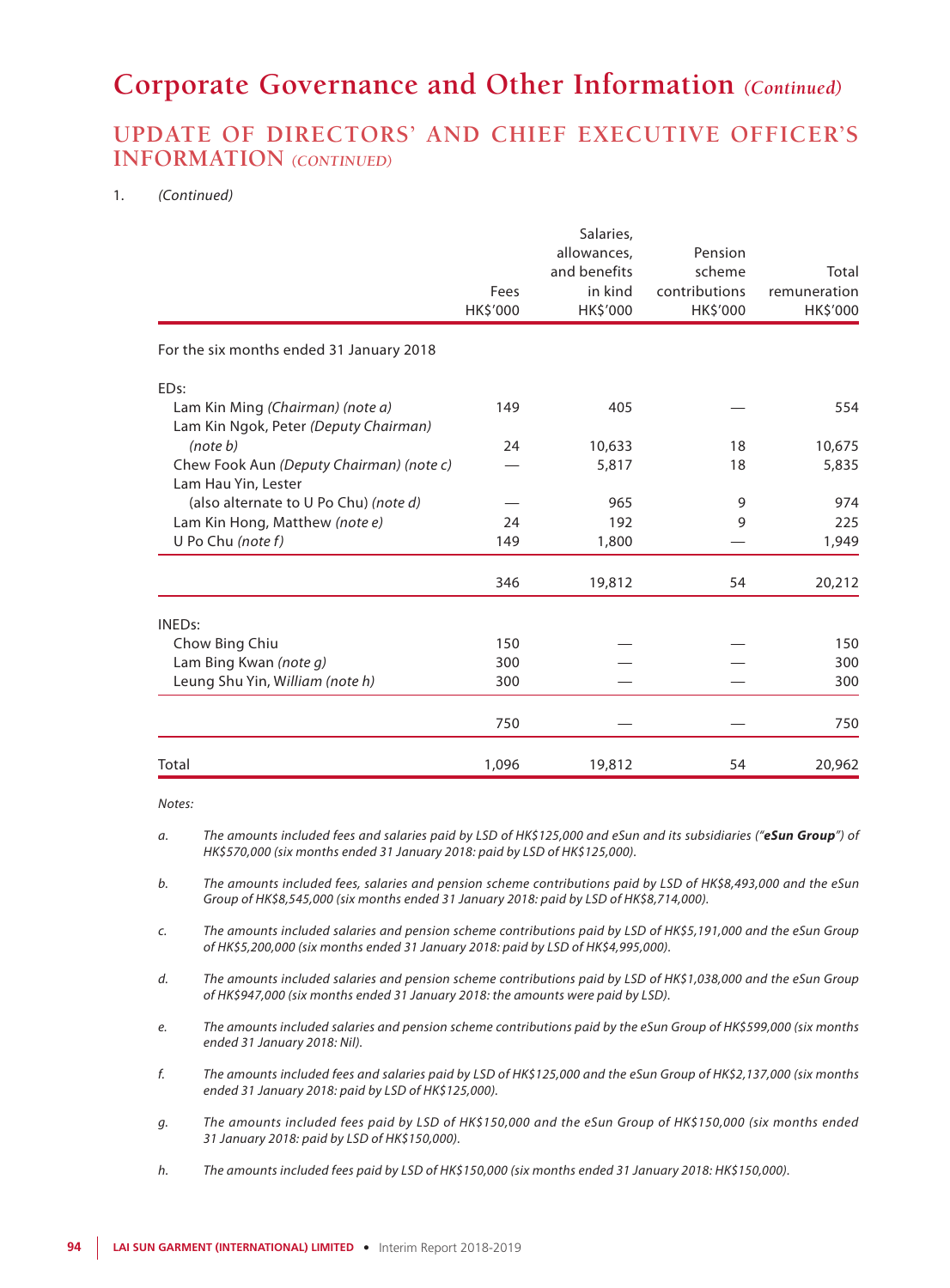# **UPDATE OF DIRECTORS' AND CHIEF EXECUTIVE OFFICER'S INFORMATION** *(CONTINUED)*

- 2. Dr. Lam Kin Ngok, Peter
	- (a) was appointed as a member of the board of West Kowloon Cultural District Foundation Limited (a wholly-owned subsidiary of West Kowloon Cultural District Authority) for a term from 30 January 2019 to 15 November 2020;
	- (b) ceased to act as the chairman of the Hong Kong Tourism Board on 1 April 2019 following the expiry of his terms of appointment; and
	- (c) was appointed as the chairman of the Hong Kong Trade Development Council for a term of two years from 1 June 2019 to 31 May 2021.
- 3. Mr. Lam Kin Hong, Matthew has been appointed a member of the Consumer Council with effect from 1 January 2019.
- 4. The basic salary of Mr. Yip Chai Tuck, the Chief Executive Officer of the Company, was adjusted upward by 3% with effect from 1 January 2019. During the six months ended 31 January 2019, the salaries and pension scheme contributions of Mr. Yip paid by the Group amounted to HK\$5,405,000 (Six months ended 31 January 2018: HK\$3,758,000), of which HK\$2,673,000 (Six months ended 31 January 2018: HK\$2,507,000) was paid by LSD and HK\$1,396,000 (six months ended 31 January 2018: Nil) was paid by eSun Group.

## **EMPLOYEES AND REMUNERATION POLICIES**

As at 31 January 2019, the Group employed a total of approximately 4,000 employees. The Group recognises the importance of maintaining a stable staff force in its continued success. Under the Group's existing policies, employee pay rates are maintained at competitive levels whilst promotion and salary increments are assessed on a performance-related basis. Discretionary bonuses are granted to employees based on their merit and in accordance with industry practice. Other benefits including share option scheme, mandatory provident fund scheme, free hospitalisation insurance plan, subsidised medical care and sponsorship for external education and training programmes are offered to eligible employees.